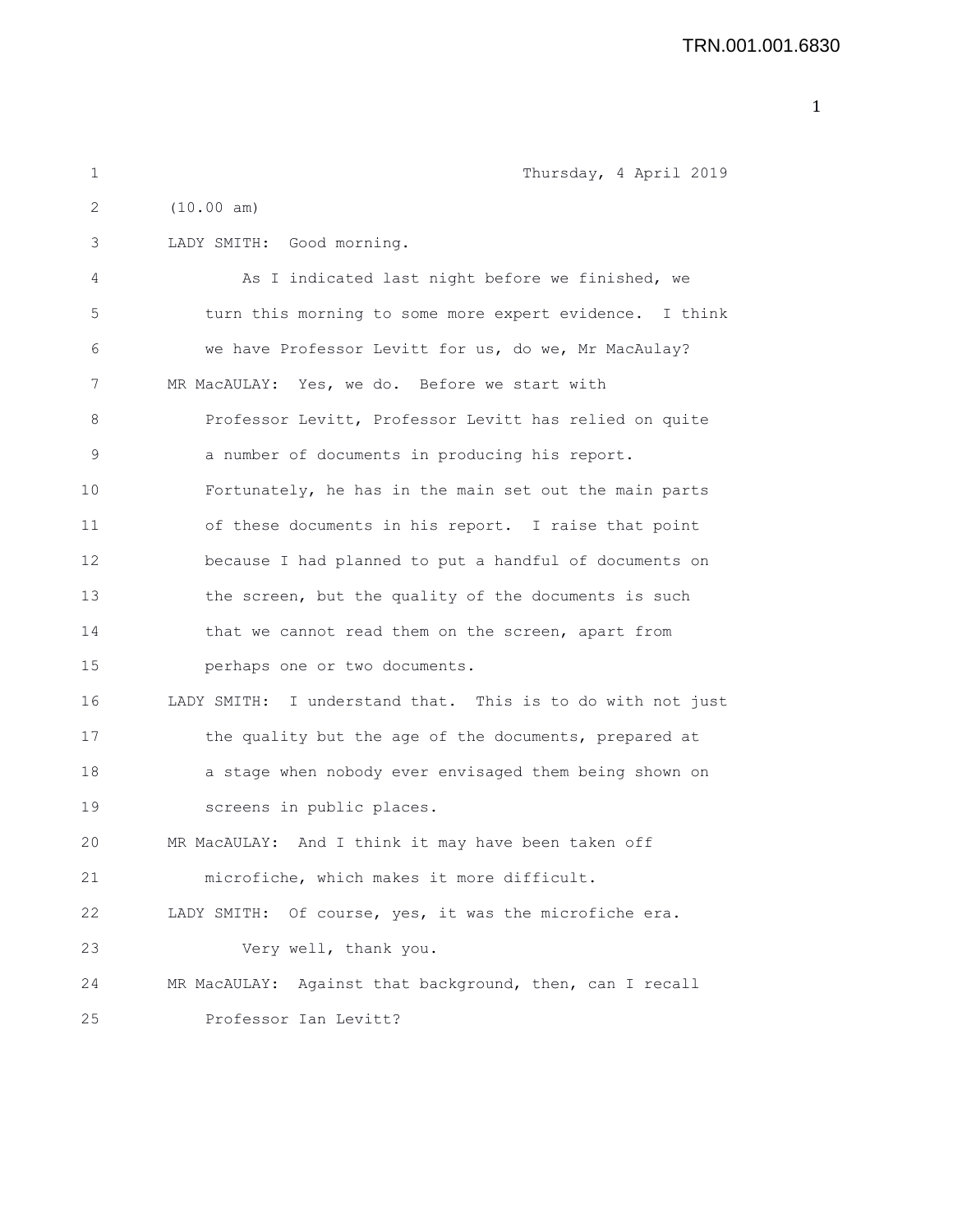| 1  |    | PROFESSOR IAN LEVITT (recalled)                          |
|----|----|----------------------------------------------------------|
| 2  |    | Ouestions from MR MacAULAY                               |
| 3  |    | I think you'll remember where to sit,<br>LADY SMITH:     |
| 4  |    | professor.                                               |
| 5  |    | When you're ready, I'll ask Mr MacAulay to resume        |
| 6  |    | his questioning of you.                                  |
| 7  |    | MR MacAULAY: Good morning, Professor Levitt.             |
| 8  | Α. | Good morning.                                            |
| 9  | Q. | The last time you were here, which was on the 2nd and    |
| 10 |    | 3 November 2017, you provided us with evidence in        |
| 11 |    | connection with that part of your report that took us up |
| 12 |    | to 1968. Today, you're here to speak to that part of     |
| 13 |    | your report that takes you from 1968 to 1992; is that    |
| 14 |    | correct?                                                 |
| 15 | Α. | That's correct, yes.                                     |
| 16 | Q. | In particular, to give the report a broad label, it's    |
| 17 |    | what we call an inspection report. You are looking       |
| 18 |    | in the main, but not exclusively, at systems of          |
| 19 |    | inspection?                                              |
| 20 | Α. | That's correct, yes.                                     |
| 21 | Q. | In the green folder in front of you, you will have       |
| 22 |    | a hard copy of the report, and I'll give the reference   |
| 23 |    | for the stenographers: it's SGV.001.007.9461.<br>It'11   |
| 24 |    | come on the screen.                                      |
| 25 |    | At page 9464, which is page 3 of the report, you         |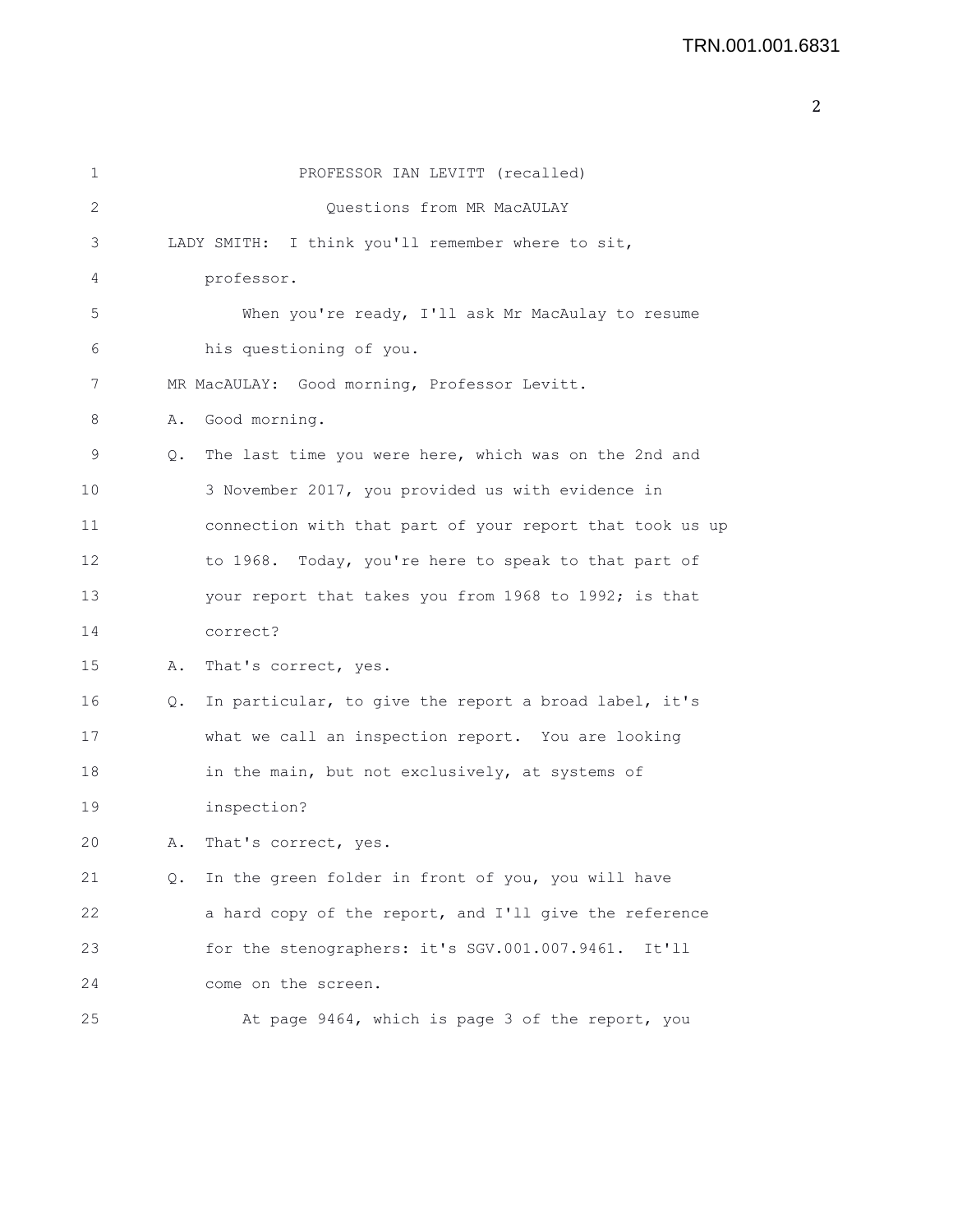| $\mathbf 1$ |    | repeat what was set out in the Section 21 notice,        |
|-------------|----|----------------------------------------------------------|
| 2           |    | setting out what the Scottish Government were to ask you |
| 3           |    | to do $-$                                                |
| 4           | Α. | That's correct, yes.                                     |
| 5           | Q. | -- and we needn't go back over that.                     |
| 6           |    | Can you just remind us how matters ended when we         |
| 7           |    | came to the end of the 1968 period in relation to        |
| 8           |    | systems of inspection? Where did the system of           |
| 9           |    | inspections lie in relation to children in care?         |
| 10          | Α. | There were two forms of inspection. One was the          |
| 11          |    | inspection of approved schools by HM Inspector of        |
| 12          |    | Schools, which by 1968 had two dedicated inspectors of   |
| 13          |    | approved schools.                                        |
| 14          | Q. | Was the HM Inspector of Schools under the jurisdiction   |
| 15          |    | of the Scottish Education Department?                    |
| 16          | Α. | Yes, that's correct. Allied to them was the              |
| 17          |    | Childcare Inspectorate, which is somewhat complicated.   |
| 18          |    | In 1967/1968 they were paid on the vote of the Scottish  |
| 19          |    | Home and Health Department but were actually attached to |
| 20          |    | the Scottish Education Department for the purposes of    |
| 21          |    | childcare inspection of children's homes and boarded-out |
| 22          |    | children and remand homes.                               |
| 23          | Q. | So essentially, subject to the qualifications you have   |
| 24          |    | given us, it's within the jurisdiction of the Scottish   |
| 25          |    | Education Department?                                    |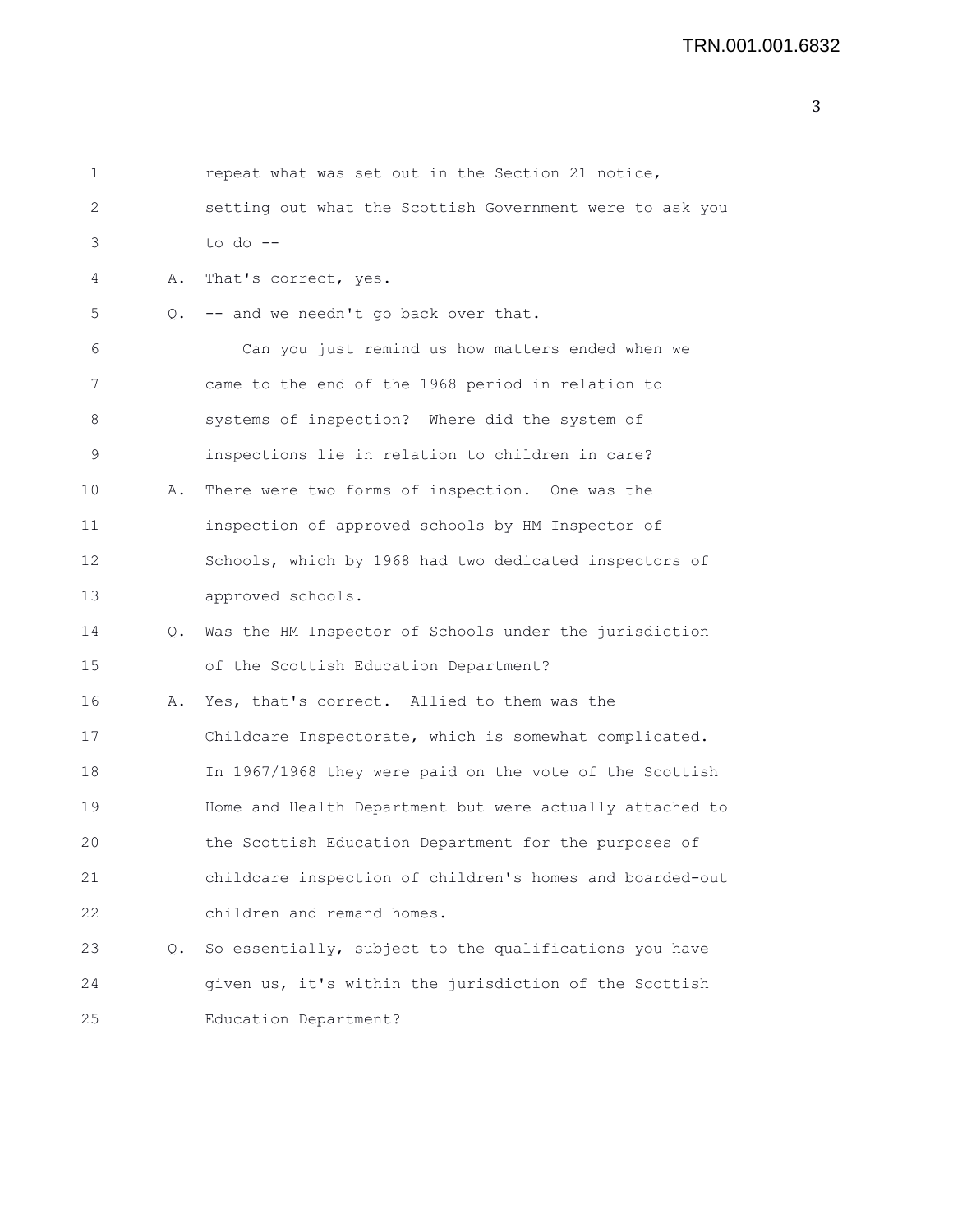| 1  | Α.        | It's within the jurisdiction of the Scottish Education     |
|----|-----------|------------------------------------------------------------|
| 2  |           | Department in terms of the format of the inspections,      |
| 3  |           | yes.                                                       |
| 4  | $\circ$ . | And one of the bodies, if that's the correct word to       |
| 5  |           | use, was the Childcare and Probation Inspectorate?         |
| 6  | Α.        | Yes.                                                       |
| 7  | Q.        | They were originally under the Scottish Health             |
| 8  |           | Department?                                                |
| 9  | Α.        | Scottish Home Department.                                  |
| 10 | Q.        | The Scottish Home Department, but moved to the Scottish    |
| 11 |           | Education Department?                                      |
| 12 | Α.        | For operational purposes, but not in terms of their pay    |
| 13 |           | packet, so to speak.                                       |
| 14 | Q.        | But from the point of view of inspections?                 |
| 15 | Α.        | That's right, yes.                                         |
| 16 |           | Q. Can I then take you to page 9466 of this report; that's |
| 17 |           | page 5 of the report. In your introduction, you set out    |
| 18 |           | what the report is to cover. Can you summarise that for    |
| 19 |           | us?                                                        |
| 20 | Α.        | The aim is to indicate the significant change in the       |
| 21 |           | inspection regime, which occurred as a result of the       |
| 22 |           | 1968 Social Work (Scotland) Act, which saw the             |
| 23 |           | introduction of a Central Advisory Service, which took     |
| 24 |           | on board the inspection of boarded-out children,           |
| 25 |           | children's homes, approved schools, later List D           |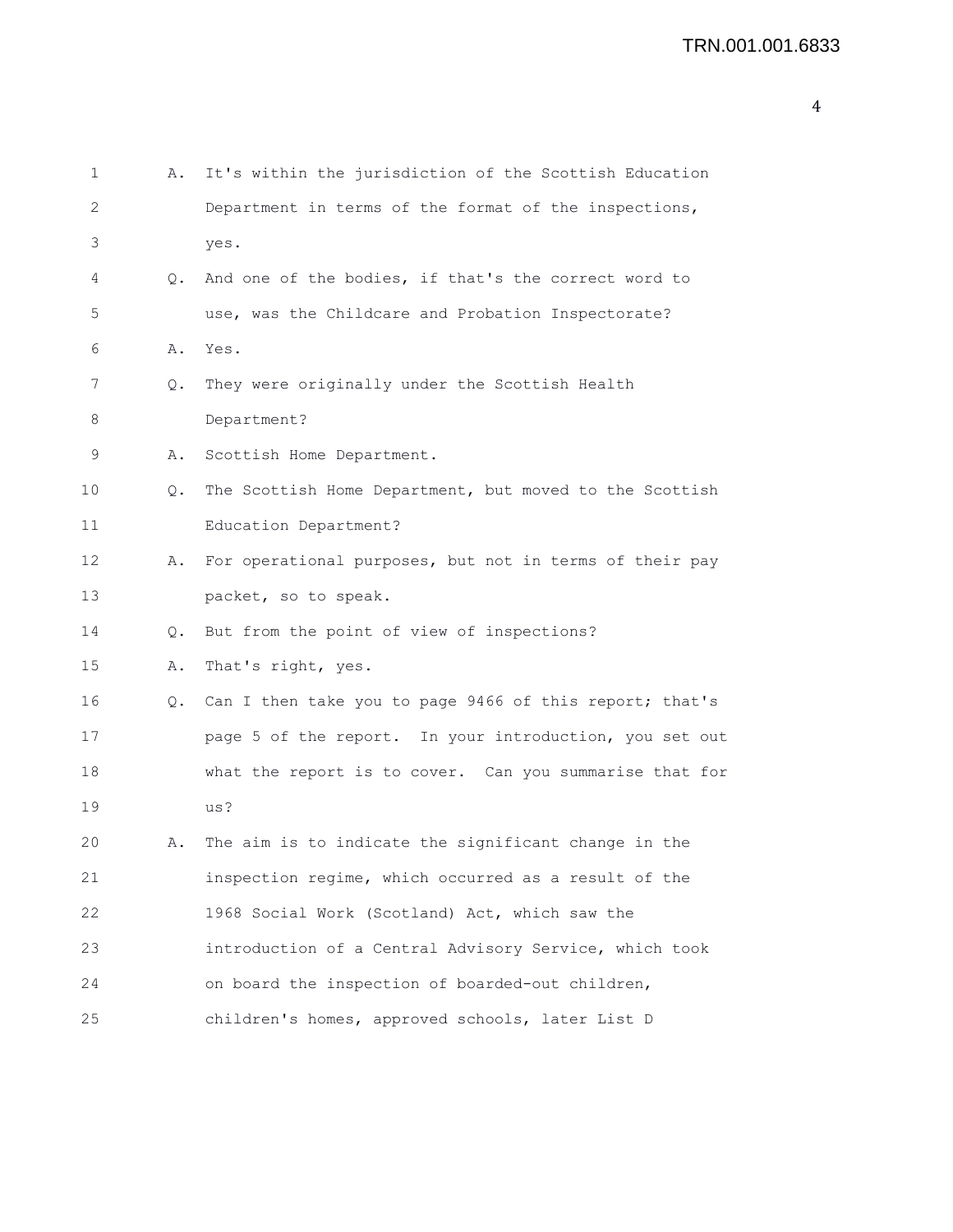| $\mathbf 1$ |               | schools, and remand homes, later the assessment centres. |
|-------------|---------------|----------------------------------------------------------|
| 2           |               | That advisory service also had the functions which       |
| 3           |               | related to the Probation Service, the elderly, and what  |
| 4           |               | were then termed the mental health functions of the 1968 |
| 5           |               | Act. So it covered a broad spectrum of inspectorial      |
| 6           |               | duties.                                                  |
| 7           | $Q_{\bullet}$ | I think this is the organisation that we refer to as     |
| 8           |               | CAS?                                                     |
| 9           | Α.            | Yes.                                                     |
| 10          | Q.            | What does that stand for?                                |
| 11          | Α.            | The Central Advisory Service. It was organised and led   |
| 12          |               | by a Chief Social Work Adviser, appointed before the     |
| 13          |               | 1968 Act came into operation. As far as I'm aware, the   |
| 14          |               | appointment took place on 1 March 1968.                  |
| 15          | 0.            | And CAS then, do we try and picture that as a group --   |
| 16          |               | A. Yes.                                                  |
| 17          |               | Q. -- within another group?                              |
| 18          | Α.            | It was a professionally led group attached to the        |
| 19          |               | Social Work Services Group, which were composed of the   |
| 20          |               | administrative officials responsible for implementing    |
| 21          |               | the 1968 Act.                                            |
| 22          | Q.            | Again, looking to what department then the Social Work   |
| 23          |               | Services Group, SWSG, would fall under, which department |
| 24          |               | would that be?                                           |
| 25          | Α.            | This again is -- one has to be very careful.<br>The      |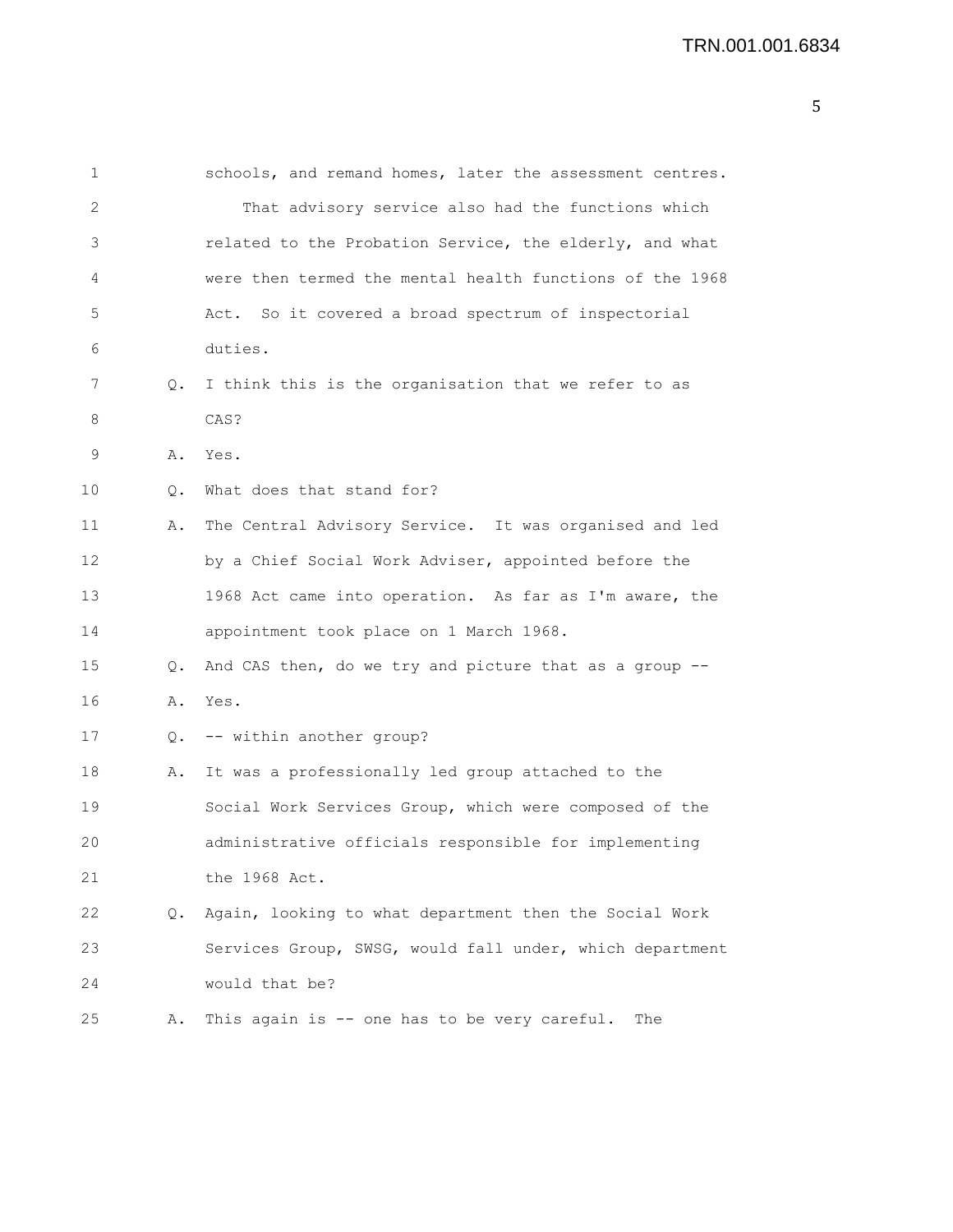| 1  |           | decision of the Secretary of State for Scotland at the   |
|----|-----------|----------------------------------------------------------|
| 2  |           | time was that that should be attached to the Scottish    |
| 3  |           | Education Department, but operate semi-independently, so |
| 4  |           | it could work with the Scottish Home and Health          |
| 5  |           | Department and Scottish Development Department on        |
| 6  |           | matters of common concern. So it was being paid, if you  |
| 7  |           | like, through the Scottish Education Department vote,    |
| 8  |           | but it had a semi-independent role.                      |
| 9  | $\circ$ . | But it did not have a legal status or did it have        |
| 10 |           | a legal status?                                          |
| 11 | Α.        | The social Work Services Group? No, it didn't have       |
| 12 |           | a legal status.                                          |
| 13 |           | Q. Or CAS for that matter?                               |
| 14 | Α.        | CAS did not have a legal status.                         |
| 15 | Q.        | The persons within these groups would be operating as    |
| 16 |           | officers of the Secretary of State?                      |
| 17 | Α.        | They'd be operating as officers of the                   |
| 18 |           | Secretary of State and therefore could inspect under the |
| 19 |           | terms of the 1968 Act as required.                       |
| 20 | Q.        | Against that general outline, can you perhaps tell us    |
| 21 |           | something about the limitation of this sort of work?     |
| 22 |           | I think you have told us this before in relation to the  |
| 23 |           | previous report.                                         |
| 24 | Α.        | The limitations were clearly indicated by the 1968 Act   |
| 25 |           | in terms, I think, of section 5 and section 6 of the     |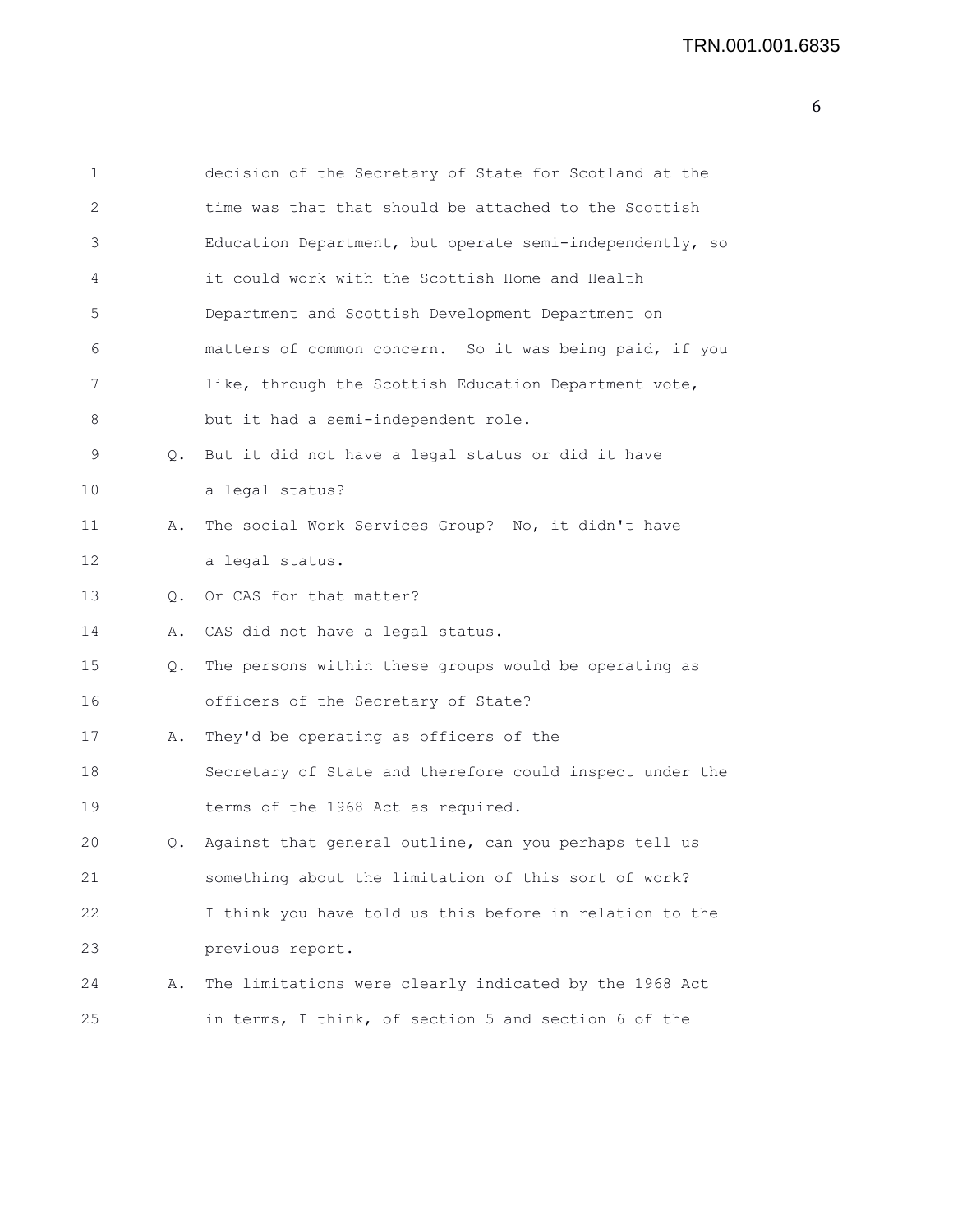| 1  |       | 1968 Act. It indicated the powers of the                 |
|----|-------|----------------------------------------------------------|
| 2  |       | Secretary of State and, from memory, I think section 62, |
| 3  |       | is it, indicated the responsibilities of the local       |
| 4  |       | authority to register and inspect voluntary homes and,   |
| 5  |       | later, the implication was the approved schools, but     |
| 6  |       | that did not happen.                                     |
| 7  | Q.    | I think we'll come to that. I had in mind more what the  |
| 8  |       | limitations on the research itself were --               |
| 9  | Α.    | Sorry, yes.                                              |
| 10 | $Q$ . | -- particularly in relation to records.                  |
| 11 | Α.    | Right. One is always limited by what records have been   |
| 12 |       | retained. The policy of retention that existed           |
| 13 |       | post-1968 was very much the same as in the post-1948     |
| 14 |       | period. That is if one wishes to find a file which       |
| 15 |       | relates to the passage of an act of Parliament, then     |
| 16 |       | it's almost certainly there. If you wish to locate       |
| 17 |       | an issue of major significant political importance,      |
| 18 |       | particularly surrounding a paper that went to the UK     |
| 19 |       | Cabinet, it will be there. But in terms of the reports   |
| 20 |       | on inspections, then there are some limitations as to    |
| 21 |       | whether or not the report has been retained, and         |
| 22 |       | generally a report has been retained if it has an impact |
| 23 |       | on policy and procedure or it is leading up to a change  |
| 24 |       | in an act of Parliament.                                 |
| 25 | Q.    | But generally, was there guidance as to for how long,    |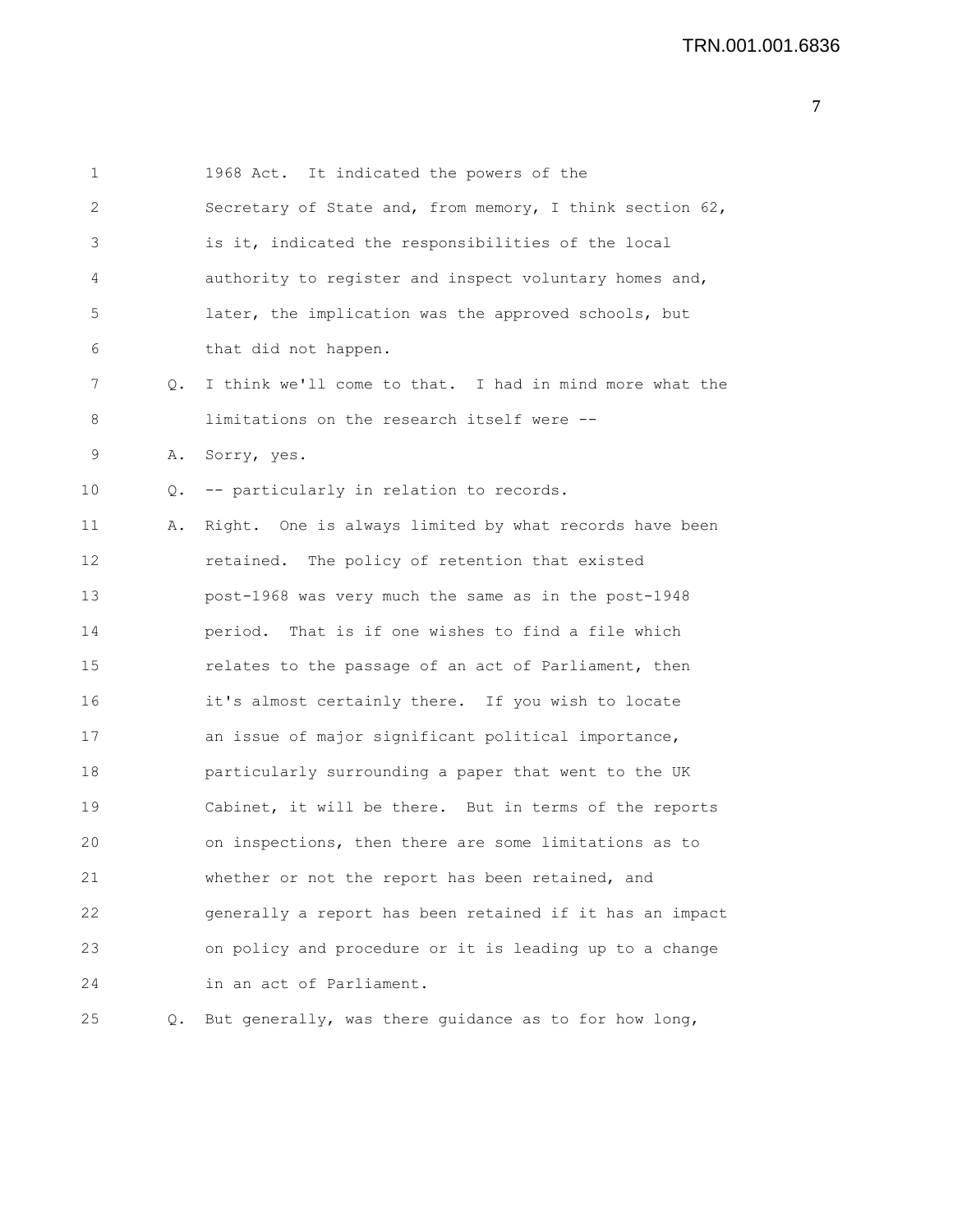| 1  |    | for example, children's records would require to be       |
|----|----|-----------------------------------------------------------|
| 2  |    | retained?                                                 |
| 3  | Α. | I think I mentioned in the report later on that there     |
| 4  |    | was some discussion post-1968 within the Social Work      |
| 5  |    | Services Group as to the retention of records on          |
| 6  |    | children. They then came to the conclusion that records   |
| 7  |    | held by local authorities were the responsibility of the  |
| 8  |    | local authority to decide which records would be          |
| 9  |    | retained. In terms of their central records, it would     |
| 10 |    | appear that a period of 10 years was the limit to which   |
| 11 |    | they would keep a record on a child who was in an         |
| 12 |    | approved school or List D school.                         |
| 13 |    | Q. And so far as the records that you would consult would |
| 14 |    | be concerned, where would you go to look at records?      |
| 15 | Α. | The National Records of Scotland.                         |
| 16 | Q. | So you're looking really at records that ended up there   |
| 17 |    | from Central Government, effectively?                     |
| 18 | Α. | That's right, yes.                                        |
| 19 | Q. | What about local authority records? Because I think, as   |
| 20 |    | we can see, local authorities also had duties             |
| 21 |    | in relation to inspection.                                |
| 22 | Α. | I have not really looked at that. I'm aware that there    |
| 23 |    | are some records that have been retained, but that's      |
| 24 |    | something -- that's knowledge that one has acquired as    |
| 25 |    | a result of research that I have done in the past.        |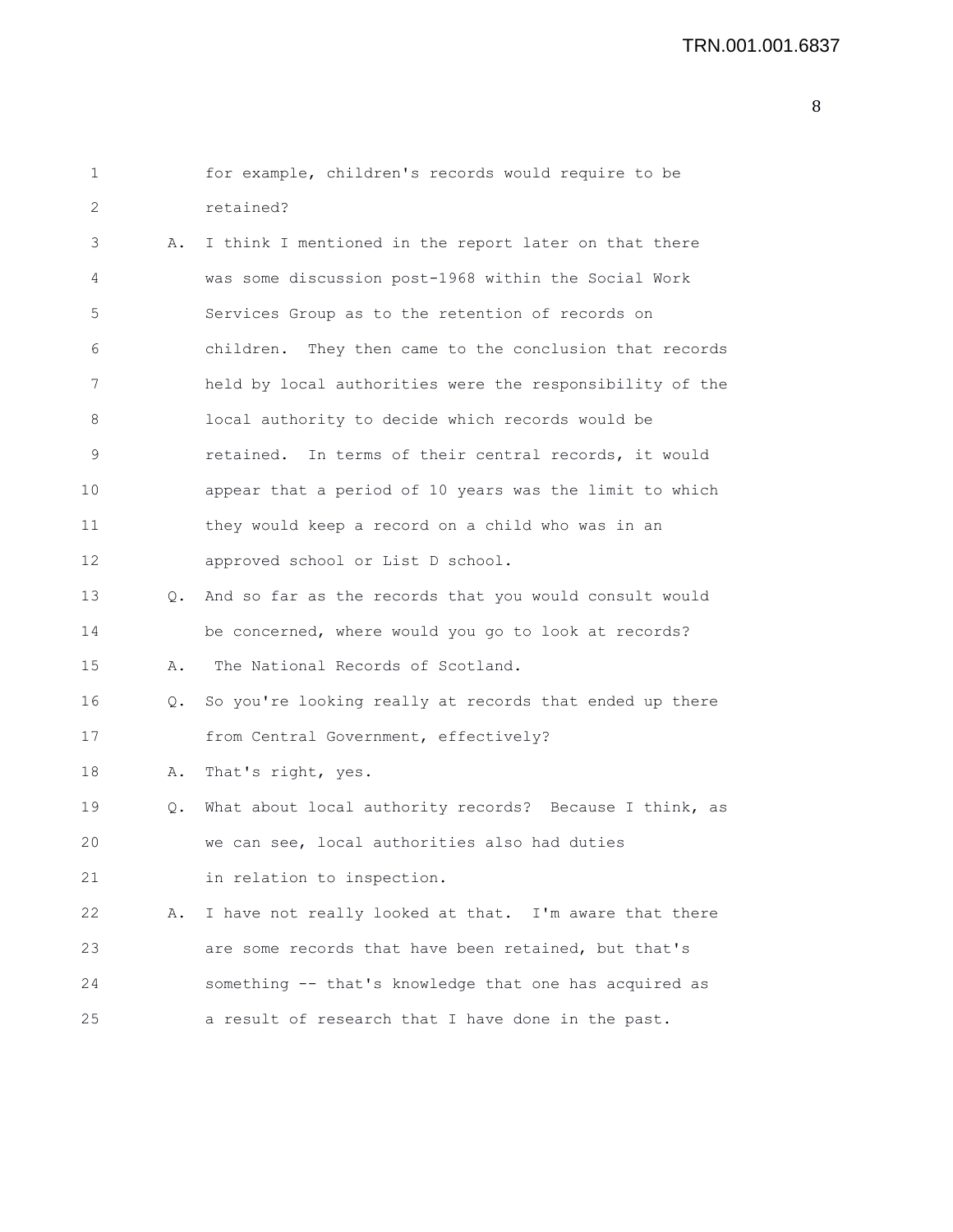1 Almost certainly there will be minutes of the local 2 authority meetings. There may well be some records 3 retained on boarding out children and I've certainly 4 seen some records, but they relate to the period before 5 1948. 6 Q. Am I right in thinking, as far as this part of your 7 report is concerned, your focus is on records from NRS 8 in particular? 9 A. That's right, yes. 10 LADY SMITH: I suppose that whilst there could be material 11 in local authority records, it may tell you nothing 12 about inspection, because it doesn't necessarily tell 13 you that the inspectors knew anything about what's 14 recorded in the local authority material that may be 15 there. 16 A. They could certainly call for local authority records 17 and they may well have. I think in some cases there is 18 evidence that they actually are quoting local authority 19 records, but generally speaking, no, that's correct. 20 LADY SMITH: And you'd have to be careful not to fall into 21 the trap of thinking because it's material that's still 22 available, the inspectors must have known about it? 23 A. That's correct, yes. 24 LADY SMITH: Thank you. 25 MR MacAULAY: Then if I take you to page 9469 of the report,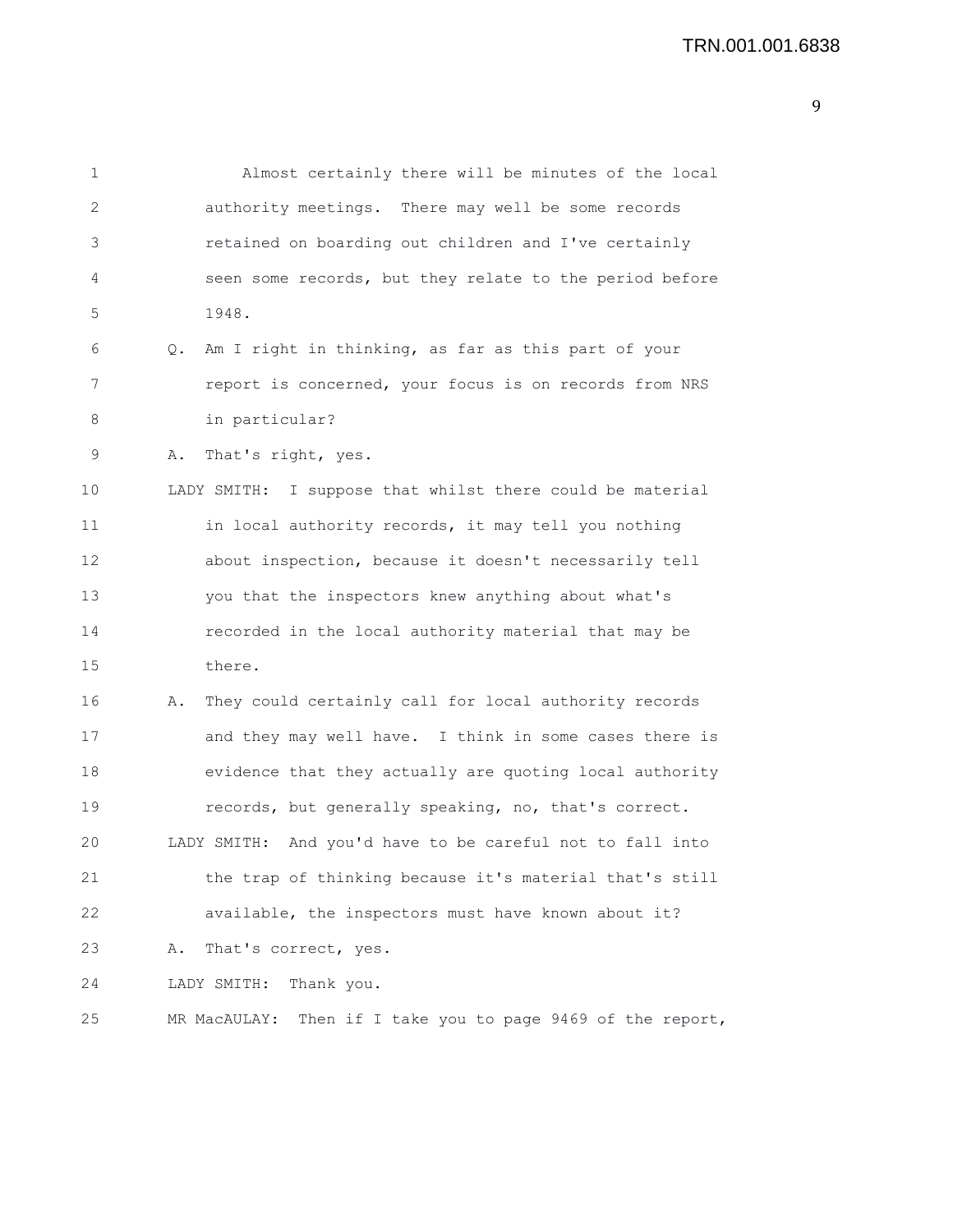1 page 8 of the report, you set out your methodology. 2 I think that's probably similar to the methodology you 3 adopted for the previous part of your report. 4 A. I think that's pretty much cut and paste, yes. 5 Q. But what you tell us in paragraph 10 on page 9470 6 is that: 7 "For this report, [you] consulted the retained files 8 that covered the approved List D schools, secure units, 9 voluntary children's homes, remand homes, deaths of 10 children in care, the provision of educational 11 psychologists and child psychiatrists, the use of 12 corporal punishment in schools and homes, three judicial 13 inquiries (which includes the Richard Clarke inquiry), 14 the staffing structure and organisation of the SWSG and 15 CAS, and in total some 239 files were consulted." 16 A. That's correct, yes. 17 Q. Perhaps happily for you, a substantial number of these 18 files had been consulted before by you. 19 A. That's right, yes. 20 Q. Was that material you had access to first-hand without 21 having to consult with NRS or did you still have to go 22 through the process of approaching NRS and recovering 23 the material? 24 A. I actually began looking at this, quite a lot of this 25 material, about 20 years ago, which was then available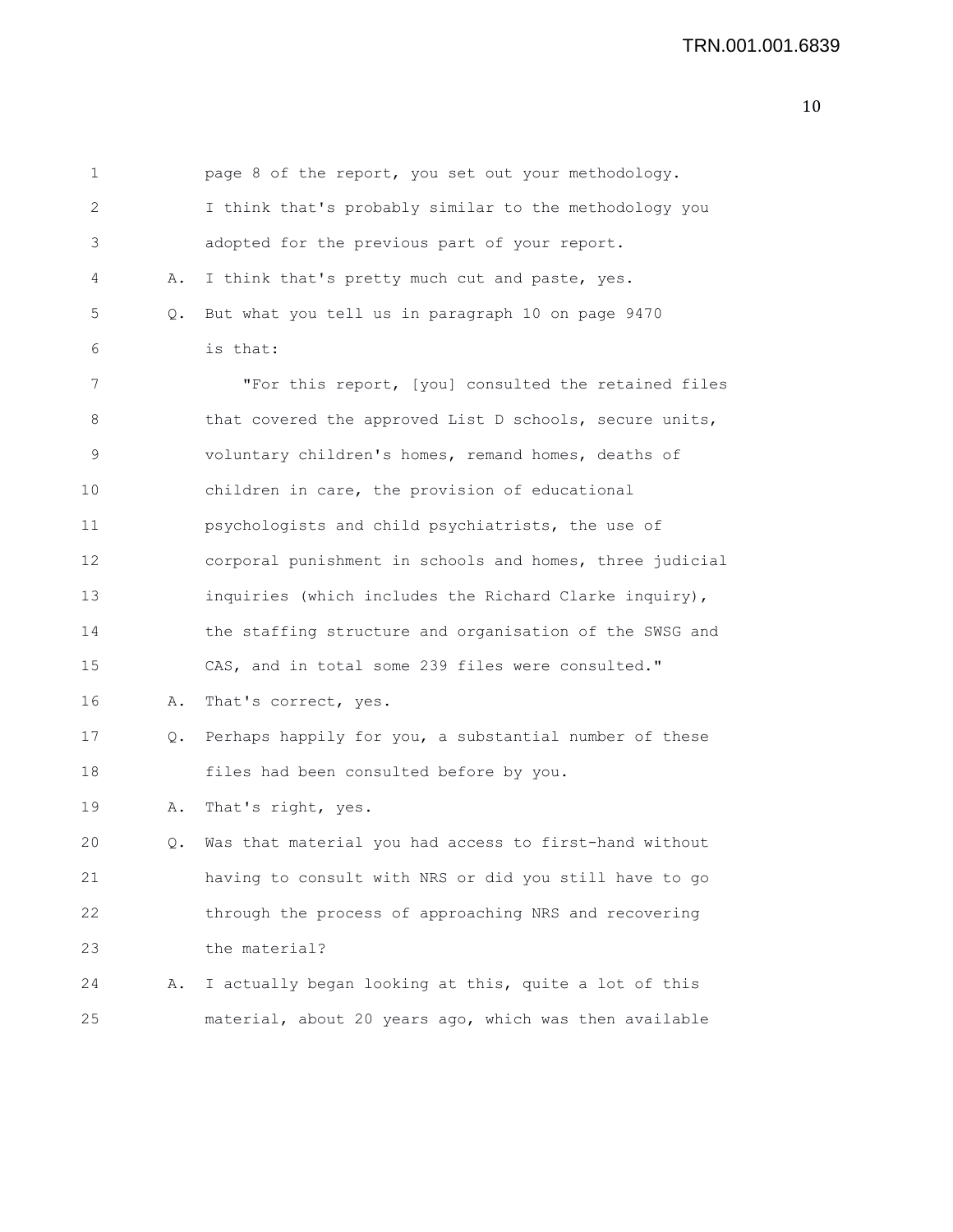| 2  |    | NRS, and one simply went in and ordered the files up, as |
|----|----|----------------------------------------------------------|
| 3  |    | you required.                                            |
| 4  | Q. | I think you also had access to a small number of         |
| 5  |    | Treasury files --                                        |
| 6  | Α. | That's correct, yes.                                     |
| 7  | О. | -- that were held at Kew; is that right?                 |
| 8  | Α. | Yes, that's right.                                       |
| 9  | Q. | But again, those files had formed part of a previous     |
| 10 |    | research project?                                        |
| 11 | Α. | They did, yes, and they helped inform the way            |
| 12 |    | I conducted this particular project.                     |
| 13 | Q. | Can we then look into the body of the report and turn to |
| 14 |    | page 9473, page 12 of the report. This is what I think   |
| 15 |    | is section 1 because I think you tell us at the          |
| 16 |    | beginning you divide the report into different sections. |
| 17 | Α. | Yes.                                                     |
| 18 | Q. | Can you summarise for us what this section is designed   |
| 19 |    | to cover?                                                |
| 20 | Α. | This section basically ties in with the tail end of the  |
| 21 |    | previous report and I think if one refers to, I think    |
| 22 |    | it's section 8.35 of the previous report, where there    |
| 23 |    | has been considerable discussion about conditions in the |
| 24 |    | approved school, Springboig St John's, which led to      |

25 ministers saying, "All right, we will have to build

17

19

1 to public inspection in West Register House, (inaudible)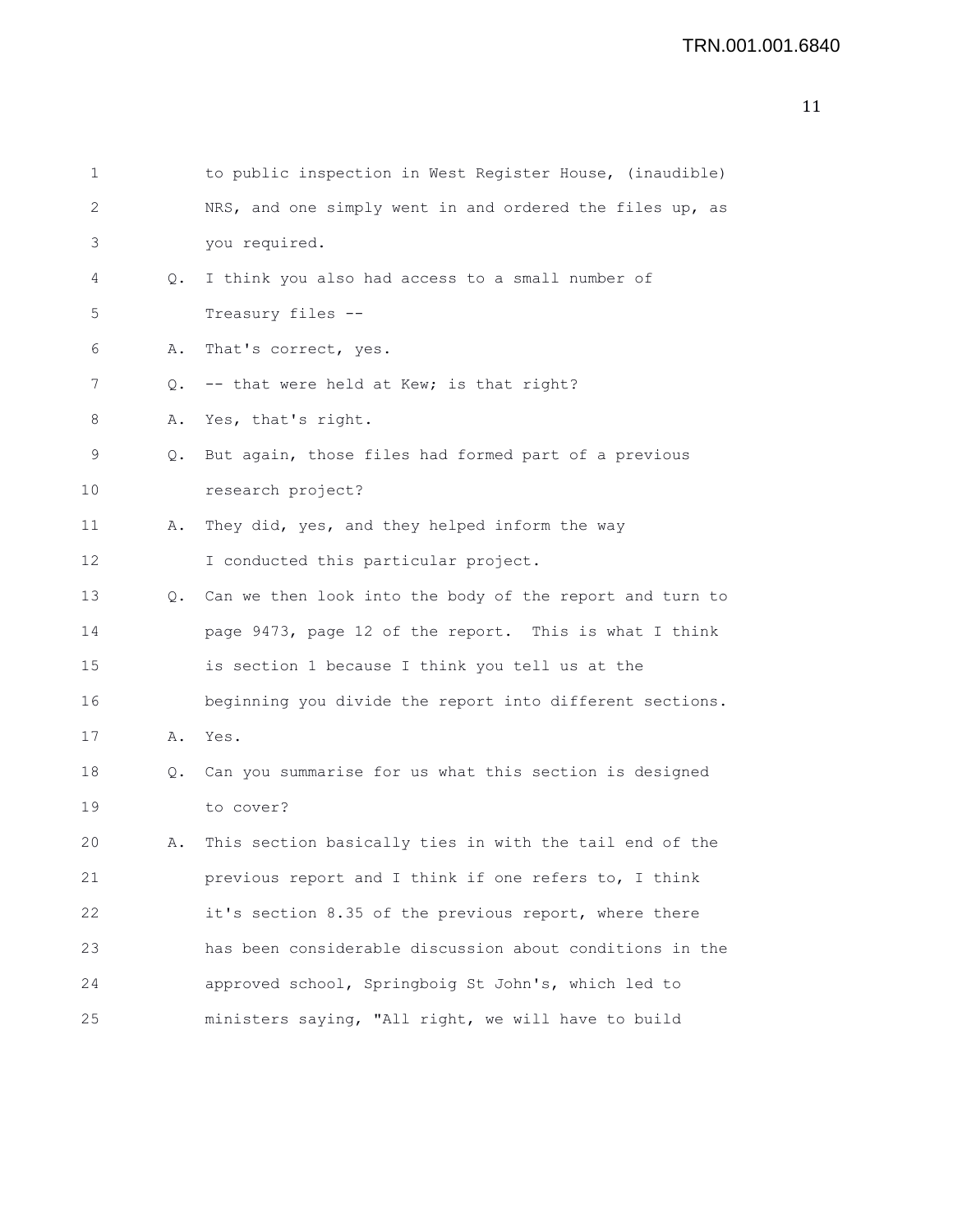1 another approved school for that particular order", and 2 this begins with officials indicating to the ministers 3 did they wish to include within the Criminal Justice 4 (Scotland) Bill substantial amendments to the issues 5 surrounding juvenile delinquency or not.

6 The important issue about juvenile delinquency -- 7 and I think it may not have quite caught the inquiry's 8 attention -- is that juvenile delinquency at that period 9 still belonged, in administrative terms, to the Scottish 10 Home Department, subsequently the Scottish Home and 11 Health Department. So the official responsible for the 12 juvenile courts wasn't attached to SED, he was attached 13 to a different department.

14 This initiative was being led by that official 15 in that particular department, who was then, obviously, 16 corresponding with officials from SED on the issue of 17 approved schools.

18 So I think it's on the following page, footnote 13, 19 which refers to the footnote 8.35 in the previous 20 report. So what I've tried to do here was say: okay, 21 there's an issue surrounding overcrowding and 22 disturbances at approved schools, which is being picked 23 up, which led to the ministers deciding that they should 24 perhaps try and "hot up Kilbrandon" to find an 25 alternative avenue rather than relying on establishing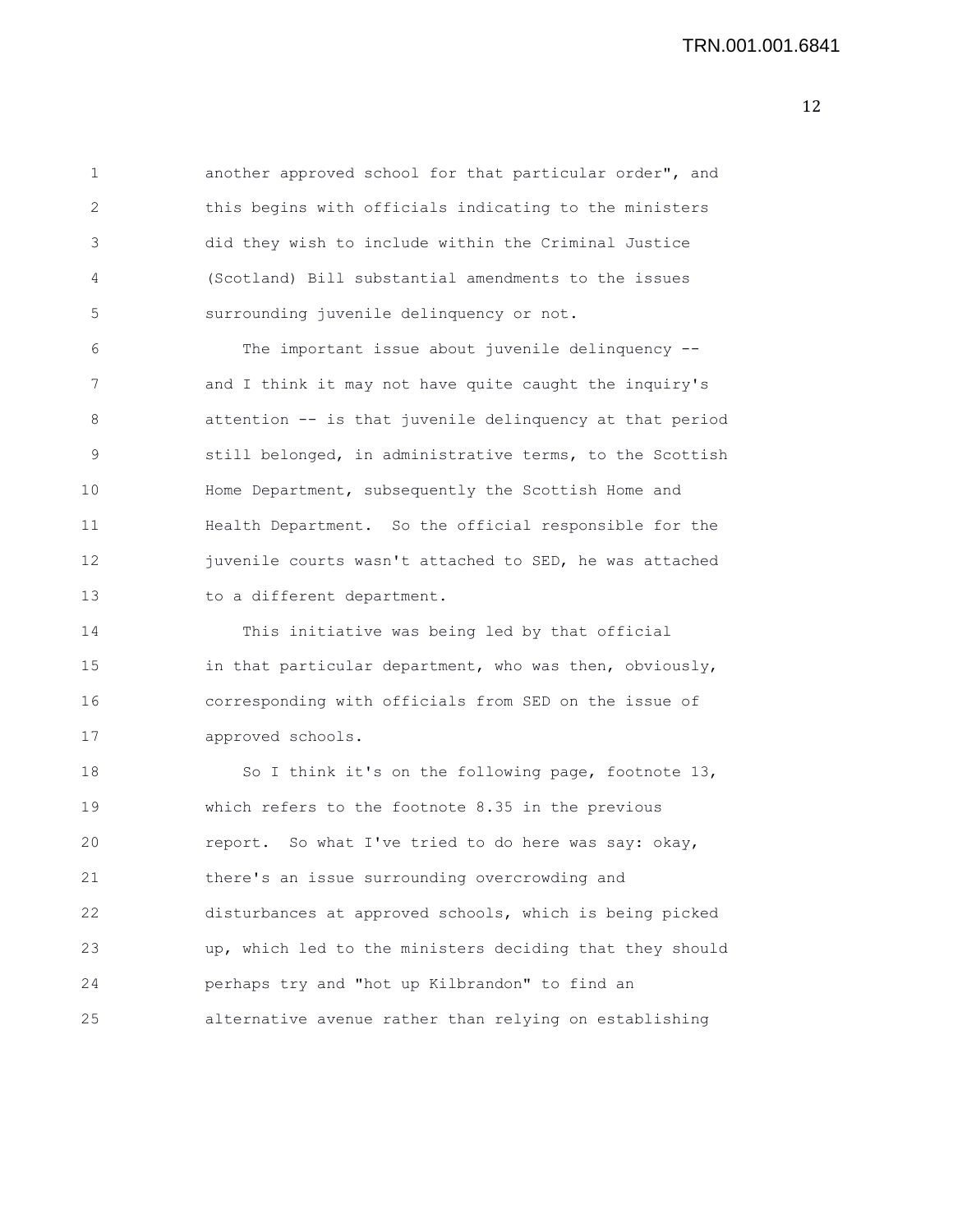| $\mathbf 1$ |    | more approved schools.                                   |
|-------------|----|----------------------------------------------------------|
| 2           | Q. | And that's what you quote towards the bottom of          |
| 3           |    | page 9473, that the Parliamentary Undersecretary         |
| 4           |    | of State, in response to the advice that you have been   |
| 5           |    | talking about, went so far as to argue that they should  |
| 6           |    | "hot up Kilbrandon"?                                     |
| 7           | Α. | That's a direct quote. That's the same Parliamentary     |
| 8           |    | Undersecretary of State as in footnote 13.               |
| 9           | Q. | And then I think you then quote from the minutes of the  |
| 10          |    | Kilbrandon Inquiry --                                    |
| 11          | Α. | Yes.                                                     |
| 12          | Q. | -- at paragraph 1.2, page 9474. What was minuted there?  |
| 13          | Α. | It's not absolutely clear whether any minister or any    |
| 14          |    | official spoke to Lord Kilbrandon, but what one can say  |
| 15          |    | is that the minutes of the Kilbrandon Inquiry shifted    |
| 16          |    | from a sort of pre-1962 mode of thinking into a mode of  |
| 17          |    | thinking which we perhaps have some recognition of, and  |
| 18          |    | it began to talk about the -- the minutes talked about   |
| 19          |    | childcare based on treatment, which is basically         |
| 20          |    | non-institutional forms of care as opposed to relying on |
| 21          |    | the approved school and remand homes, and I think the    |
| 22          |    | significance is that Lord Kilbrandon, I suspect -- and   |
| 23          |    | it's only a suspicion -- understood that ministers       |
| 24          |    | wanted a way out of the existing system.                 |
| 25          | Q. | You tell us that the issue of childcare in Scotland was  |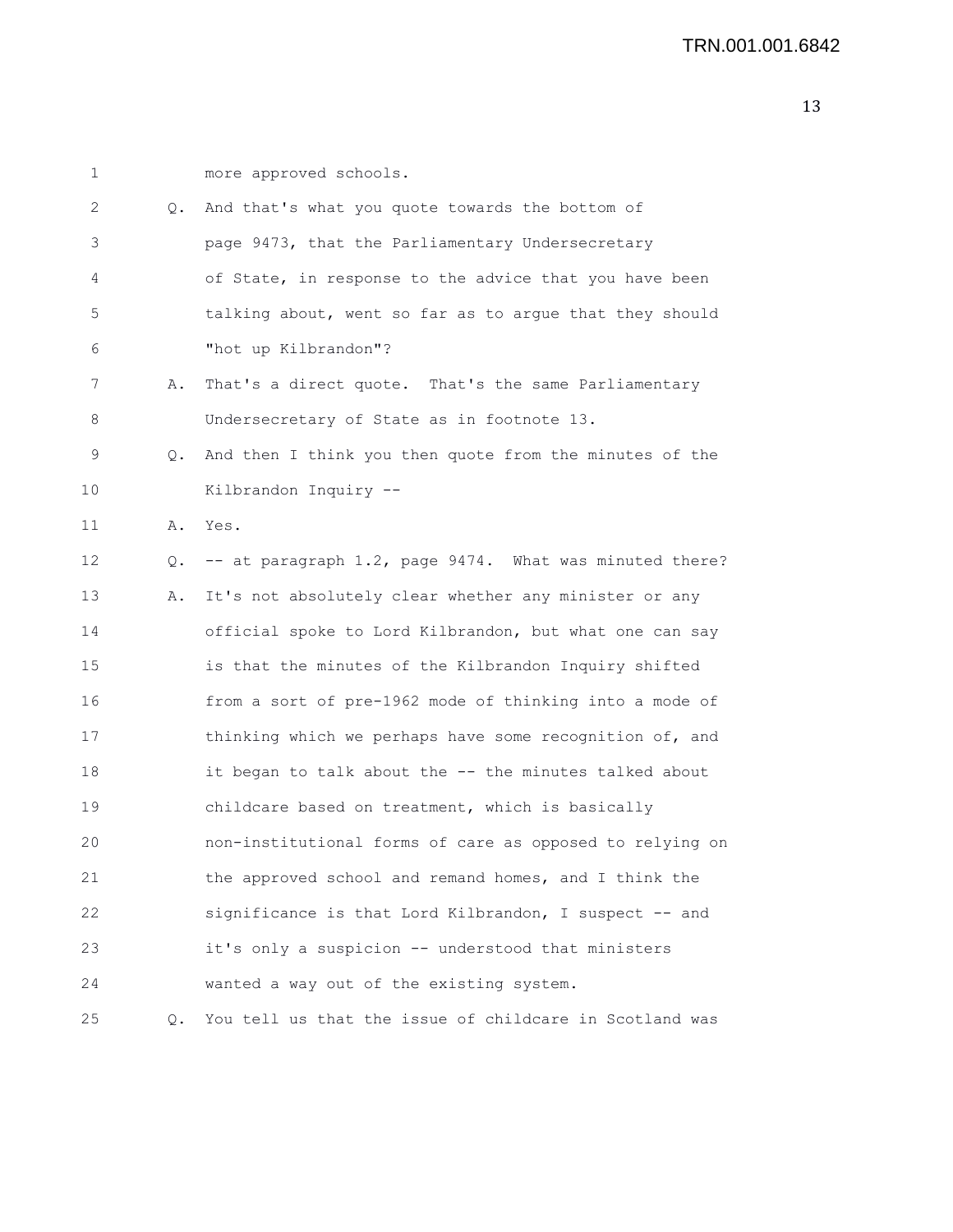| 1               |    | certainly well-known and discussed during this period?   |
|-----------------|----|----------------------------------------------------------|
| 2               | Α. | That's correct, yes.                                     |
| 3               | Q. | Can you elaborate upon that?                             |
| 4               | Α. | There had been a report on the remand homes published in |
| 5               |    | 1961, which indicated that the form of care in remand    |
| 6               |    | homes was sadly lacking and there was certainly no       |
| 7               |    | attention to caring for children in a way that modern    |
| 8               |    | ideas of childcare were being developed.                 |
| 9               |    | I think if I can -- I can't remember the paragraph       |
| 10              |    | but there's a discussion on the Dundee remand home       |
| 11              |    | in the previous report, which does indicate severe       |
| 12 <sup>2</sup> |    | concerns about the way that that particular remand home  |
| 13              |    | was run.                                                 |
| 14              |    | The issue that that particular report indicated was      |
| 15              |    | there should be some element of childcare assessment, of |
| 16              |    | the assessment of the child through educational          |
| 17              |    | psychologists and psychiatrists as they were going       |
| 18              |    | through and being processed by these remand homes rather |
| 19              |    | than simply providing them with bed and board and        |
| 20              |    | whatever.                                                |
| 21              | Q. | As we go through your report, this is a theme that's     |
| 22              |    | taken up, isn't it, the use of psychologists?            |
| 23              | Α. | That's right.                                            |
| 24              | Q. | And so on.                                               |
| 25              | Α. | Additionally, of course, there were comments in<br>Yes.  |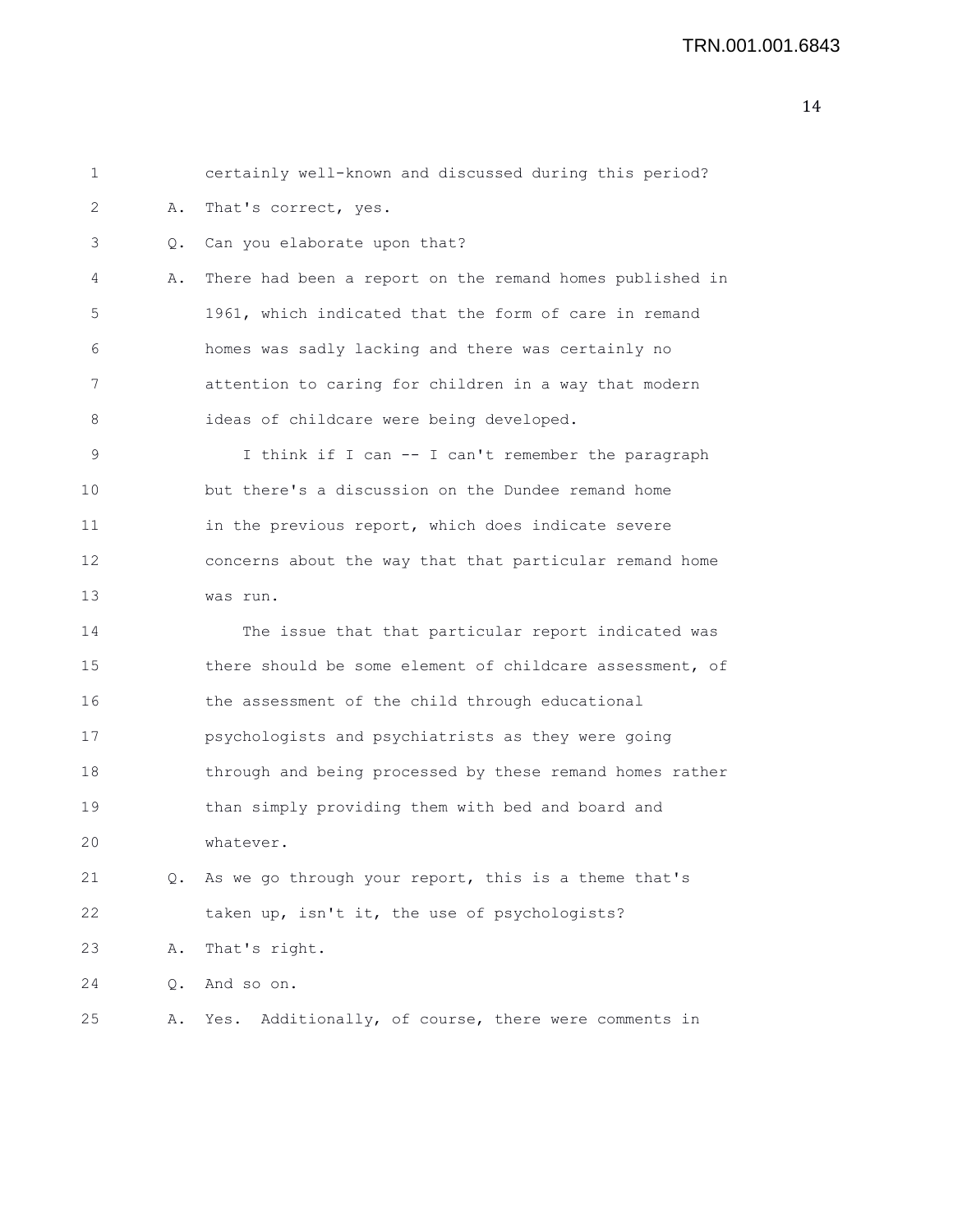| 1  |       | the press that there were very few qualified             |
|----|-------|----------------------------------------------------------|
| 2  |       | social workers, professionally qualified social workers, |
| 3  |       | working for Scottish local authority childcare           |
| 4  |       | departments at the time; I think I found one in Paisley  |
| 5  |       | at the time.                                             |
| 6  | Q.    | I think in your report you draw reference to             |
| 7  |       | a Home Office survey that was compiled in 1964, where    |
| 8  |       | I think a comparison is drawn between England and        |
| 9  |       | Scotland.                                                |
| 10 | Α.    | That's right, yes.                                       |
| 11 | $Q$ . | What was the comparison?                                 |
| 12 | Α.    | The comparison was that Scotland had invested heavily in |
| 13 |       | residential accommodation at the expense of developing   |
| 14 |       | field care services, ie the use of professionally        |
| 15 |       | qualified social workers. I think England at the time    |
| 16 |       | had something like 180 qualified social workers within   |
| 17 |       | practice compared to one in Scotland.                    |
| 18 | Q.    | And this was in 1964?                                    |
| 19 | Α.    | Yes, that's correct.                                     |
| 20 | Q.    | At paragraph 1.4, this is on page 9475, you say that:    |
| 21 |       | "At that time in 1960s [and this is before a local       |
| 22 |       | government reorganisation in 1975], there were over      |
| 23 |       | 50 local authorities with children's departments,        |
| 24 |       | ranging from cities and boroughs such as Glasgow and     |
| 25 |       | Arbroath to county councils such as Lanarkshire and      |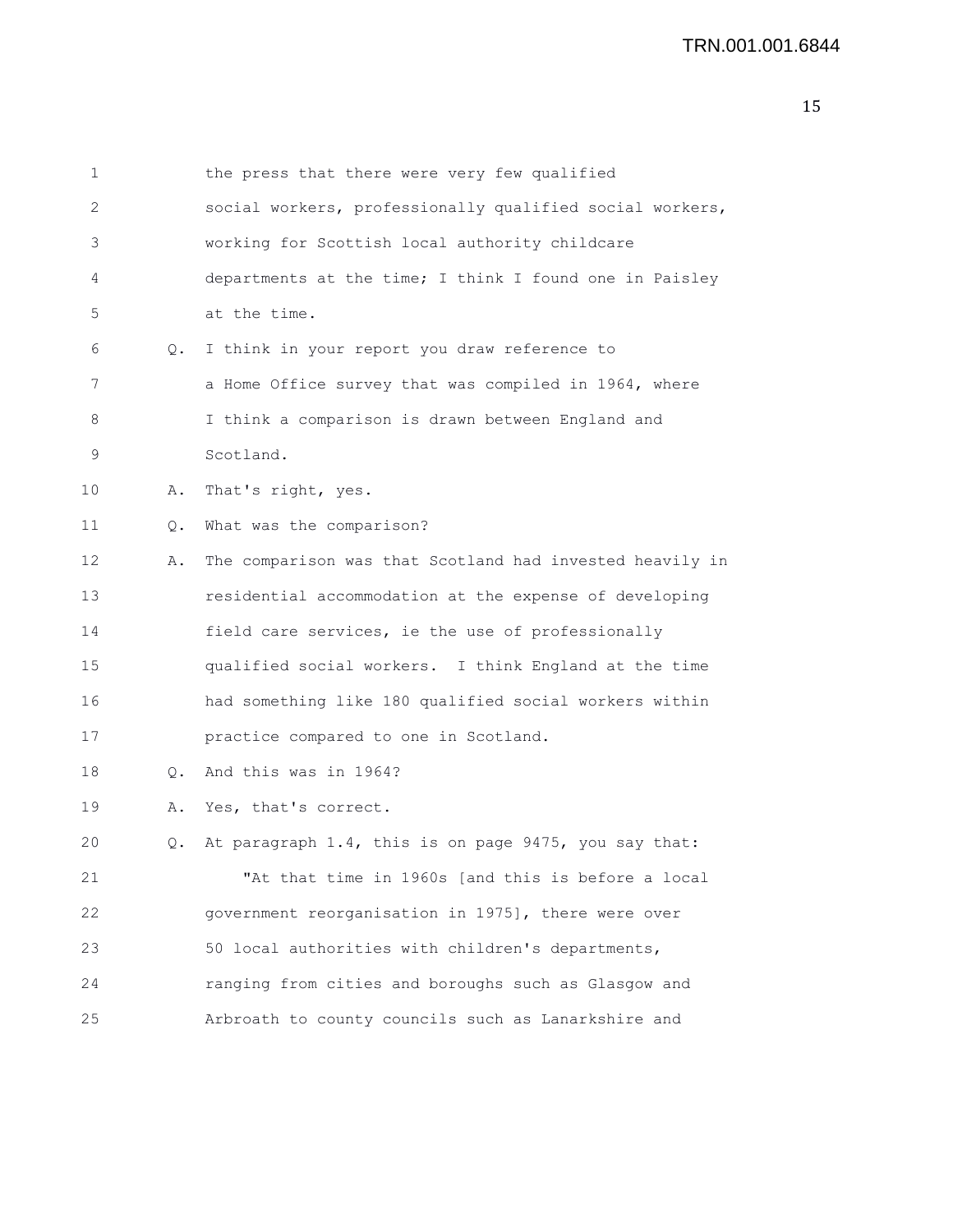```
1 Kincardineshire, and that the Kincardineshire children's
2 department employed a single childcare officer"?
3 A. Yes.
4 Q. That, of course, was under the previous regime?
5 A. Under the previous regime, yes.
6 Q. You move on to talk about the Kilbrandon Report at
7 paragraph 1.5. What is the point you're making here
8 in relation to there being a unified and reformed local
9 social service?
10 A. I think the Kilbrandon Report indicated or confirmed
11 basically what the Home Office report had actually said
12 that really to move forward in Scotland, local
13 authorities needed to employ professionally trained
14 social workers whose principal professional practice
15 should be designed to ensure that children should be
16 kept in the community, if not their families, rather
17 than being sent to children's homes and approved
18 schools. And a non-judicial hearing should be
19 established to facilitate that process, ie take the
20 majority of children who were deemed to be in need of
21 care away from a court-based system of referral.
22 Q. In the next paragraph you, I think, make reference to
23 the proposition that all children under 16 should be
24 excluded from the jurisdiction of the Criminal Court --
25 A. That's right, yes.
```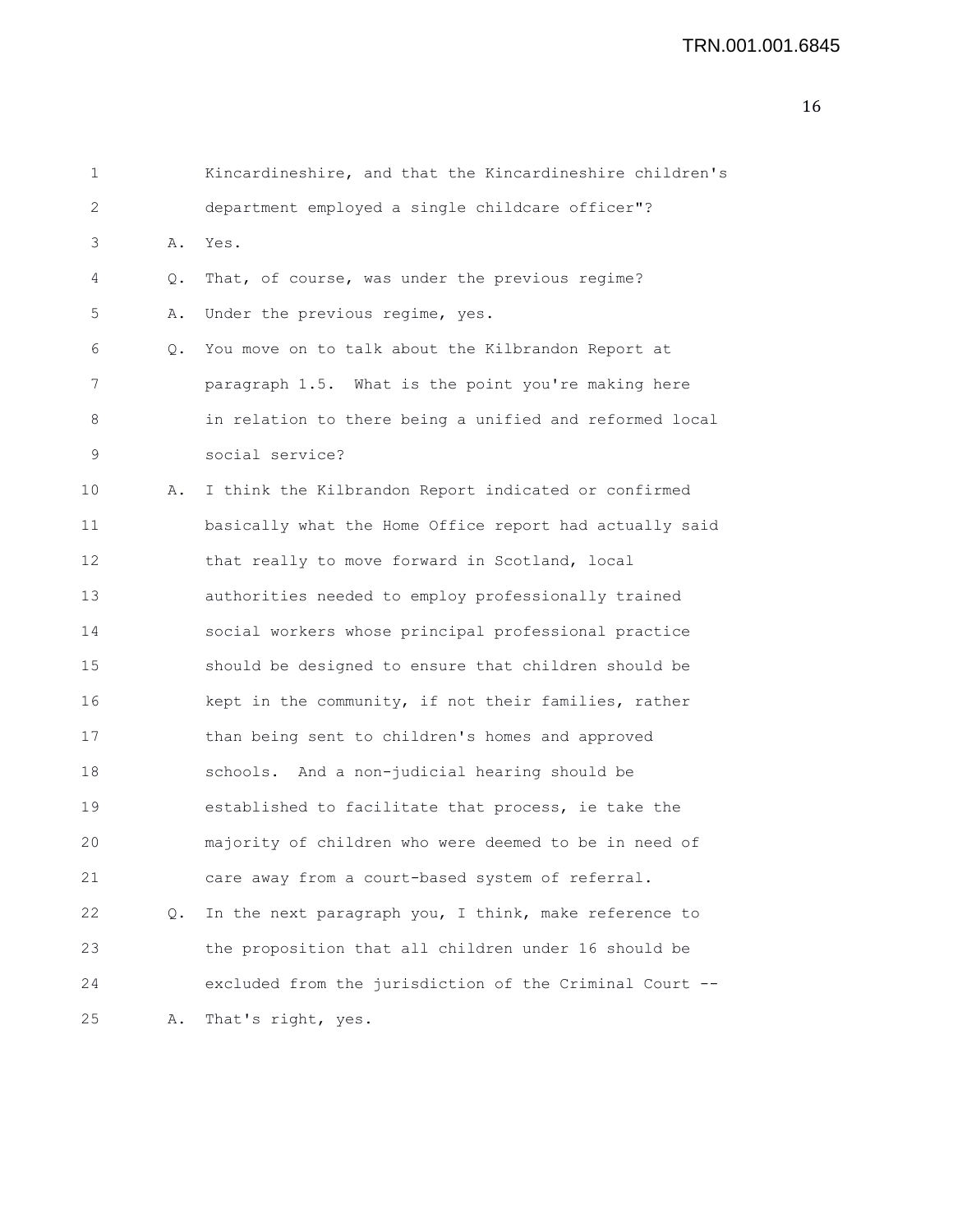```
1 Q. -- against the background of the establishment of what
2 became known as the Children's Panels?
3 A. That's right, yes.
4 Q. But a first step in setting the target for, I think,
5 what became social work service was the appointment of
6 a director; is that right?
7 A. Yes, who actually became named Chief Social Work
8 Adviser. The aim was to appoint someone on equivalent
9 standard within the Scottish Office to the chief medical
10 officer in Health or the chief engineer or the chief
11 housing officer who could organise the professional
12 service in a way which would further the aims of the
13 Kilbrandon Report and subsequent White Paper issued by
14 the Government and advise the Secretary of State of
15 Scotland on a wide range of issues affecting social
16 services.
17 Q. If I turn to paragraph 1.8 on page 9477, what you say
18 there is:
19 "Discussion in detail amongst officials about the
20 future form of what became CAS began in 1966."
21 Is that correct?
22 A. That's correct: as soon as the officials were aware that
23 the government had committed themselves to introduce new
24 legislation.
25 Q. Can you give us some understanding as to what the nature
```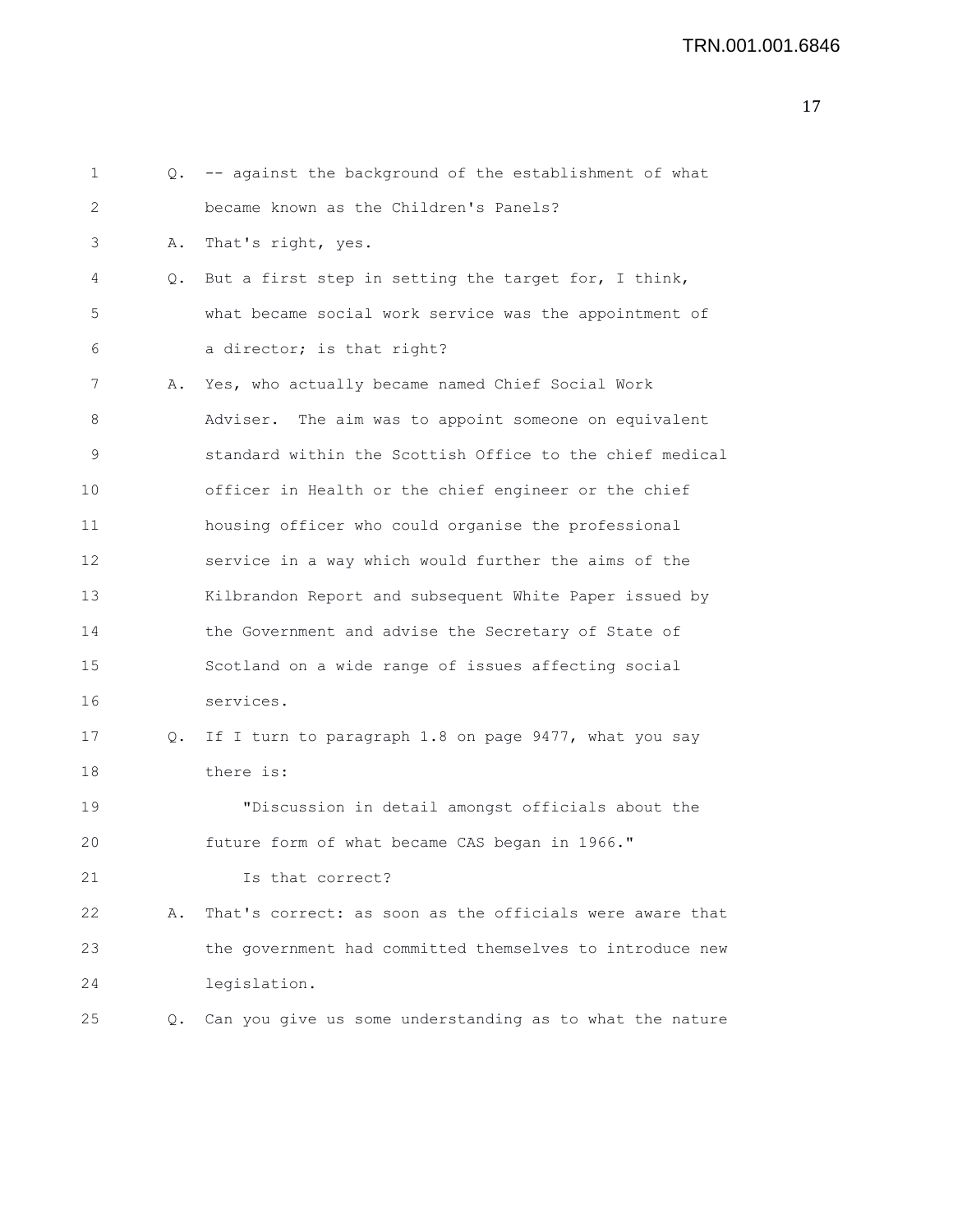| 1  |    | of the discussions were at that time as to what          |
|----|----|----------------------------------------------------------|
| 2  |    | functions CAS would perform?                             |
| 3  | Α. | I think the two functions were, firstly, to press on     |
| 4  |    | local authorities the need to employ professionally      |
| 5  |    | qualified social workers and advise those professionally |
| 6  |    | qualified social workers as to the aims and purposes of  |
| 7  |    | the future 1968 Act and develop an appropriate service   |
| 8  |    | that would be based on dealing with children outside     |
| 9  |    | a court system.                                          |
| 10 |    | The second was also to ensure that the                   |
| 11 |    | administrative officials could understand at a better    |
| 12 |    | level than perhaps they already did the nature and form  |
| 13 |    | of childcare as it was developing within academia and    |
| 14 |    | within professional practice.                            |
| 15 | Q. | On page 9478 you draw attention again to the             |
| 16 |    | White Paper, "Social Work and the Community", published  |
| 17 |    | in 1966, which you say endorsed the official view.       |
| 18 | Α. | Yes.                                                     |
| 19 | Q. | Can you summarise then what that endorsement consisted   |
| 20 |    | of?                                                      |
| 21 | Α. | That there should be a professional advisory service to  |
| 22 |    | help and guide the development of a service at local     |
| 23 |    | level and that the service would absorb the current      |
| 24 |    | inspection duties of the Childcare Inspectorate and the  |
| 25 |    | HM Inspector of Schools service under one heading, which |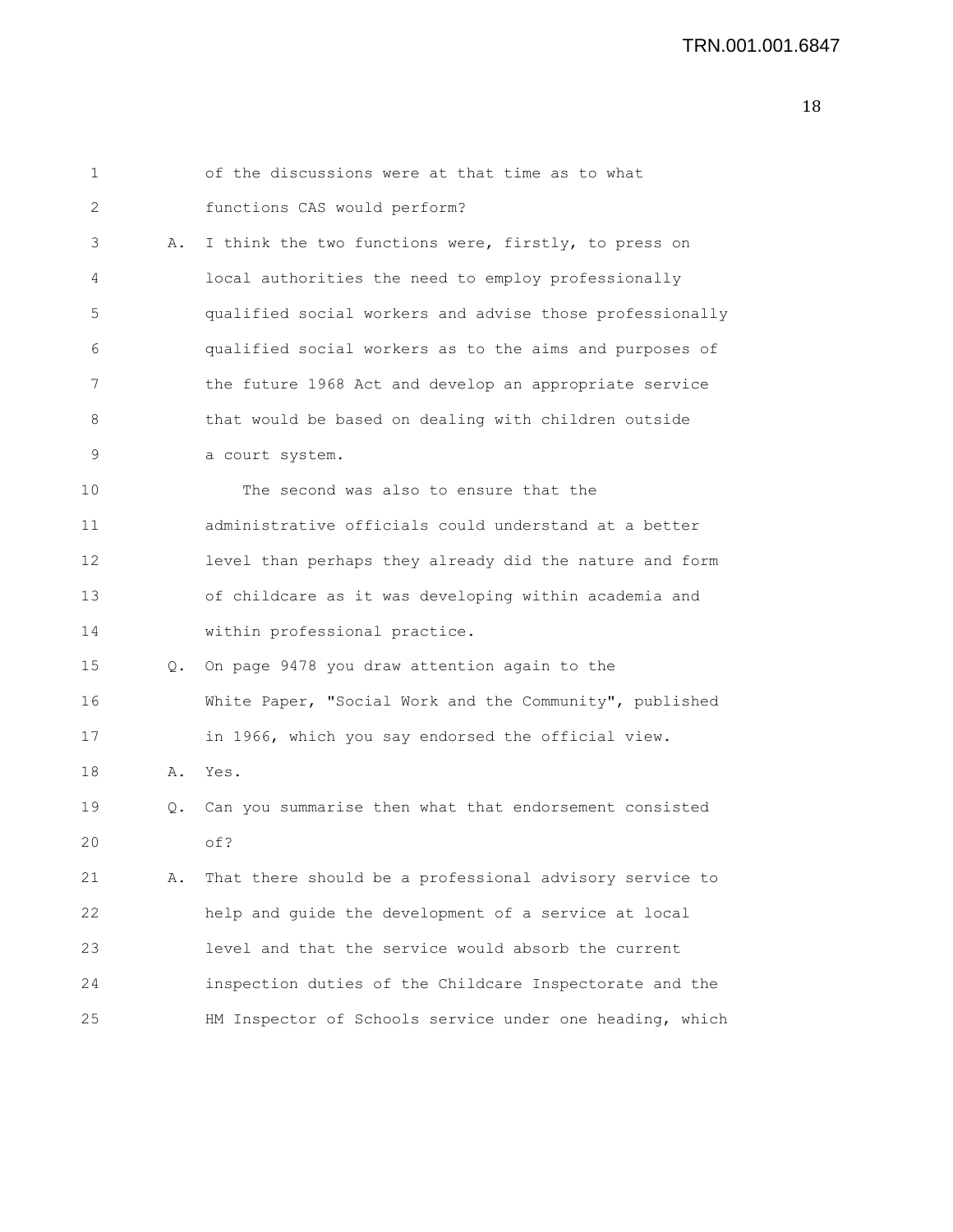1 would be led by the Chief Social Work Adviser. 2 Q. You go on to tell us about the advert for the chief 3 adviser issued in August 1967. If I could read from 4 there: 5 "... indicated that the existing professional 6 advisers, the Child and Probation Inspectorate and the 7 two HM Inspectors of Schools who held special 8 responsibility for approved schools had been brought 9 together and integrated within the newly established 10 SWSG." 11 And I think you queried the use of the word 12 "integrated" in that description. 13 A. Well, strictly speaking, the two HMIs, Inspectors of 14 Schools, were paid by the SED, and although they were 15 attached on an everyday level, their reporting mechanism 16 was to the Senior Chief HM Inspector of Schools rather 17 than to the Chief Social Work Adviser. So there is 18 a slight issue of the ultimate responsibility for the 19 work that they completed, but that was resolved by one 20 of the HM Inspector of Schools retiring and a second one 21 leaving the service. 22 Q. You tell us on page 9480, at paragraph 1.13, page 19, 23 that it's not certain when the new Chief Social Work 24 Adviser entered office; it was a she, was it? 25 A. It was a she.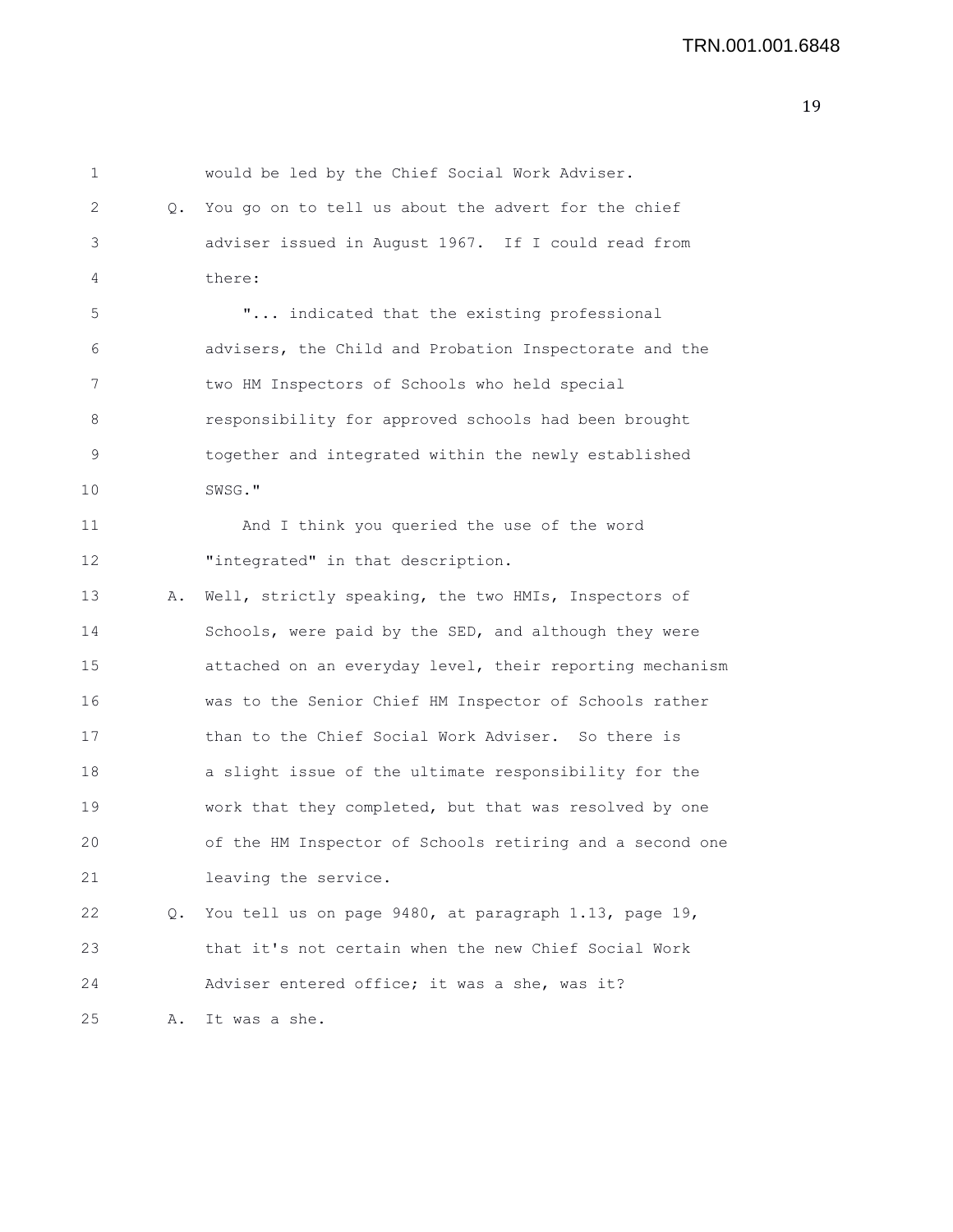| 1  | О. | She was active in March 1968?                            |
|----|----|----------------------------------------------------------|
| 2  | Α. | The earliest note I have of a note to that<br>Yes.       |
| 3  |    | particular official is 28 February, but I don't have     |
| 4  |    | anything with her initials on it until, I think, 3 or    |
| 5  |    | 4 March. So I suspect she entered post on 1 March.       |
| 6  |    | I know that the existing childcare inspector, who was    |
| 7  |    | retiring, was certainly writing minutes until about 13   |
| 8  |    | or 14 February.                                          |
| 9  | О. | So then she's in post by about then. Just looking at     |
| 10 |    | the position overall, what was the expectation that she  |
| 11 |    | would be doing?                                          |
| 12 | Α. | She had a background as the childcare officer of         |
| 13 |    | Glamorganshire in South Wales. Her professional          |
| 14 |    | background actually started off, I think, as a teacher,  |
| 15 |    | but then what was then termed special needs, before      |
| 16 |    | going into local authority service. So she had           |
| 17 |    | a considerable background and knowledge of contemporary  |
| 18 |    | views of childcare and she was bringing that to          |
| 19 |    | Scotland, basically.                                     |
| 20 | О. | And that was important?                                  |
| 21 | Α. | That was very important. Therefore, as you can see from  |
| 22 |    | the report, basically the first step she did was to      |
| 23 |    | establish a study group to look at the assessment of     |
| 24 |    | children, to bring in a more coordinated approach to the |
| 25 |    | local authorities to use child psychologists, child      |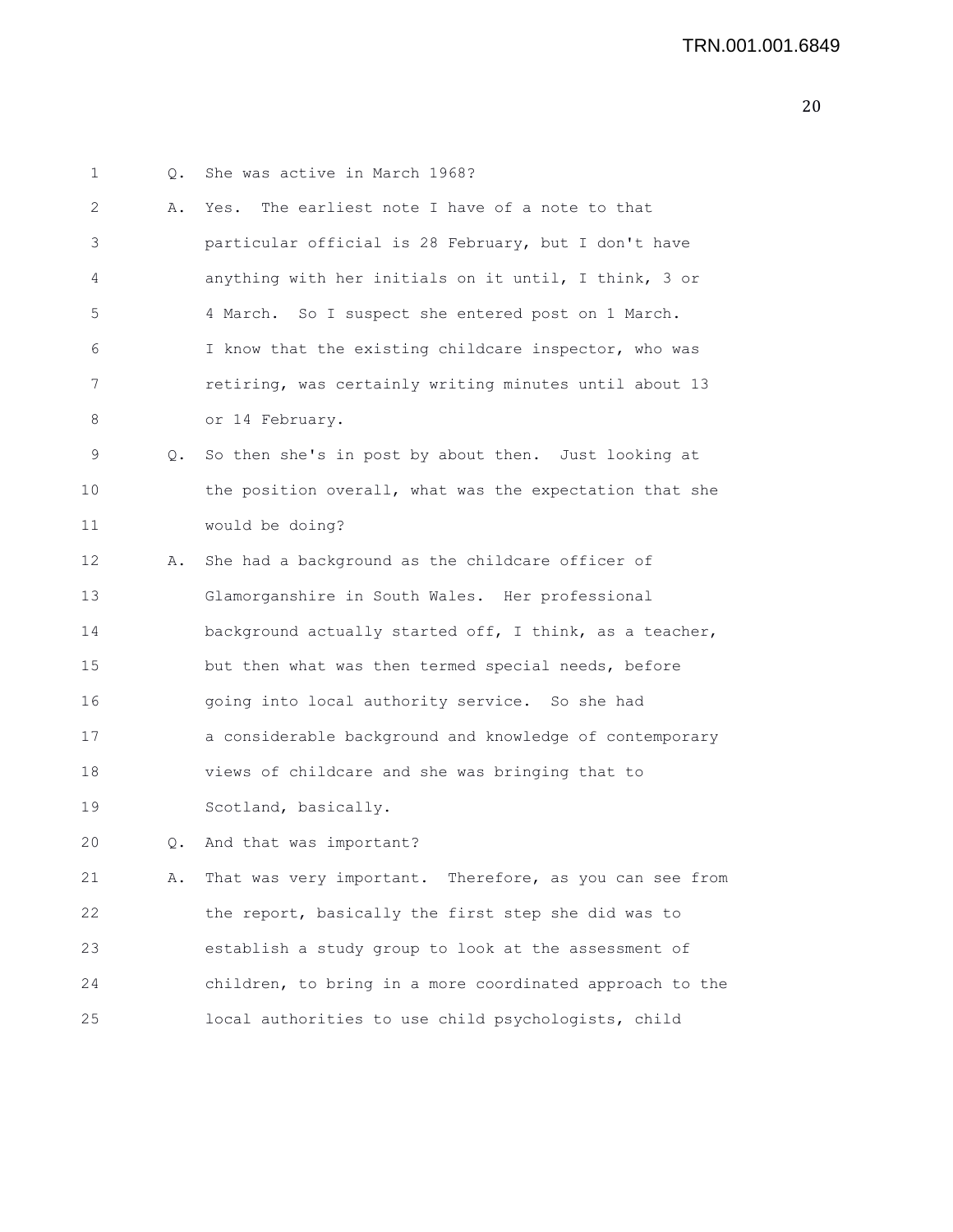| 1  |    | psychiatrists, educational psychologists, as well as     |
|----|----|----------------------------------------------------------|
| 2  |    | social workers, to review any particular case concerning |
| 3  |    | a child.                                                 |
| 4  | 0. | Was this all geared towards, I think you say, to         |
| 5  |    | facilitate the development of other forms of care and,   |
| 6  |    | in particular, care within the community rather than     |
| 7  |    | within a residential establishment?                      |
| 8  | Α. | Primarily, but also any child within a residential home  |
| 9  |    | should also have those facilities available. So a child  |
| 10 |    | would not be sent to a residential home, whether it was  |
| 11 |    | an approved school or children's home, without having    |
| 12 |    | some form of assessment as to the appropriateness of     |
| 13 |    | that care home.                                          |
| 14 | Q. | In your report I think you refer to the setting-up of    |
| 15 |    | the study group as one of the first substantive          |
| 16 |    | issues --                                                |
| 17 | Α. | Yes.                                                     |
| 18 | Q. | -- that she had to deal with.                            |
| 19 | Α. | Yes.                                                     |
| 20 | Q. | The second substantive issue that you mention on         |
| 21 |    | page 9481 at paragraph 1.15, and this is page 20, was in |
| 22 |    | connection with the position of approved schools.        |
| 23 | Α. | That's correct, yes. I think approved schools were high  |
| 24 |    | on the agenda in terms of the obvious concern as to      |
| 25 |    | their role within the 1968 Act.                          |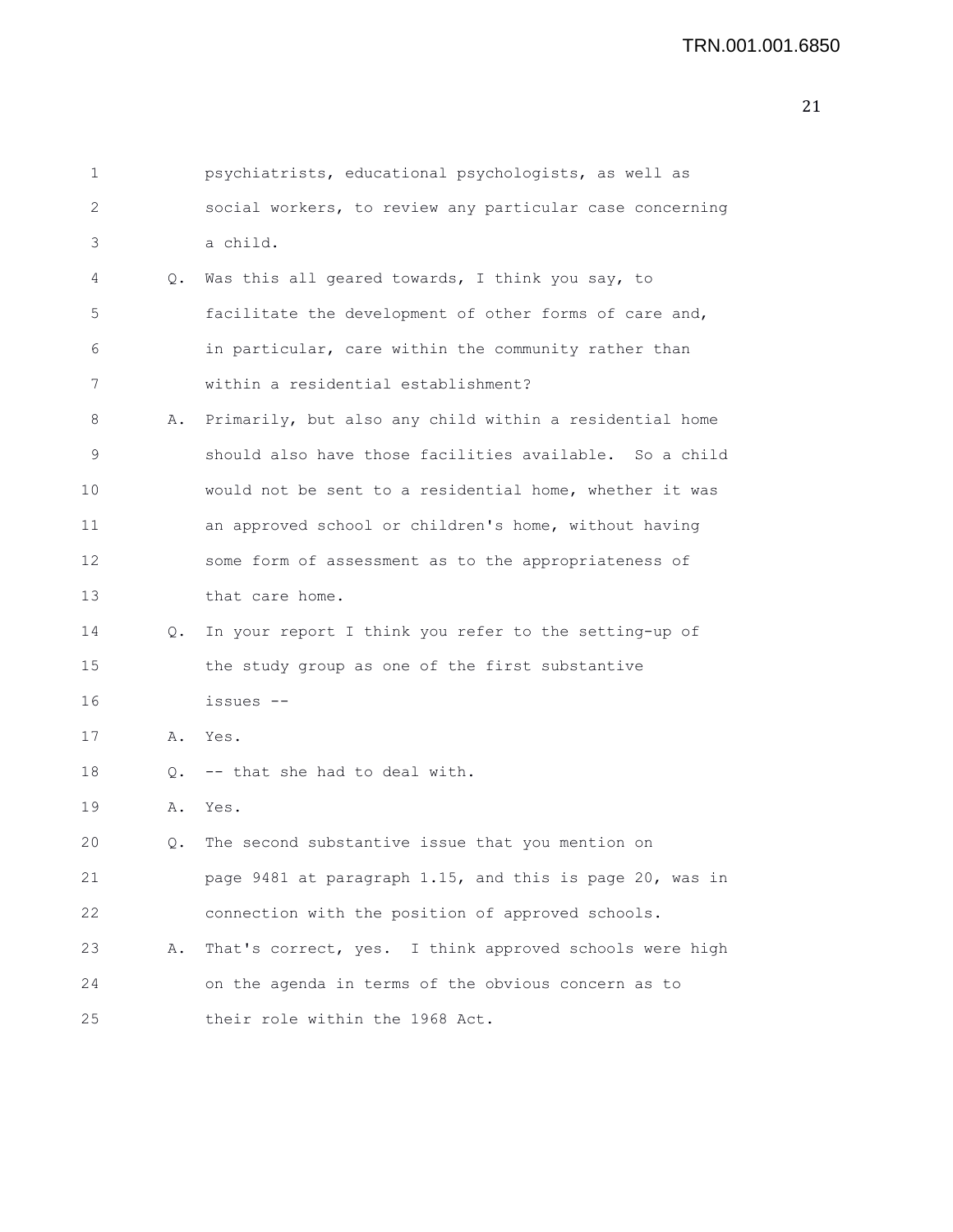```
1 Q. In that connection was there a report obtained --
2 I think you refer to it as a rough situational
3 assessment --
4 A. Yes.
5 Q. -- on the conditions within approved schools?
6 A. That's right. That came from one of the HM Inspector of
7 Schools, who provided, I think, a two-page report on the
8 issues that that particular Chief Social Work Adviser
9 faced.
10 Q. I had hoped to put this on the screen, but because of
11 problems with the documents, I can't do that. But
12 you have set this out in some detail.
13 A. Yes.
14 Q. Can you then take us through it? You begin on page 9482
15 at paragraph 1.16 on page 21. It's described as:
16 "A rough situational assessment on the conditions
17 within approved schools by [one of the HM Inspectors.]
18 You begin by saying, for example, potentially
19 serious situations at Thornly Park, an accommodation for
20 120 boys, where the previous six months had seen heavy
21 absconding and where it was commented that:
22 "A mass walkout is a hazard not to be ruled out."
23 A. That's correct, yes. Wellington and Kenmure wished to
24 have some capital investment to develop their particular
25 schools away from barrack-style schools to more
```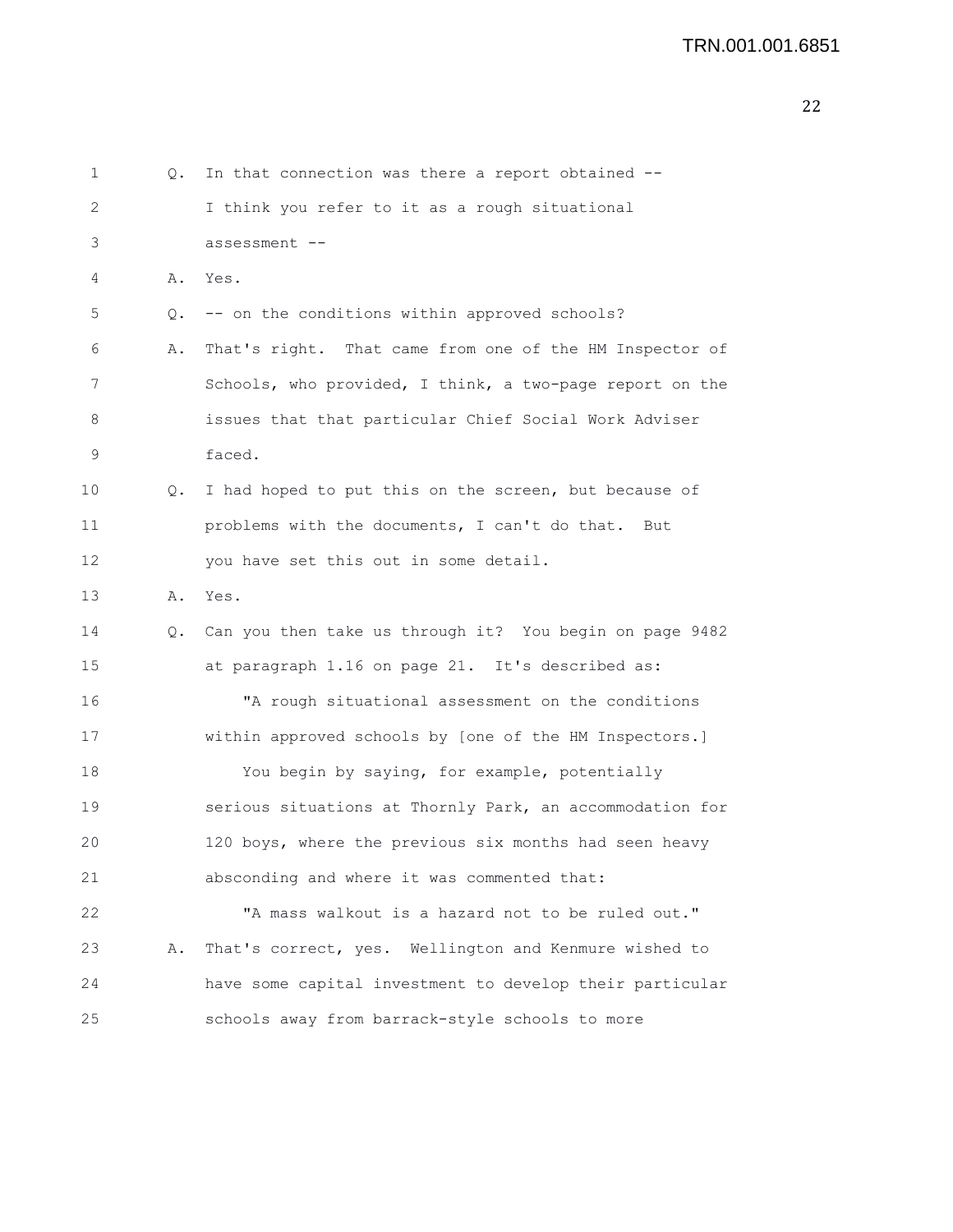```
23
```

| 1  |           | unit-based schools, ie separate units for different    |
|----|-----------|--------------------------------------------------------|
| 2  |           | boys, but there were serious concerns at a number of   |
| 3  |           | other schools at the time.                             |
| 4  |           | Q. If you look at the list on page 9483, you look at   |
| 5  |           | St Joseph's. Is that St Joseph's Tranent?              |
| 6  | Α.        | That's right, yes.                                     |
| 7  | Q.        | What did the inspectors say in connection with         |
| 8  |           | St Joseph's?                                           |
| 9  | Α.        | That's all he said:                                    |
| 10 |           | "There [were] major strains which could lead to        |
| 11 |           | a deterioration."                                      |
| 12 |           | I suspect -- and I can only suspect -- that in fact    |
| 13 |           | they were overcrowded.                                 |
| 14 | $\circ$ . | Geilsland is also on the list.                         |
| 15 | Α.        | Yes, Geilsland is there. I think my report also        |
| 16 |           | mentions some detailed reports on Geilsland, that the  |
| 17 |           | new headmaster there was certainly keen on punishment, |
| 18 |           | on maintaining a punishment regime to maintain         |
| 19 |           | discipline.                                            |
| 20 |           | There was disgruntlement at Rossie.                    |
| 21 |           | At Nazareth House, he thought the headmistress was     |
| 22 |           | getting past it.                                       |
| 23 |           | Which Nazareth House; can you remember?<br>LADY SMITH: |
| 24 | Α.        | That was all I've got.                                 |
| 25 |           | Right.<br>LADY SMITH:                                  |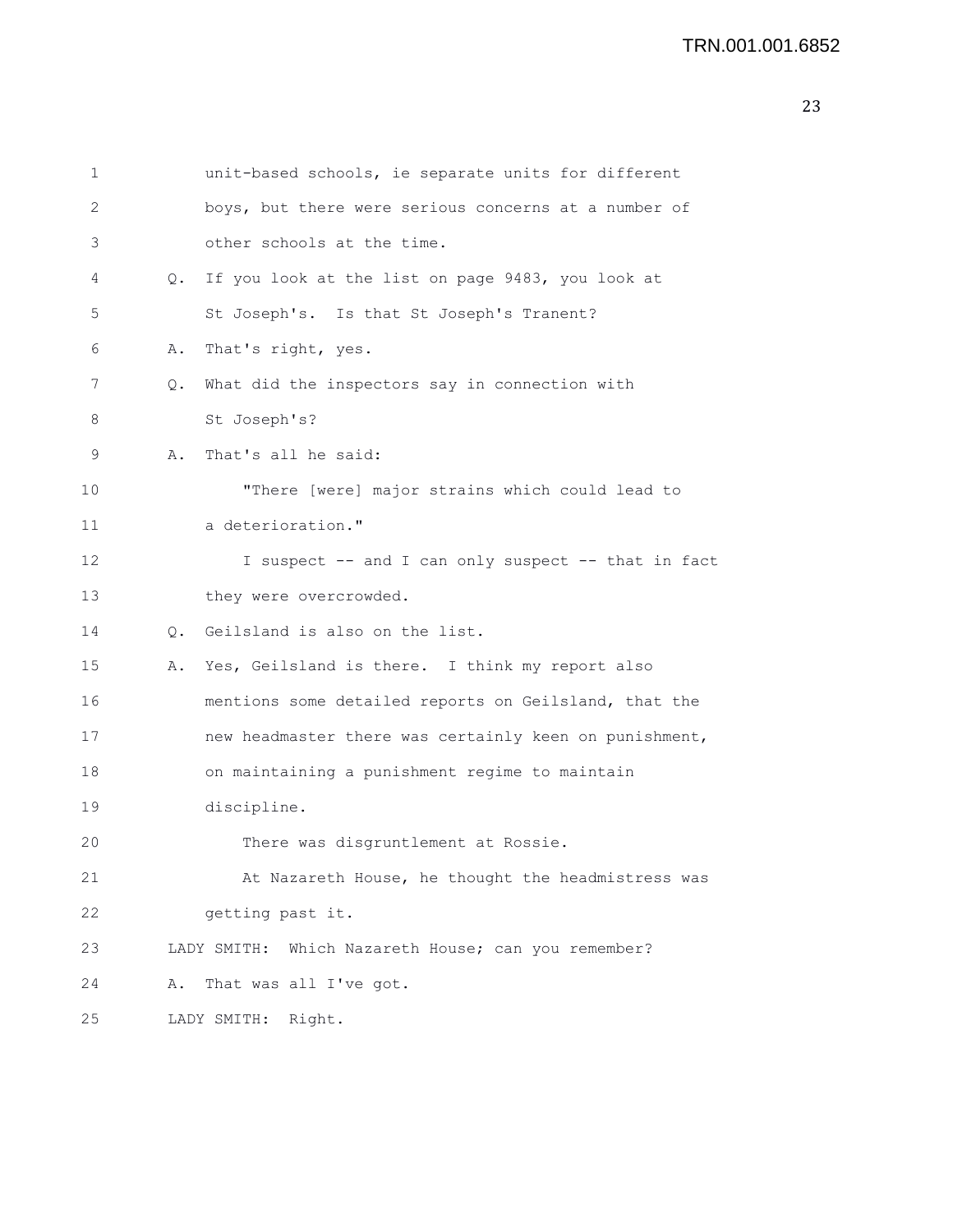1 A. That's all it says. 2 MR MacAULAY: I think we're dealing with approved schools, 3 so it would have to be Aberdeen. Aberdeen had this odd 4 mix of an approved school, a voluntary home, and a -- 5 A. A children's home and an old people's home all in one, 6 yes. 7 At Balnacraig there were issues there on the 8 management of the school. 9 At Dr Guthrie's, there was a lack of school 10 treatment facilities for the disturbed girls. 11 At Balrossie, Balgowan and Dr Guthrie's Boys he had 12 serious concerns about the punishment regime. 13 Q. I think you set this out on the next page, that the 14 inspector went on to say -- and I can read from the 15 report itself: 16 "Some of the situations enumerated above are the 17 breeding grounds of incidents which may result in 18 publicity and end in inquiries." 19 A. Yes. 20 Q. And I think you draw attention to that, I think, on the 21 top of page 9484: 22 "We cannot keep everyone right all the time, but 23 in the event of such inquiries, as have taken place in 24 England -- Court Lees and Carleton(?) -- it is doubtful 25 whether our current attenuated supervision of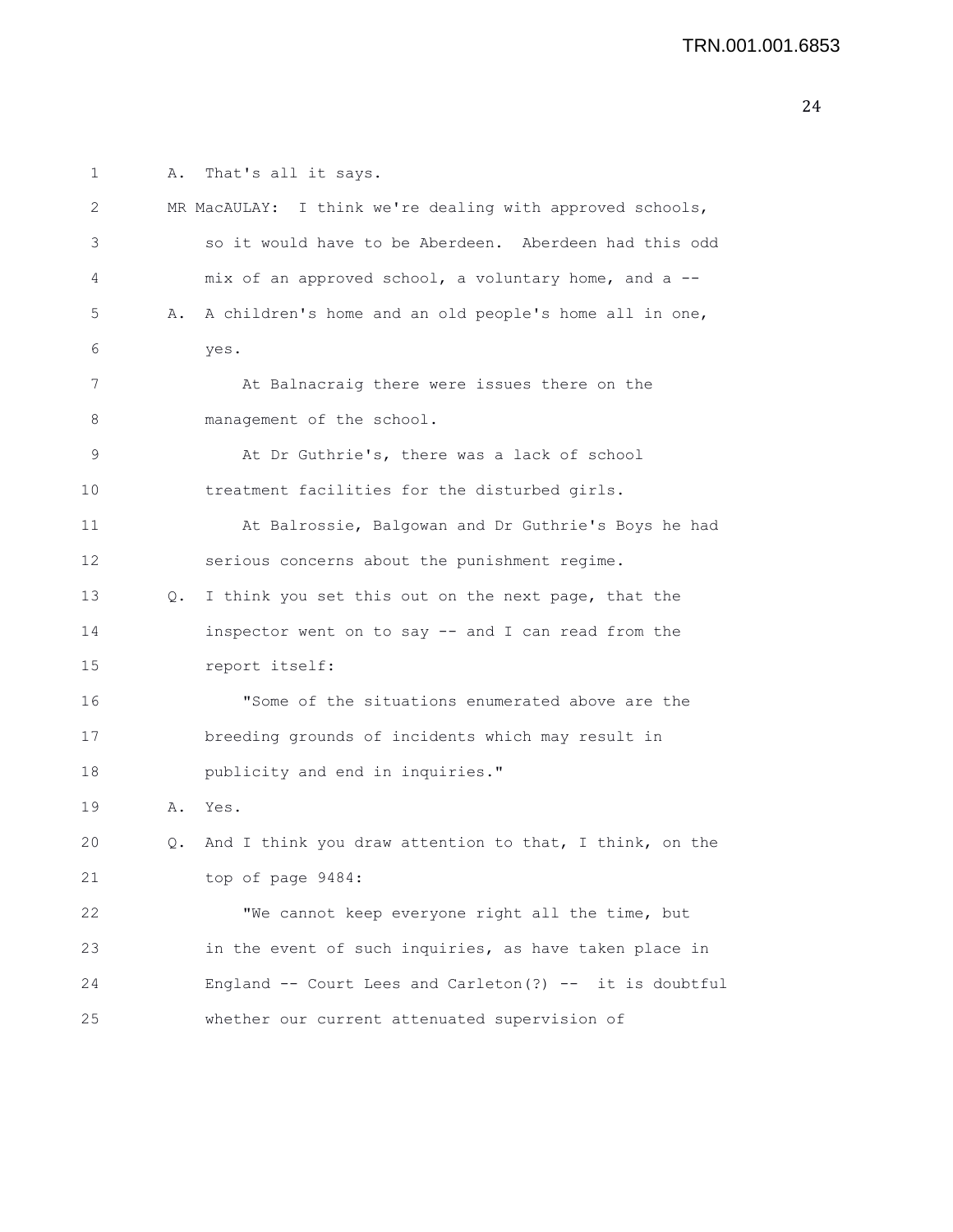| 1  |           | establishments, for which the Secretary of State has     |
|----|-----------|----------------------------------------------------------|
| 2  |           | direct responsibility, would escape considerable         |
| 3  |           | censure."                                                |
| 4  | Α.        | That's correct. His concern, and that particular         |
| 5  |           | inspector had moved from England so knew something about |
| 6  |           | the Carleton incident in some detail. That resulted in   |
| 7  |           | a public inquiry as there was serious injury to quite    |
| 8  |           | a number of the boys and schoolteachers at Carleton. At  |
| 9  |           | Court Lees I think the issue was the high incidence of   |
| 10 |           | irregular punishments, as they would say.                |
| 11 |           | There was a concern that then something would happen     |
| 12 |           | in Scotland which would result in embarrassment to the   |
| 13 |           | Secretary of State.                                      |
| 14 | $\circ$ . | And this report by the inspector, is that the sort of    |
| 15 |           | report that would cause concern?                         |
| 16 | Α.        | I think it underlined the policies that the Chief        |
| 17 |           | Social Work Adviser wished to follow and I think my      |
| 18 |           | report indicates that they did follow throughout their   |
| 19 |           | tenure in office, which was to reduce the use of these   |
| 20 |           | institutions.                                            |
| 21 | Q.        | The reaction at the time then was what?                  |
| 22 | Α.        | I think it was noted at the time because, of course, in  |
| 23 |           | 1968/1969, approved schools were still approved schools, |
| 24 |           | which were separately managed outside the local          |
| 25 |           | authority sector. The issue I think at the centre was    |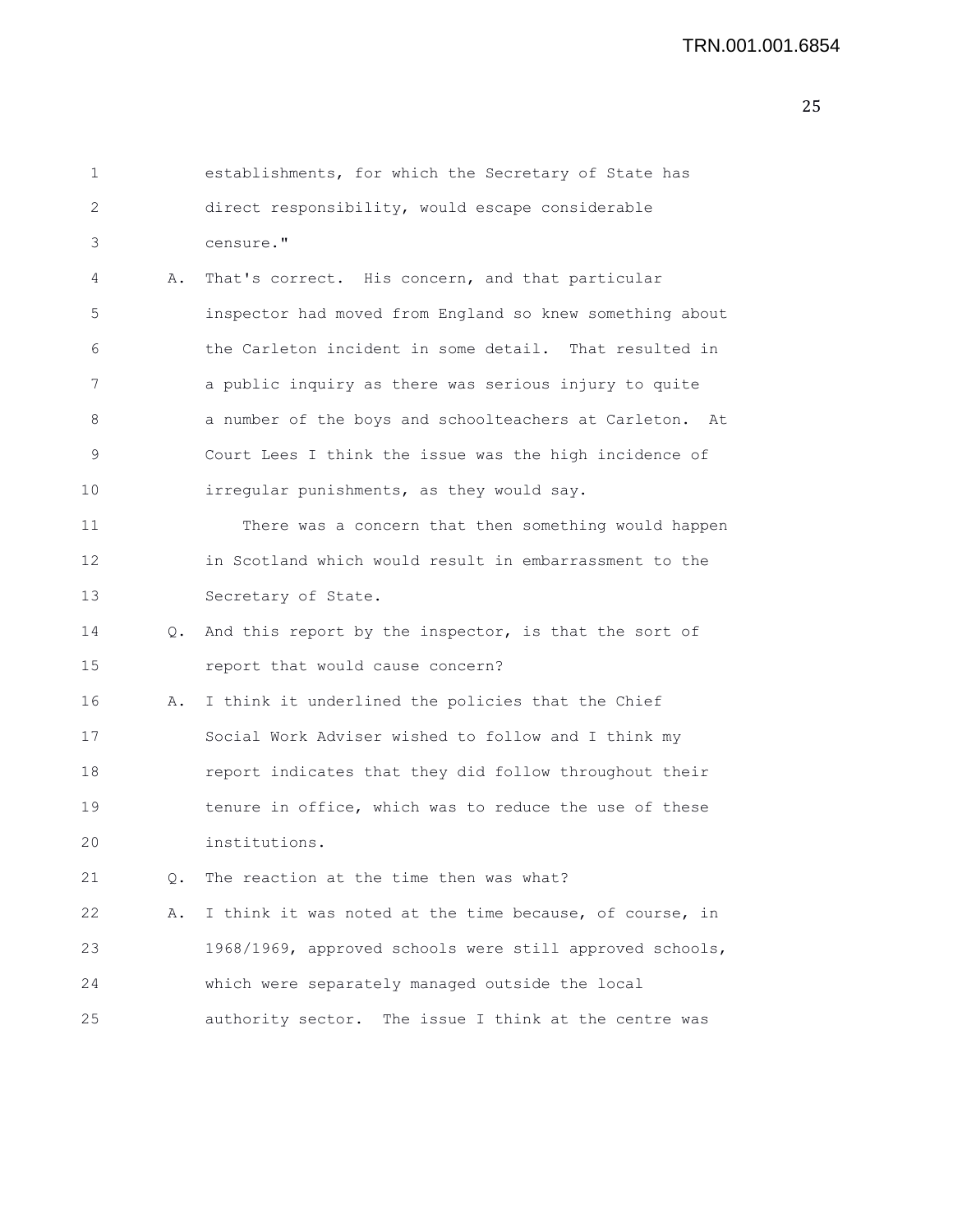| 1  |           | to try and seek to integrate the approved schools more    |
|----|-----------|-----------------------------------------------------------|
| 2  |           | closely with ongoing local authority social work          |
| 3  |           | services by the employment of the use of social workers   |
| 4  |           | within their establishments.                              |
| 5  | $\circ$ . | So far as this report we've looked at is concerned,       |
| 6  |           | do you tell us in your report that the Chief Social Work  |
| 7  |           | Adviser informed approved school managers of certain      |
| 8  |           | facts? What was conveyed to them?                         |
| 9  | Α.        | The issue really was that they would provide assistance   |
| 10 |           | on the social work side for them rather than simply       |
| 11 |           | providing advice on the academic side, academic/caring    |
| 12 |           | They would provide advice on the caring side<br>side.     |
| 13 |           | primarily, basically to move forward on the issue of the  |
| 14 |           | joint assessment of children, which I have just talked    |
| 15 |           | about.                                                    |
| 16 | Q.        | That's the second substantive issue that had to be        |
| 17 |           | addressed. The third substantive issue I think you tell   |
| 18 |           | us in your report at page 9484 was the death of children  |
| 19 |           | in care.                                                  |
| 20 | Α.        | That's right, yes.                                        |
| 21 |           | Q. Can you just help me with that? What was the situation |
| 22 |           | here?                                                     |
| 23 | Α.        | The regulations issued in 1959, principally as a result   |
| 24 |           | of the death of the boy in the Argyll Glen, in, I think,  |
| 25 |           | 1955 or 1956, indicated that the Secretary of State       |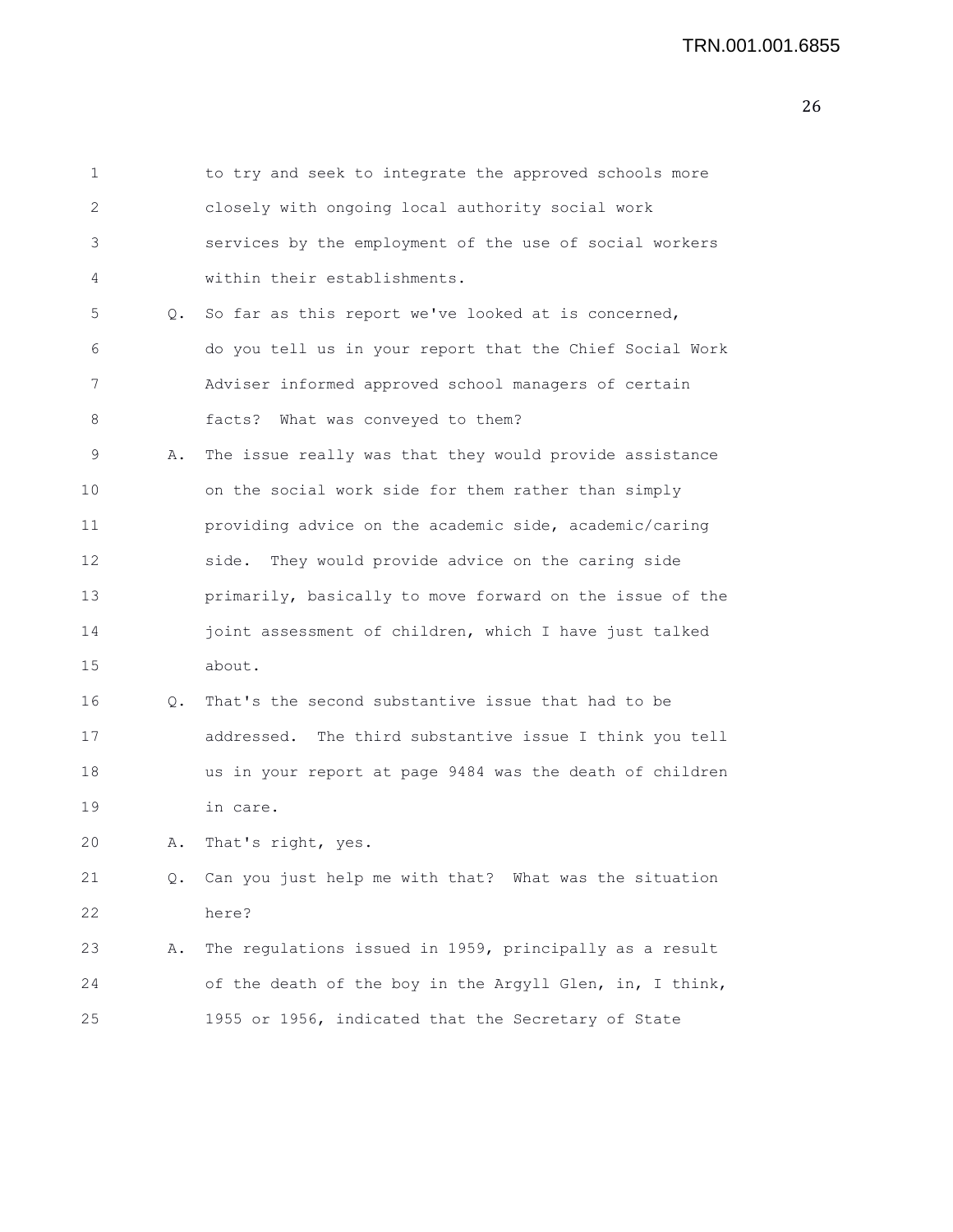| 1  |    | should be informed of any death of a child in care so    |
|----|----|----------------------------------------------------------|
| 2  |    | that his then Inspectorate could review the documents    |
| 3  |    | and discuss and decide whether any advice should be      |
| 4  |    | given to local authority childcare officers on future    |
| 5  |    | practice.                                                |
| 6  |    | The then Inspectorate would review the documents         |
| 7  |    | and, if necessary, consult the Scottish Home and Health  |
| 8  |    | Department medical officer if there were any particular  |
| 9  |    | health issues that needed to be addressed.               |
| 10 | Q. | You say in your report at page 9485 -- and I think this  |
| 11 |    | is a circular that has been circulated by with the Chief |
| 12 |    | Social Work Adviser --                                   |
| 13 | Α. | Yes.                                                     |
| 14 |    | $Q.$ -- namely:                                          |
| 15 |    | "It has come to notice that in recent months there       |
| 16 |    | has been an increase in the number of deaths of children |
| 17 |    | in the care of local authorities."                       |
| 18 |    | And some figures are given.                              |
| 19 | Α. | That's right, yes. It seemed to be averaging 10 to 12,   |
| 20 |    | and then suddenly it went up to 21 by November 1967.     |
| 21 |    | She wished to ensure that the local authorities would    |
| 22 |    | look at each case and consider what changes in practice  |
| 23 |    | might be required to prevent deaths if they were         |
| 24 |    | preventable.                                             |
| 25 | Q. | But at paragraph 1.20 on page 9486, this circular to the |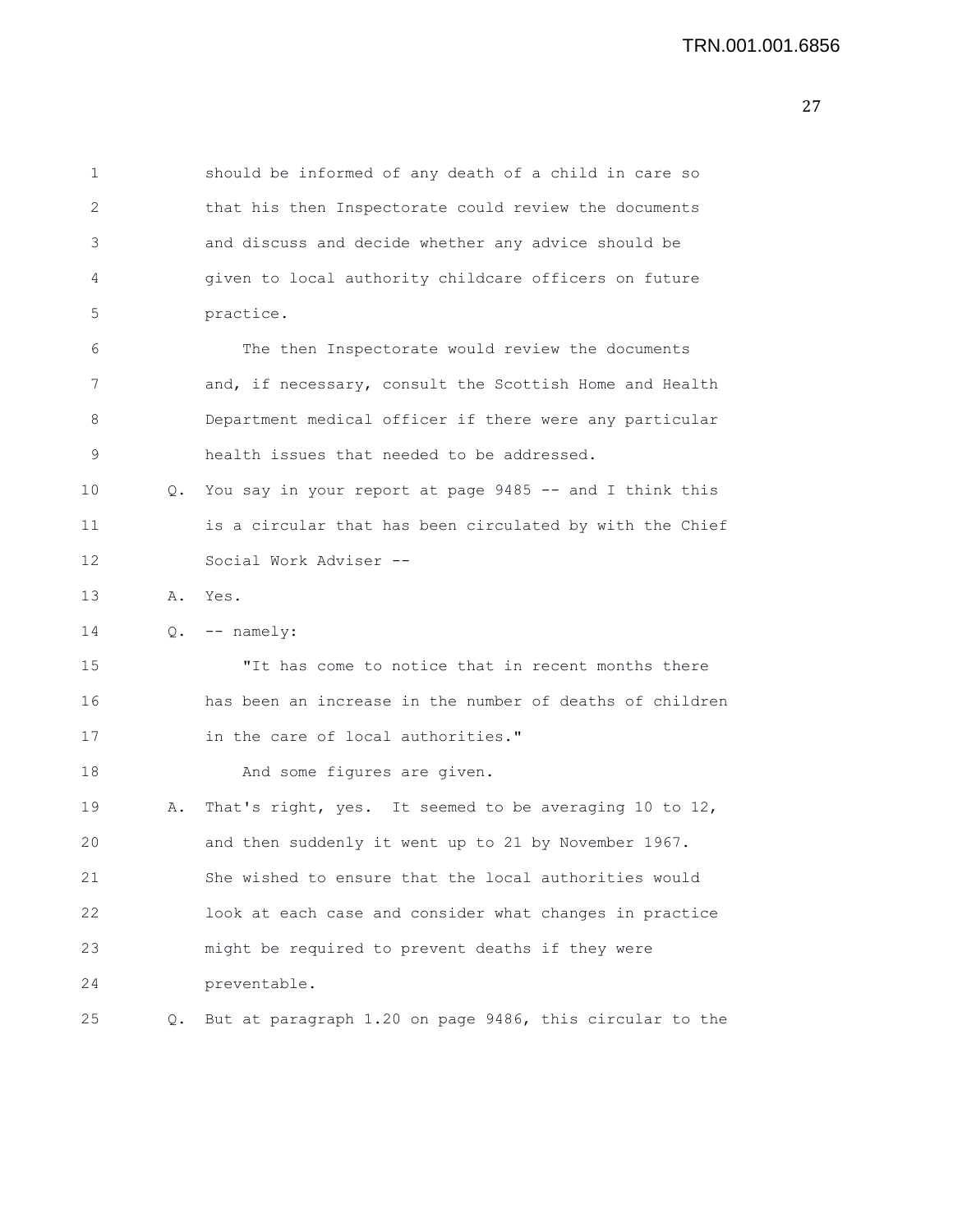1 local authority children's officers went on to seek 2 information from them in such cases of the full medical 3 history of the child, the detail of the circumstances 4 leading up to the death, and the point at which medical 5 evidence was obtained and treatment offered. 6 A. That's right. If one, for instance, looks at the NRS 7 file concerning the deaths of children, it's a sort of 8 odd bundle that doesn't really add up very much. 9 Sometimes it's going to the Chief Medical Officer 10 himself, sometimes they're asking about medical issues, 11 and what she's doing is trying to bring it all together 12 and say: in future what we want to know is not just 13 childcare practice but also the medical history of the 14 child and your practice in terms of the boarding-out 15 system that you have organised. 16 Q. It goes on to say also that the local authority itself 17 should conduct an inquiry. 18 A. Yes. I think that was within the 1959 regulations that 19 they should inquire themselves. I think she was 20 actually underlining the necessity not just to put it in 21 a filing cabinet, but to conduct an inquiry themselves. 22 Q. Then, as I think is your approach to these reports, you 23 end each section with a review of the section. 24 A. Yes. 25 Q. Can you perhaps take us through that? I think it gives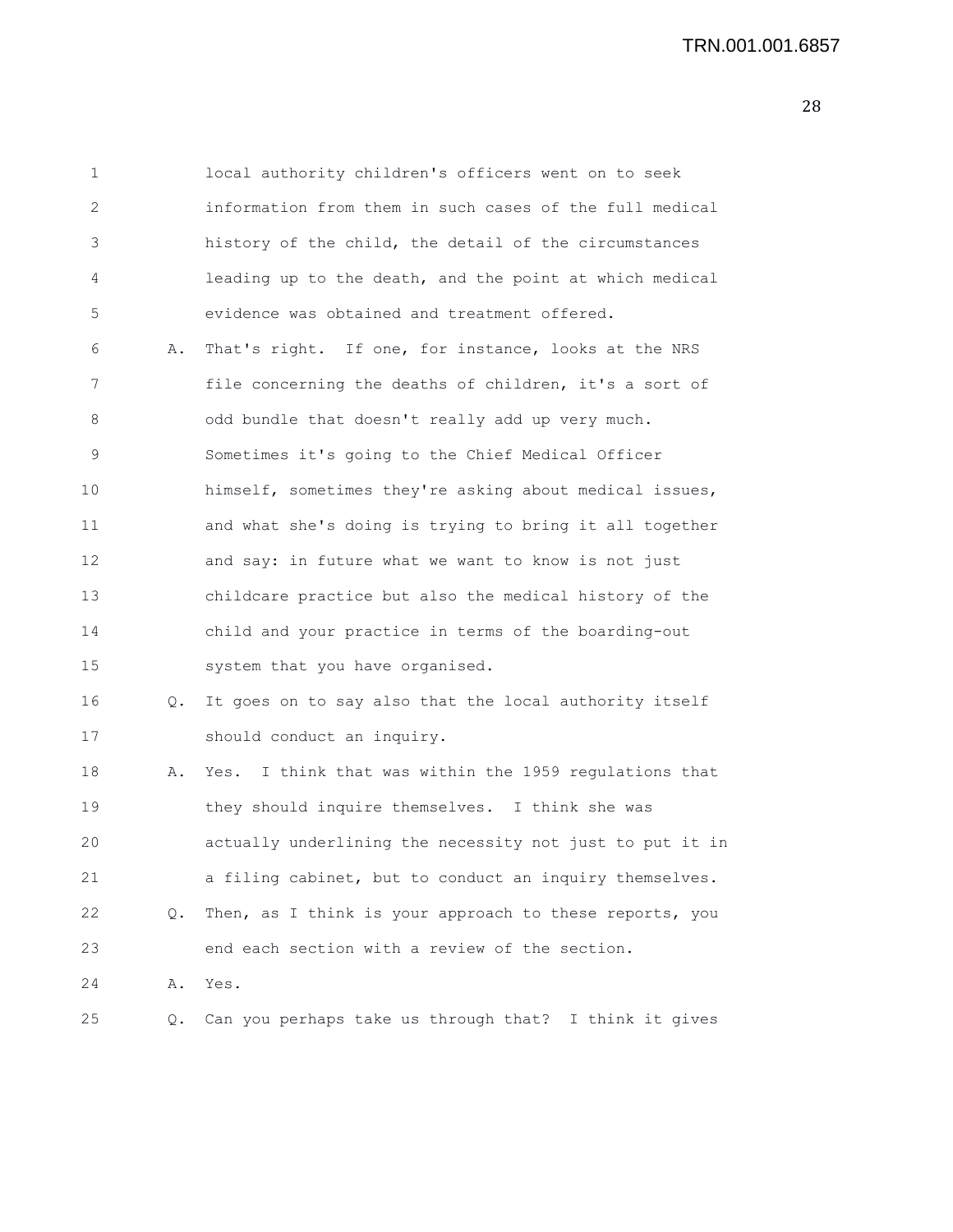| 1  |    | us a useful summary of what you have said.                |
|----|----|-----------------------------------------------------------|
| 2  | Α. | Yes. I think it's a reflection -- it's based on           |
| 3  |    | a reflection by officials within the Scottish Office      |
| 4  |    | at the time, the Scottish Home and Health Department and  |
| 5  |    | SED, that they realised the existing Scottish system --   |
| 6  |    | a child, for instance in a school, who committed an       |
| 7  |    | offence might end up in a special school, whereas if      |
| 8  |    | that same child committed it outside the school gates,    |
| 9  |    | they might end up in an approved school, but the          |
| 10 |    | circumstances were the same. Therefore there was          |
| 11 |    | something quite seriously wrong with the system of        |
| 12 |    | childcare that operated in Scotland and that Kilbrandon   |
| 13 |    | was trying to bring it altogether through a much more     |
| 14 |    | coordinated approach, based on looking at the child       |
| 15 |    | first rather than the offence or the issues.              |
| 16 | Q. | Therefore if we come to the creation of CAS, that was     |
| 17 |    | created, I think you tell us, in recognition that         |
| 18 |    | Scottish local authorities would require more active      |
| 19 |    | guidance in how to approach --                            |
| 20 | Α. | I think "quidance" is a diplomatic word. In fact,<br>Yes. |
| 21 |    | there was obviously some serious issues concerning        |
| 22 |    | social work services within local government at the time  |
| 23 |    | and they needed to be pressurised to move into a system   |
| 24 |    | where they employed professionally qualified              |
| 25 |    | social workers within their children's services           |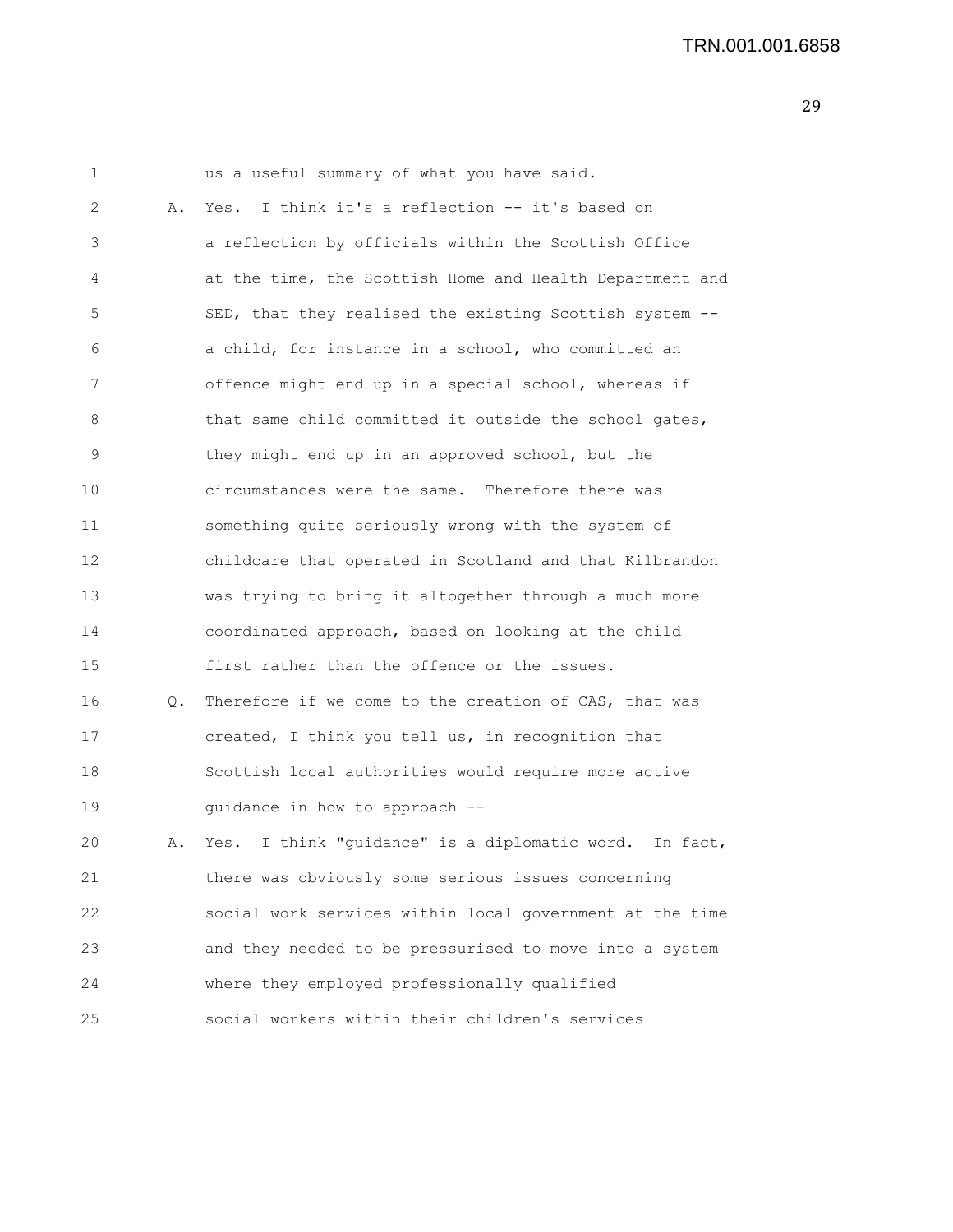1 department.

| 2  | Q. | I think you say that CAS and its social work advisers    |
|----|----|----------------------------------------------------------|
| 3  |    | would review the approved schools and other residential  |
| 4  |    | establishments in some detail with the expectation of    |
| 5  |    | change in practice.                                      |
| 6  | Α. | That's correct, yes. The assumption was that when        |
| 7  |    | part III of the 1968 Act came into operation, the        |
| 8  |    | approved schools and the remand homes would fall to the  |
| 9  |    | local authorities and become residential establishments  |
| 10 |    | of a different ilk than what they had been.              |
| 11 |    | Q. Can I then move on to section 2, which begins at      |
| 12 |    | page 9489 of the report. Can you just summarise what     |
| 13 |    | you're setting out in this particular section?           |
| 14 | Α. | I think the aim here is, as in the previous report, and  |
| 15 |    | as a requirement, to indicate the structure of the       |
| 16 |    | Central Advisory Service, its organisational role and    |
| 17 |    | functions throughout the periods of its existence, it's  |
| 18 |    | the relationship to the administrative officers in the   |
| 19 |    | Social Work Services Group, its relationship to the      |
| 20 |    | educational psychologists that had been appointed in the |
| 21 |    | approved school systems, and the reviews that occurred   |
| 22 |    | in 1980 and 1985, which substantially altered, if you    |
| 23 |    | like, the functions of the Social Work Services Group    |
| 24 |    | towards the end of its period of life.                   |
| 25 | Q. | You begin by reminding us that the main function of the  |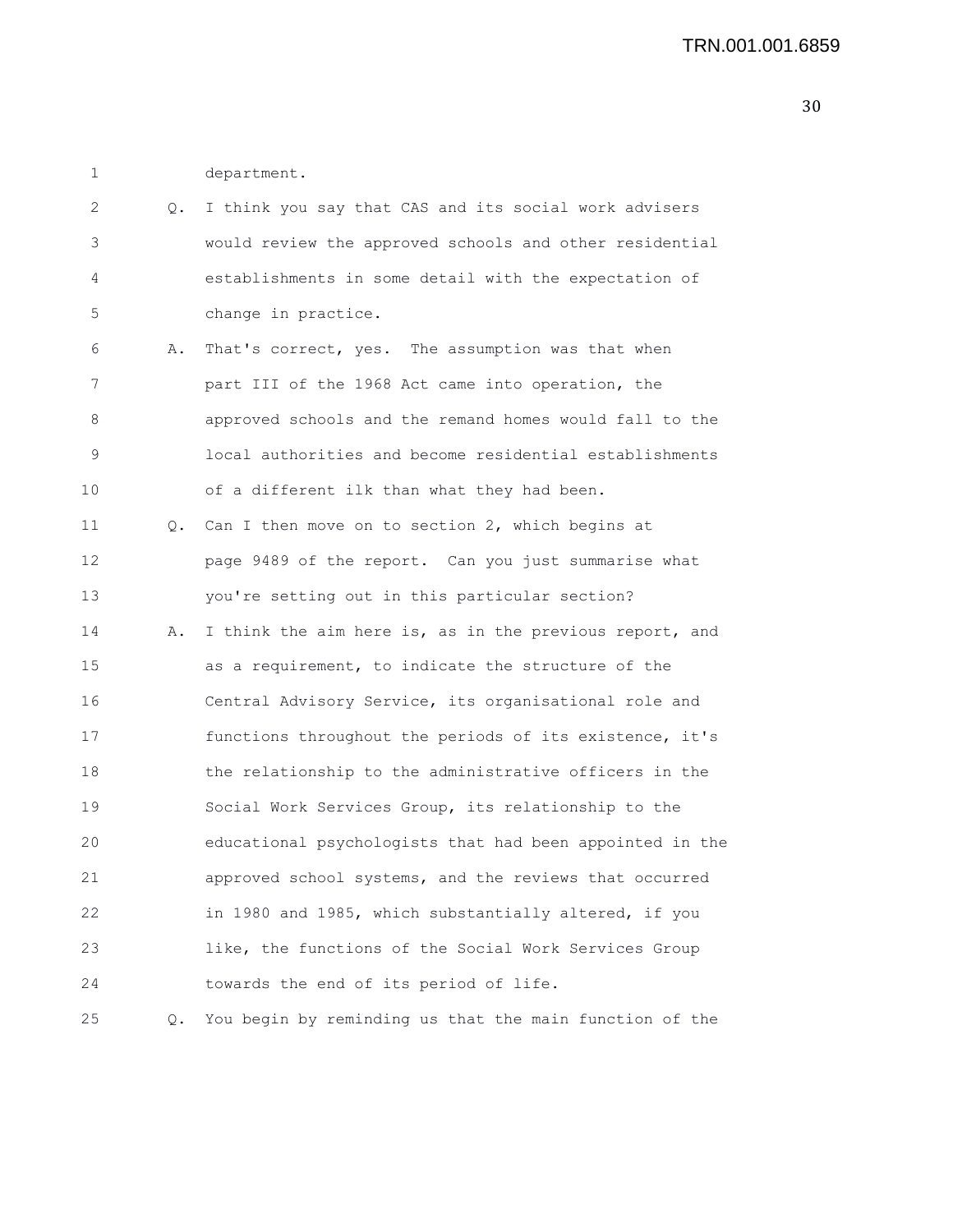```
1 Social Work Services Group, SWSG, was to supervise the
2 implementation of the 1968 Act.
3 A. That's correct, but reminding the inquiry that it also
4 covered not just social work and reorganisation of
5 approved schools, but the elderly, the disabled, the
6 mental handicapped, and community relations under the
7 Community and Development Project which had just been
8 initiated. So it was a wide function.
9 Q. You give us some information as to its personnel. It
10 was organised under an Undersecretary, with three
11 divisions, each headed by an assistant secretary?
12 A. That's right, yes.
13 Q. And in relation to personnel, did that grow over the
14 period that we're looking at?
15 A. There was some growth, but within the divisions, ie more
16 branches were established within the divisions as the
17 work began to develop, so if you look at the division
18 which had approval schools, remand homes and adoption,
19 that changed over the period as approved schools became
20 less significant and it simply became a division which
21 dealt with residential establishments and there was
22 another division on childcare.
23 Q. If you turn to page 9490, at 2.2:
24 "Professional advice was provided to the SWSG by
25 CAS."
```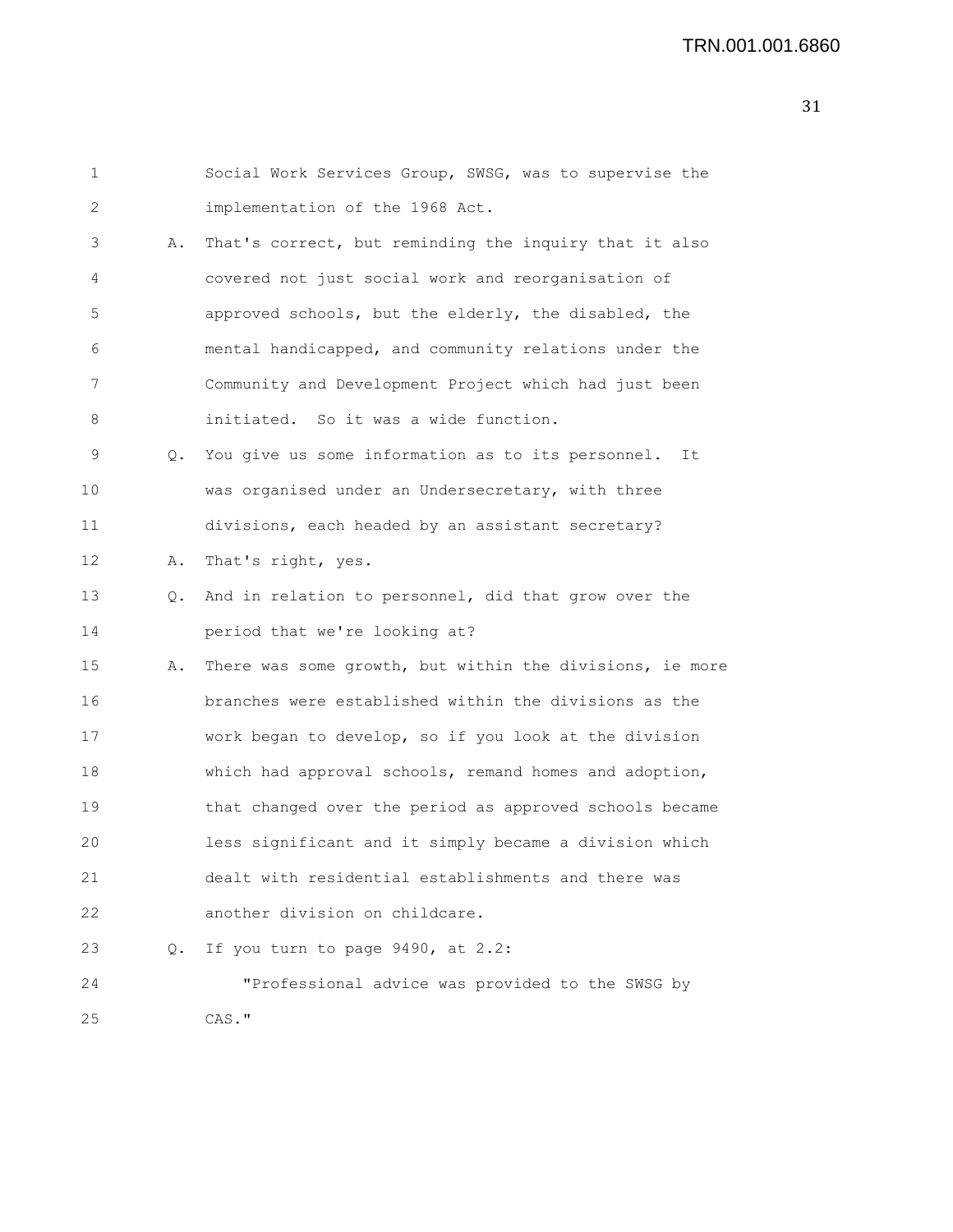2 Q. And again, you provide us with information as to how CAS 3 was made up in July 1969, with a Chief Adviser of 4 Social Work, which we talked about, a deputy chief 5 adviser, and two senior social work advisers working on 6 a territorial basis. 7 Just looking at the territorial aspect of it, how 8 was that divided up? 9 A. You may remember from the previous report that the 10 Childcare Inspectorate had an office in Aberdeen and 11 also in Glasgow as well as Edinburgh. That was 12 maintained so that the Aberdeen office would cover the 13 north of Scotland, the Highlands and Islands; the 14 Glasgow office would cover basically the west of 15 Scotland; and the Edinburgh office would cover Fife, the

1 A. Yes.

16 Lothians and the Borders, as well as providing head 17 office services.

18 Q. In addition to that personnel, there was also 19 a complement of social work advisers? 20 A. The social work advisers are part of CAS. I have used 21 the term that's used within the files, but the 22 social work advisers were effectively the previous 23 Inspectorate plus some additional advisers who were 24 appointed as a result of the 1968 Act. So the term 25 "inspector" disappears and the inspectors become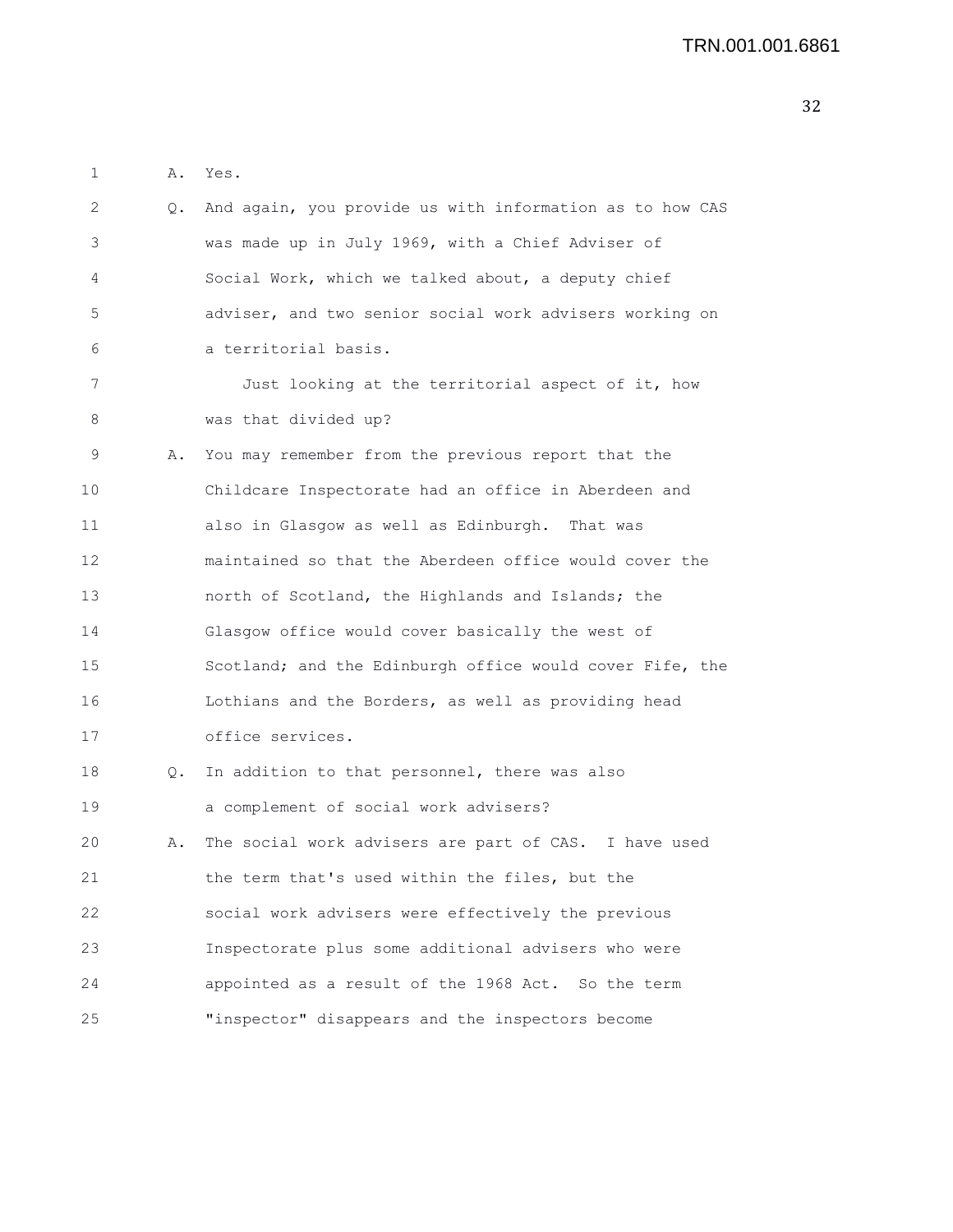| 1  |           | "advisers". Does that make sense?                        |
|----|-----------|----------------------------------------------------------|
| 2  | $\circ$ . | Are these advisers trained in social work?               |
| 3  | Α.        | From what I can establish, and the records are not       |
| 4  |           | absolutely clear, the majority of those in Scotland who  |
| 5  |           | had been childcare inspectors had been trained in        |
| 6  |           | probation work and therefore were familiar with juvenile |
| 7  |           | delinquency. A small number of them had health           |
| 8  |           | qualifications. There weren't that many courses in       |
| 9  |           | social work available in the UK before 1968.             |
| 10 | Q.        | Then so far as the social work advisers are concerned,   |
| 11 |           | were they based in the territorial locations that you've |
| 12 |           | mentioned?                                               |
| 13 | Α.        | There would be social work advisers, some in<br>Yes.     |
| 14 |           | Aberdeen, some in Glasgow, some in Edinburgh, plus the   |
| 15 |           | additional number of head office support advisers within |
| 16 |           | Edinburgh.                                               |
| 17 | Q.        | This is of course at a time when we have, I think, about |
| 18 |           | 50 different -- let's call them local authorities --     |
| 19 | Α.        | Yes he.                                                  |
| 20 | О.        | -- in contrast to what happens in 1975.                  |
| 21 | Α.        | From what I can gather, the function of the advisers was |
| 22 |           | to go to the local authority childcare officers and      |
| 23 |           | discuss issues and bring to their attention the changes  |
| 24 |           | that the 1968 Act intended.                              |
| 25 | Q.        | And the local officers would not have the expertise      |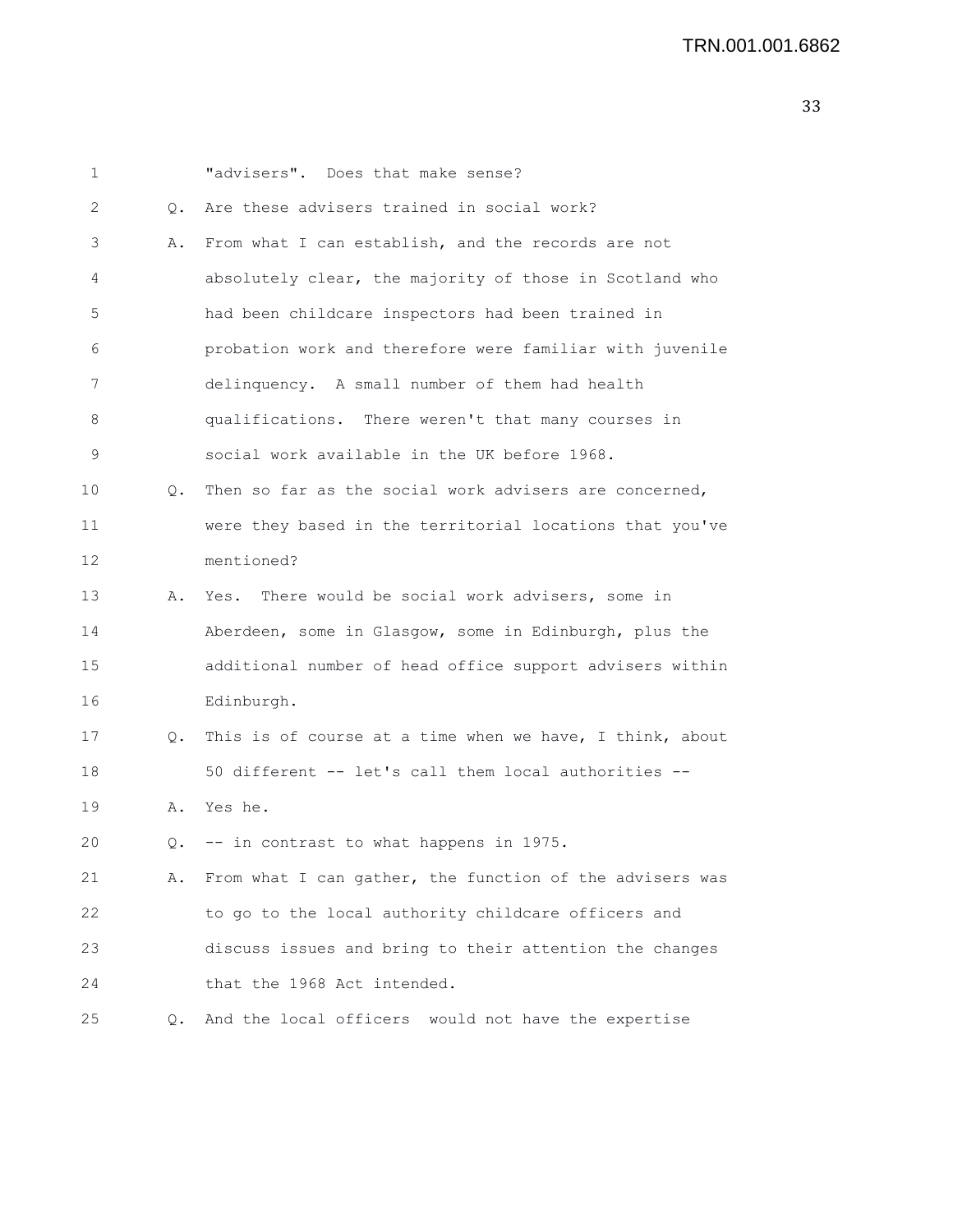| 1  |    | then to address --                                       |
|----|----|----------------------------------------------------------|
| 2  | Α. | Some of them might have been through a childcare         |
| 3  |    | training programme, but others might not have. I think   |
| 4  |    | the last report mentioned the West Lothian childcare     |
| 5  |    | officer who had been a nightwatchman.                    |
| 6  | Q. | Yes.                                                     |
| 7  | Α. | So some of them did and some of them less so.            |
| 8  | Q. | In that same paragraph, paragraph 2.2, you mention that: |
| 9  |    | "In early 1969 then the general supervision of           |
| 10 |    | approved schools had been transferred to the SWSG."      |
| 11 | Α. | That was in anticipation of part III of the 1968 Act     |
| 12 |    | coming into operation, at date yet unspecified, but the  |
| 13 |    | assumption was that all forms of residential care would  |
| 14 |    | come under the review of the Chief Adviser of            |
| 15 |    | Social Work.                                             |
| 16 | Q. | And just to remind ourselves, SWSG came under the        |
| 17 |    | general jurisdiction of the SED; is that right?          |
| 18 | Α. | That's correct, yes, but with some semi-independence.    |
| 19 | Q. | Yes, as you mentioned.                                   |
| 20 |    | But as a consequence of that, then so far as the         |
| 21 |    | HM Inspectors of Schools were concerned, who are also    |
| 22 |    | under the SED, their jurisdiction in relation to         |
| 23 |    | inspections was confined to scholastic activities?       |
| 24 | Α. | That's correct, in the way that the normal activities of |
| 25 |    | an Inspector of Schools would conduct their business.    |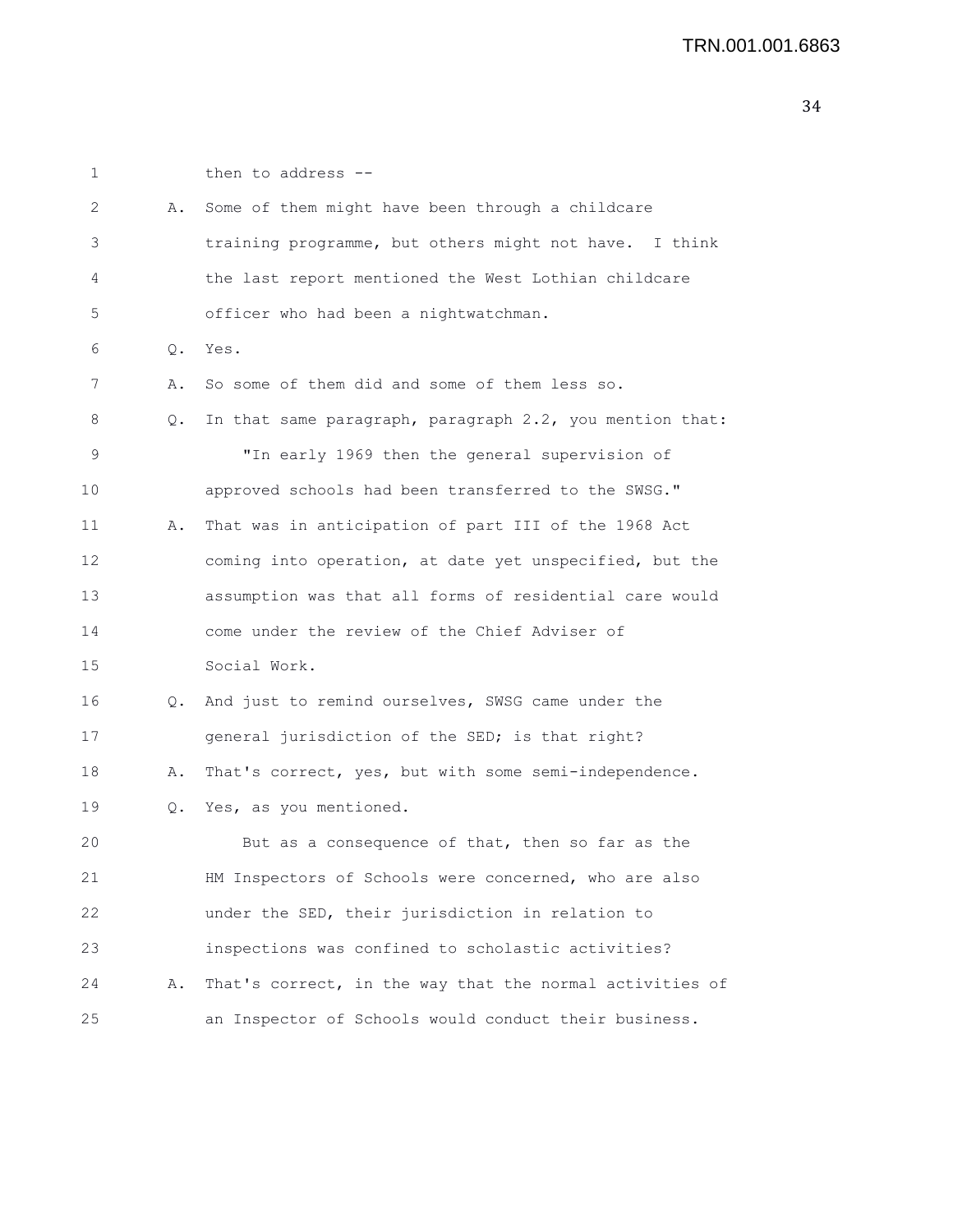| 1  | Q. | Do we see that when inspections were being carried out,  |
|----|----|----------------------------------------------------------|
| 2  |    | we would have joint inspections?                         |
| 3  | Α. | From what I can gather, the programme of inspections     |
| 4  |    | were not necessarily joint inspections. The Schools      |
| 5  |    | Inspectorate would -- their timetable would enable them  |
| 6  |    | to inspect an approved List D school at a particular     |
| 7  |    | time. If they saw an issue they would bring it to the    |
| 8  |    | attention of the Social Work Services Group and CAS make |
| 9  |    | and their social work adviser would make an inspection   |
| 10 |    | before the Schools Inspectorate. Sometimes there were    |
| 11 |    | joint inspections.                                       |
| 12 | Q. | But one is looking into broadly care issues and the      |
| 13 |    | other into education issues?                             |
| 14 | Α. | That's correct, yes.                                     |
| 15 | Q. | If you move on to page 9491, paragraph 2.3, what you say |
| 16 |    | there is that in May 1970, apart from the Chief          |
| 17 |    | Social Work Adviser and the Deputy Chief Social Work     |
| 18 |    | Adviser, there were three senior advisers, 20 other      |
| 19 |    | advisers, and a medical officer?                         |
| 20 | Α. | That's correct.                                          |
| 21 |    | Q. So we now have some numbers?                          |
| 22 | Α. | I'm able to establish some numbers because that list of  |
| 23 |    | staff is actually published in an NRS file.              |
| 24 |    | LADY SMITH: So we're still talking about advisers within |
| 25 |    | the CAS?                                                 |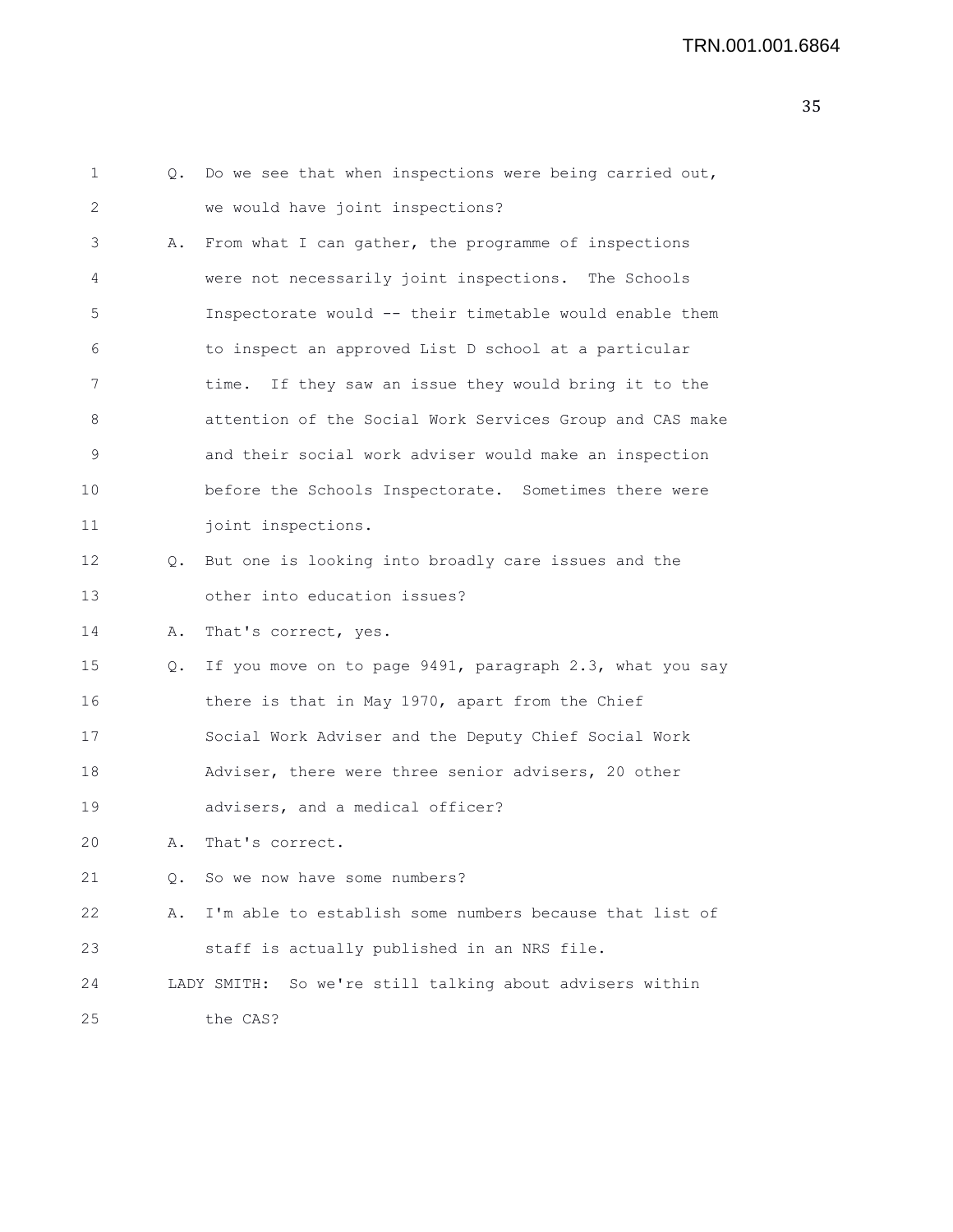| $\mathbf{1}$ |    | A. Yes.                                                    |
|--------------|----|------------------------------------------------------------|
| 2            |    | LADY SMITH: It's growing?                                  |
| 3            | Α. | From what I can understand from 1966, its size doubled.    |
| 4            |    | MR MacAULAY: Yes. One point you make here is some of these |
| 5            |    | social work advisers, if not newly appointed, would have   |
| 6            |    | been members of the Childcare and Probation                |
| 7            |    | Inspectorate --                                            |
| 8            | Α. | That's right, yes.                                         |
| 9            | Q. | -- which originally, I think, had been under the           |
| 10           |    | $SHD'S$ --                                                 |
| 11           |    | A. Yes.                                                    |
| 12           |    | Q. -- jurisdiction --                                      |
| 13           | Α. | That's correct, yes.                                       |
| 14           |    | Q. -- as you said earlier, which had been taken over, at   |
| 15           |    | least for inspection purposes, by the SED?                 |
| 16           | Α. | Yes, that's correct.                                       |
| 17           | Q. | It seems all very complicated.                             |
| 18           | Α. | I think on the ground, the officials knew who to report    |
| 19           |    | Yes, there are some minutes on file where there are<br>to. |
| 20           |    | joint meetings between the Childcare Inspectorate and      |
| 21           |    | SED in the period before 1968. And obviously, post-1968    |
| 22           |    | there are meetings between the advisers and the            |
| 23           |    | administrative officials concerning particular issues.     |
| 24           | Q. | And I think you deal with the territorial issues we've     |
| 25           |    | talked about already in the next few sentences, setting    |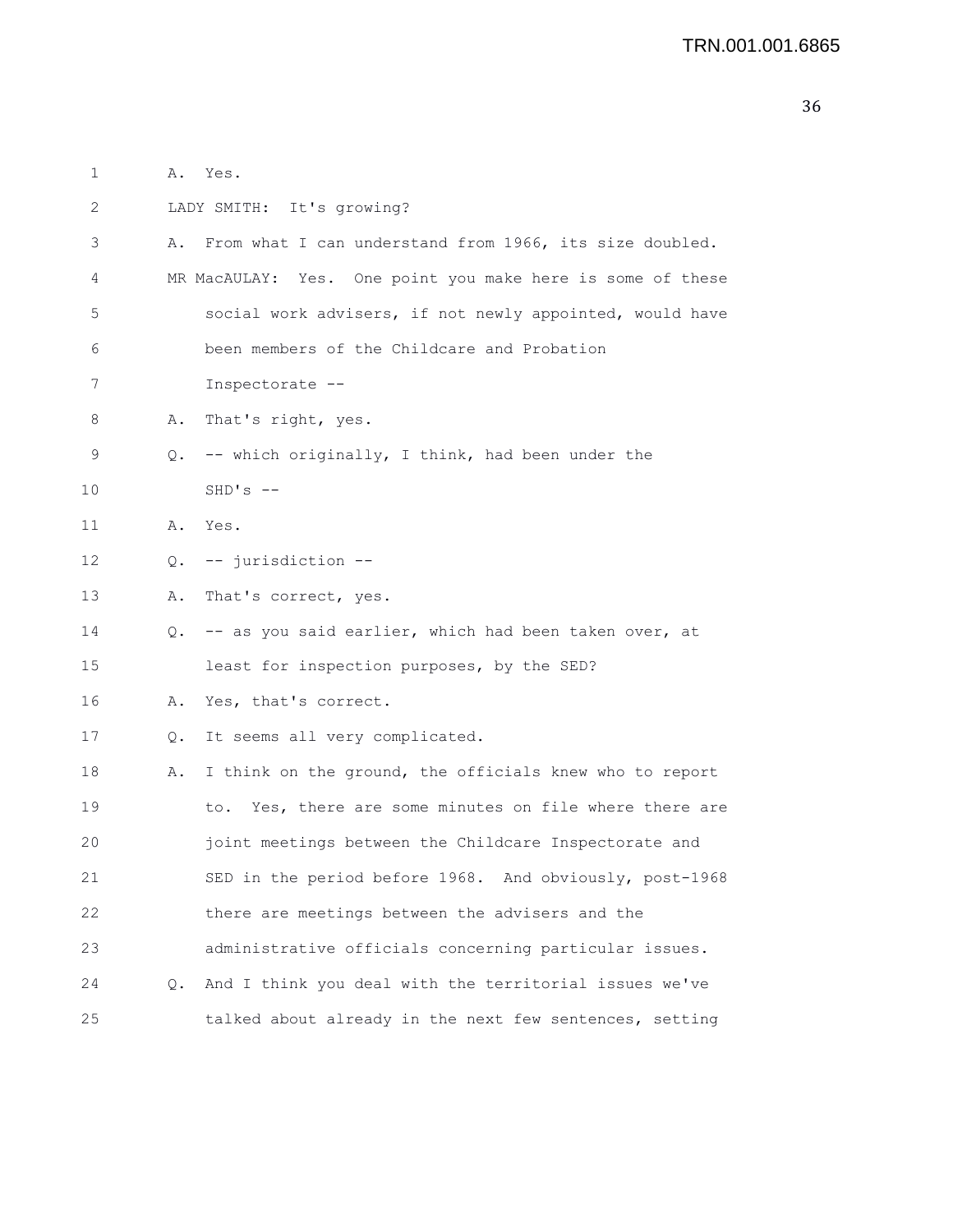## TRN.001.001.6866

| 1  |    | out details of the staff and the different offices.      |
|----|----|----------------------------------------------------------|
| 2  | Α. | Yes, that's right.                                       |
| 3  | Q. | If we turn to page 9492, paragraph 2.4, you set out      |
| 4  |    | there an outline of the duties and functions of the      |
| 5  |    | social work advisers and that that had been circulated   |
| 6  |    | internally to staff in September 1969. Can you           |
| 7  |    | summarise then what these individuals' duties were?      |
| 8  | Α. | Their primary purpose was to indicate to local authority |
| 9  |    | childcare officers and others in the approved school     |
| 10 |    | that their primary function was to promote professional  |
| 11 |    | practice at the highest level and that the aim would be  |
| 12 |    | not to undertake casework by local authority but to      |
| 13 |    | advise them of appropriate forms of casework.            |
| 14 | Q. | When you talk about casework, do you mean not directly   |
| 15 |    | involved with the children themselves?                   |
| 16 | Α. | Not directly involved with the children themselves but   |
| 17 |    | looking at particular documents and saying, well,        |
| 18 |    | I think this child perhaps should be fostered rather     |
| 19 |    | than being sent to a children's home, or vice versa or   |
| 20 |    | That's essentially what the purpose of the<br>whatever.  |
| 21 |    | advisers was at the time, which basically was to improve |
| 22 |    | the quality of care.                                     |
| 23 | Q. | You go on to say at -- what's set out in paragraph 7     |
| 24 |    | is that:                                                 |
| 25 |    | "The area adviser will make himself familiar with        |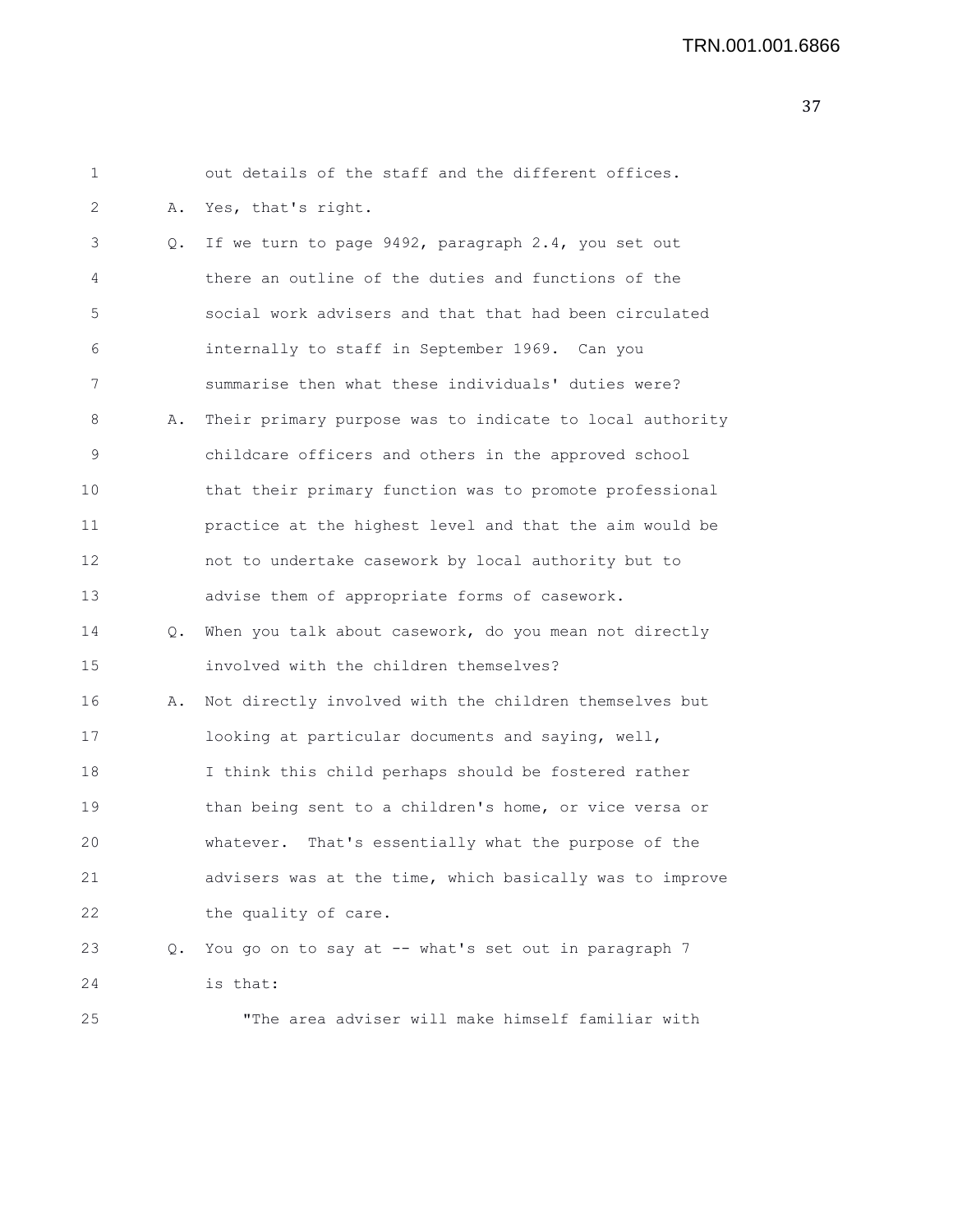| 1  |               | the child services and those provided in day or          |
|----|---------------|----------------------------------------------------------|
| 2  |               | residential establishments and seek to secure            |
| 3  |               | satisfactory standards."                                 |
| 4  |               | Can I just understand what that means? Does that         |
| 5  |               | mean that the adviser would actually go to the location? |
| 6  | Α.            | Yes, would inspect voluntary homes and local authority   |
| 7  |               | children's homes, remand homes and approved schools, and |
| 8  |               | indicate what changes in practice they thought           |
| 9  |               | appropriate if they found any deficiencies.              |
| 10 | $Q_{\bullet}$ | So when we talk about inspection, are we looking to the  |
| 11 |               | social work advisers as being the inspectors?            |
| 12 | Α.            | Yes. Yes, under the 1968 Act, I think it's section 6,    |
| 13 |               | the Secretary of State is permitted to conduct           |
| 14 |               | inspections, so he's basically -- that particular person |
| 15 |               | is basically designating an adviser as an inspector.     |
| 16 | $\circ$ .     | Is this across the board of residential establishments,  |
| 17 |               | not just approved schools?                               |
| 18 | Α.            | It's across the board: voluntary homes,                  |
| 19 |               | children's homes, remand homes all came under the        |
| 20 |               | inspectorial guise of these advisers.                    |
| 21 | О.            | What about children who were fostered or boarded out to  |
| 22 |               | private establishments, to homes?                        |
| 23 | Α.            | I think the 1959 regulations, unlike the previous        |
| 24 |               | regulations, did not indicate that the Childcare         |
| 25 |               | Inspectors would visit foster homes.                     |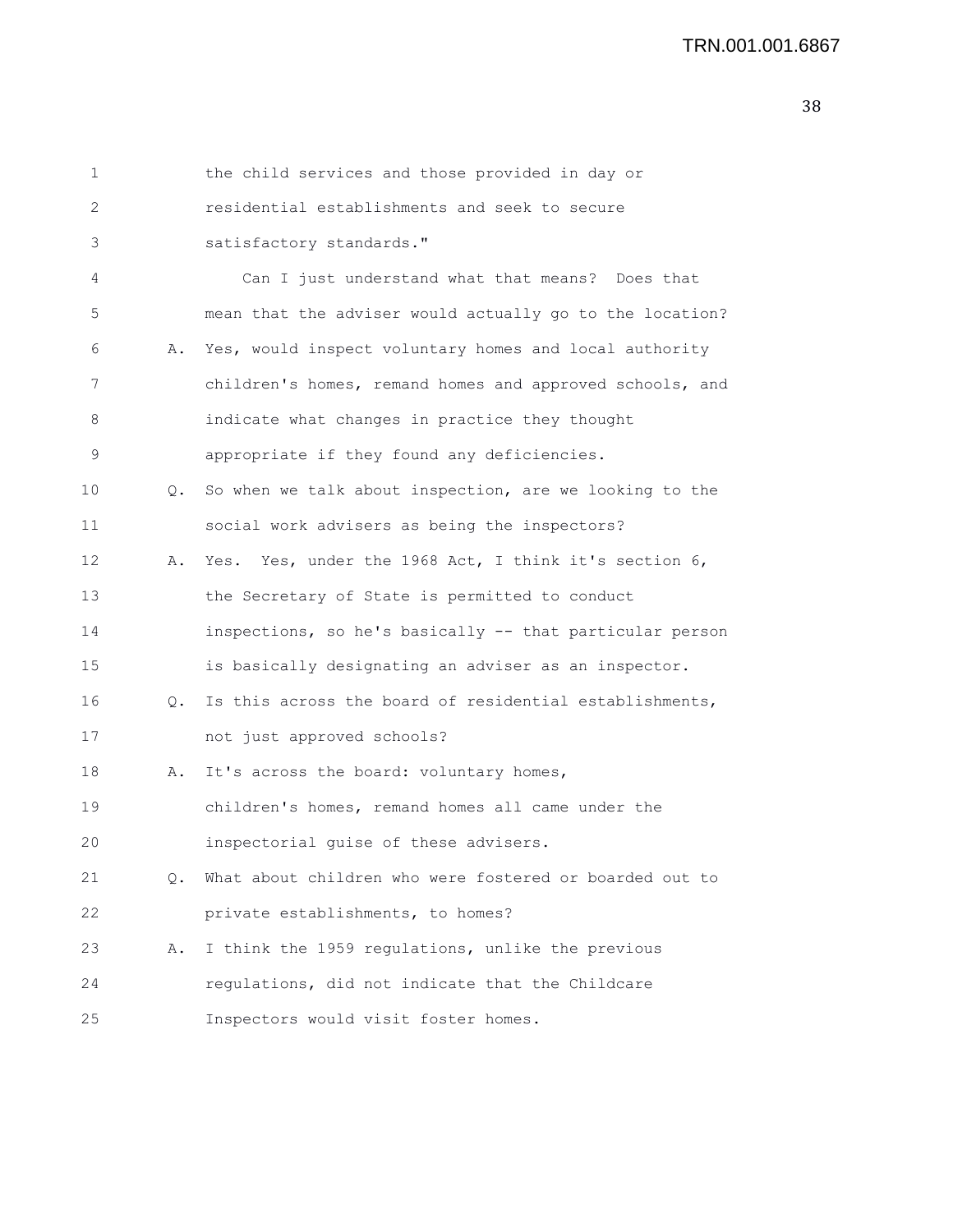| 1  | Q. | Was that down to the local authority?                          |
|----|----|----------------------------------------------------------------|
| 2  | Α. | It was down to the local authority.                            |
| 3  | Q. | This paragraph goes on to say that:                            |
| 4  |    | "If he perceives grossly unsatisfactory                        |
| 5  |    | circumstances, particularly in the treatment of                |
| 6  |    | residents of local authority or voluntary                      |
| 7  |    | establishments, he will seek to secure speedy remedial         |
| 8  |    | action and, if necessary, report these unsatisfactory          |
| 9  |    | features within the group with a view to further               |
| 10 |    | action."                                                       |
| 11 | Α. | That's correct, yes.                                           |
| 12 | Q. | Is the group the SWSG or is it SCAS?                           |
| 13 | Α. | SWSG.                                                          |
| 14 |    | LADY SMITH: I see references there to "area advisers"; was     |
| 15 |    | there evidence of certain individuals within this              |
| 16 |    | growing group having different parts of Scotland as            |
| 17 |    | their responsibility?                                          |
| 18 | Α. | Oh, yes. There was obviously a group at Aberdeen               |
| 19 |    | a group a Glasgow and a group at Edinburgh as well as          |
| 20 |    | headquarters staff in Edinburgh. So you can see the            |
| 21 |    | same individual reporting on homes, say in the West of         |
| 22 |    | Scotland, throughout that particular early period.             |
| 23 |    | And does it look as though they would be based,<br>LADY SMITH: |
| 24 |    | to take your West of Scotland example, the person would        |
| 25 |    | be based in Glasgow?                                           |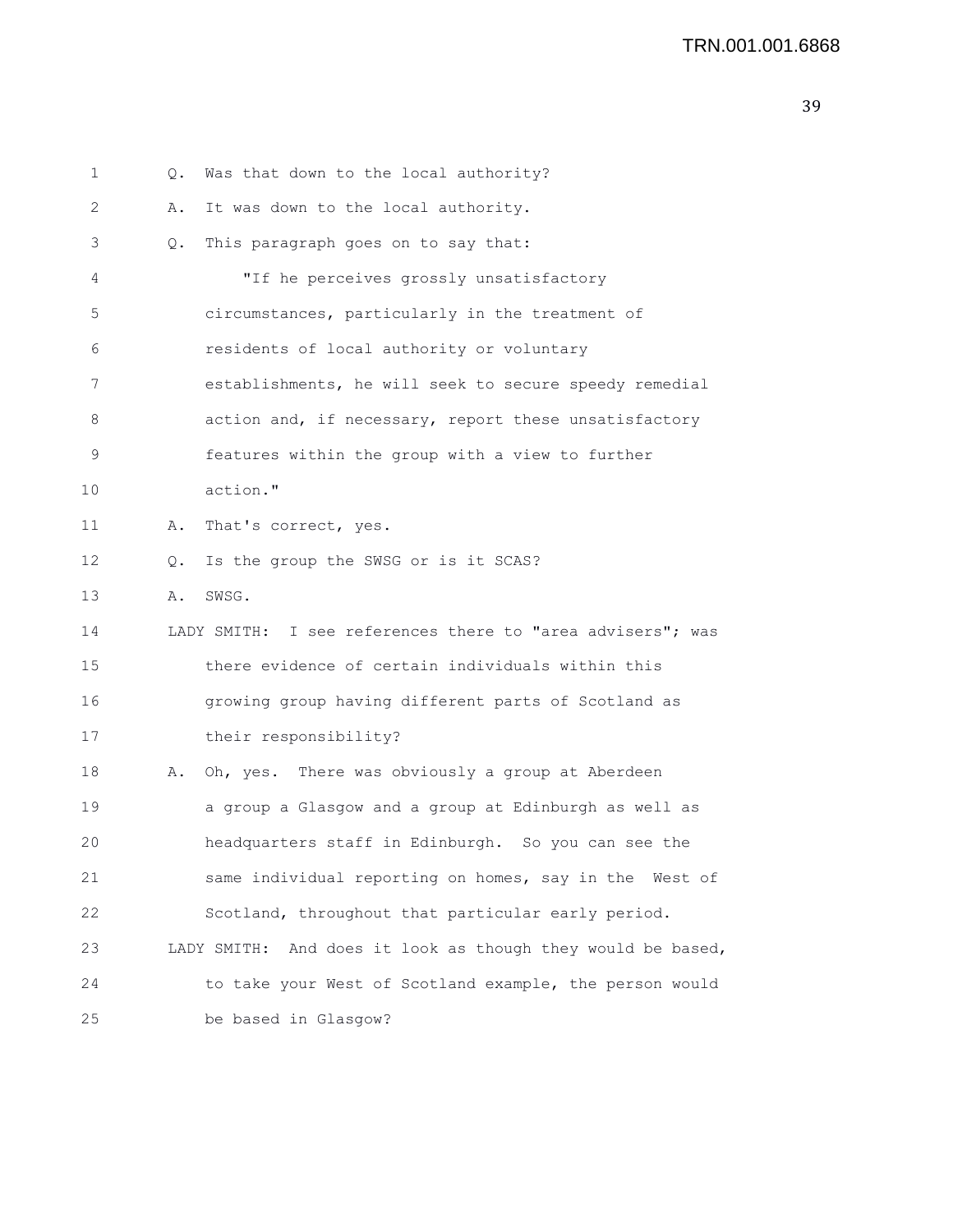1 A. Yes, it would appear that they were based in Glasgow. 2 LADY SMITH: But is there then evidence of them coming 3 together at any regular point to discuss and share 4 notes? 5 A. I think I mention later on that there was a management 6 board within the Social Work Services Group And also 7 that the Chief Social Work Adviser held a management 8 group as well, where information would be passed on. 9 I can provide examples where particular issues were then 10 raised. The adviser who had an issue was then turning 11 up at the board meeting and providing more information. 12 But generally speaking, most of it was done by minutes 13 with information being supplied through the post. 14 LADY SMITH: Thank you. 15 MR MacAULAY: If we move on to page 9493, page 32 of the 16 report, at paragraph 2.6, you start looking at the role 17 played by educational psychologists, and in particular 18 that SWSG was assisted by these individuals. Can you 19 elaborate upon that? 20 A. This had come about, really, I think, as a result of the 21 Carleton incident, that it was recognised by the 22 Home Office in England that they needed to have a better 23 system for the assessment of children in approved 24 schools so that in Scotland, as there was a secure unit 25 being established at Rossie and also a similar facility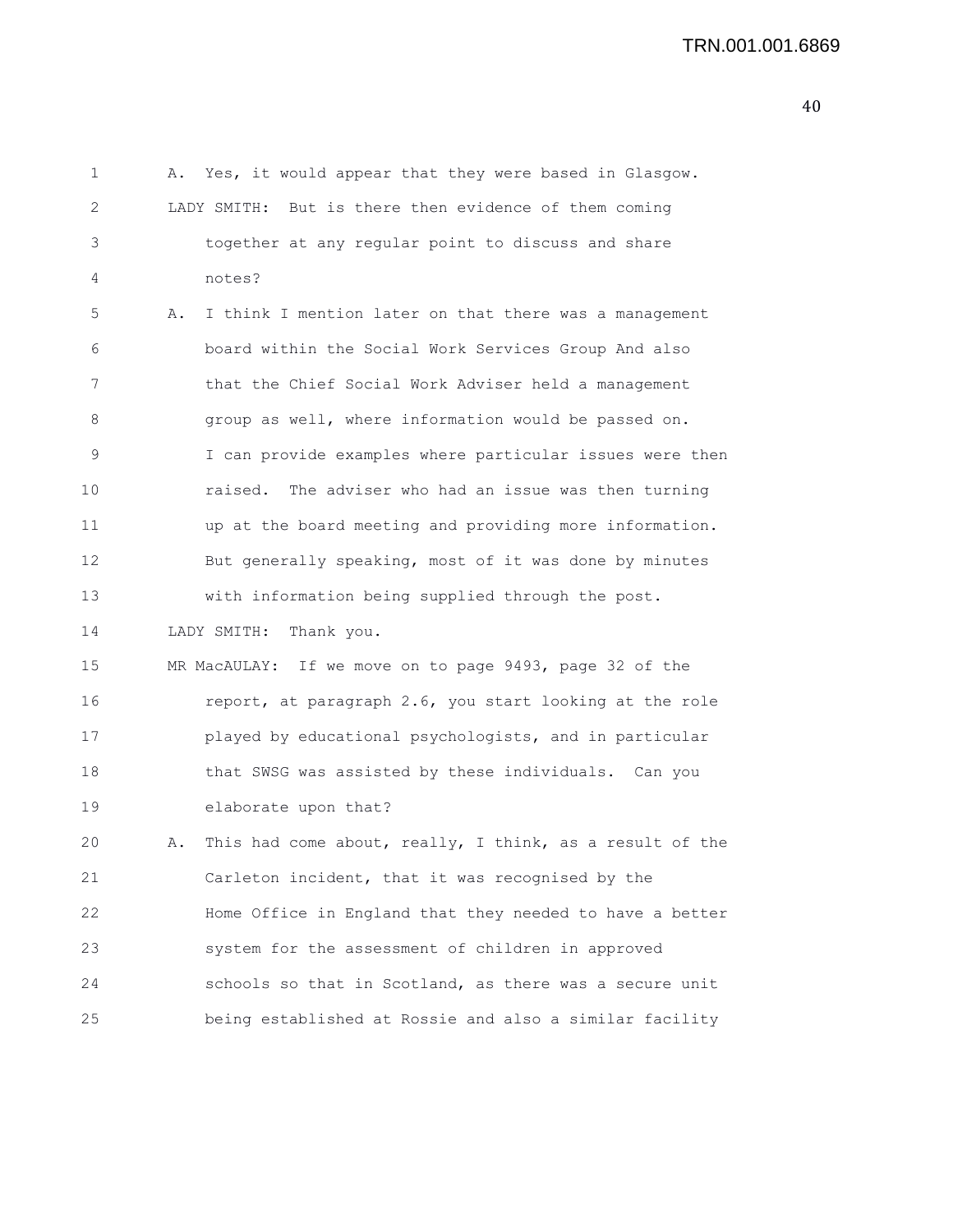| 1  |    | at Kibble, they should have educational psychologists      |
|----|----|------------------------------------------------------------|
| 2  |    | stationed there, paid for by SED, who would then, if you   |
| 3  |    | like, be roaming educational psychologists and available   |
| 4  |    | to other approved schools in the north of Scotland, for    |
| 5  |    | instance at Rossie, and in the west of Scotland, and the   |
| 6  |    | east of Scotland at Kibble.                                |
| 7  | Q. | So although based at these two establishments, they        |
| 8  |    | would cover all the approved schools?                      |
| 9  | Α. | They would cover or they would be available for            |
| 10 |    | particular issues that emerged at other approved           |
| 11 |    | schools, but by 1968/1969, there were now five             |
| 12 |    | individuals, so there were two still based at Rossie and   |
| 13 |    | Kibble, but the others were attached generally to,         |
| 14 |    | I think, Edinburgh, who would then visit the approved      |
| 15 |    | schools.                                                   |
| 16 | Q. | So would the assessment of the child then take place at    |
| 17 |    | the school --                                              |
| 18 | Α. | Yes.                                                       |
| 19 | Q. | -- itself, but not before the child was sent to the        |
| 20 |    | school?                                                    |
| 21 | Α. | If an issue arose on the commital of a child, the<br>Both. |
| 22 |    | educational psychologist would review any documentation    |
| 23 |    | and then advise which school would be most appropriate,    |
| 24 |    | and then the adviser would look at it again and either     |
| 25 |    | agree or disagree or modify it or whatever. But the        |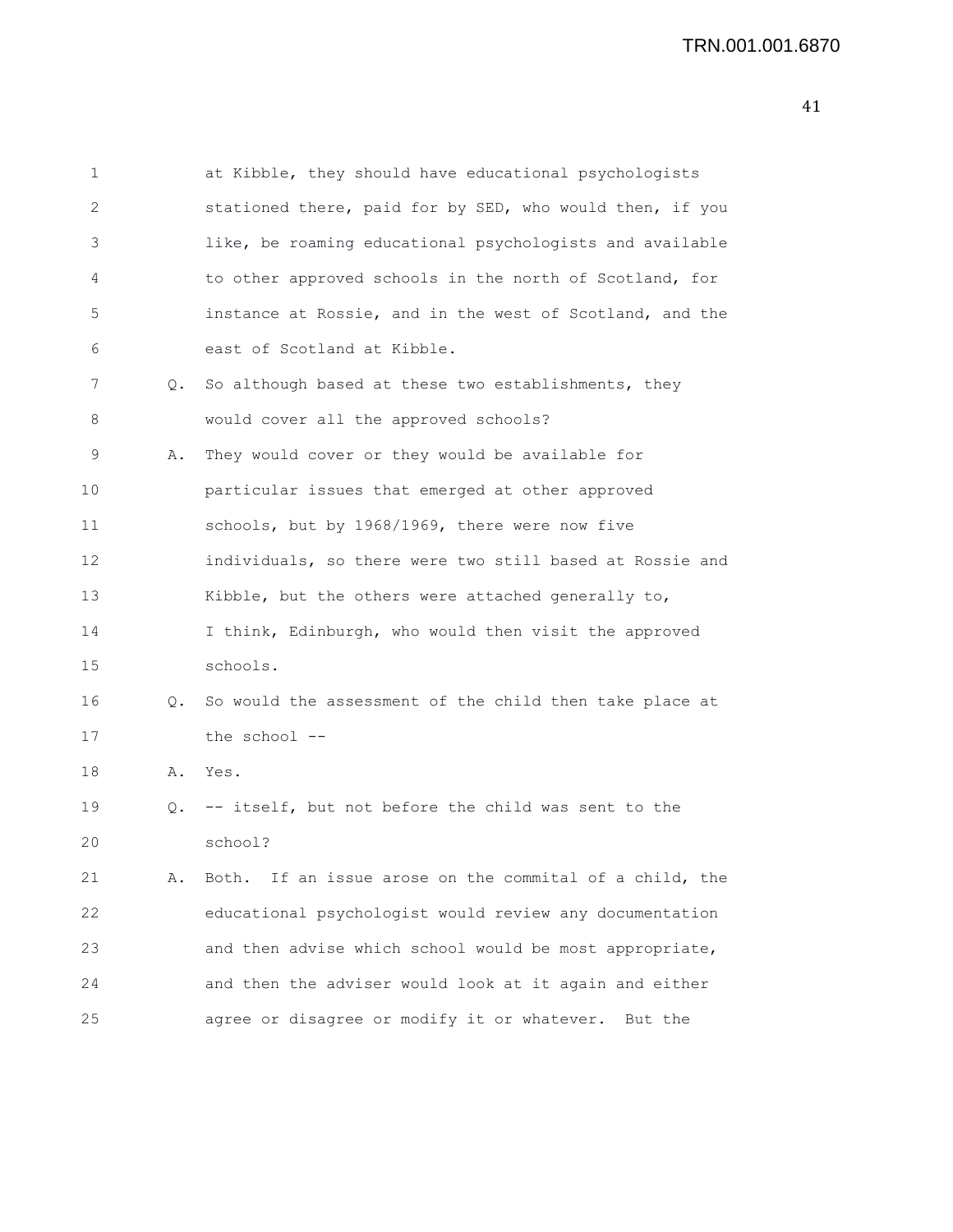```
1 educational psychologists were also available to review
2 cases within the approved schools.
3 Q. So this looks like a significant step --
4 A. Yes.
5 Q. -- from the point of view of the children's welfare?
6 A. It indicates a significant step change, if you like, in
7 modern language, with the way that childcare was being
8 developed within Scotland.
9 Q. I think we can remind ourselves that so far as the
10 numbers of approved schools at this time is concerned,
11 we're talking -- it may fluctuate a bit -- something
12 like 24, 25, 26 approved schools?
13 A. Yes, that's right, I think it was about 24 or 25 at the
14 time, yes.
15 Q. You mention there the Approved Schools Association.
16 I just want to understand what that body was because you
17 tell us it's a body that represented approved school
18 managers.
19 A. Yes.
20 Q. Can you help me with what its function was?
21 A. Its function, I think, was basically to represent their
22 interests to the government, to the Secretary of State,
23 and it would meet on a regular basis but it would also
24 meet in joint session with SED before 1968 and with SED
25 and the Social Work Services Group and the advisers
```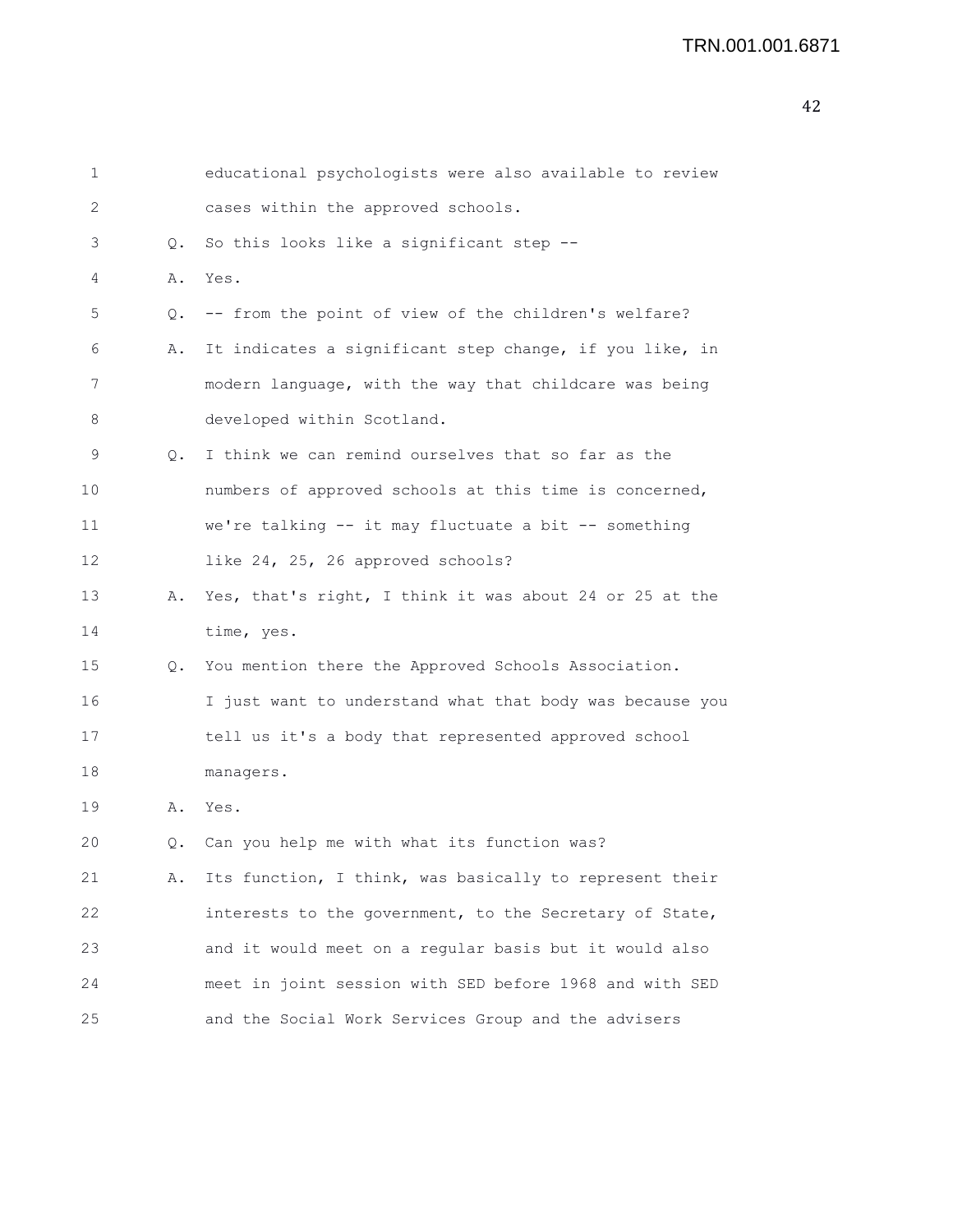| 1  |    | thereafter to discuss issues of common concern.          |
|----|----|----------------------------------------------------------|
| 2  | Q. | Who would make up this association?                      |
| 3  | Α. | I think there's a nice line in that you've got the chair |
| 4  |    | and some other members of the managers, but it was       |
| 5  |    | usually the headteacher who spoke.                       |
| 6  | Q. | So is it really made up of people who were attached to   |
| 7  |    | the approved schools?                                    |
| 8  | Α. | It was approved school managers, but the primary         |
| 9  |    | speakers tended to be the headteachers at these          |
| 10 |    | meetings.                                                |
| 11 | Q. | Headteachers at the schools?                             |
| 12 | Α. | At the schools, yes.                                     |
| 13 | Q. | The submission being made here, I think, that you refer  |
| 14 |    | to is that this body is maintaining that the schools     |
| 15 |    | needed a greater -- there was a greater need for further |
| 16 |    | assessment in the schools?                               |
| 17 | Α. | Yes.                                                     |
| 18 | Q. | And what happened?                                       |
| 19 | Α. | They accepted that there was an inadequacy and, from     |
| 20 |    | what I can see from the establishment figures, the       |
| 21 |    | number of educational psychologists did increase, but    |
| 22 |    | more significantly, there was an acceptance that perhaps |
| 23 |    | they needed psychiatric service involvement as well as   |
| 24 |    | educational psychologists.                               |
| 25 | Q. | What happened in that connection then? Was there         |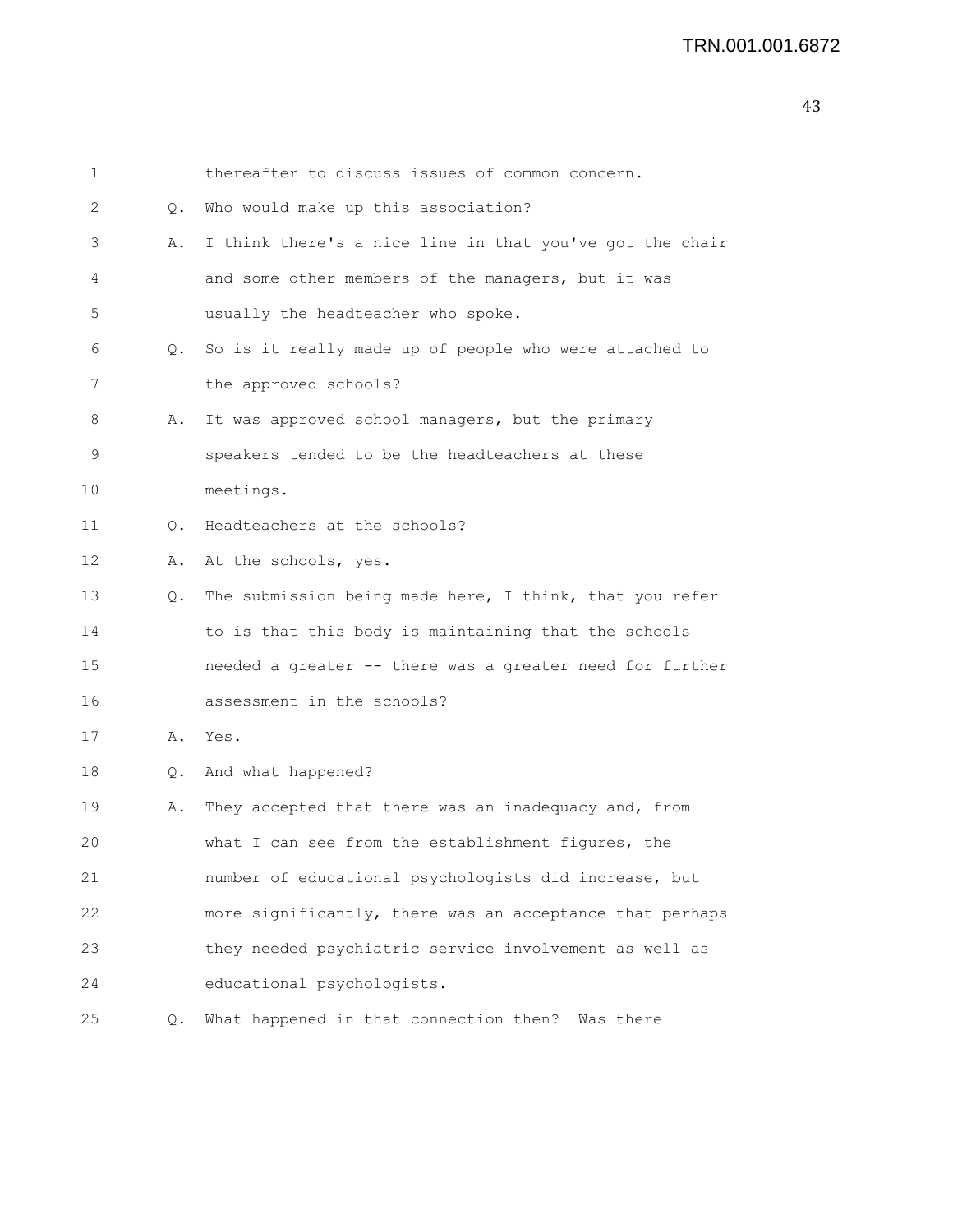1 some psychiatric -- 2 A. Rather a long discussion with the National Health 3 Service as to the provision of educational 4 psychiatrists, with quite terse correspondence in some 5 cases to their availability for such work. 6 Q. Do you mean by that there were resource constraints? 7 A. There were resource constraints of the number of 8 psychiatric GPs and consultants available at that time. 9 It really wasn't resolved, I think, until the end of the 10 1970s, when more were actually appointed. 11 Q. If we move on to page 9495, you make reference there to 12 a briefing note for the Parliamentary 13 Undersecretary of State from SWSG. What was the 14 intention behind that? 15 A. At that stage, the two HMIs for approved schools had 16 left service. The traditional format of communication 17 with the SED, and therefore the Secretary of State, by 18 the head teachers rather than the managers was through 19 the HMI approved schools. Now they were getting generic 20 social work advisers, who may or may not have any 21 background in approved schoolwork, and there were 22 complaints appearing that they didn't really understand 23 the work that they were doing, and thus SED looked at it 24 and said, "Well, we perhaps need to employ someone as an 25 adviser with a background in approved school work", and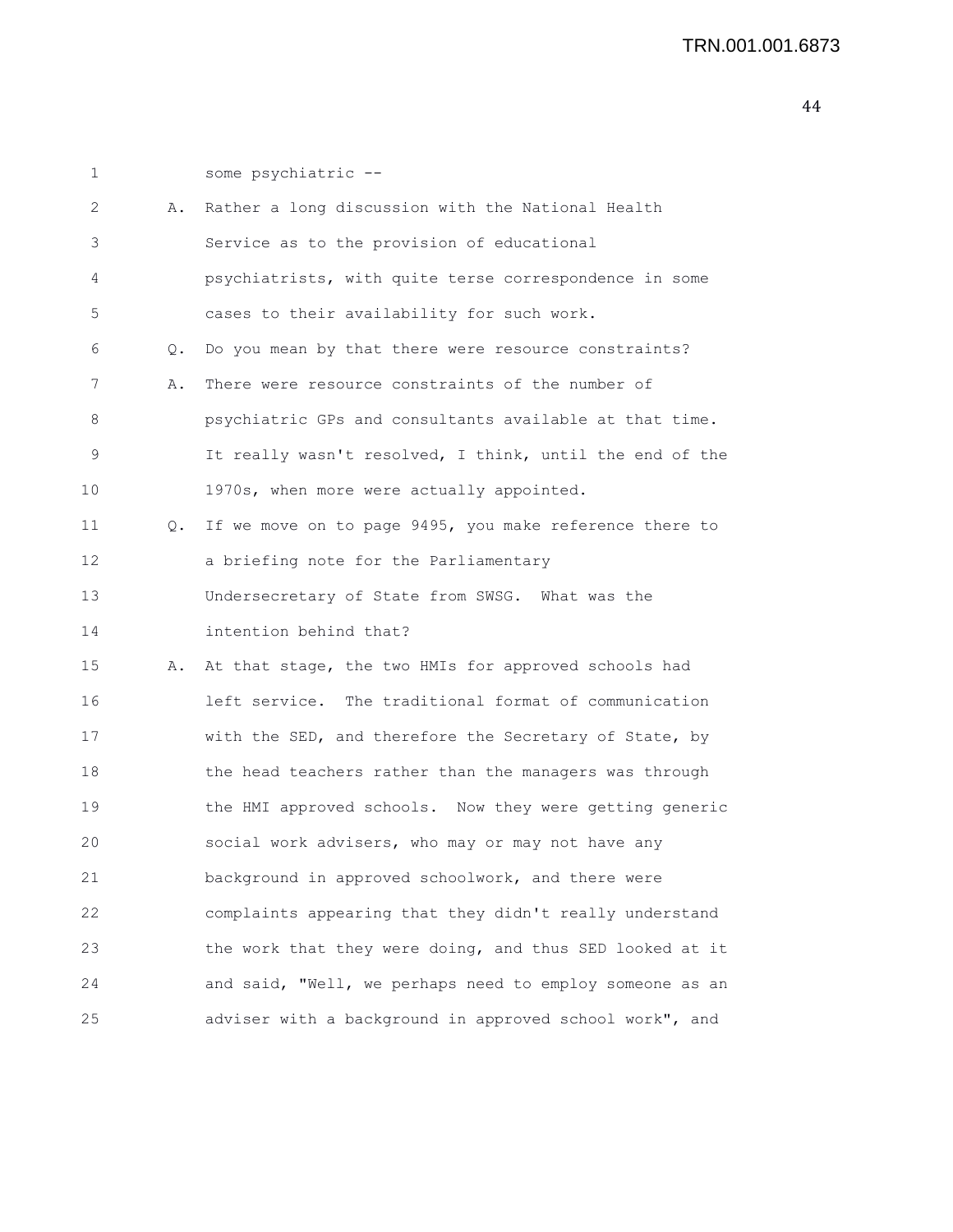| 1  |    | an individual was appointed from the English service to  |
|----|----|----------------------------------------------------------|
| 2  |    | fulfil that role.                                        |
| 3  | Q. | The note went on, as you set out in paragraph 2.10, that |
| 4  |    | the:                                                     |
| 5  |    | "New legislation is bringing the approved schools        |
| 6  |    | out of a situation of isolation in which they had full   |
| 7  |    | control over the care and aftercare of their pupils,     |
| 8  |    | into a situation in which they form one of a range of    |
| 9  |    | social work agencies and the local authority social work |
| 10 |    | departments, as agents of the children's hearings, take  |
| 11 |    | over the continuing responsibility for children in need. |
| 12 |    | Aftercare of pupils has already been handed over to      |
| 13 |    | local authorities in implementation of part II of the    |
| 14 |    | Act."                                                    |
| 15 |    | So there's a change there particularly in relation       |
| 16 |    | to aftercare?                                            |
| 17 | Α. | They lose the control of the aftercare of a child.       |
| 18 | Q. | The managers of the schools?                             |
| 19 | Α. | The managers and the headteacher, basically, loses       |
| 20 |    | control to the local authority. Essentially, the         |
| 21 |    | welfare advisers that were attached to the approved      |
| 22 |    | schools became employed by the local authority and       |
| 23 |    | therefore they became employed by the Director of        |
| 24 |    | Social Work Services within local authorities.<br>There  |
| 25 |    | was clearly some concern as to their future function and |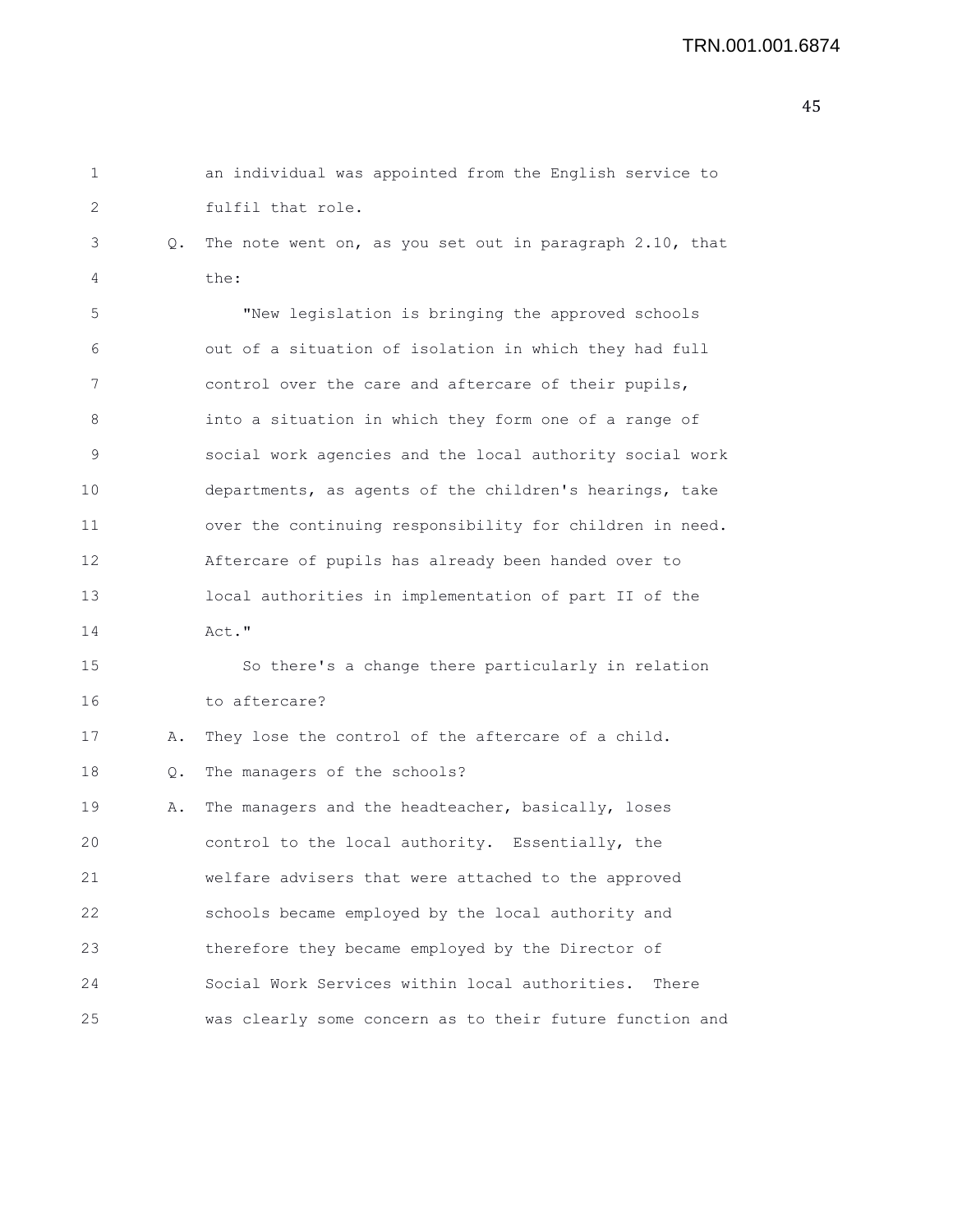```
1 role within the 1968 Act and therefore they were just
2 reacting and saying, "We need specialist assistance to
3 come and understand our problems".
4 The issue for CAS and Social Work Services Group
5 is that this was not really acceptable, they weren't
6 going back to the pre-1969/1968 system, that the
7 approved schools would have to get used to the fact that
8 the professional advice would be coming from someone
9 with a qualification in social work as opposed to
10 education primarily.
11 Q. On page 9496 -- and I think this is in response to the
12 briefing note at paragraph 2.11 -- SWSG accepted that
13 social work advisers with suitable experience of
14 residential work were required.
15 A. Yes.
16 Q. That's additional staff?
17 A. That's additional staff. Again, it's difficult from the
18 records available to work out the previous history of
19 the officials appointed but the particular official they
20 appointed had a background in what was termed "English
21 classified approved schools". That is a school --
22 because England had more approved schools and it was
23 a school which you would use to assess a child being
24 placed in an appropriate approved school, rather than
25 perhaps the Scottish system, which was more generic,
```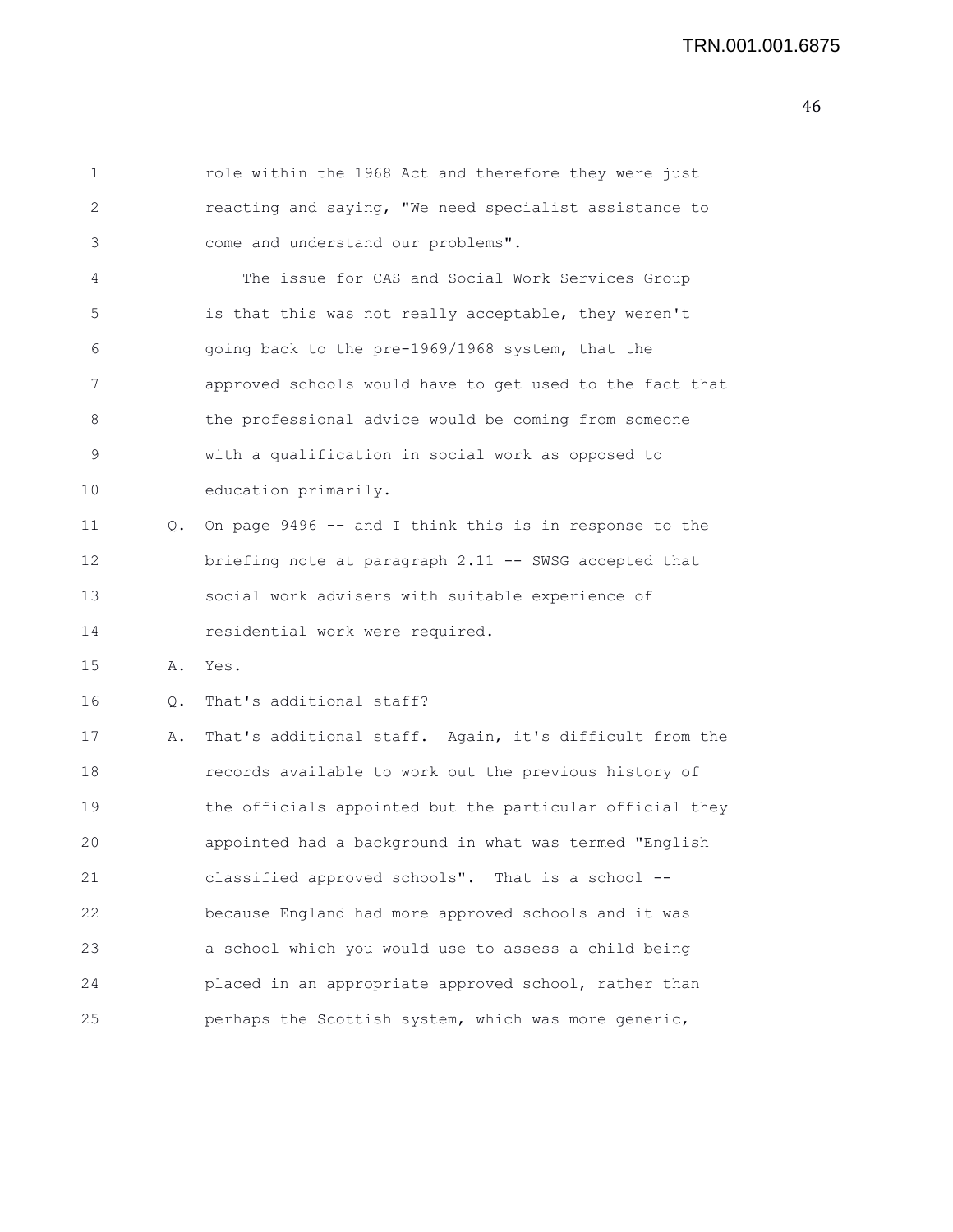## TRN.001.001.6876

| 1  |    | apart from age and sex and religion. So this particular  |
|----|----|----------------------------------------------------------|
| 2  |    | person was brought in.                                   |
| 3  |    | The other advisers, it's not clear what their            |
| 4  |    | previous professional history was, except that they had  |
| 5  |    | obviously some involvement with residential care and     |
| 6  |    | with approved schools.                                   |
| 7  | Q. | But here, are we looking to the task of allocating       |
| 8  |    | a child to a particular school?                          |
| 9  | Α. | I think that's why this particular person was appointed, |
| 10 |    | because he had been at the classifying school, he would  |
| 11 |    | understand what approved school was most appropriate for |
| 12 |    | the child that was coming in, in terms of being required |
| 13 |    | to be allocated so it wasn't simply a random process of  |
| 14 |    | allocation.                                              |
| 15 |    | Within the Scottish system, there was some idea of       |
| 16 |    | classifying a child to the appropriate school, and this  |
| 17 |    | particular person obviously had the better               |
| 18 |    | qualifications for the post than anyone else.            |
| 19 | Q. | Ultimately, I think as you tell us, in relation to the   |
| 20 |    | management of these schools, the ultimate decision       |
| 21 |    | rested with the Secretary of State?                      |
| 22 | Α. | But that was delegated to Social Work Services<br>Yes.   |
| 23 |    | Group, Approved School Branch and Division, in           |
| 24 |    | consultation with this social work adviser and the       |
| 25 |    | educational psychologists.                               |
|    |    |                                                          |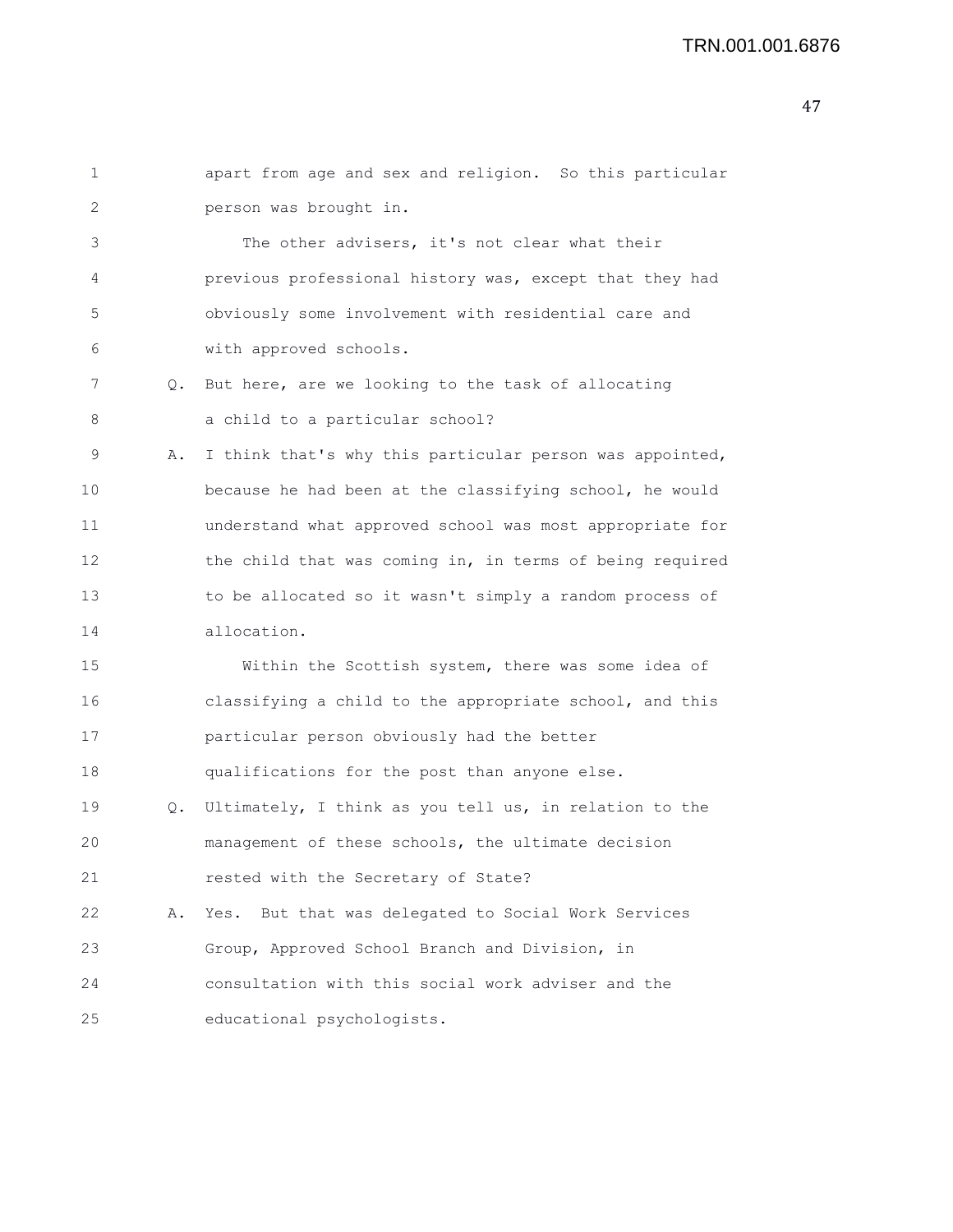| 1  | Q. | Can we then move on to page 9498 of the report at       |
|----|----|---------------------------------------------------------|
| 2  |    | paragraph 2.12. You tell us that by the beginning of    |
| 3  |    | 1971 there were six nominated social work advisers who  |
| 4  |    | covered approved school inspection.                     |
| 5  | Α. | Yes.                                                    |
| 6  | Q. | One of whom was a senior work adviser.                  |
| 7  | Α. | That was the person who was appointed from the English  |
| 8  |    | classifying school. He got promoted.                    |
| 9  | Q. | You've taken some information from the SED staff        |
| 10 |    | directory of May 1973.                                  |
| 11 | Α. | Yes.                                                    |
| 12 | Q. | That indicated that SWSG remained based on three        |
| 13 |    | administrative divisions. That's the territorial        |
| 14 |    | divisions you have mentioned?                           |
| 15 | Α. | No, no, that is service-based divisions, ie there was a |
| 16 |    | division which looked at the development of services,   |
| 17 |    | a division which looked after now List D schools, plus  |
| 18 |    | other childcare services, a division which looked after |
| 19 |    | the elderly, those with learning disabilities and       |
| 20 |    | others.                                                 |
| 21 | Q. | And you mentioned that earlier.                         |
| 22 | Α. | Yes.                                                    |
| 23 | Q. | And at the end of that paragraph you say that:          |
| 24 |    | "There were 24 main grade advisers with nine amongst    |
| 25 |    | their duties covering the List D schools."              |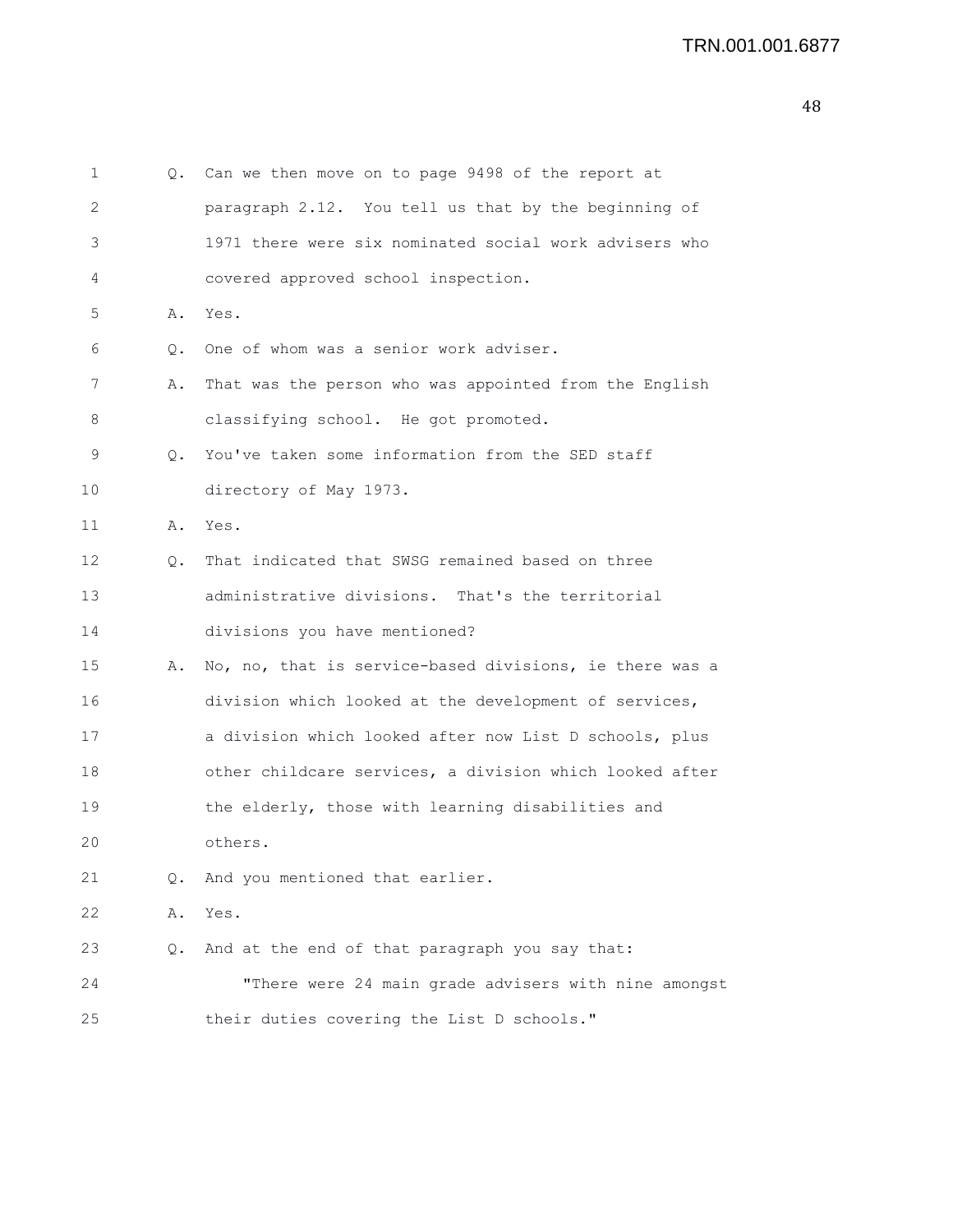| 1                 | Α. | That's correct.                                             |
|-------------------|----|-------------------------------------------------------------|
| 2                 | Q. | By 1973?                                                    |
| 3                 | Α. | 1973, yes, but they would also perform other duties, not    |
| 4                 |    | just List D schools.                                        |
| 5                 | Q. | Then in paragraph 2.14 on that page, you indicate that:     |
| 6                 |    | "In April 1971, after the application of part III of        |
| 7                 |    | the 1968 Act, List D schools became residential             |
| 8                 |    | establishments --"                                          |
| 9                 | Α. | Yes.                                                        |
| 10                | Q. | "-- in which children subject to a supervision              |
| 11                |    | requirement might be required to reside."                   |
| $12 \overline{ }$ | Α. | That's right, yes.                                          |
| 13                | Q. | The change from List D schools to residential               |
| 14                |    | establishments, what was that change?                       |
| 15                | Α. | They were the same schools, run by the same managers and    |
| 16                |    | the same headteachers, unless the headteachers changed.     |
| 17                |    | All that changed was that instead of the child being        |
| 18                |    | committed by the courts, juvenile courts, they were         |
| 19                |    | being committed by the children's hearings.                 |
| 20                |    | LADY SMITH: But could also be sent there by the             |
| 21                |    | Secretary of State? Would that be where the child had       |
| 22                |    | been before the court and the court had simply specified    |
| 23                |    | the child was to go to $-$ - I'm not sure what the language |
| 24                |    | was in 1971, but nowadays you'd simply say, "A young        |
| 25                |    | offenders' institution or the like", and then it's up to    |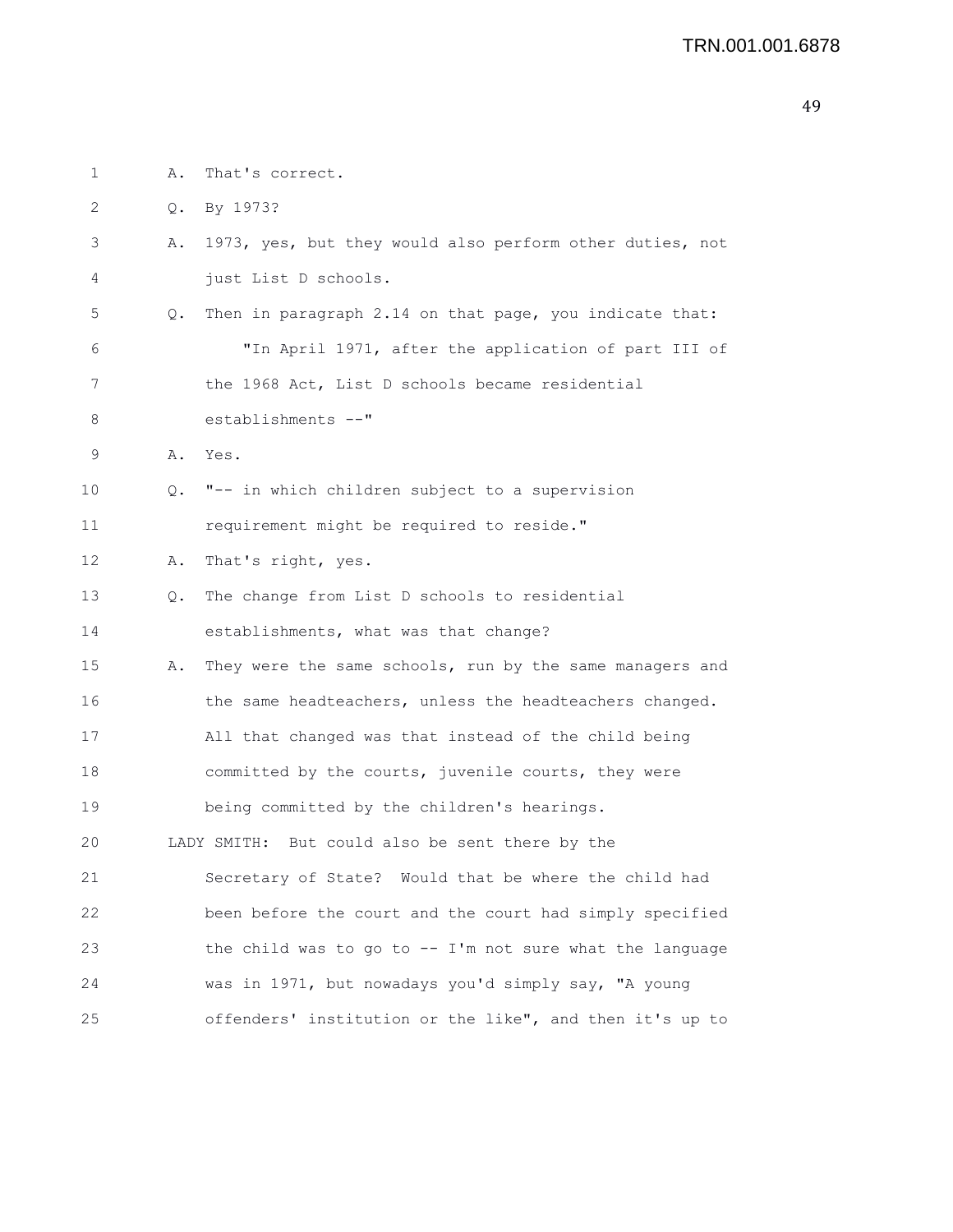1 the Secretary of State to decide where. 2 A. It could be. I think these were later classified as 3 section 413 under the 1975 Criminal Justice -- 4 LADY SMITH: Criminal Procedure Act 1975? 5 A. Yes, I think that's that category. 6 LADY SMITH: Thank you. That would make sense. 7 MR MacAULAY: The section 413 orders were orders through the 8 ordinary courts, as opposed to children's hearings. 9 A. That's right, yes. But also, there could be situations 10 where, on reviewing a case, a child who had been in 11 a List D school was being sent to another List D school, 12 particularly a secure unit. It's that interface between 13 the approved List D schools and the secure 14 accommodation, as it was being developed in that 15 particular period. 16 LADY SMITH: Did they actually stop being called List D 17 schools in practice at that time? 18 A. When? In ... 19 LADY SMITH: We are at 1971, the mid-1970s, I suppose, now. 20 A. There are various references to some approved, ie List D 21 schools, dropping the phrase "List D", and simply 22 calling themselves "school". 23 LADY SMITH: So thereafter it would just be the name of the 24 particular school -- 25 A. That's right, yes.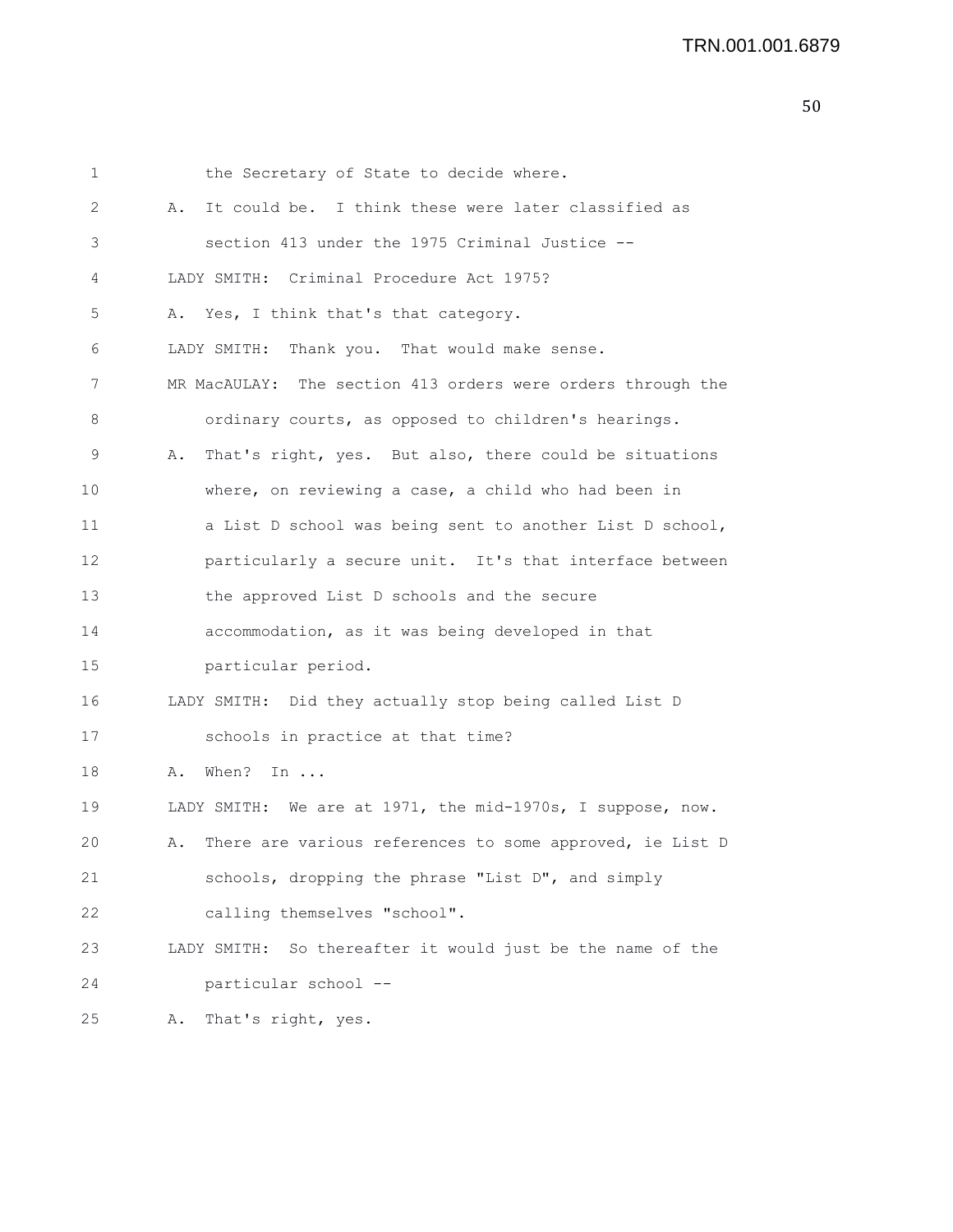```
1 LADY SMITH: -- leaving off any particular description of
2 the school? But Scotland being a small place, people
3 knew and I think a lot of them still kept being referred
 4 to as a List D school.
5 A. That's right, yes. List D didn't mean anything other
 6 than that was the fourth column of an SED list of
7 schools.
8 MR MacAULAY: And I think it fell away ultimately; was it
9 after the 1995 Act?
10 A. List D schools ceased to have that name in 1986 when
11 they were transferred -- when the finance of those
12 schools was transferred from the Secretary of State to
13 the local authorities. I think later on in the report
14 I say at least half had closed by 1990.
15 Q. Looking at the set-up at this time, as you say towards
16 the top of page 9499, in the main the List D schools
17 were managed by voluntary organisations?
18 A. Yes.
19 Q. I think you say there were two managed by the
20 Corporation of Glasgow?
21 A. That's right, yes. It was a continuation of the same
22 system of management except they were termed differently
23 and except that, by that particular period, the welfare
24 officers worked for the local authority and not for
25 themselves. Also, they had educational psychologists
```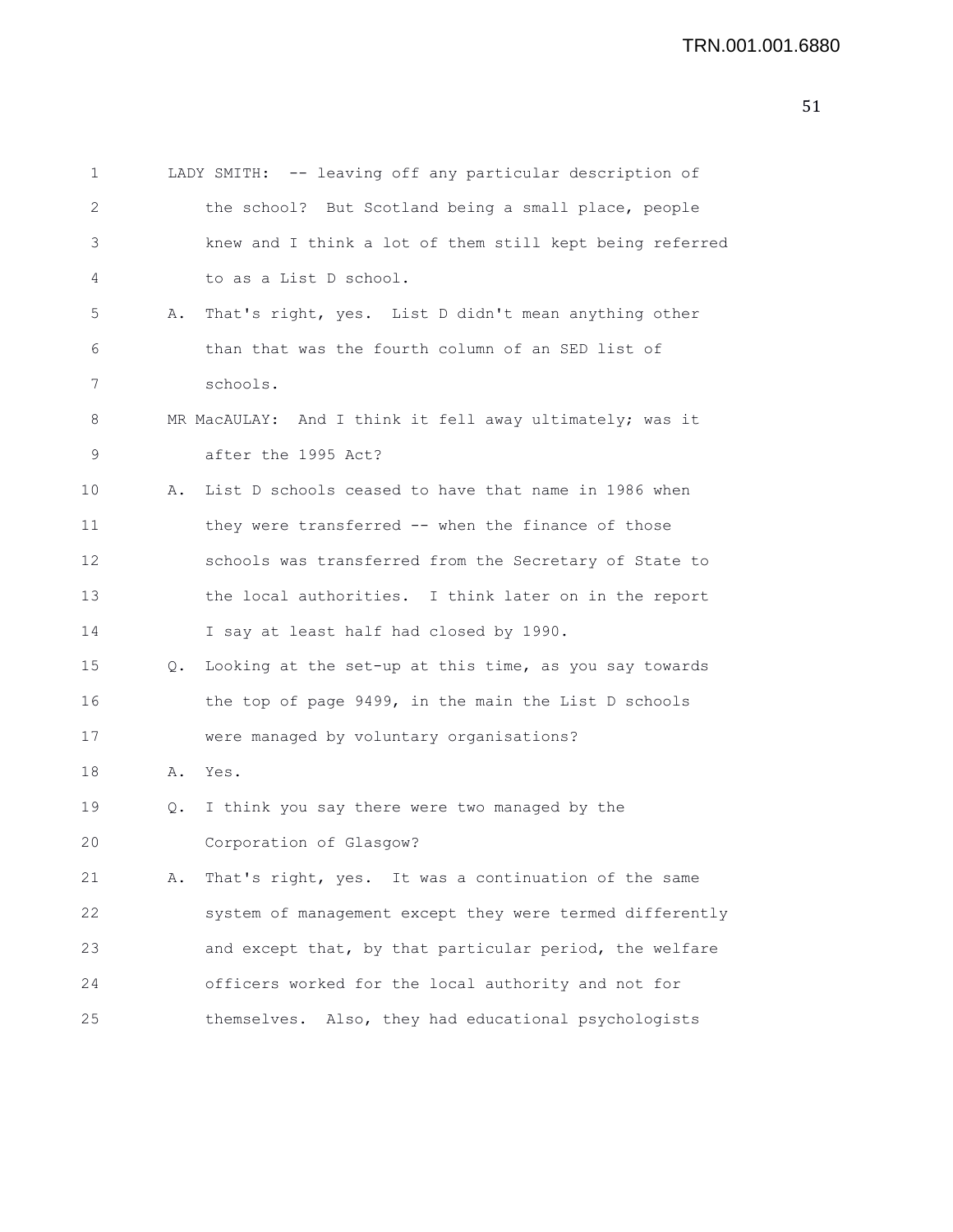## TRN.001.001.6881

| 1  |    | and were starting to have educational psychiatrists on   |
|----|----|----------------------------------------------------------|
| 2  |    | hand if necessary.                                       |
| 3  | Q. | In relation to registration then, at this point in time, |
| 4  |    | local authorities, I think, were informed that           |
| 5  |    | applications for registration of List D schools had to   |
| 6  |    | be sent to the Secretary of State.                       |
| 7  | Α. | That's right, yes. Clearly, there was considerable       |
| 8  |    | discussion about the issue of transferring the authority |
| 9  |    | to register and inspect to the local authority, but as,  |
| 10 |    | of course, 50% of their funding was coming from Central  |
| 11 |    | Government, and as there was issues surrounding the      |
| 12 |    | liberty of the individual, they decided that they would  |
| 13 |    | remain under the inspectorial guise of the Central       |
| 14 |    | Advisory Service.                                        |
| 15 | Q. | Did this cause any difficulty with the local             |
| 16 |    | authorities?                                             |
| 17 | Α. | I think they were rather pleased they didn't have to     |
| 18 |    | fund them.                                               |
| 19 | Q. | I think that changed in due course.                      |
| 20 | Α. | That changed in due course, as I think the report        |
| 21 |    | indicates, by the fact that the post-1975 social work    |
| 22 |    | departments began not to use the List D schools and      |
| 23 |    | therefore they emptied. Therefore they had no real       |
| 24 |    | function and therefore you didn't have to fund them.     |
| 25 | Q. | If we move on to page 9500, paragraph 2.15, you're       |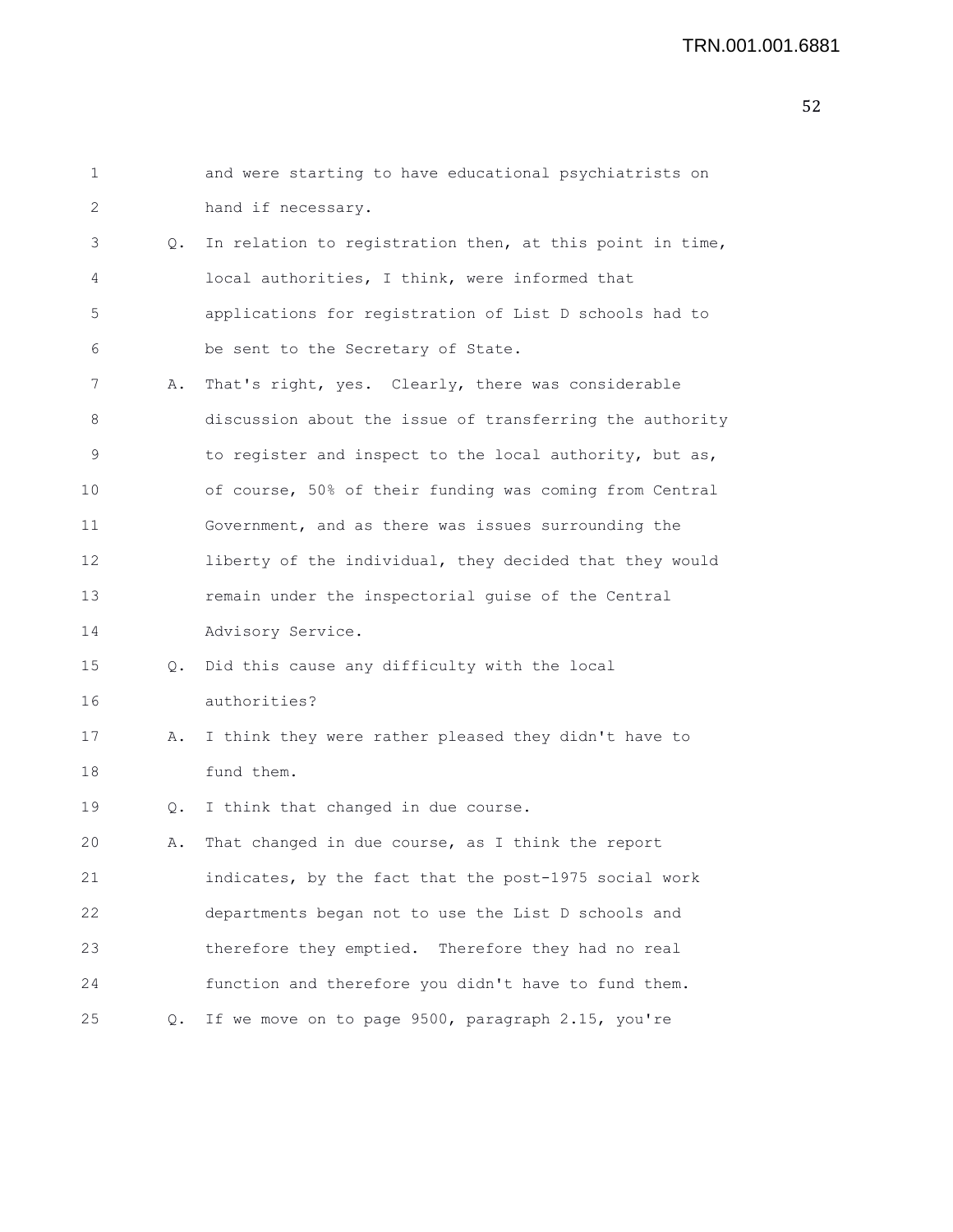| 1  |           | taking some information from the retained files at NRS   |
|----|-----------|----------------------------------------------------------|
| 2  |           | that indicate that the Chief Social Work Adviser was     |
| 3  |           | also a member of the SWSG board.                         |
| 4  | Α.        | Yes.                                                     |
| 5  | Q.        | And that met regularly to coordinate matters?            |
| 6  | Α.        | That's right. It would appear to be every two or three   |
| 7  |           | months. That would be the Undersecretary responsible     |
| 8  |           | for the Social Work Services Group, the three assistant  |
| 9  |           | secretaries, and the Chief Social Work Adviser, plus     |
| 10 |           | others as the items on the agenda determined.            |
| 11 | $\circ$ . | You draw attention to a particular meeting in 1974 and   |
| 12 |           | what the discussions involved. For example, you mention  |
| 13 |           | that that meeting discussed the issue of a shortage of   |
| 14 |           | residential places for children, that having referred to |
| 15 |           | the SWSG board; is that right?                           |
| 16 | Α.        | That's correct, yes, and the issue was would it support  |
| 17 |           | the development and construction of more List D schools  |
| 18 |           | or not. The advice of the Chief Social Work              |
| 19 |           | Adviser, which the Social Work Services Group accepted,  |
| 20 |           | was that wasn't the direction of the 1968 Act at all.    |
| 21 | Q.        | Policy being to encourage facilitation of children going |
| 22 |           | back into the community -- remaining in the community?   |
| 23 | Α.        | Yes, that's right, if not within families then certainly |
| 24 |           | fostered, which was accepted.                            |
| 25 | Q.        | And was that followed up then with a circular to local   |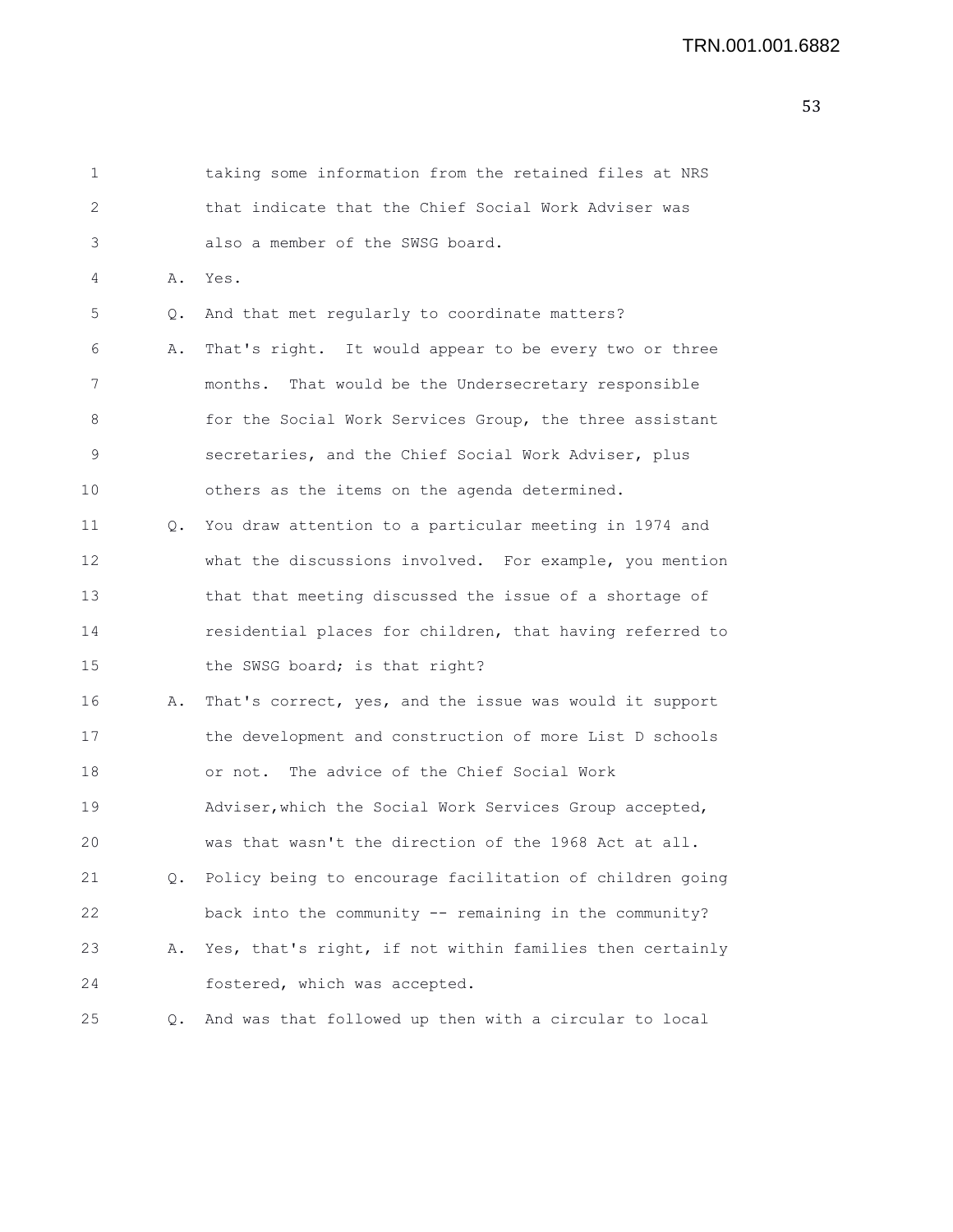| 1  |    | authorities, setting out the policy and encouraging      |
|----|----|----------------------------------------------------------|
| 2  |    | a commitment to schemes for non-residential care?        |
| 3  | Α. | That's correct, yes.                                     |
| 4  | Q. | And you deal with that on page 9501. The second main     |
| 5  |    | paragraph, the quote is:                                 |
| 6  |    | "It is of the first importance that recommendations      |
| 7  |    | to hearings for the placing of children under            |
| 8  |    | residential supervision requirements should be made with |
| 9  |    | great care and discrimination and that residential       |
| 10 |    | schools and residential homes are used for those who     |
| 11 |    | most require them."                                      |
| 12 | Α. | I think that is the sort of continuation of the Chief    |
| 13 |    | Social Work Adviser's, if you like, mission to develop   |
| 14 |    | alternative services in the area of childcare and that   |
| 15 |    | it shouldn't automatically be assumed that a child in    |
| 16 |    | need should go to a residential home or a List D school  |
| 17 |    | and that the social worker on the ground should look     |
| 18 |    | very carefully at what facilities and services could be  |
| 19 |    | developed or were developed for that child outside of    |
| 20 |    | residential accommodation.                               |
| 21 | Q. | And this circular ends, if we look towards the bottom of |
| 22 |    | the page:                                                |
| 23 |    | "In particular, authorities are asked to consider        |
| 24 |    | the promotion of a foster care programme geared to the   |
| 25 |    | needs of some children who come before the hearings."    |
|    |    |                                                          |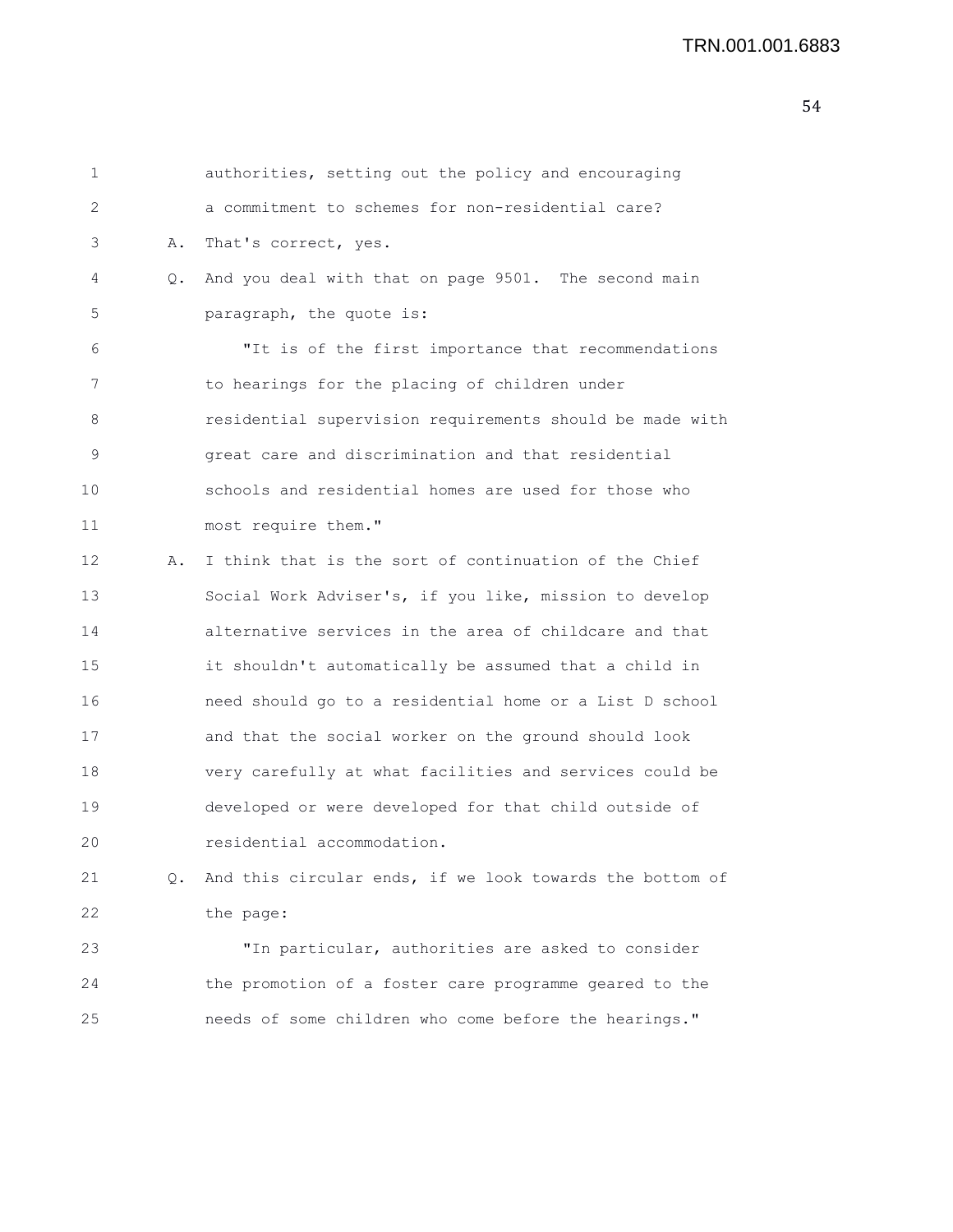| 1  | Α. | That's correct, yes. That's what I meant by underlining  |
|----|----|----------------------------------------------------------|
| 2  |    | the purpose of the 1968 Act.                             |
| 3  |    | Q. I think later on in your report you look at a problem |
| 4  |    | that occurred, I think, in Fife in relation to --        |
| 5  | Α. | Yes.                                                     |
| 6  |    | Q. -- how children were being placed. That took matters  |
| 7  |    | perhaps to another extreme?                              |
| 8  | Α. | Yes. That was an issue really surrounding the second     |
| 9  |    | full paragraph there:                                    |
| 10 |    | "That great care and discrimination "                    |
| 11 |    | There was a view that it might be necessary in           |
| 12 |    | certain circumstances to have a child in a residential   |
| 13 |    | home rather than in the community for various reasons,   |
| 14 |    | of the child being at more risk within the home rather   |
| 15 |    | than in a residential hostel/home, accommodation.        |
| 16 |    | Q. And I think as we'll see, the policy that evolved in  |
| 17 |    | Fife was very much to try -- very much was to have       |
| 18 |    | children in the community to the exclusion of any        |
| 19 |    | children going into residential homes?                   |
| 20 |    | A. Yes, that's correct.                                  |
| 21 | Q. | And that caused something of a problem?                  |
| 22 | Α. | That caused some difficulty with this particular -- if   |
| 23 |    | you read this particular circular correctly, then it's   |
| 24 |    | saying that it is not seeking to abolish all residential |
| 25 |    | accommodation.                                           |
|    |    |                                                          |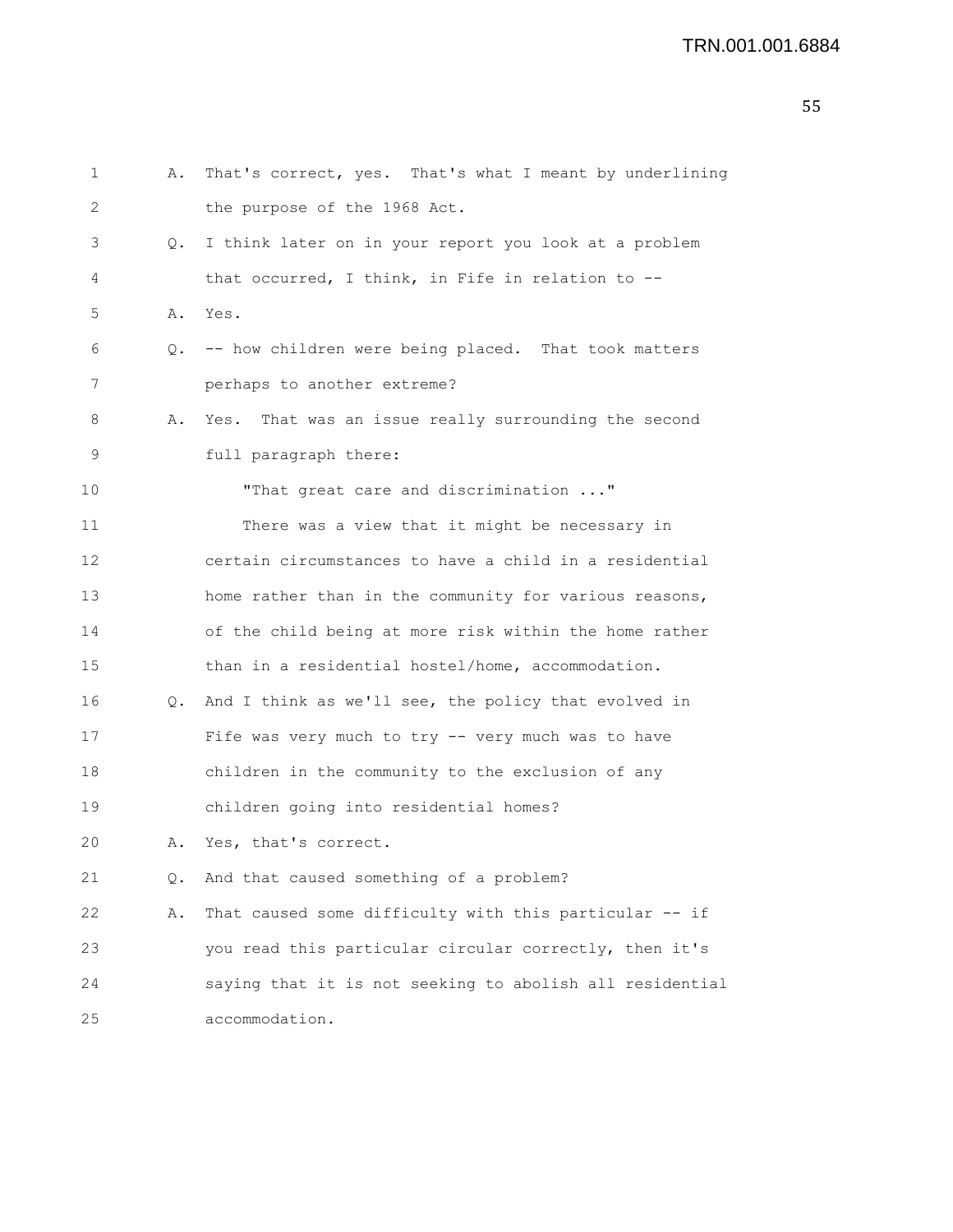```
1 MR MacAULAY: My Lady, that's coming up to half past.
2 LADY SMITH: If that would be a convenient point to break,
3 we'll break now for the morning break and I'll sit again
4 in about 15 minutes.
5 (11.28 am)
6 (A short break)
7 (11.45 am)
8 LADY SMITH: Mr MacAulay, when you're ready.
9 MR MacAULAY: Can I then take you to the local authority
10 reorganisation in 1975, which I think has an impact on
11 what happens thereafter. As you tell us on page 9501 at
12 paragraph 2.16, the reduction in the number of local
13 authority social work departments because of
14 reorganisation was from 50 to 12 in 1975.
15 A. Yes.
16 Q. So that was quite a dramatic change?
17 A. Quite a dramatic change, which led to, obviously,
18 a significant reconfiguration of local authority
19 social work departments, from Strathclyde, the largest,
20 I think down to Orkney, being the smallest.
21 Q. This resulted, I think, in a review of the future of the
22 role to be played by SWSG.
23 A. That's right, yes.
24 Q. Perhaps it's obvious, but can you explain why that was
25 the background to that?
```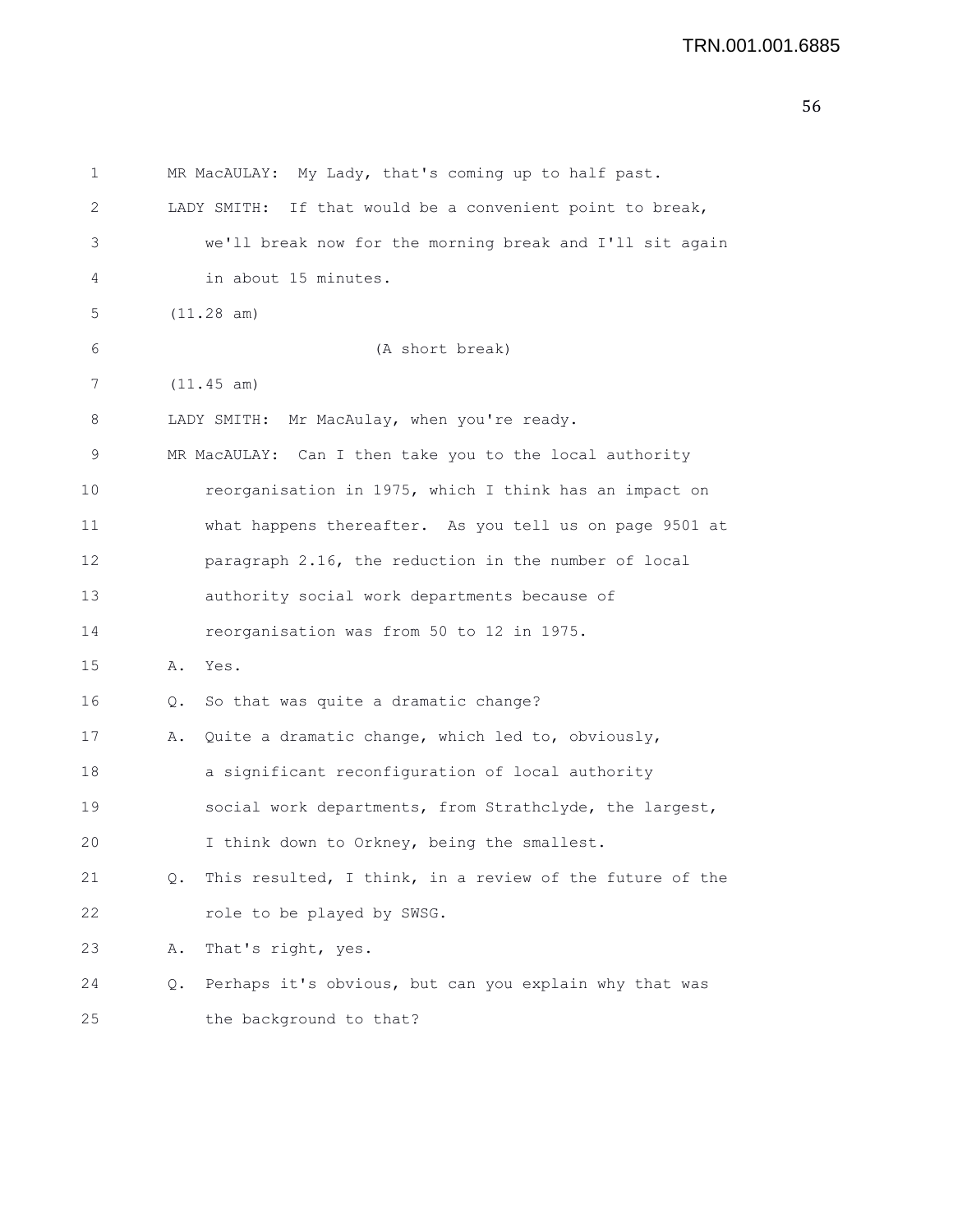1 A. It wasn't part of my brief, but by 1978 there was 2 a significant increase in social work training 3 programmes throughout the UK, particularly in Scotland, 4 Edinburgh, Glasgow. I think Dundee also had social work 5 training programmes of significant numbers. So by 6 1979/1980, the majority of those who were in 7 social work, local authority social work departments, 8 had a professional qualification. I think by 1977 or 9 1978, SWSG indicated that any future appointments of 10 directors of social work services had to be 11 professionally qualified. 12 So that change meant that, if you like, the pushing 13 role of the Central Advisory Service in terms of 14 indicating the standard of care that was required by the 15 1968 Act was being pushed aside by the fact that you had 16 qualified social workers within local authority practice 17 who knew or should have known what the quality of care 18 was. 19 Q. And that would be particularly the case in a place like 20 Strathclyde -- 21 A. Yes. 22 Q. -- which was a very large local authority? 23 A. That's right. And obviously, the structure of their 24 department meant -- or the implication of the reports 25 that I've indicated indicate that their senior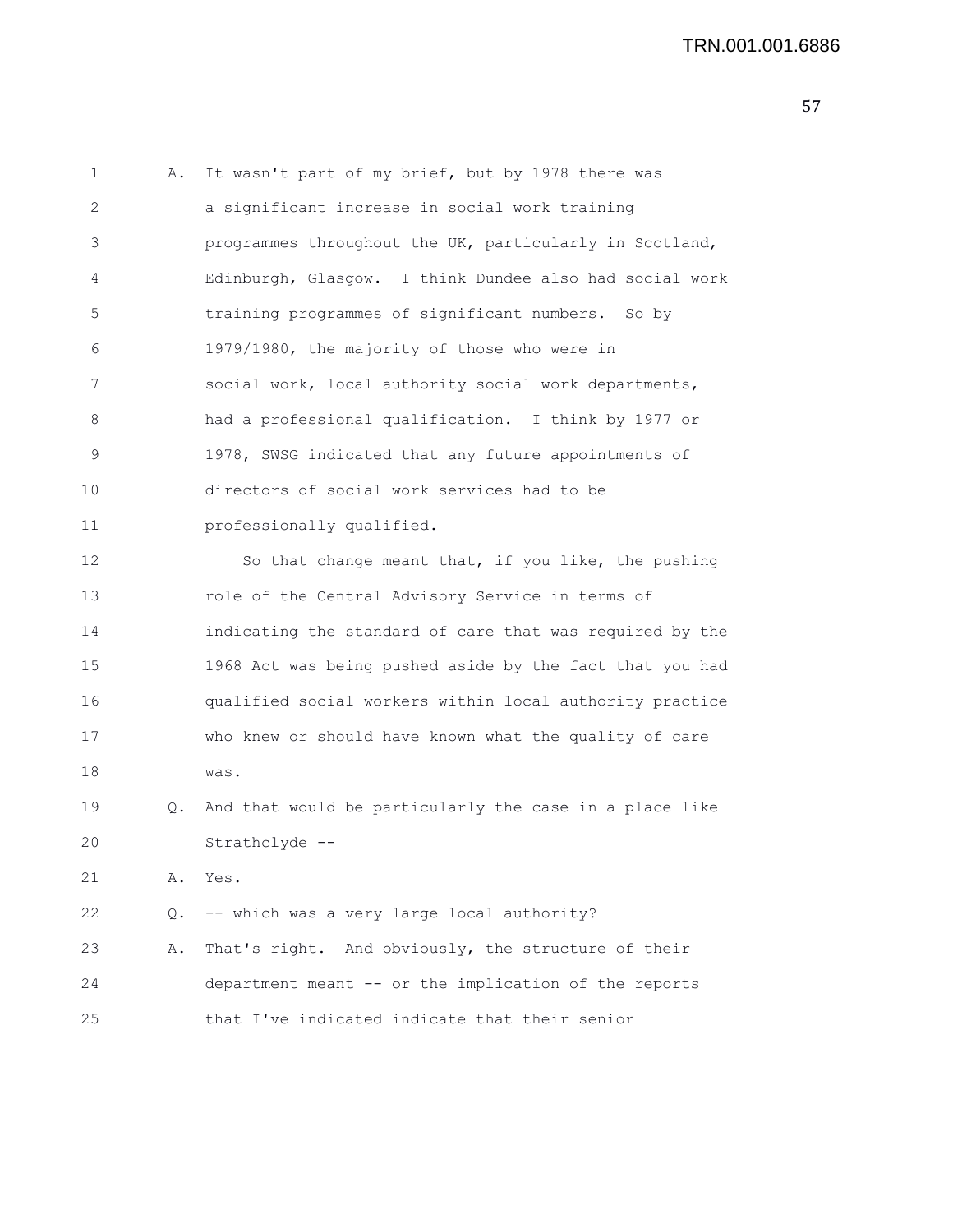```
1 social work staff were actually on salaries larger than
2 the Scottish Office social work advisers.
3 Q. No doubt that riled them a little bit. Can we then look
4 at what the study confirmed? That's on page 9502. It
5 begins by saying:
6 "The territorial adviser met a pressing need when
7 there were more than 50 local authority departments."
8 A. That's correct.
9 Q. As you indicate:
10 "Many of them were very small and did not have the
11 expertise in-house."
12 A. Yes. That's correct. But the directors of social work
13 services really wanted advice from specialist advisers
14 who had, if you like, additional qualifications through
15 their professional experience to advise them on
16 particular areas of concern within their departments,
17 rather than generalists.
18 Q. Okay. Because of the change then, I think what you say
19 in your report is that the territorial theory ceased to
20 work in practice?
21 A. In practice it was not necessary to have a social work
22 adviser going between Kincardineshire and Banffshire.
23 Q. So what then was the conclusion of the SWSG study into
24 this change of terrain?
25 A. That there should be more specialist advice coming from
```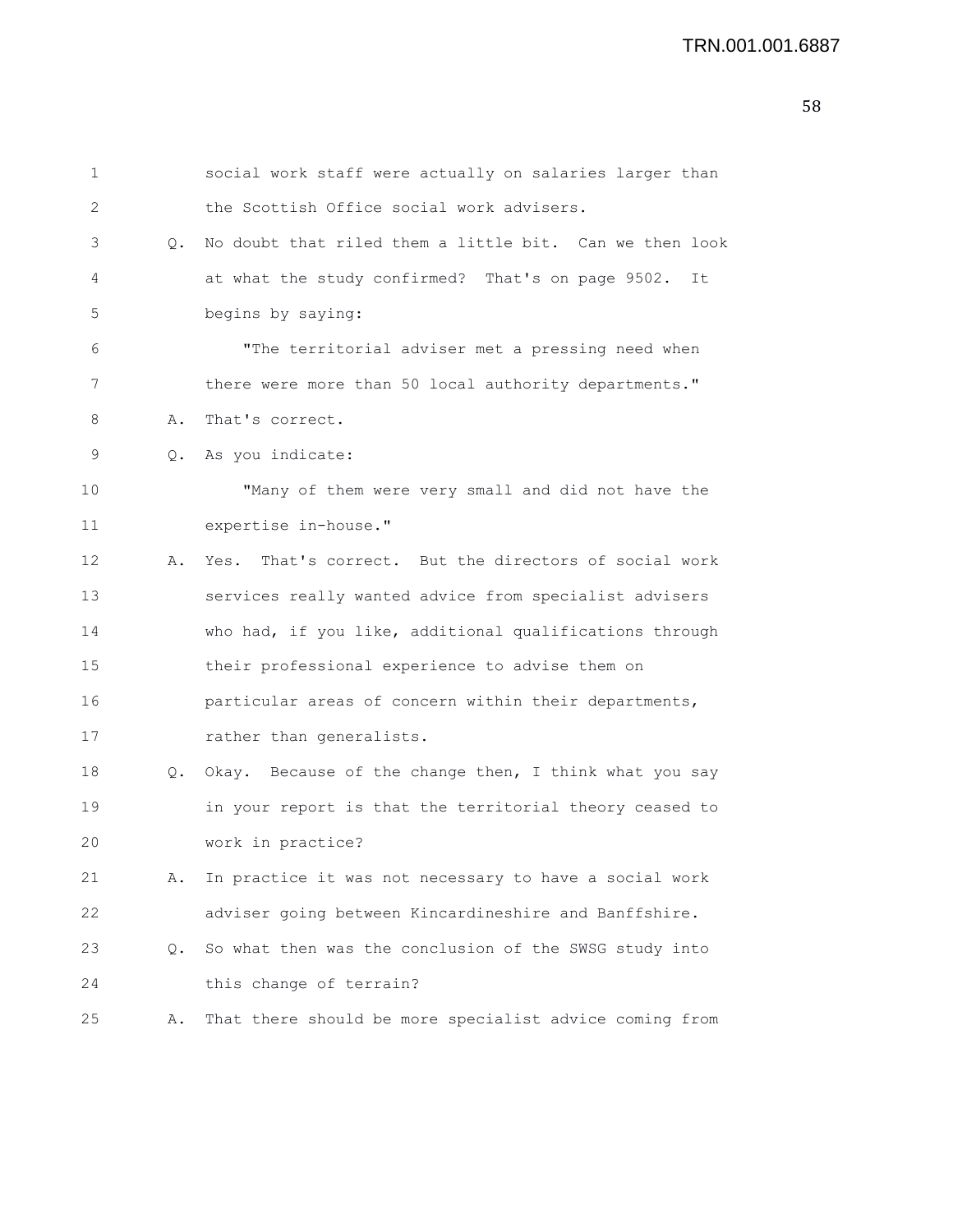| 1  |    | the centre concerning particular aspects of social work    |
|----|----|------------------------------------------------------------|
| 2  |    | services. Again that's across the board, not just          |
| 3  |    | looking at childcare. I think one has to remember that     |
| 4  |    | as well. Within the area of childcare, the construction    |
| 5  |    | of the advisory team should be more specifically focused   |
| 6  |    | on particular areas such as List D schools,                |
| 7  |    | non-accidental injury, day care services.                  |
| 8  | Q. | What you say towards the bottom of page 9503 is:           |
| 9  |    | "The study recommended groupings of advisers within        |
| 10 |    | eight functional specialist teams, each headed by          |
| 11 |    | a senior adviser --"                                       |
| 12 | Α. | That's right, yes.                                         |
| 13 | Q. | "-- reporting to two deputy social work advisers."         |
| 14 | Α. | That's right.                                              |
| 15 | Q. | And amongst the teams one would be dedicated to            |
| 16 |    | residential and day care services?                         |
| 17 | Α. | Yes. That's correct, yes.                                  |
| 18 | Q. | And that would include List D schools?                     |
| 19 | Α. | That would include List D schools.                         |
| 20 | Q. | This then reorganisation was in fact brought into          |
| 21 |    | effect, you tell us, in October 1981.                      |
| 22 | Α. | Or at least as far as the directory tells us it<br>Yes.    |
| 23 |    | It might have actually happened slightly earlier.<br>does. |
| 24 |    | But the directories that survive are every three months    |
| 25 |    | and it seems to be in October 1981.                        |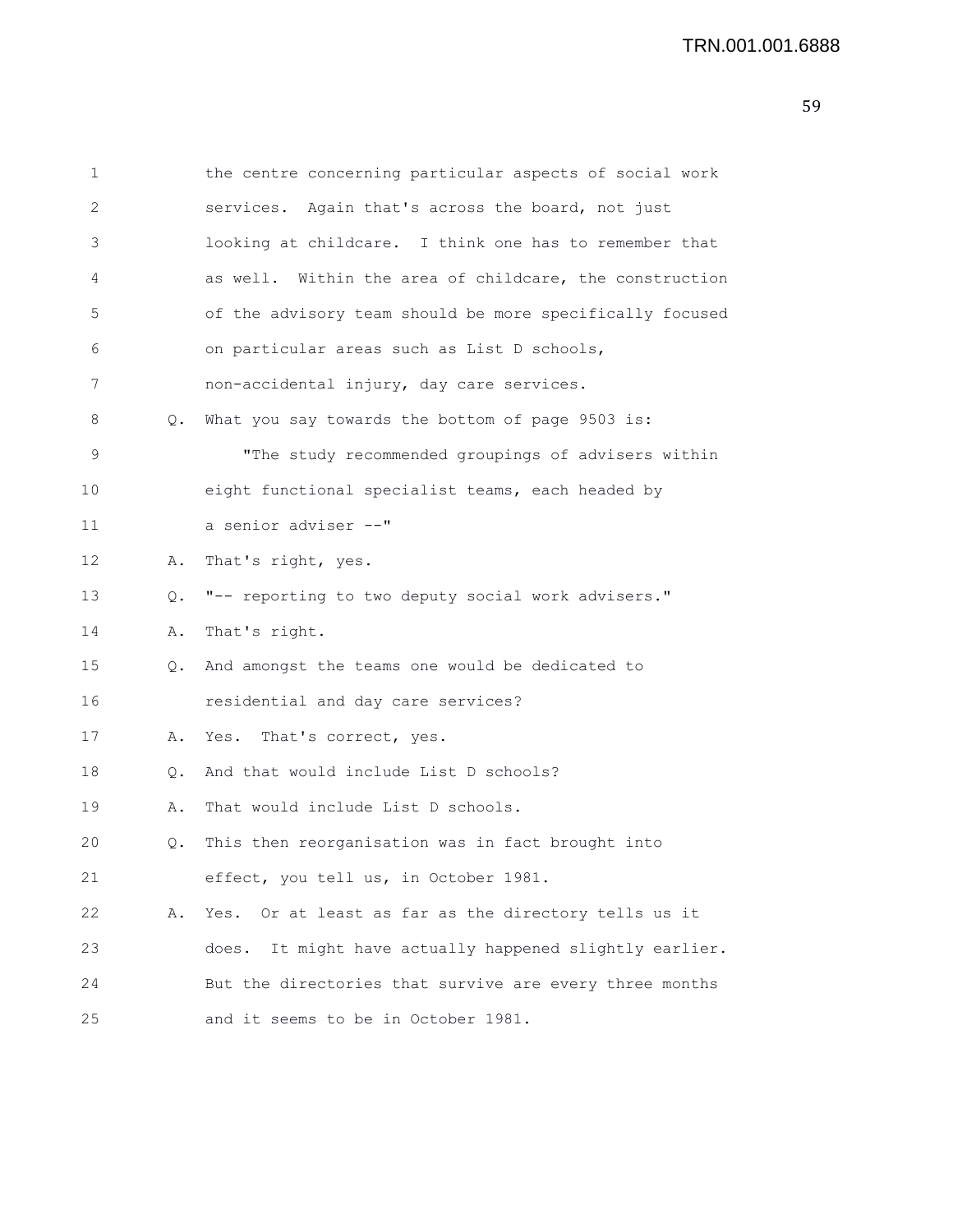| 1  | Q.            | What you tell us on page 9504 is that, at least from     |
|----|---------------|----------------------------------------------------------|
| 2  |               | then, we can see two CAS children's services teams, each |
| 3  |               | headed by a senior adviser and supported by three        |
| 4  |               | advisers; is that correct?                               |
| 5  | Α.            | That's correct, yes.                                     |
| 6  | Q.            | One team would cover children's hearings, List D         |
| 7  |               | schools, section 413 cases, the court cases, and         |
| 8  |               | immediate treatment. So that's children subject, via     |
| 9  |               | the hearings, to supervision within the community?       |
| 10 | Α.            | Yes.                                                     |
| 11 | Q.            | And the other team covered family casework; is that      |
| 12 |               | right?                                                   |
| 13 | Α.            | Yes.                                                     |
| 14 | $Q_{\bullet}$ | That was the division?                                   |
| 15 | Α.            | Yes.                                                     |
| 16 | Q.            | You then go on to talk about what was happening or       |
| 17 |               | possibly happening in England in relation to the         |
| 18 |               | establishment of a Social Work Inspectorate and the      |
| 19 |               | discussions that flowed from that in Scotland.<br>What   |
| 20 |               | happened here?                                           |
| 21 | Α.            | There appeared to be some Parliamentary discussion about |
| 22 |               | the inadequacies of the existing system of inspection in |
| 23 |               | England, which was being run by the Department of Health |
| 24 |               | and Social Security at the time. The view was to         |
| 25 |               | improve the quality of local services that you needed to |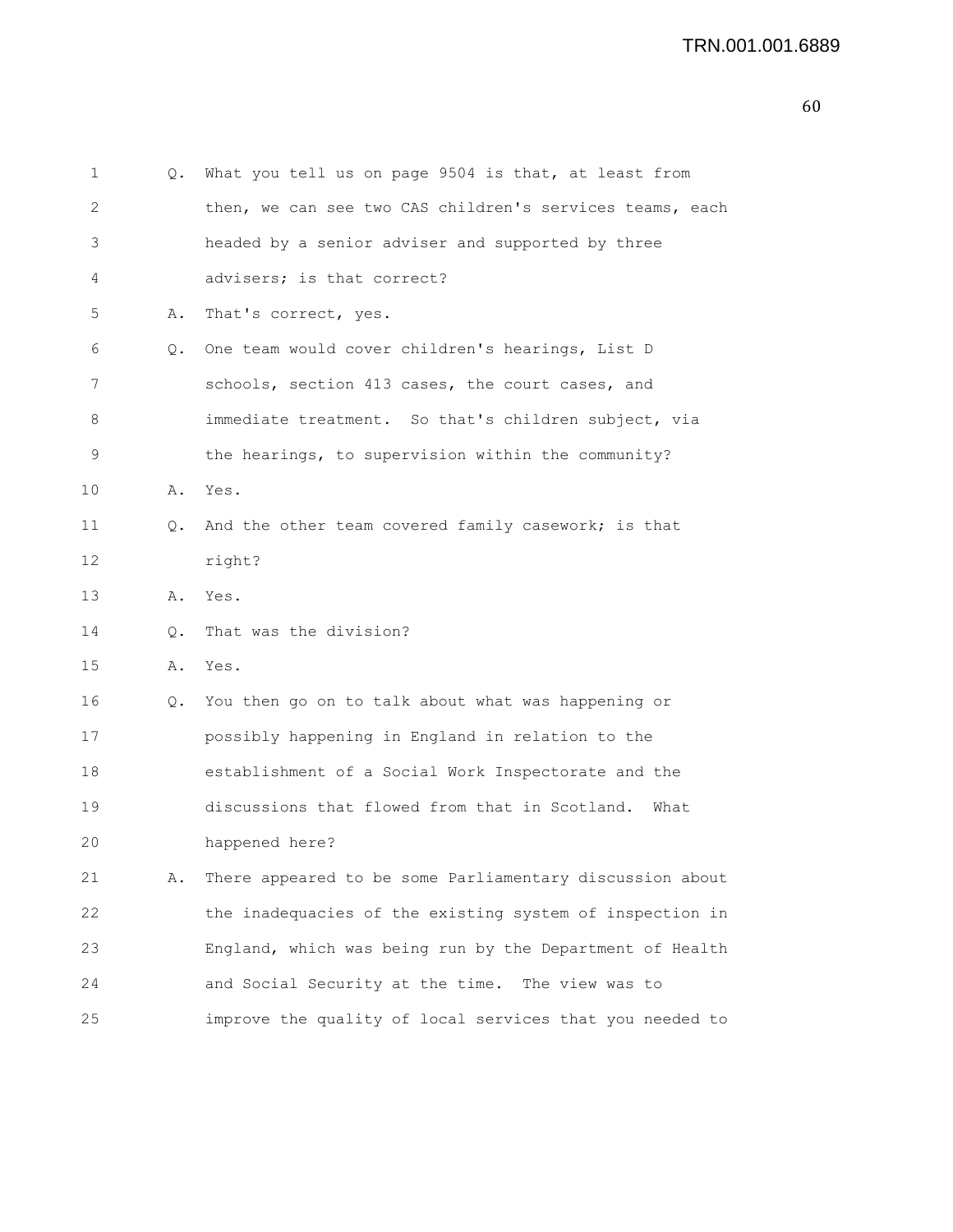| 1  |    | move from advisory service, for which similar processes  |
|----|----|----------------------------------------------------------|
| 2  |    | existed in England post-1969, to an inspectorial system  |
| 3  |    | to look at the standards of care, and to seek to measure |
| 4  |    | those standards of care nationally with what was         |
| 5  |    | occurring locally, and therefore to advise and, if       |
| 6  |    | necessary, enforce an improvement in standards of care   |
| 7  |    | locally.                                                 |
| 8  | Q. | How did this feed into the Scottish position?            |
| 9  | Α. | It would appear that there was some opinion within the   |
| 10 |    | Central Advisory Service, CAS, that the Scottish system  |
| 11 |    | should also move to an inspection system, but then that  |
| 12 |    | was overtaken by an internal report, headed by           |
| 13 |    | a scrutineer, that looked at what CAS did and came to    |
| 14 |    | the conclusion, really, that the Scottish system did not |
| 15 |    | really require a move to a system of inspection or       |
| 16 |    | a system of inspectors.                                  |
| 17 | Q. | Is this without prejudice to the inspection work that    |
| 18 |    | was already being done?                                  |
| 19 | Α. | What it was saying is, or rather what it said, was that  |
| 20 |    | there's no necessity to engage with local authorities    |
| 21 |    | in the same way as an inspection system was developing   |
| 22 |    | south of the border, ie instead of simply providing      |
| 23 |    | measures of local audit, which they were doing on        |

24 spreadsheets, to actually seek to measure the standards

25 and indicate to the local authorities in Scotland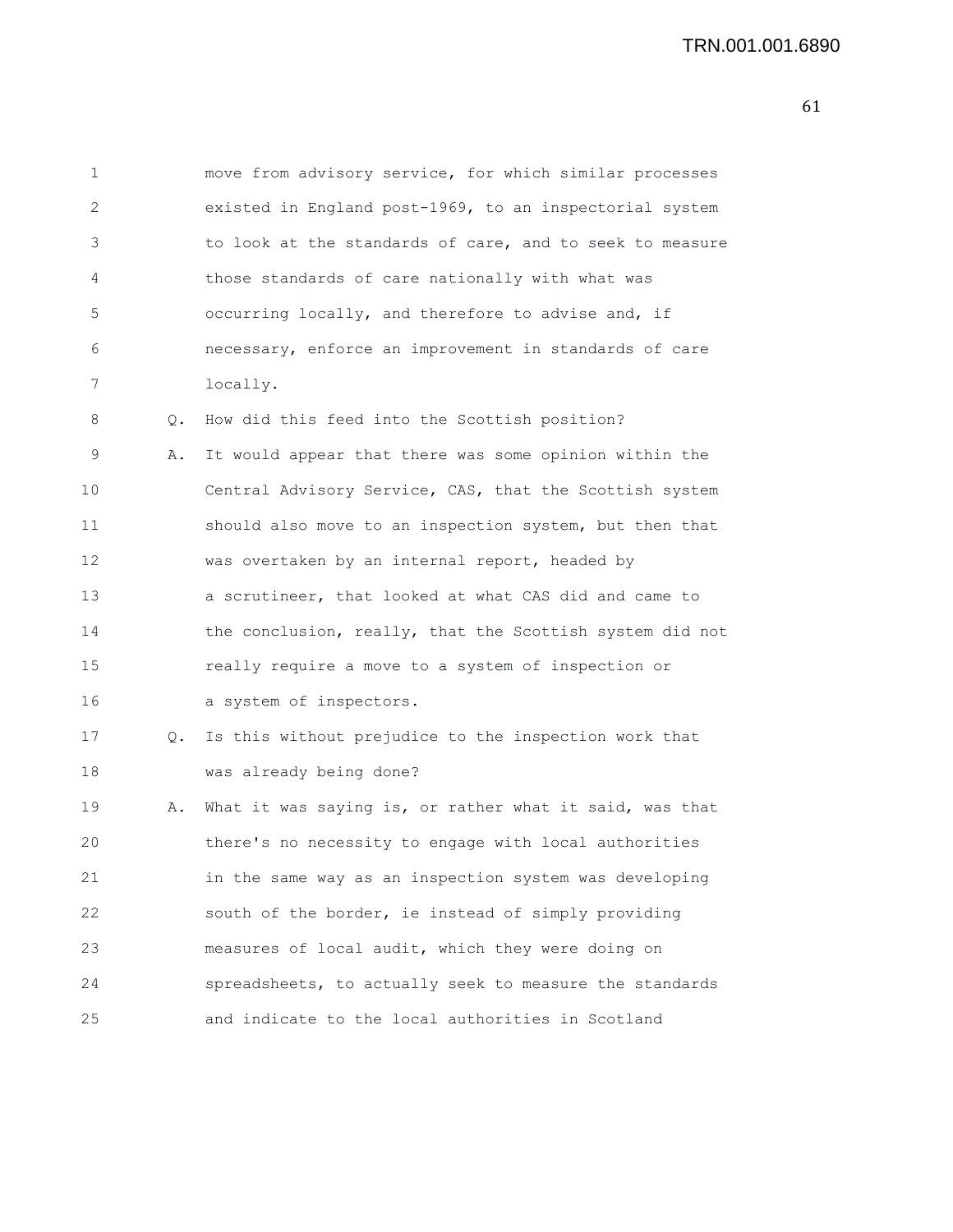| 1  |    | whether or not they should improve in particular areas.    |
|----|----|------------------------------------------------------------|
| 2  |    | So they should keep the inspection system going,           |
| 3  |    | which was on secure units for children, the two List D     |
| 4  |    | schools, the inspection and oversight of List D schools,   |
| 5  |    | and looking at deaths in care, which would appear to be    |
| 6  |    | their primary inspectorial functions at that time.<br>That |
| 7  |    | was endorsed by the Scottish Office ministers.             |
| 8  |    | Q. So if we look then to page 9508, I think it's the final |
| 9  |    | paragraph in this section, 2.26.                           |
| 10 | Α. | Yes.                                                       |
| 11 | Q. | Do you take from the discussion we've been having that:    |
| 12 |    | "The structure and function of SWSG and the position       |
| 13 |    | of the social work advisers within it remained as          |
| 14 |    | introduced in 1986 until 1992, when a Social Work          |
| 15 |    | Inspectorate was established"?                             |
| 16 | Α. | That's correct, yes. They were still termed advisers       |
| 17 |    | with a limited number of inspectorial duties.              |
| 18 | Q. | Focusing on List D schools and secure units?               |
| 19 | Α. | There were no secure units by 1992.                        |
| 20 | Q. | By 1986?                                                   |
| 21 | Α. | List D schools were disappearing so it was only secure     |
| 22 |    | units, so the two secure units that existed in Scotland    |
| 23 |    | and also deaths in care.                                   |
| 24 | 0. | So it's a significantly limited jurisdiction in relation   |
| 25 |    | to inspection than existed after the 1968 Act?             |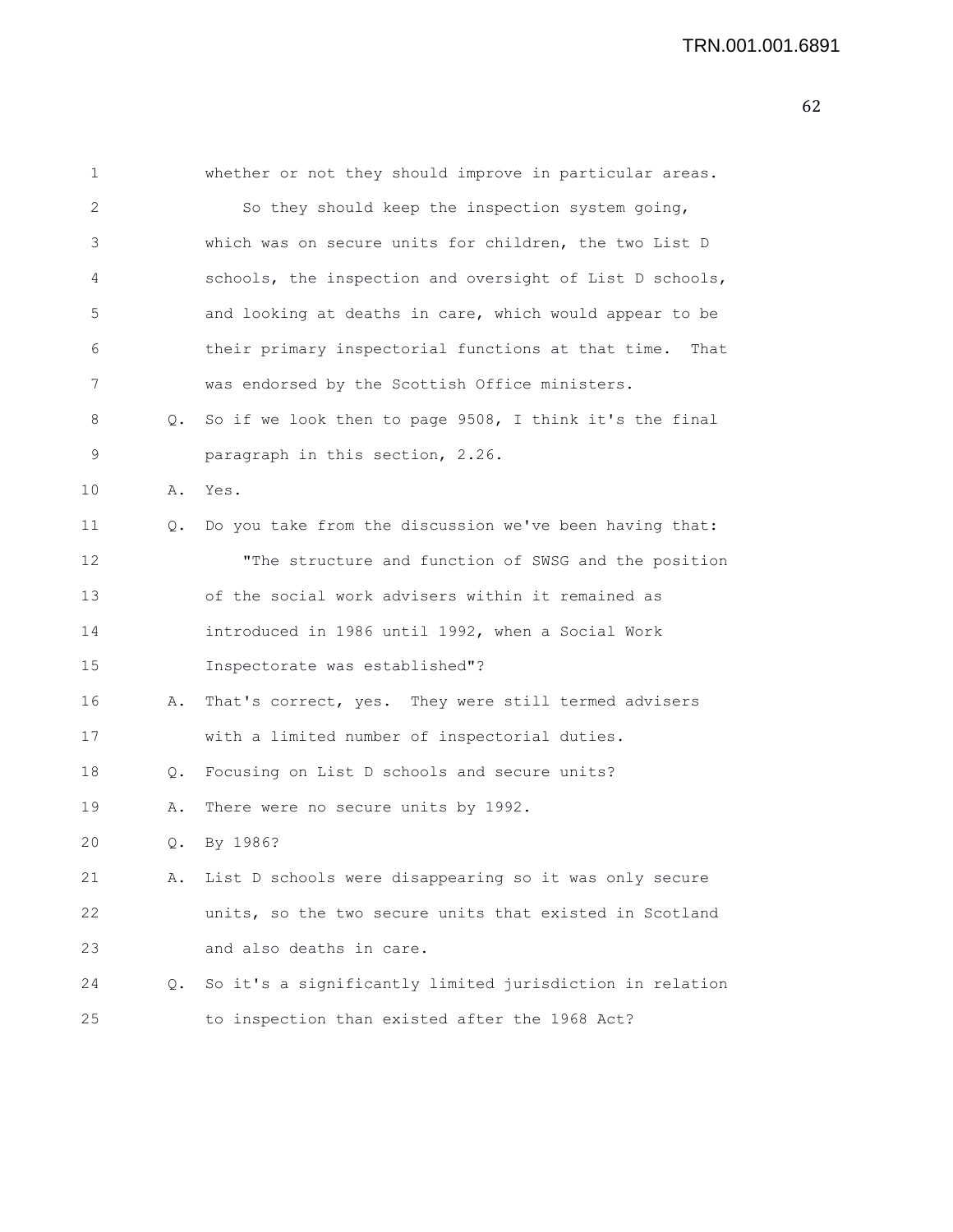```
1 A. Yes. The interpretation post-1968 was that they could
2 inspect voluntary homes, local authority
3 children's homes, as well as the approved schools. But
4 that did not, as we'll see later on -- that was not
5 taken forward.
6 Q. Then as far as local authorities were concerned, what
7 inspection functions did they have, coming up to 1986?
8 A. Their inspection functions were limited to the
9 registration of voluntary homes and subsequent
10 inspections to ensure that the standards of care were at
11 the level which they thought appropriate.
12 Q. Can I then look at your review of this section,
13 professor, beginning at page 9509. You begin by
14 indicating, as you've told us, that CAS was established
15 in 1968 ahead of the 1968 Act as part of SWSG to assist
16 professionally with the development of local authority
17 welfare services and that it incorporated staff from the
18 previous Childcare and Probation Inspectorate.
19 A. That's correct, yes.
20 Q. You go then to tell us about the guidance role that
21 advisers played. On paragraph 2.29 on page 9510 you
22 deal there with the impact of the reorganisation of
23 local government.
24 A. That's correct, yes. They were seeking an enhanced
25 advisory service, although it's fair to say that I have
```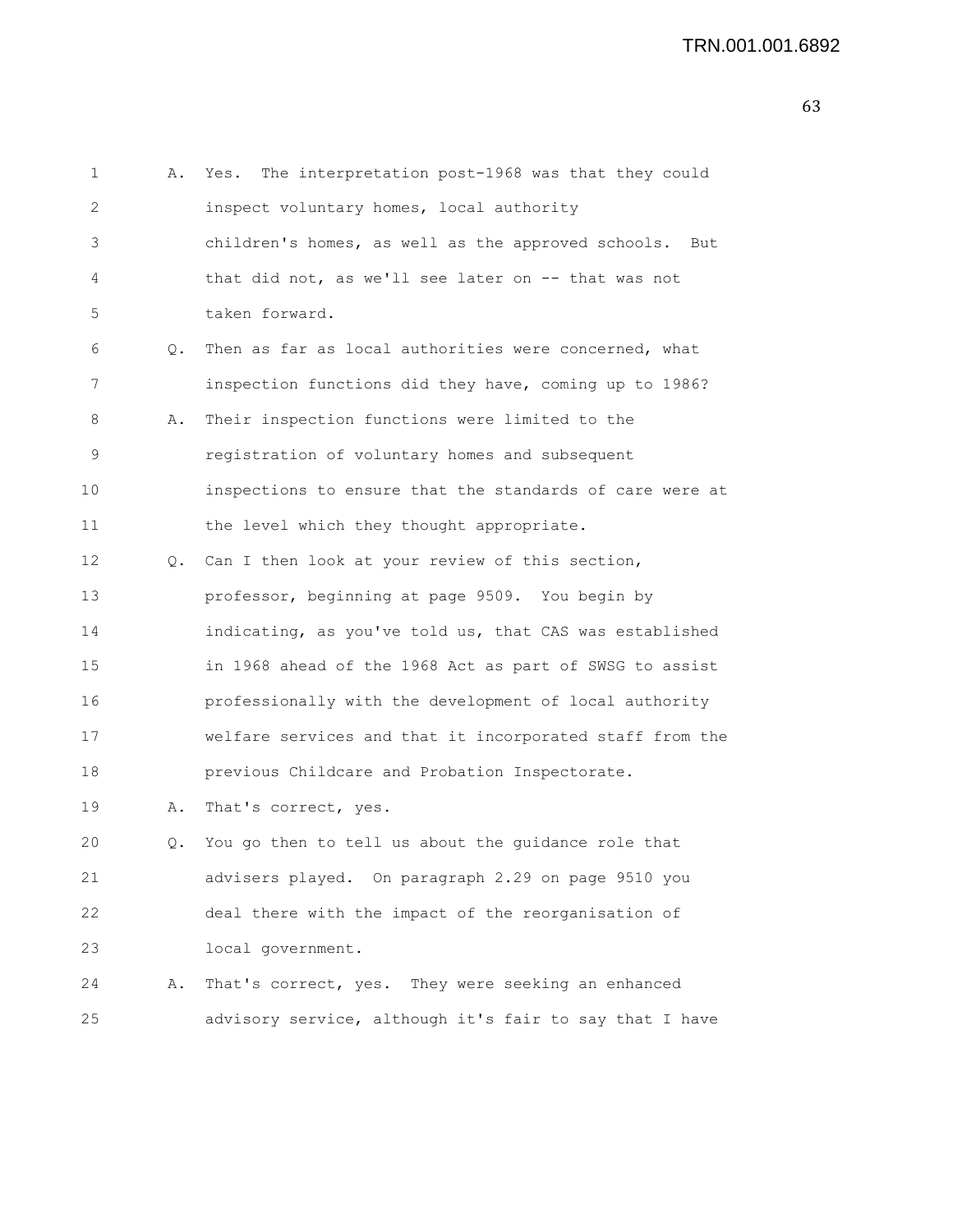```
1 not found any documents which indicate very much of
2 that.
3 Q. At paragraph 2.30 you talk about the fact that
4 discussions on a Social Work Inspectorate resurfaced in
5 1991.
6 A. Yes.
7 Q. What happened there then?
8 A. The then advisers became inspectors under a new Chief
9 Social Work Adviser, who then became the Chief
10 Social Work Inspector.
11 Q. And that's something you'll be looking at in the next
12 report?
13 A. That's right, yes.
14 Q. Can I then look at section 3 of this report, and that's
15 at page 9511. I think here you're looking in particular
16 at the work done, really, on the ground, if you like, by
17 the CAS in the period 1969 to 1974.
18 A. That's correct, the first period before local government
19 reorganisation.
20 Q. Yes. So you begin by looking at the question of
21 residential homes and foster care. Foster care in
22 particular was one area that was one of the issues that
23 was of concern?
24 A. Yes. The quality of foster care that then existed.
25 Q. The second issue was, as you tell us:
```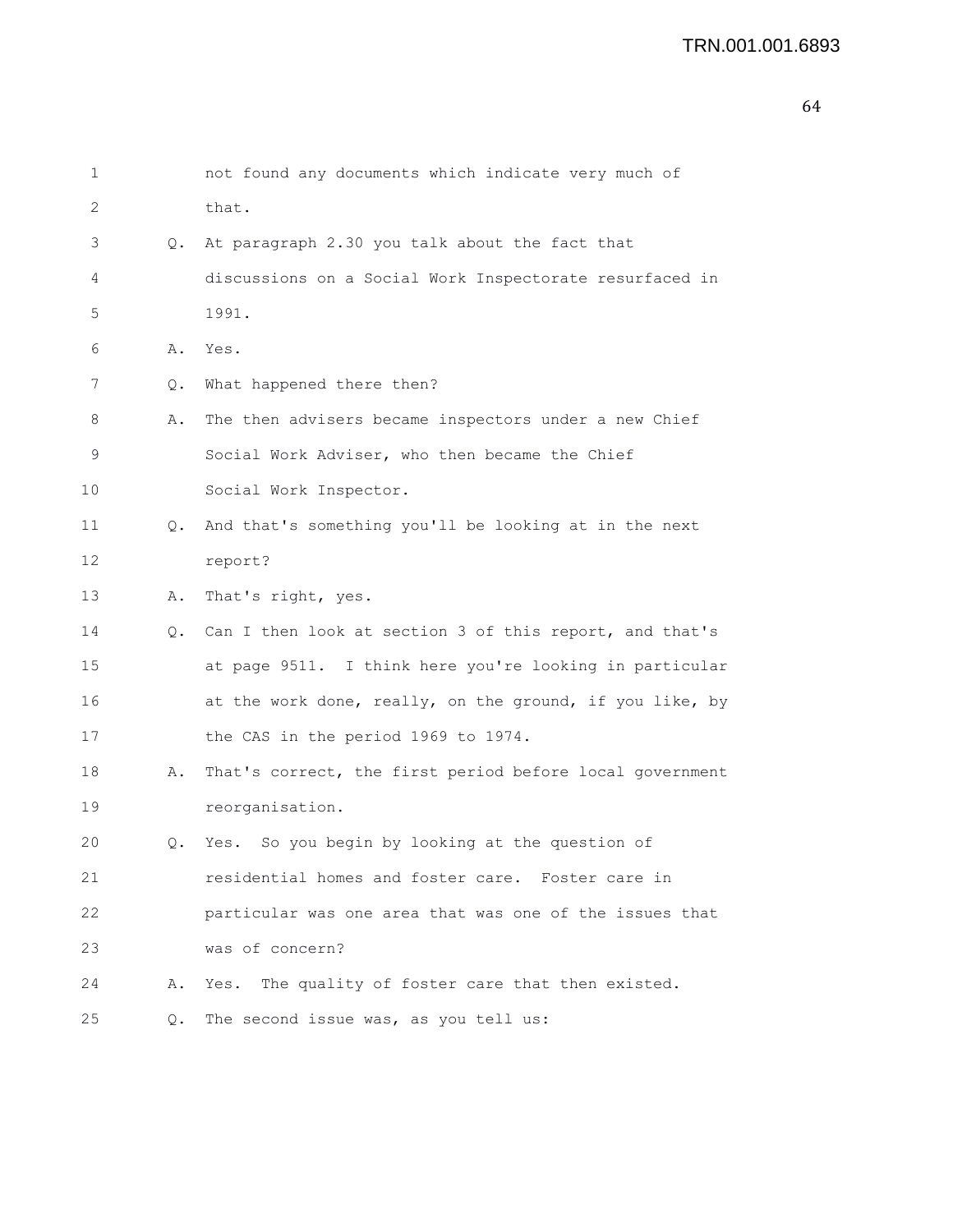| 1  |    | "Residential provision provided by the local             |
|----|----|----------------------------------------------------------|
| 2  |    | authorities and voluntary organisations."                |
| 3  | Α. | That's right, yes.                                       |
| 4  | Q. | Can we then look at one or two issues in relation to     |
| 5  |    | foster care. Towards the bottom of that page, 9111, you  |
| 6  |    | draw attention to the SED annual report of 1967 that     |
| 7  |    | commented on one particular case of a child who had been |
| 8  |    | fostered, but whose foster father, a convicted criminal, |
| 9  |    | was later imprisoned for "cruelly and unnaturally        |
| 10 |    | ill-treating" the 2-year-old boy; do you see that?       |
| 11 | Α. | Yes.                                                     |
| 12 | Q. | I think he was sentenced to six years in prison --       |
| 13 | Α. | Yes, that's correct.                                     |
| 14 |    | Q. -- and you mention the injuries. What happened here?  |
| 15 |    | What was the involvement of CAS in this particular case? |
| 16 | Α. | This occurred slightly before CAS was established, so    |
| 17 |    | it would be under the then Chief Childcare Inspector.    |
| 18 |    | Q. Yes, this is 1967.                                    |
| 19 | Α. | That's right, but it flowed into discussions.<br>The     |
| 20 |    | decision was that as the then Social Work Services       |
| 21 |    | Group, which had already been established, were in       |
| 22 |    | discussion with Glasgow City Council, and Glasgow        |
| 23 |    | City Council were taking (inaudible) steps to reduce the |
| 24 |    | likelihood of such incidents occurring again, there was  |
| 25 |    | no necessity for a public inquiry, although there had    |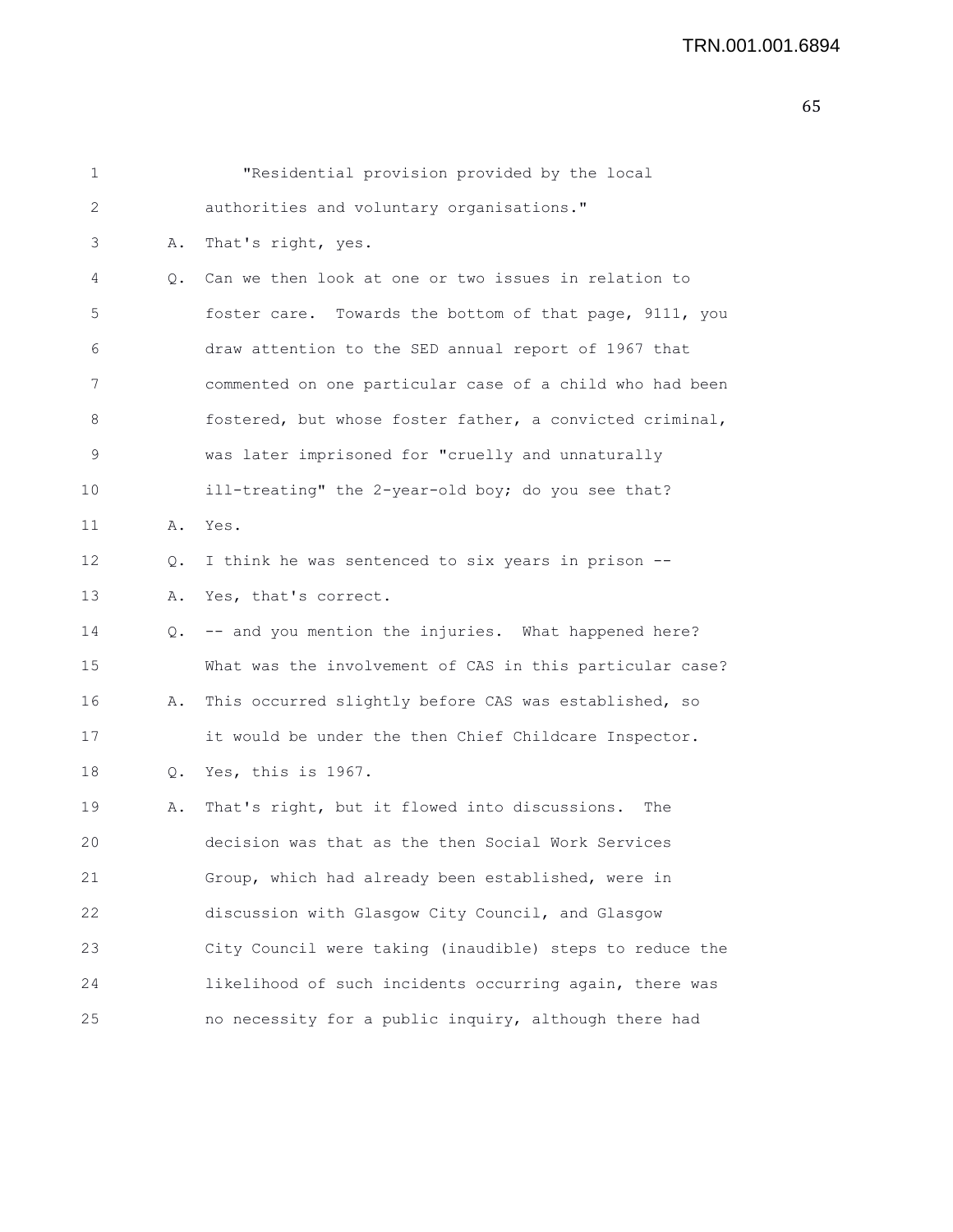1 been a demand for a public inquiry. 2 Q. Looking to the findings that were made, for example at 3 3.2, was one of the finding that was made that 4 Glasgow Corporation, I think, as it then was, was 5 grossly understaffed? 6 A. It was grossly understaffed. There had been actually 7 a reduction in the number of childcare officers within 8 Glasgow, slightly before that particular period. They'd 9 not been aware that the foster father held a criminal 10 record. There had been no medical examination of the 11 boy at all within a month of being placed, which was in 12 breach of the existing boarding-out regulations. And 13 the foster home had not been visited by the childcare 14 officer who had been allocated the task of looking after 15 that child. 16 Q. In short, the corporation were in breach of the 1959 17 regulations? 18 A. That's right, yes. But they then agreed to increase the 19 number of staff and they would check the records of 20 foster parents with Glasgow's Chief Constable in future. 21 Q. So there was this investigation and that was the 22 corporation's response to it? 23 A. That was the corporation's response, which appeared to 24 satisfy the Social Work Services Group, the Chief 25 Childcare Inspector, and the Secretary of State.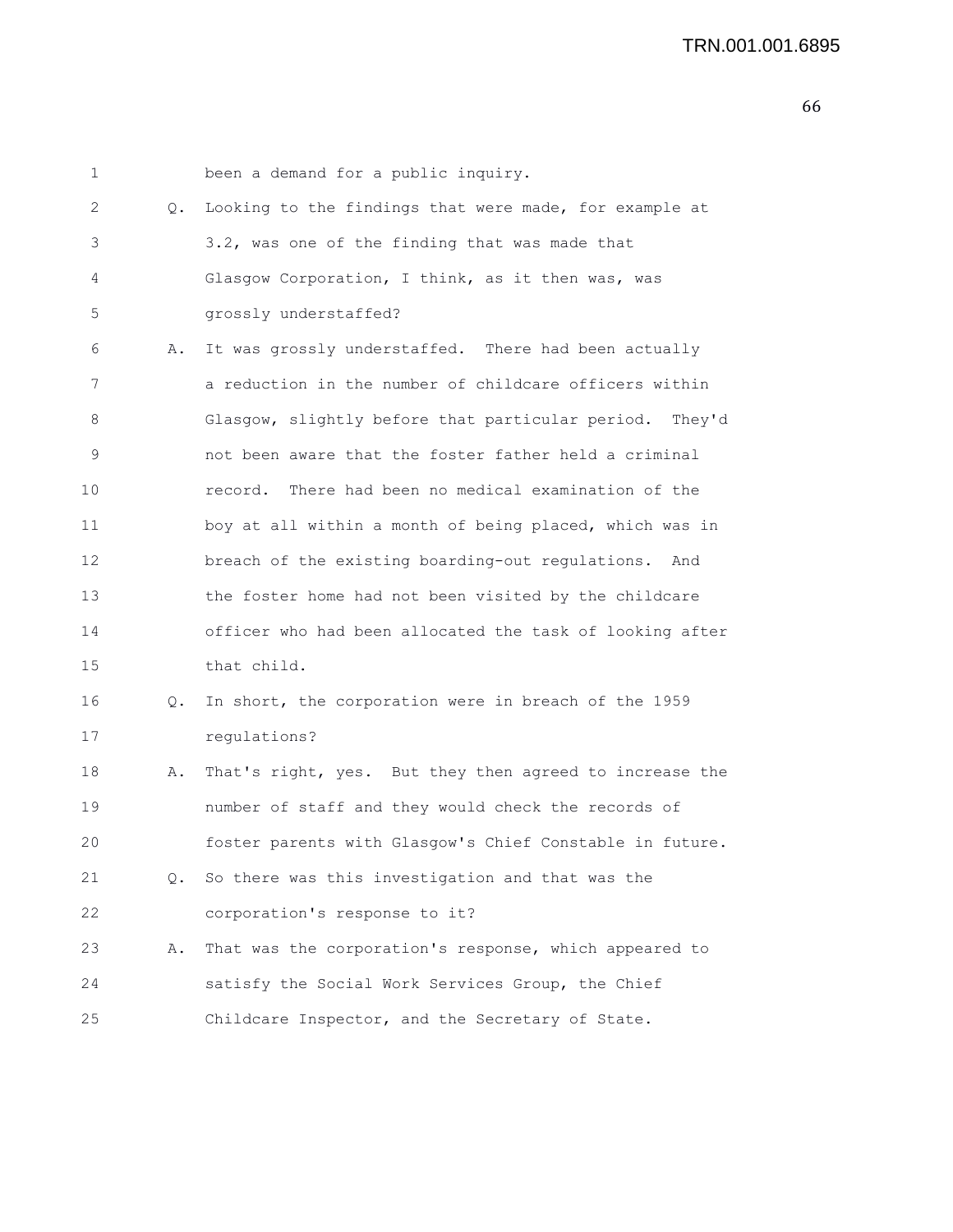```
1 Q. The call for the public inquiry, was that in the press?
2 A. That was certainly in the press, yes. It's not clear
3 who made the call, but certainly the press reported it.
4 Q. Apart from the father -- or the stepfather, I think --
5 being convicted -- no, it's a foster father -- the
6 foster mother was also convicted for neglect?
7 A. Yes.
8 Q. It was a serious case?
9 A. It was a very serious case.
10 Q. You begin the next paragraph on page 9513 by saying:
11 "The matter would probably have rested with the
12 minister's initiative, except that in May 1968 CAS was
13 notified by Glasgow's Children's Department that a young
14 child in foster care had died as a result of an
15 accidental injury ..."
16 I'll come to look at what happened. What do you
17 mean by saying the matter would probably have rested
18 with the minister's initiative?
19 A. The indications are that the minister, the Parliamentary
20 Undersecretary of State, was satisfied with Glasgow's
21 response that it would increase the number of childcare
22 officers and it would check with the Chief Constable of
23 Glasgow for any criminal record that a foster parent
24 actually had. That's what that means.
25 Q. I see. The scene changed then when there was the report
```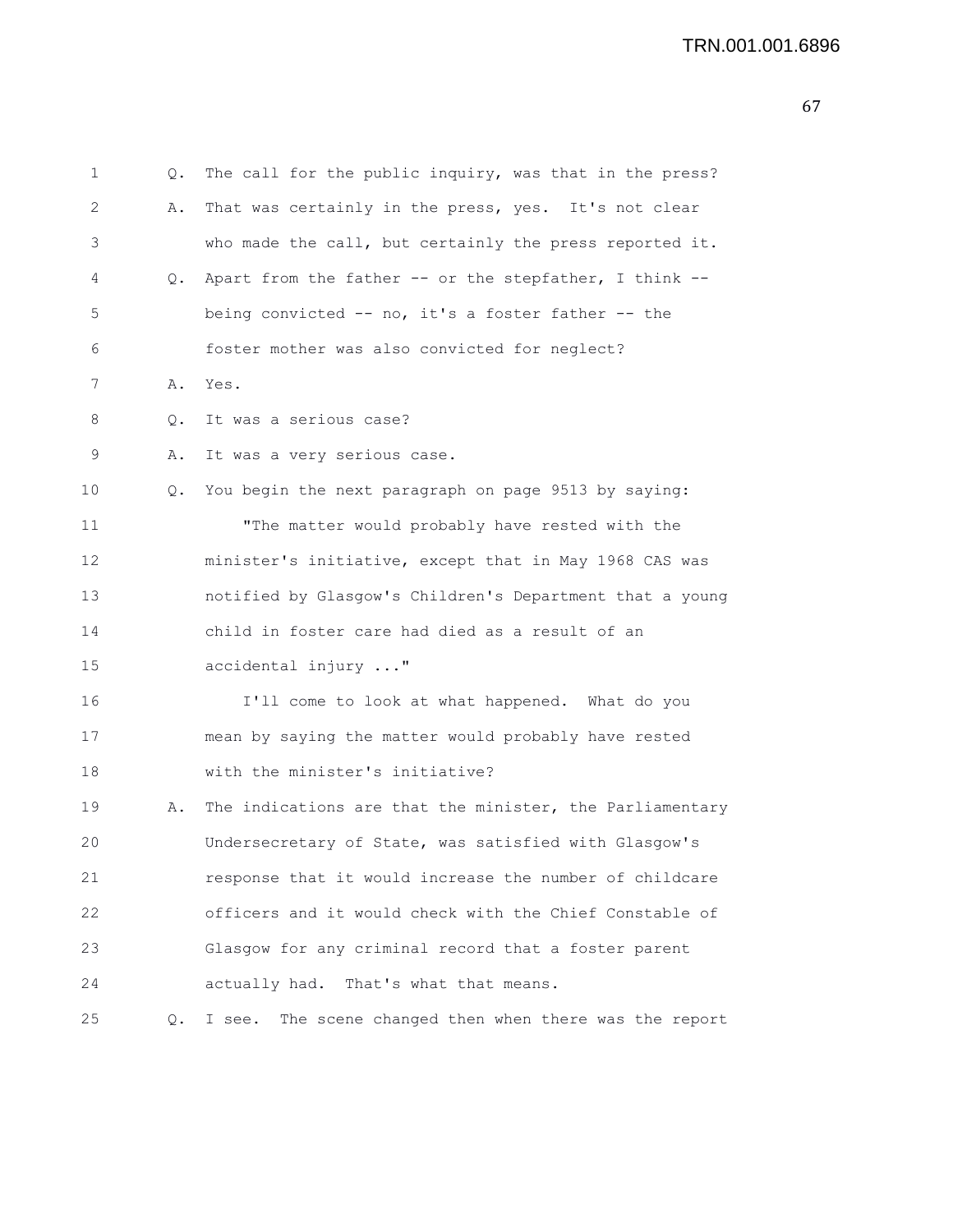| 1  |       | of another death?                                        |
|----|-------|----------------------------------------------------------|
| 2  | Α.    | That's right, yes, by the same local authority.          |
| 3  | Q.    | Yes.<br>This seemed quite an unusual case as to how the  |
| 4  |       | child came to die in that what you've set out in your    |
| 5  |       | report, at least, is that the incident had occurred when |
| 6  |       | the foster mother had been ironing and had accidentally  |
| 7  |       | hit the child on the head when he had run round behind   |
| 8  |       | her.                                                     |
| 9  | Α.    | Yes.                                                     |
| 10 | Q.    | Those seem to have been the facts.                       |
| 11 | Α.    | The facts which satisfied the procurator fiscal at the   |
| 12 |       | time was that it was an accidental injury.               |
| 13 | Q.    | You provide some information about the history of the    |
| 14 |       | boy; what was the history?                               |
| 15 | Α.    | The boy had been in Quarriers immediately before being   |
| 16 |       | fostered and I think previous to that, at another        |
| 17 |       | children's home. Quarriers had a policy of aunts and     |
| 18 |       | uncles coming into Quarriers to befriend children and    |
| 19 |       | then they would allow that child to be fostered for      |
| 20 |       | a short period of time for weekends and holidays,        |
| 21 |       | depending on the case. This particular boy had been      |
| 22 |       | fostered informally through Quarriers.                   |
| 23 | $Q$ . | The corporation's involvement was that the child had     |
| 24 |       | been placed in Quarriers by the corporation?             |
| 25 | Α.    | Yes, and obviously the Corporation of Glasgow had looked |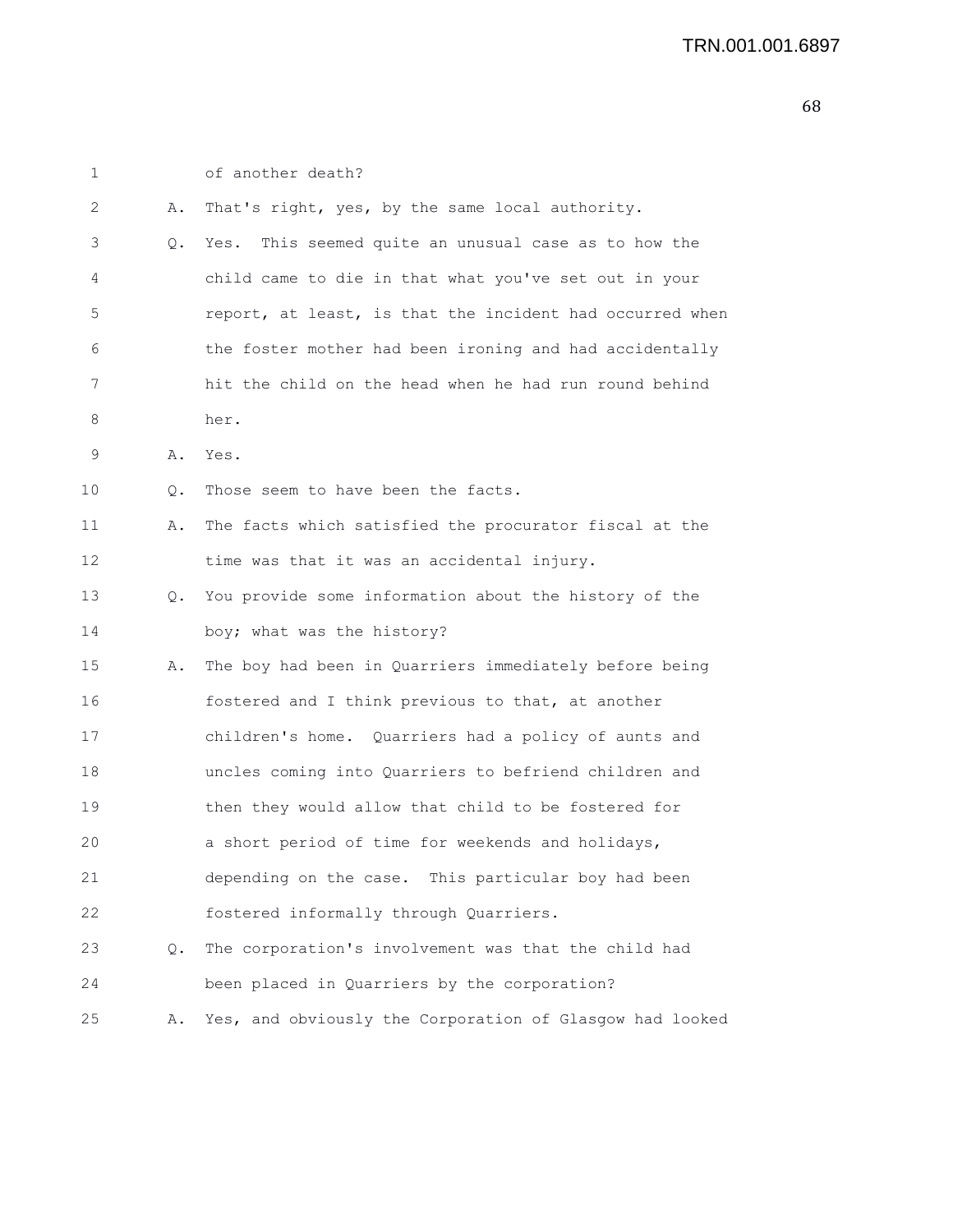| $\mathbf 1$ |           | at the request to foster the child and had agreed, given   |
|-------------|-----------|------------------------------------------------------------|
| 2           |           | the child seemed to be happy within the foster home.       |
| 3           | $\circ$ . | So if you look at page 9514 then, what conclusions were    |
| 4           |           | arrived at in this particular case?                        |
| 5           | Α.        | Well, the inquiry by CAS social work advisers in           |
| 6           |           | conjunction with the Scottish Home and Health              |
| 7           |           | Department's medical adviser who was attached to           |
| 8           |           | Social Work Services Group and CAS was that there was no   |
| 9           |           | continuity of care, that different childcare officers      |
| 10          |           | were supervising the boy when he was boarded out, he was   |
| 11          |           | briefly being reviewed, his case had been briefly          |
| 12          |           | reviewed, medical reports were perhaps not up to           |
| 13          |           | scratch, and it details the process by which the couple    |
| 14          |           | had obtained the boy from Quarriers, and indicated some    |
| 15          |           | concern as to the processes involved and apparently        |
| 16          |           | agreed by Glasgow Corporation.                             |
| 17          | Q.        | I think you also say under reference to the records that   |
| 18          |           | CCO, that's the children's -- remind me, CCO is?           |
| 19          | Α.        | Childcare officer.                                         |
| 20          | Q.        | "The CCO was firm in her position that the fostering was   |
| 21          |           | appropriate."                                              |
| 22          | Α.        | They defended their position by indicating that they       |
| 23          |           | thought that the foster parents were entirely              |
| 24          |           | acceptable.                                                |
| 25          |           | One is maybe speculating, but at the end of<br>LADY SMITH: |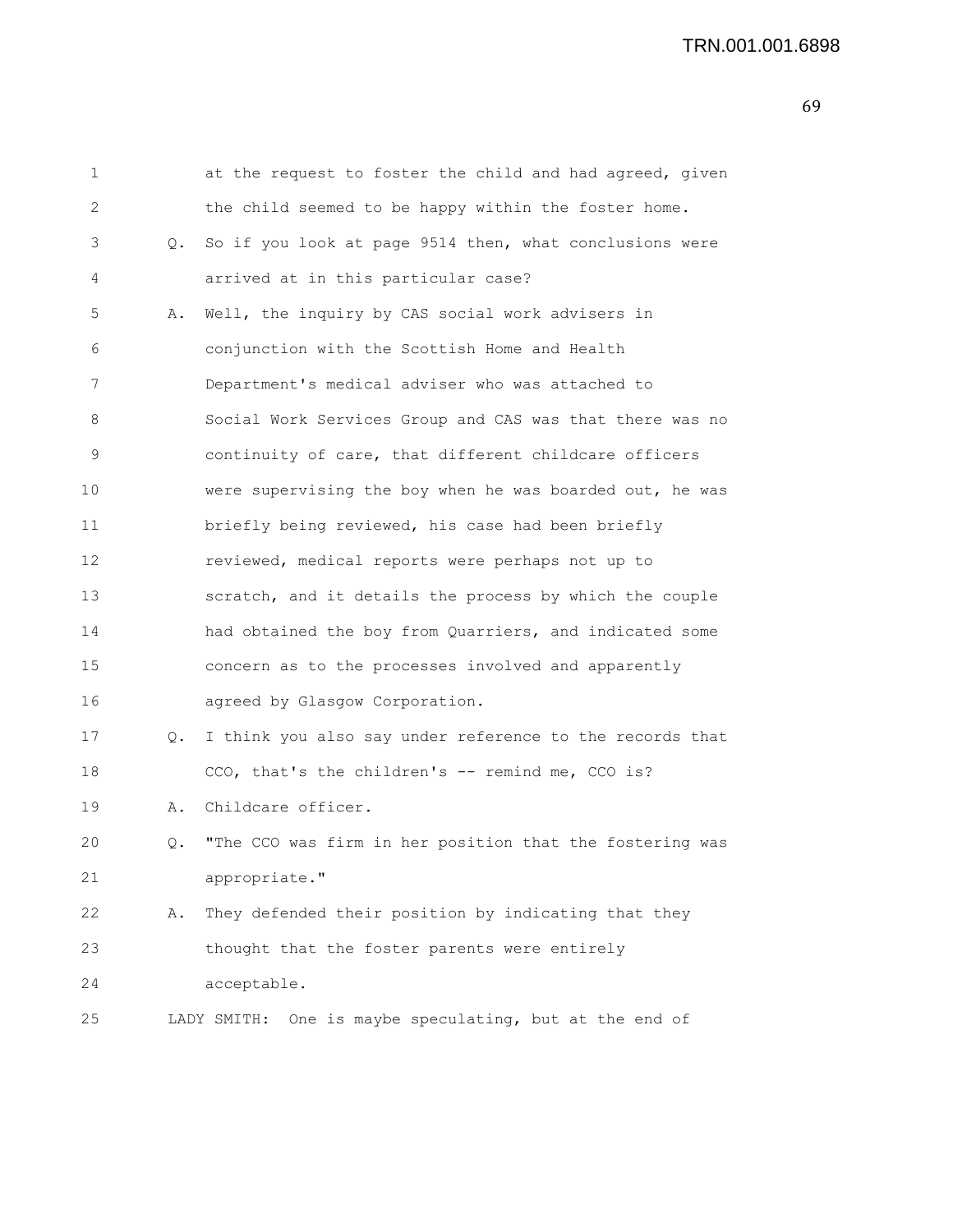1 that quotation that starts: 2 "There was no continuity of care." 3 In 3.3, we're told that: 4 "The childcare officer intends to place another 5 coloured child [as would have been used as a description 6 in those days] in the home." 7 A. That's right. 8 LADY SMITH: The fact that that description is used 9 certainly raises a question in my mind as to whether, 10 given when this was taking place, she didn't want to 11 lose the availability of foster parents who were 12 prepared to take, as she called it, a coloured child, 13 because some foster parents may not have been willing to 14 do so in that period. 15 A. That would be my interpretation as well, that there was 16 a desperation to secure foster parents wherever for 17 those particular children -- 18 LADY SMITH: Yes. 19 A. -- at that particular time. 20 LADY SMITH: I'm interested in the conclusion there was no 21 negligence. 22 A. Yes. 23 LADY SMITH: There is no indication of how that was arrived 24 at as a conclusion, which does look like an issue that 25 needed to be addressed, given the statement of facts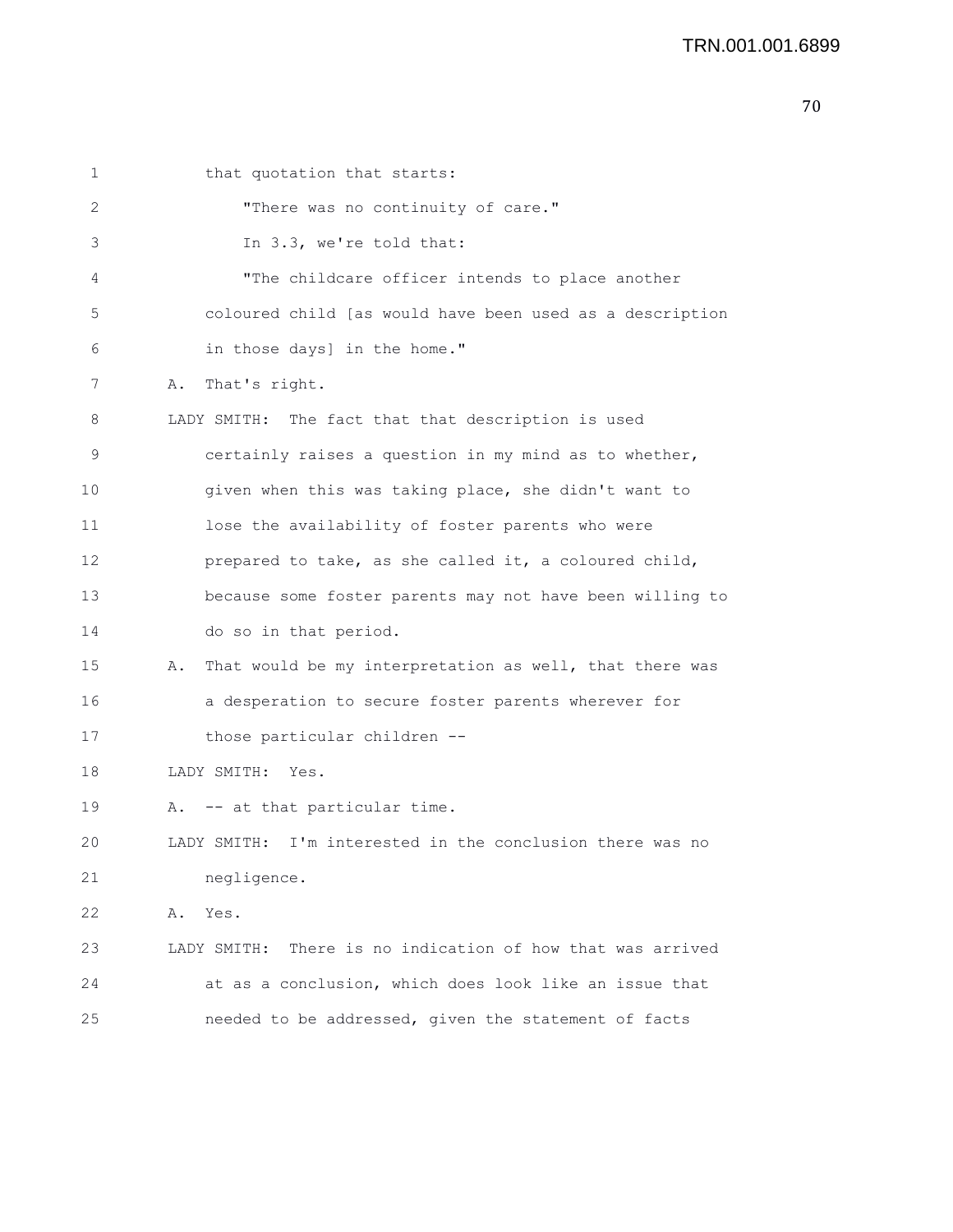| 1  |    | that they seem to have been satisfied with.               |
|----|----|-----------------------------------------------------------|
| 2  | Α. | Everyone locally in the procurator fiscal appeared to be  |
| 3  |    | satisfied that it was an accident, despite there's        |
| 4  |    | a description of the detail of the incident.              |
| 5  |    | LADY SMITH: Yes, "accident" can be used as a broad        |
| 6  |    | description to cover events that happen due to            |
| 7  |    | negligence; it's a different issue from whether a crime   |
| 8  |    | has taken place.                                          |
| 9  | Α. | Yes.                                                      |
| 10 |    | LADY SMITH: Sorry, Mr MacAulay, I digress.                |
| 11 |    | MR MacAULAY: The social work adviser recommended there be |
| 12 |    | no further action in the case, but there were certain     |
| 13 |    | general actions for the corporation to take; is that      |
| 14 |    | correct?                                                  |
| 15 | Α. | That's correct. It should review its procedures again     |
| 16 |    | and particularly in relation to the medical record and    |
| 17 |    | case notes.                                               |
| 18 |    | It should be explained that there should have been        |
| 19 |    | a fairly detailed record taken every time the child was   |
| 20 |    | visited by the childcare officer or members of            |
| 21 |    | Glasgow Corporation as well as the local medical          |
| 22 |    | officer. Clearly, in this case, from the description,     |
| 23 |    | that was not occurring.                                   |
| 24 | 0. | You tell us about the SSSHHD medical officer's position   |
| 25 |    | after reviewing the medical record.                       |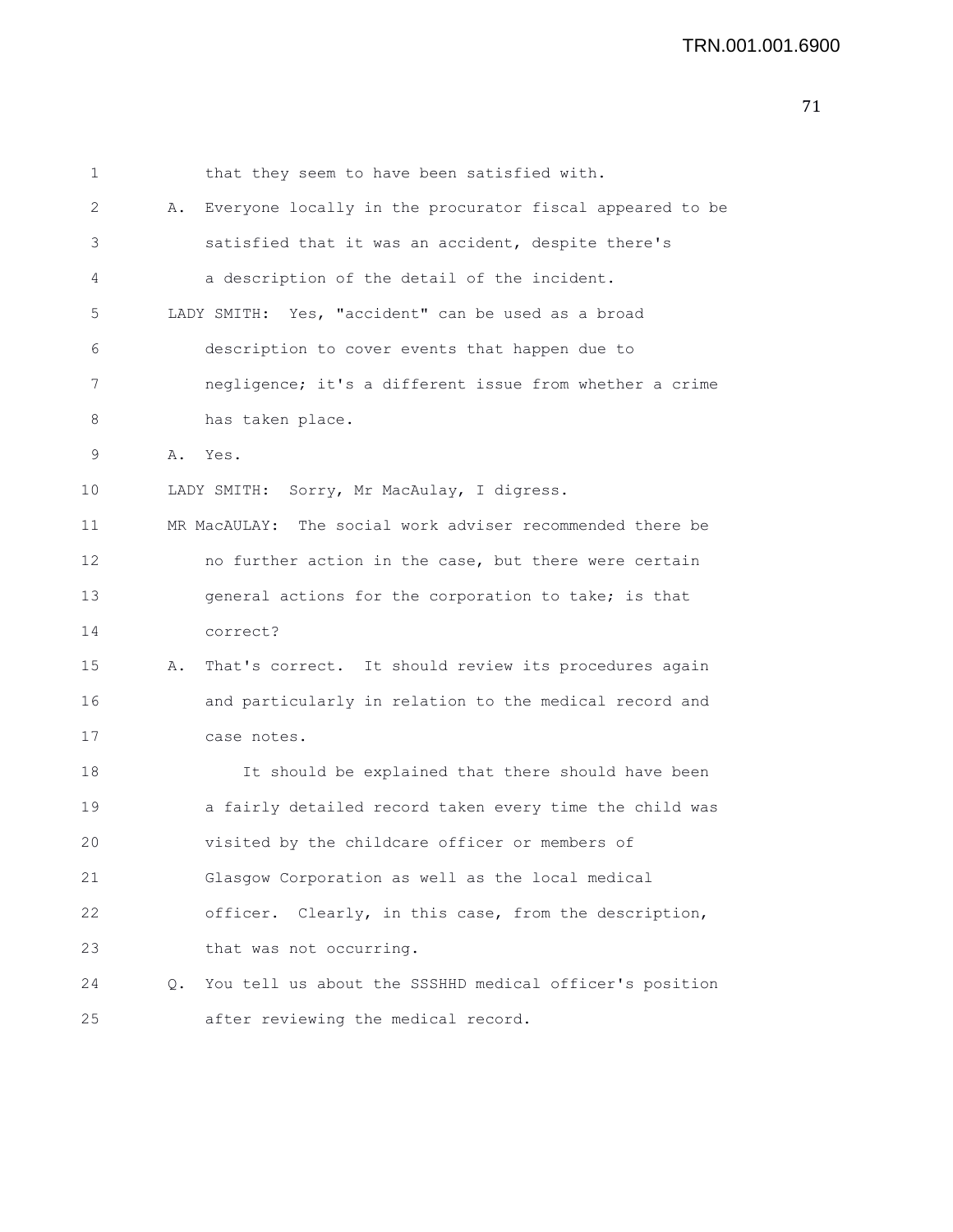| 1  |           | A. Yes.                                                    |
|----|-----------|------------------------------------------------------------|
| 2  | Q.        | That's on page 9515. I think what you say is that          |
| 3  |           | person took a more guarded view.                           |
| 4  | Α.        | Yes. They had not encountered an accident of this kind     |
| 5  |           | before, a child struck with an iron, which the foster      |
| 6  |           | mother had in her hand.                                    |
| 7  | $\circ$ . | Yes. And I think the view was that:                        |
| 8  |           | "The health of applicants prior to placement is of         |
| 9  |           | supreme importance, as well as ensuring that the           |
| 10 |           | character of the applicants were not above reproach.<br>In |
| 11 |           | [their] opinion, a second foster child in this home        |
| 12 |           | should not be entertained."                                |
| 13 | Α.        | That's right.                                              |
| 14 |           | Q. So that's a different opinion to what was expressed by  |
| 15 |           | the CCO, who was involved?                                 |
| 16 | Α.        | The CCO was an employee of Glasgow Corporation.            |
| 17 | Q.        | Yes.                                                       |
| 18 | Α.        | And now we're getting effectively a Scottish Office        |
| 19 |           | view?                                                      |
| 20 | Q.        | Do we discover, though, that a follow-up report on the     |
| 21 |           | case by another adviser revealed that the children's       |
| 22 |           | department had placed two further children with the        |
| 23 |           | couple?                                                    |
| 24 | Α.        | Yes, that's correct, yes.                                  |
| 25 | Q.        | And that the children's officer had been unaware of the    |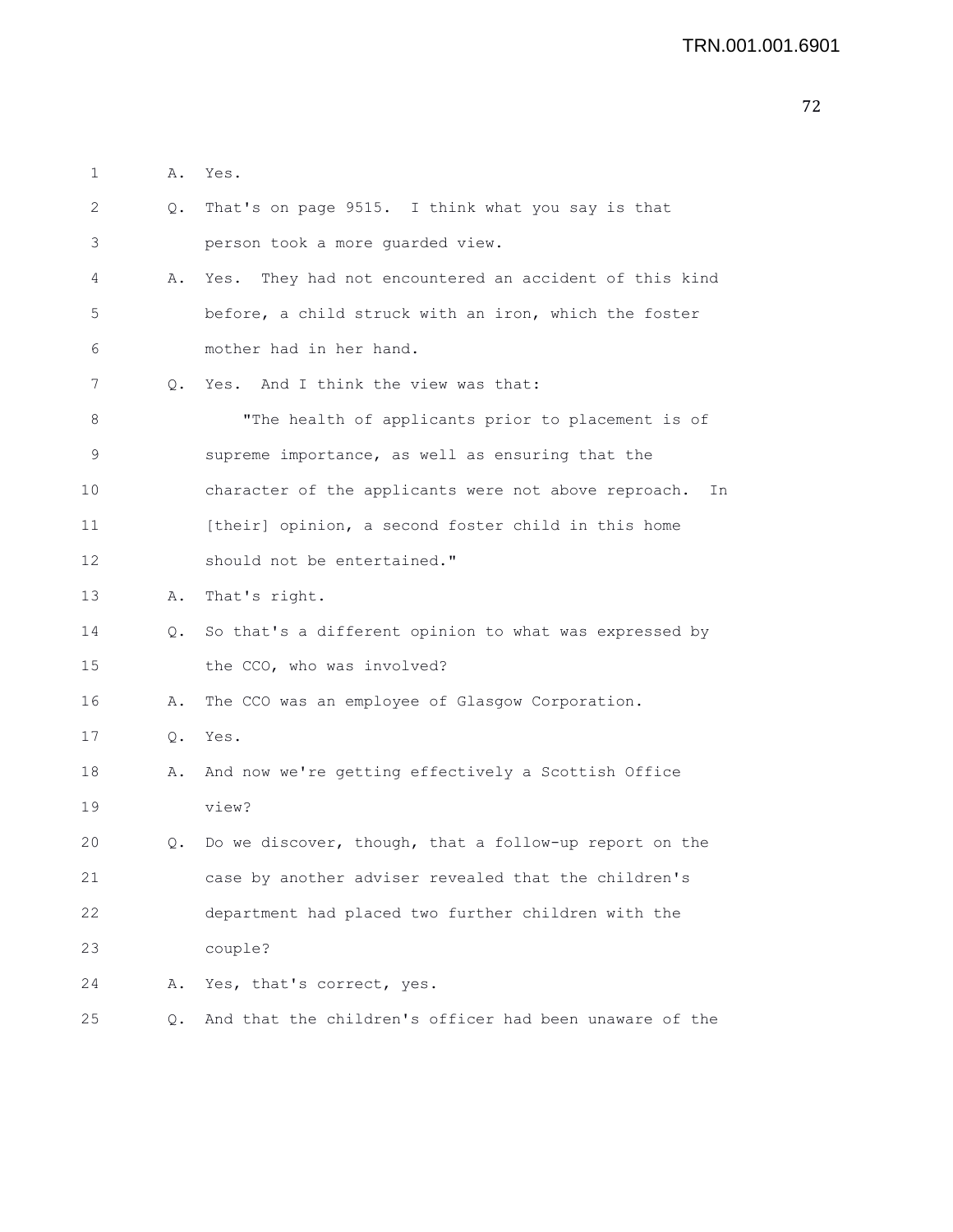1 placement?

| 2  | Α. | That's right. Well, the assumption must be that duties   |
|----|----|----------------------------------------------------------|
| 3  |    | were devolved in a particular way within                 |
| 4  |    | Glasgow Corporation such that a childcare officer could  |
| 5  |    | foster without reference to the chief childcare officer. |
| 6  | Q. | I see. The quote that we have towards the bottom of      |
| 7  |    | paragraph 3.6, namely to the effect:                     |
| 8  |    | "The whole circumstances are unusual and serious         |
| 9  |    | enough to have called for more mature consideration and  |
| 10 |    | for consultation with the children's officer before      |
| 11 |    | proceeding to place further children with the foster     |
| 12 |    | parents. That this did not happen as a routine step      |
| 13 |    | suggests a weakness in the organisation."                |
| 14 | Α. | That then confirms the previous view that Glasgow had    |
| 15 |    | not perhaps significantly altered its processes and      |
| 16 |    | procedures of childcare.                                 |
| 17 | Q. | Can I understand the following paragraph, where I think  |
| 18 |    | you discuss some connection between CAS and arranging an |
| 19 |    | informal approach with the procurator fiscal to obtain   |
| 20 |    | a report. What happened there?                           |
| 21 | Α. | It would appear that in previous cases the               |
| 22 |    | procurator fiscal was unwilling to disclose whatever     |
| 23 |    | material they had on the death of a child in care and    |
| 24 |    | that although CAS and the Chief Social Work Adviser had  |
| 25 |    | thought about approaching, the Social Work Services      |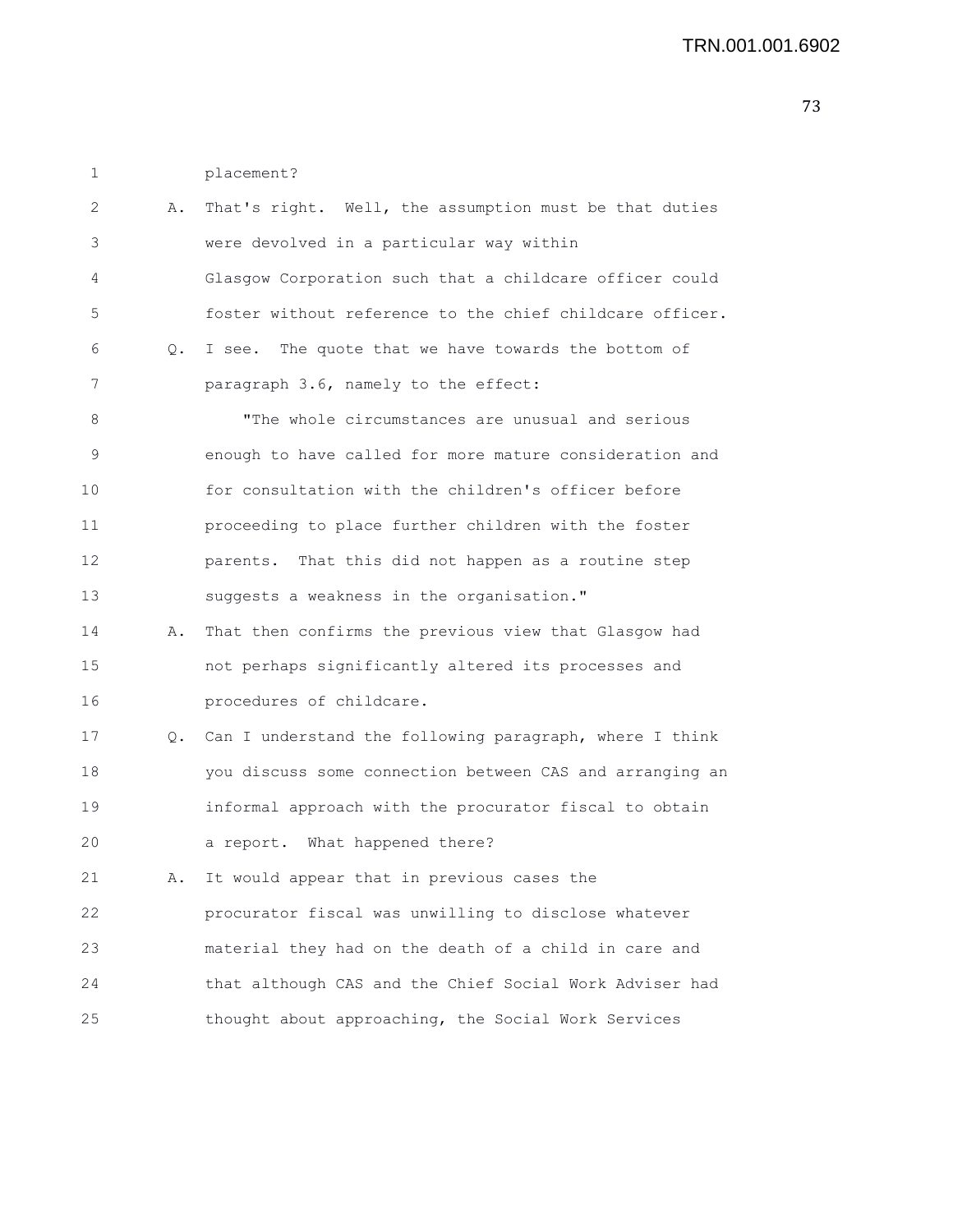```
1 Group said there was no point in doing it because they
2 had been unwilling to do it in the past.
3 Q. I think you say that that may have changed as time went
4 on.
5 A. That subsequently changed, yes.
6 Q. We then move on to another case that you consider at
7 paragraph 3.8 on page 9516. Can you tell us about this
8 particular case? It's the same corporation.
9 A. It's the same corporation. A three-and-a-half-month-old
10 infant died as a result of an accidental injury, acute
11 respiratory infection. It was a temporary foster home,
12 which had been used regularly by the department, but
13 it would appear that, again, the issues of medical
14 reports would have indicated that the child had some
15 health issues, perhaps ought not to have been placed or
16 perhaps should not have been placed in a family where
17 there were so many other children.
18 There was no restriction on the number of children
19 that could be fostered in any one home under the 1959
20 regulations and that contrasted with the pre-1959
21 regulations, where there were restrictions.
22 Q. Was there a reason for the change?
23 A. It was assumed that the local authority would take on
24 the function themselves of deciding not to effectively
25 overcrowd a foster home.
```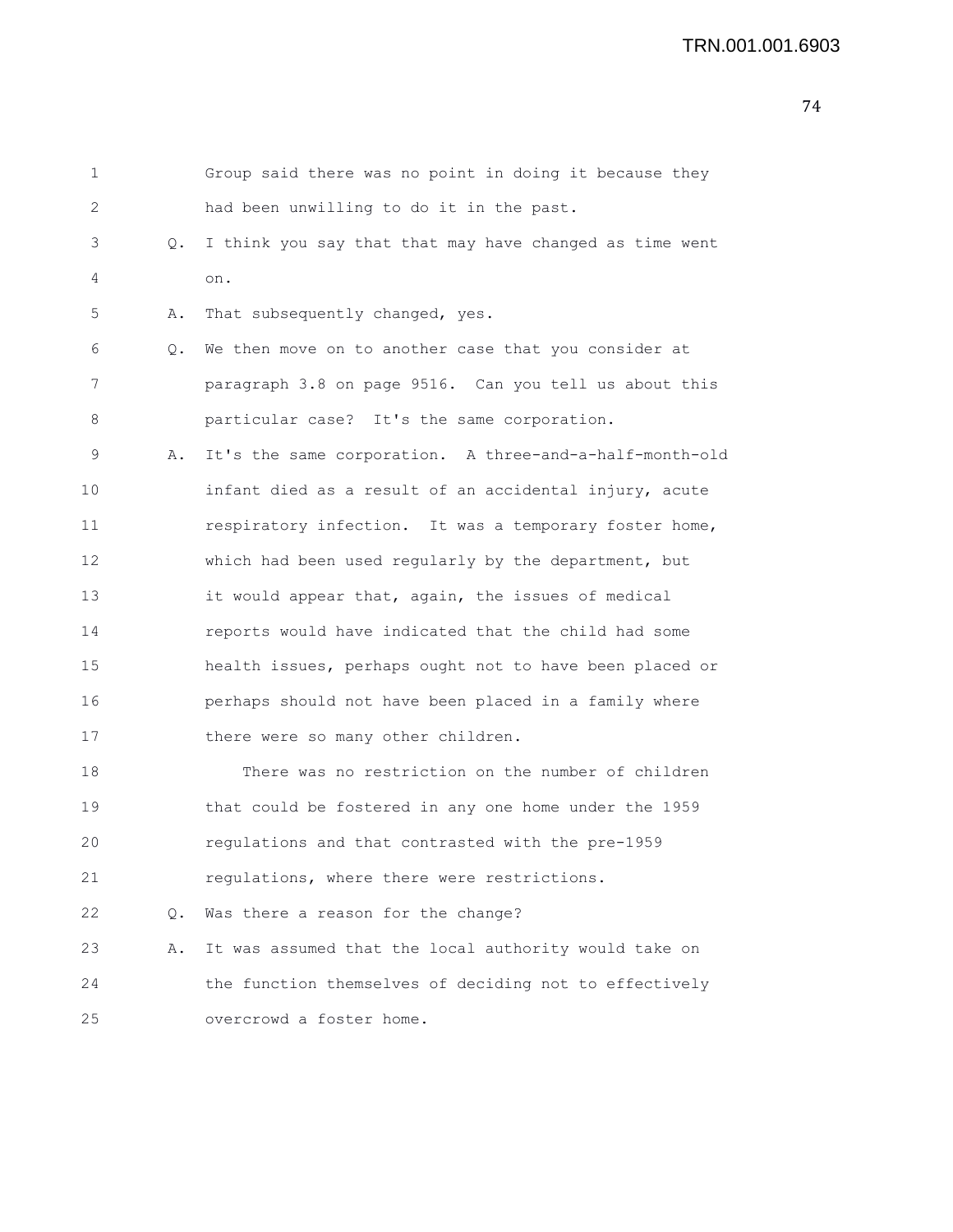```
1 Q. This was a case where the infant should have undergone
2 a medical examination within a month of the placement;
3 that had not happened?
4 A. That was within the 1959 regulations.
5 Q. And looking to what's set out from the report at the top
6 of page 9517, do we see that from the facts --
7 A. Yes.
8 Q. -- available, one is forced to conclude that
9 a contributory factor in the death of the child aged
10 15 weeks was the absence of maternal supervision and
11 attention from the time he was put to bed on the
12 previous evening until he was found dead in his cot at
13 noon the next day."
14 Do we see from that, taking it at face value, that
15 the child is in his cot for a considerable period of
16 time without any monitoring?
17 A. Without any monitoring because there were seven children
18 under the age of 9 in the household and all four foster
19 children were under the age of 2, and the medical
20 officer, SHHD medical officer, indicates that the size
21 of the group was too large.
22 Q. And concludes:
23 "It is beyond question that the foster parent was
24 unable to give adequate care to a group of this size."
25 A. That's right, yes.
```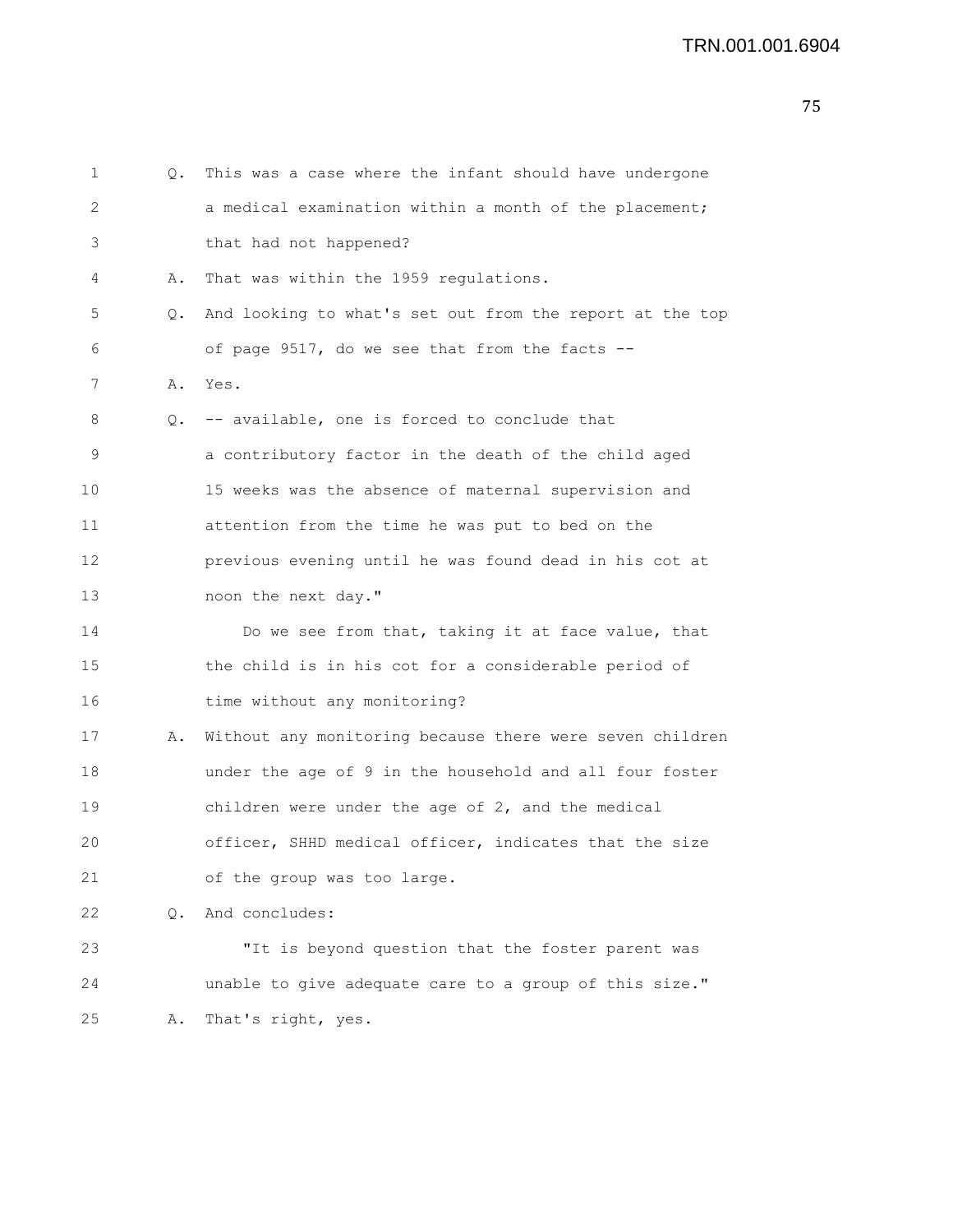| 1  | $\circ$ . | So in relation then to the discussions between CAS and |
|----|-----------|--------------------------------------------------------|
| 2  |           | the Corporation of Glasgow, what transpired?           |
| 3  | Α.        | Glasgow Corporation would introduce new procedures to  |
| 4  |           | the selection of foster parents, the maximum number of |
| 5  |           | children it placed in any one home, and the medical    |
| 6  |           | examination.                                           |
| 7  | Q.        | And again in relation to the matter of medical         |
| 8  |           | examination, there was a clear breach of the           |
| 9  |           | regulations?                                           |
| 10 | Α.        | A clear breach of the regulations, but there wasn't    |
| 11 |           | a breach of the regulations in terms of the maximum    |
| 12 |           | number of children.                                    |
| 13 | Q.        | Indeed not, not these regulations?                     |
| 14 | Α.        | Not these regulations, yes.                            |
| 15 | Q.        | You then go on at paragraph 3.11, on page 9517, to say |
| 16 |           | that:                                                  |
| 17 |           | "The issue re-emerged later in December 1968 when      |
| 18 |           | Glasgow informed CAS that the foster mother wished to  |
| 19 |           | have another child placed."                            |
| 20 |           | This is the same foster mother --                      |
| 21 | Α.        | That's right.                                          |
| 22 | Q.        | -- in whose home the child we looked at had died?      |
| 23 | Α.        | That's right, yes.                                     |
| 24 | Q.        | What was the response to that?                         |
| 25 | Α.        | They advised that she should not have another child.   |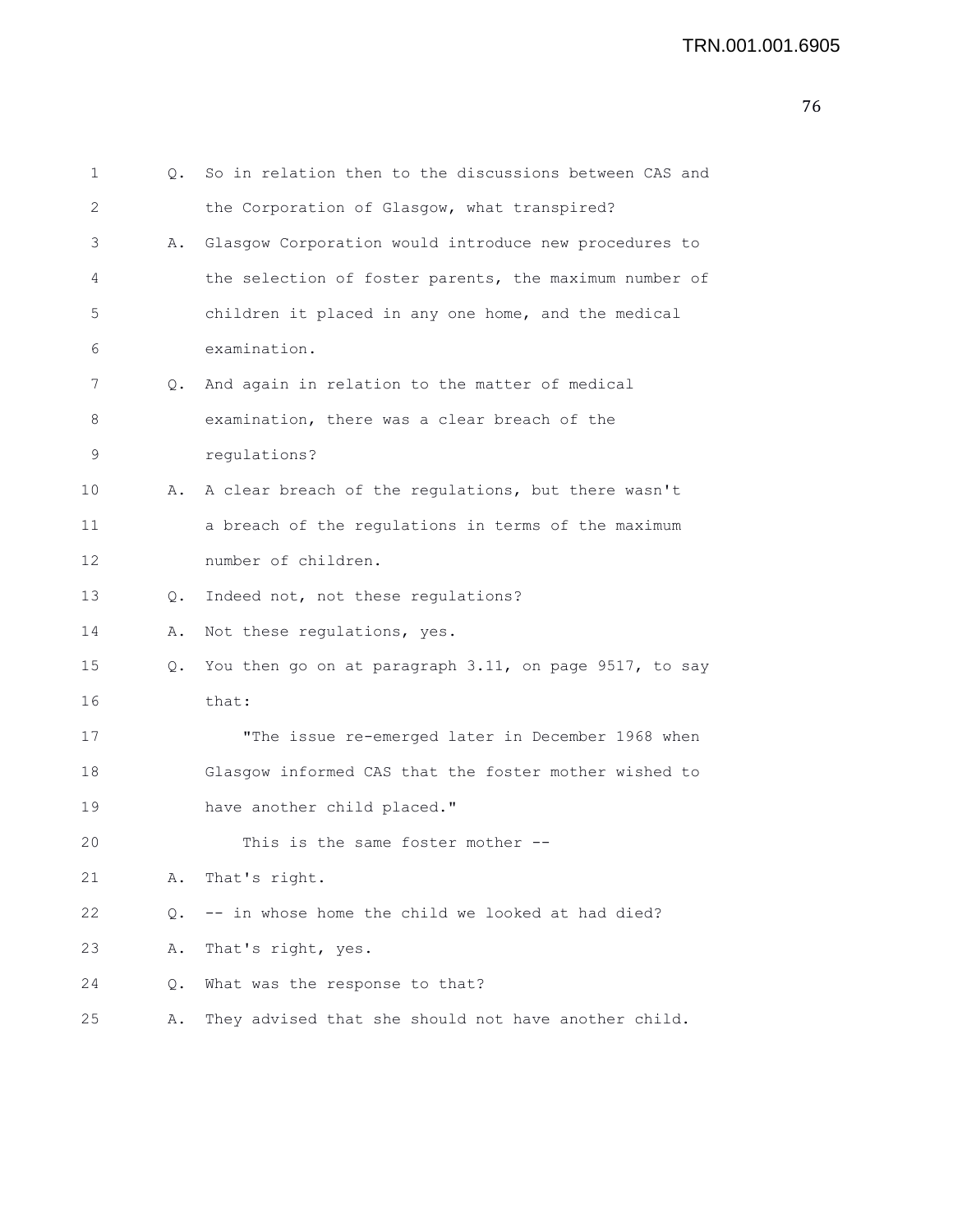- 77
- 1 Q. Do we then, after that, go back to the ironing foster 2 parents? 3 A. Yes. 4 Q. This is towards the top of page 9518. 5 A. That's right, yes. 6 Q. What do you tell us here? 7 A. Well, the Corporation of Glasgow had sent another child 8 to the same couple, where the child had died as a result 9 of the ironing incident, and that child died as a result 10 of subdural haemorrhage. There appeared to be some 11 evidence of mild epilepsy, although they were discharged 12 from hospital consequently. 13 Again, CAS thought that the standard of casework was 14 poor in terms of what Glasgow Corporation were actually 15 providing and supervising and they decided to have an 16 inquiry themselves, a more detailed inquiry than 17 previously, which they could do under the 1959 18 regulations. 19 Q. And did they look at both deaths then? 20 A. They began to look at both deaths. 21 Q. The names have been redacted, but the report begins by 22 saying: 23 "The deaths of [the two children] are extremely 24 distressing and although both children died as a result 25 of an accident, I feel that to place [the second child]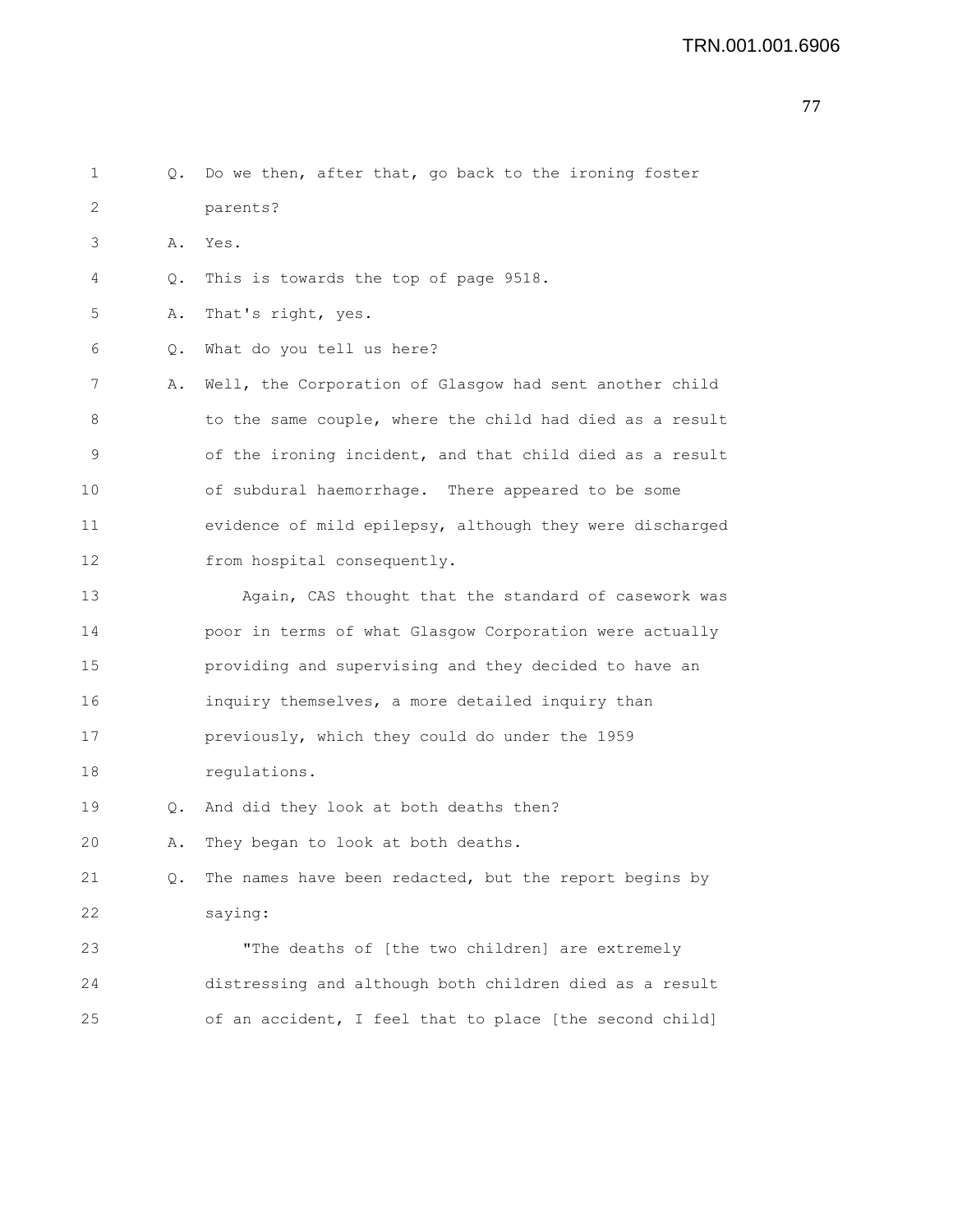```
1 with [the foster parents] following the first death was
2 a mistake."
3 A. Yes.
4 Q. The report goes on to say:
5 "The children's officer does not agree."
6 And he was prepared to take advice from two very
7 experienced childcare officers of senior grade. So
8 there was some disagreement there?
9 A. There was some disagreement, if you like, as to the
10 advice coming from the Central Advisory Service and the
11 Corporation of Glasgow Senior Officer.
12 Q. So how did this end up?
13 A. Glasgow agreed again to review its foster care
14 programme, but by the time that discussions took place,
15 Glasgow had reorganised its childcare services and
16 amalgamated all the childcare services within a new
17 department called Social Work Services, which all local
18 authorities were obliged to establish, with a new
19 Director of Social Work Services. The new Director of
20 Social Work Services decided that the children's
21 officers would not have direct responsibility any more
22 for foster care and that the responsibility would be
23 handed to an official who had been the Chief Welfare
24 Officer -- my understanding of that function was that
25 that person would have looked after the elderly before
```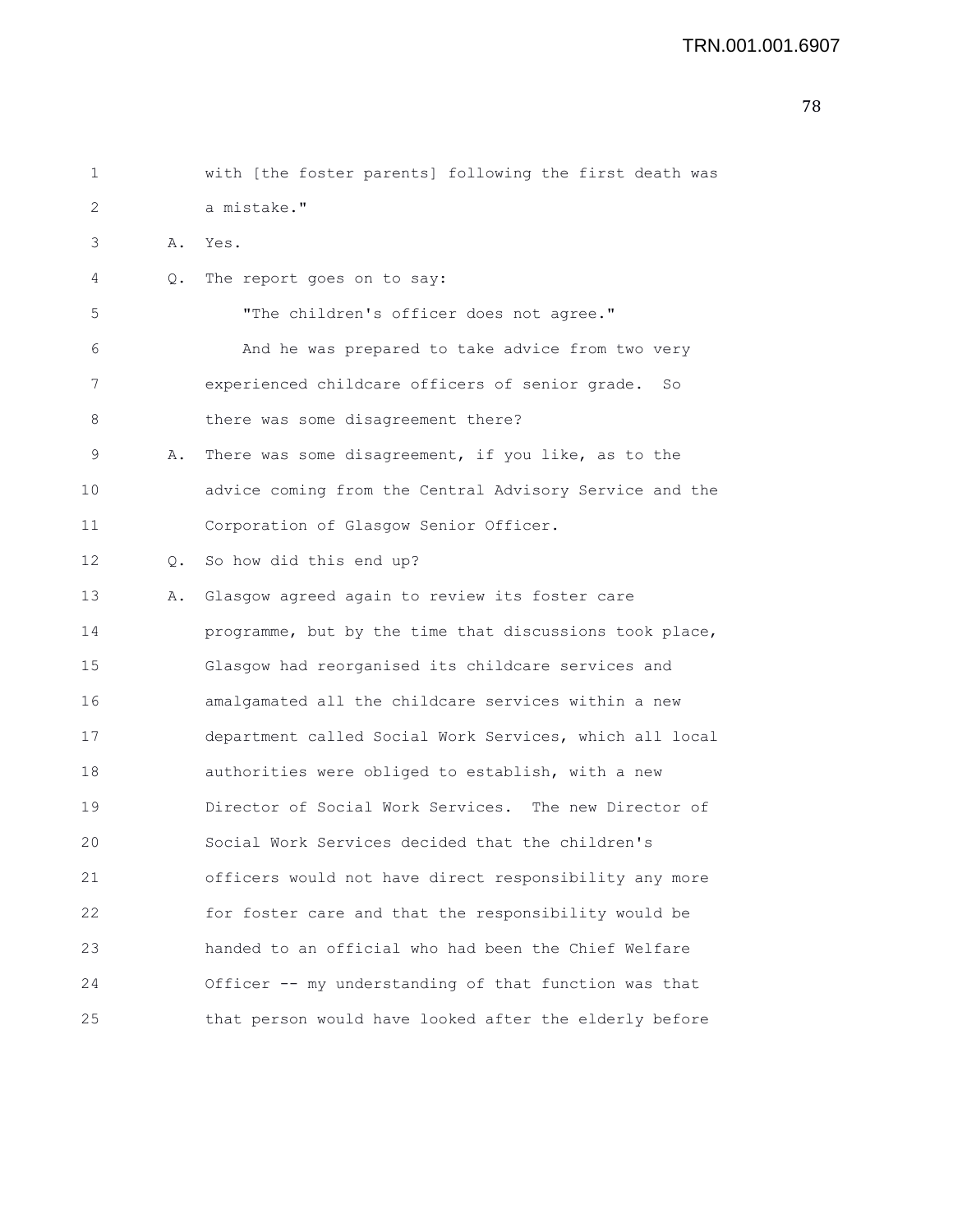1 that. 2 The Director of Social Work Services was also 3 intending to employ two senior social workers. My 4 assumption -- and it's only my assumption -- is that 5 those two senior social workers were professionally 6 qualified or the intention was to appoint professionally 7 qualified social workers. 8 Q. In relation to the child who had suffered the subdural 9 haemorrhage, this was, on the face of it, caused by 10 a fall because of an epileptic turn? 11 A. That's right, yes. 12 Q. Is there any indication that a post-mortem was carried 13 out? 14 A. It's not clear that a -- if there was a post-mortem, the 15 information wasn't supplied to CAS. 16 Q. That would be something for the procurator fiscal, 17 of course, to -- 18 A. The procurator fiscal, that's right, yes. 19 Q. Did you see any evidence of any liaison between CAS and 20 the procurator fiscal in this particular case? 21 A. I can't remember precisely. There was some 22 correspondence, but the key facts are that subsequent to 23 this incident, the procurator fiscal's office decided 24 that they would furnish full reports of any post-mortem 25 to the Social Work Services Group and CAS as part of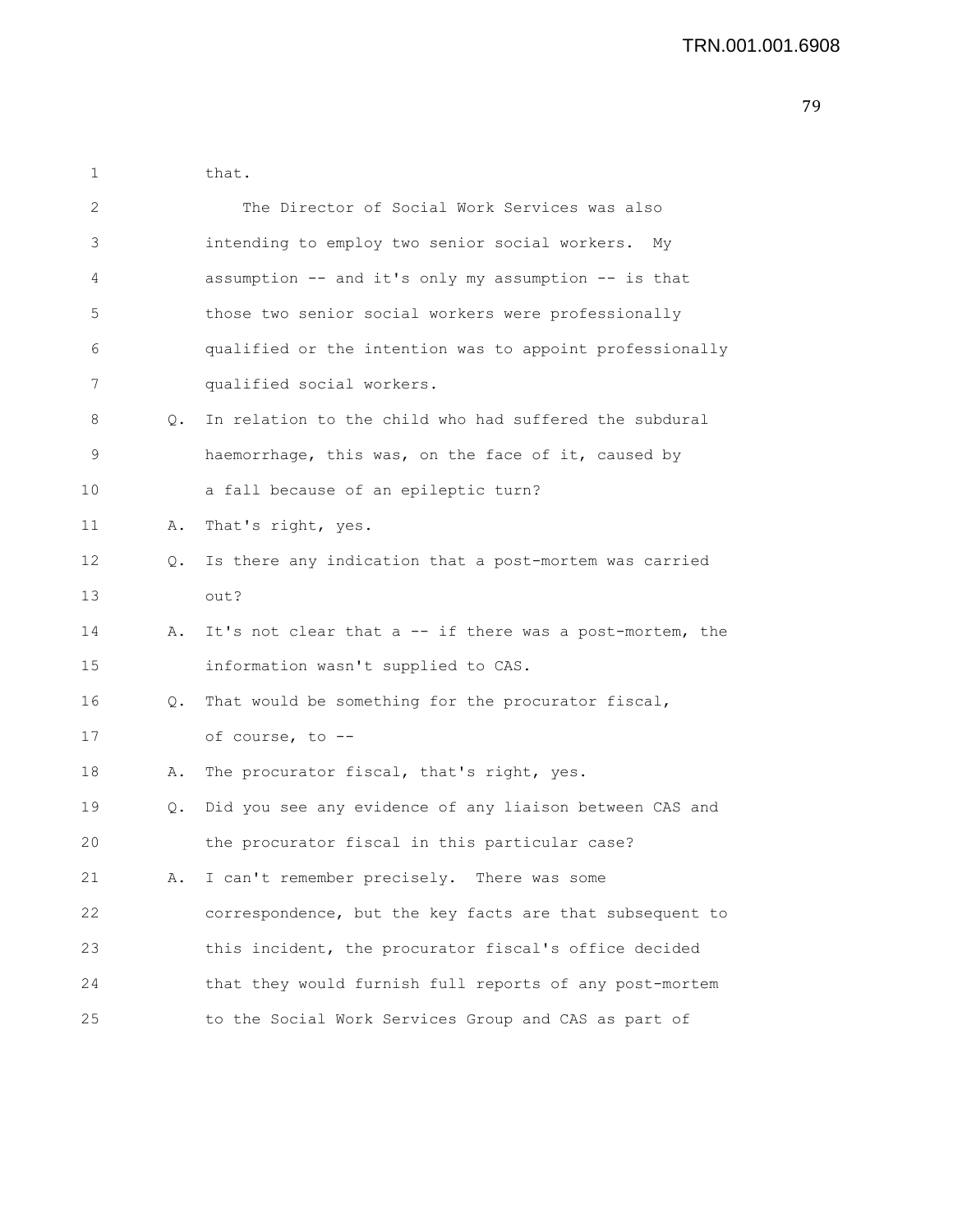```
1 their internal inquiries.
2 Q. You go on to say on page 9519, paragraph 3.13, that:
3 "The 1968 Act had become operational in
4 November 1969 and therefore each local authority which
5 held responsibility for health and welfare services was
6 required to combine the previous disparate services into
7 a Department of Social Work --"
8 A. That's right, yes.
9 Q. "-- and to appoint a Director of Social Work"?
10 A. The Director of Social Work had to be approved by the
11 Secretary of State.
12 Q. Moving on to paragraph 3.14 on page 9520, you're there
13 talking about a discussion that took place between SWSG,
14 the SHHD medical officers and the Chief Social Work
15 Adviser on the case of future policy -- and is this in
16 connection with deaths in care?
17 A. Yes, that's right.
18 Q. And what were the concerns here?
19 A. The principal concerns related to the medical condition
20 and personal circumstances of the child who had died,
21 the case notes that the local authority had on them,
22 whether or not they had actually been abiding by the
23 1959 regulations or not and, whether they were prepared
24 simply to take anyone as a foster parent or not.
25 Q. What conclusions were arrived at then at this point?
```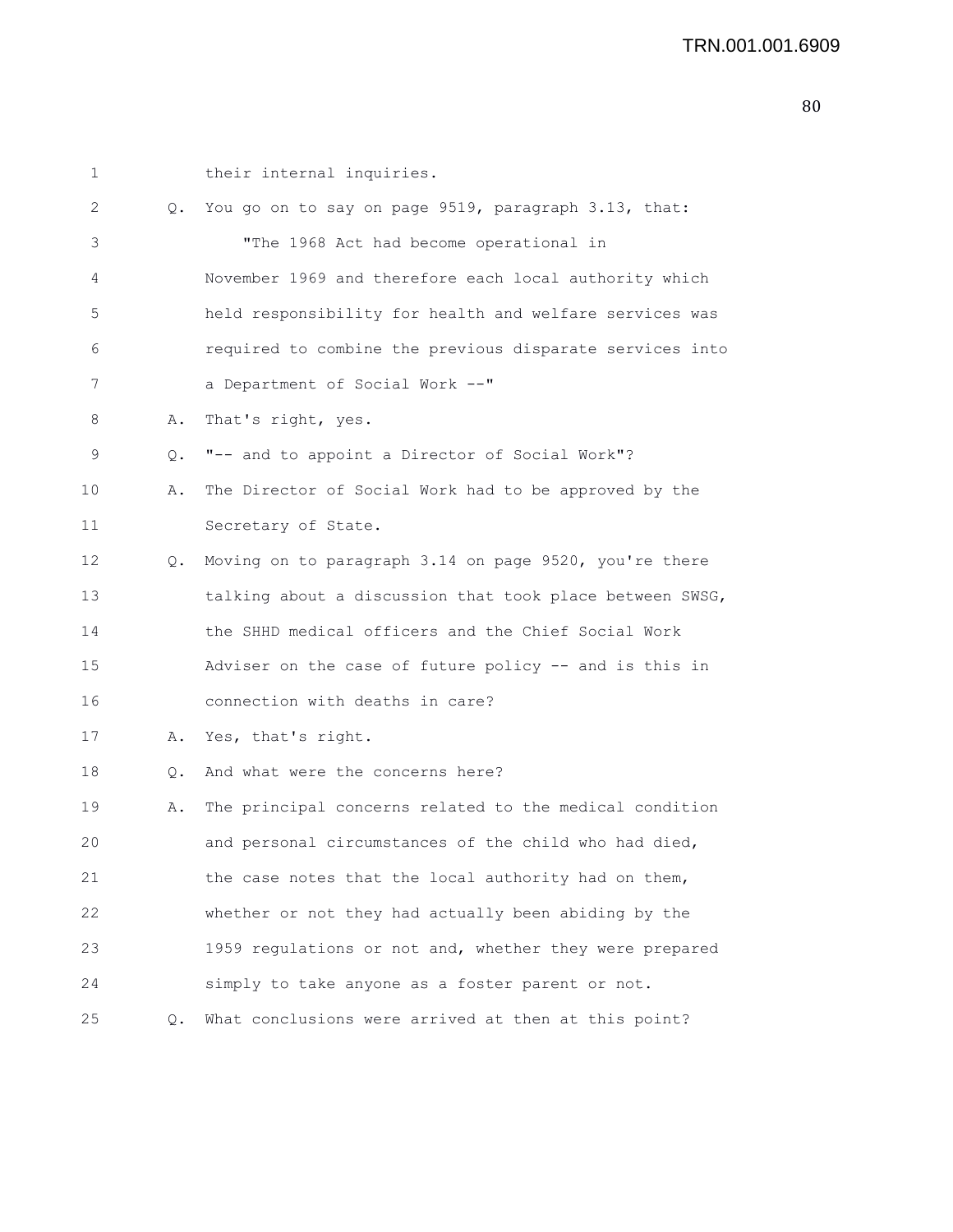1 A. They decided that the directors of social work, local 2 authority directors of social work would be required to 3 supply the Social Work Services Group with full details 4 of the social history of children who had died in care, 5 ie the full case notes. 6 Q. And was this circulated to the local authorities? 7 A. I think later on you can see that it was issued as 8 a separate circular in 1970, which indicated a change in 9 procedure. 10 Q. At paragraph 3.15 on that same page, if I just read that 11 first sentence: 12 "Subsequently the Chief Social Work Adviser 13 indicated that following the death of a child in care, 14 a formal administrative procedure of inquiries would be 15 instituted." 16 A. That's correct, yes. That was the 1970 circular that 17 was issued, which indicated that they would 18 automatically call for a report from the SHHD medical 19 officer as well as any inquiry report that their 20 social work advisers obtained as a result of both 21 interviewing the childcare officers/social workers 22 responsible for placing a child, the manager of 23 a voluntary home or local authority home where a child 24 had died, and also all the case notes that the local 25 authority and voluntary organisation had on the child.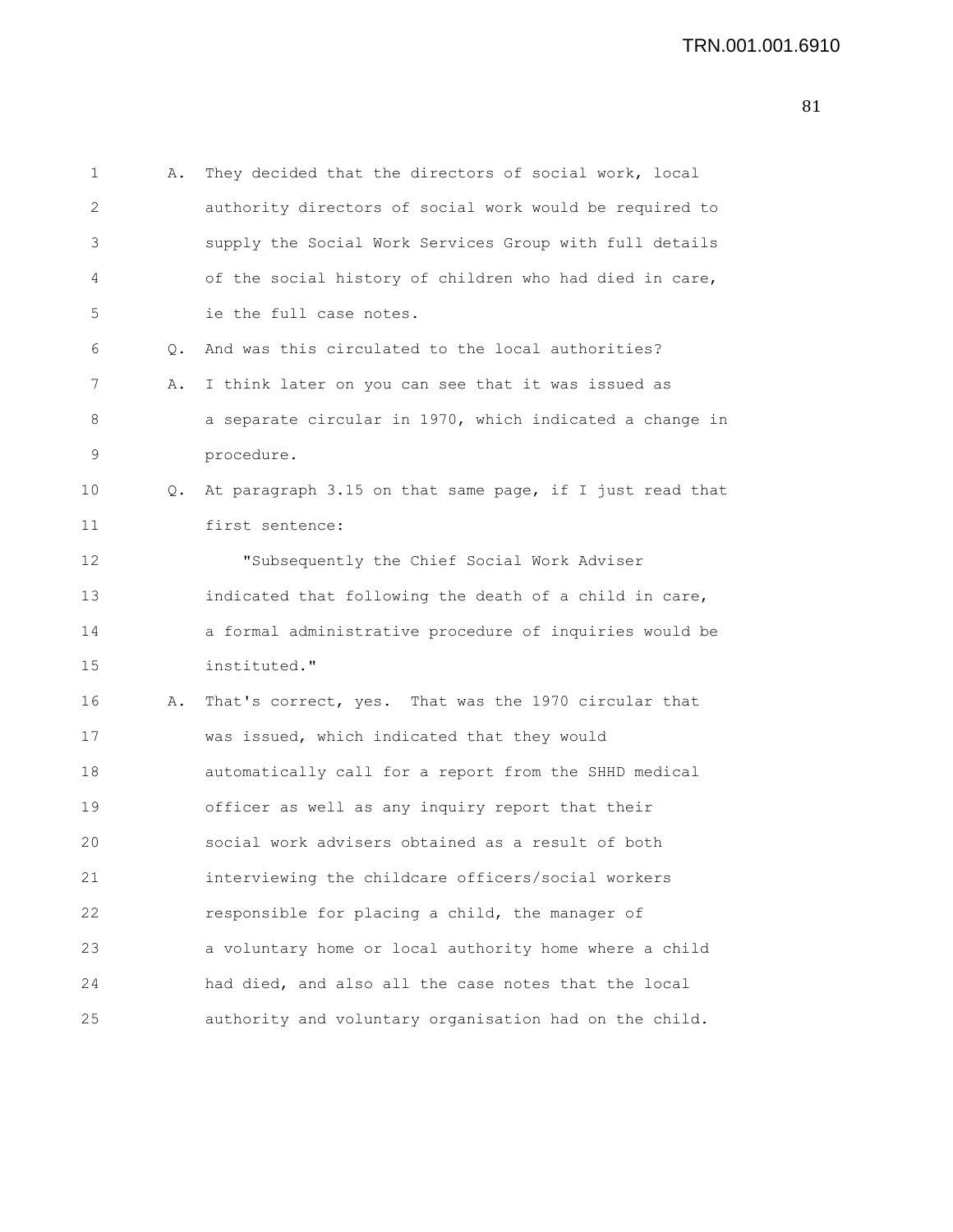```
1 So it was considerably more detailed than the previous
2 system.
3 Q. You set out some of the terms of the minute on
4 page 9521. Can you just take us through that? This is
5 the minute from the chief -- let's be clear who it is
6 from, the Chief Social Work Adviser?
7 A. Yes.
8 Q. This was the same person who was appointed --
9 A. In 1968. She's obviously very unhappy with current
10 local practices as she saw them. She's not happy with
11 people turning up at children's homes and offering to be
12 a friend of a child. She notes that Quarriers have
13 tightened up their arrangements and that the informal
14 aspects of childcare arrangements require to be
15 tightened up.
16 She's even more concerned in this particular case,
17 where the two children had died, that the foster parents
18 were under considerable stress and asked the children to
19 be removed, which was interpreted by Glasgow as
20 a request for more money, and there was no appreciation
21 of the stress that the household would appear to have
22 been in as a result of the death of the first child and
23 that, actually, the local inquiry had not considered the
24 issue of the abuse of the child or the possible abuse of
25 the child that had occurred in the home.
```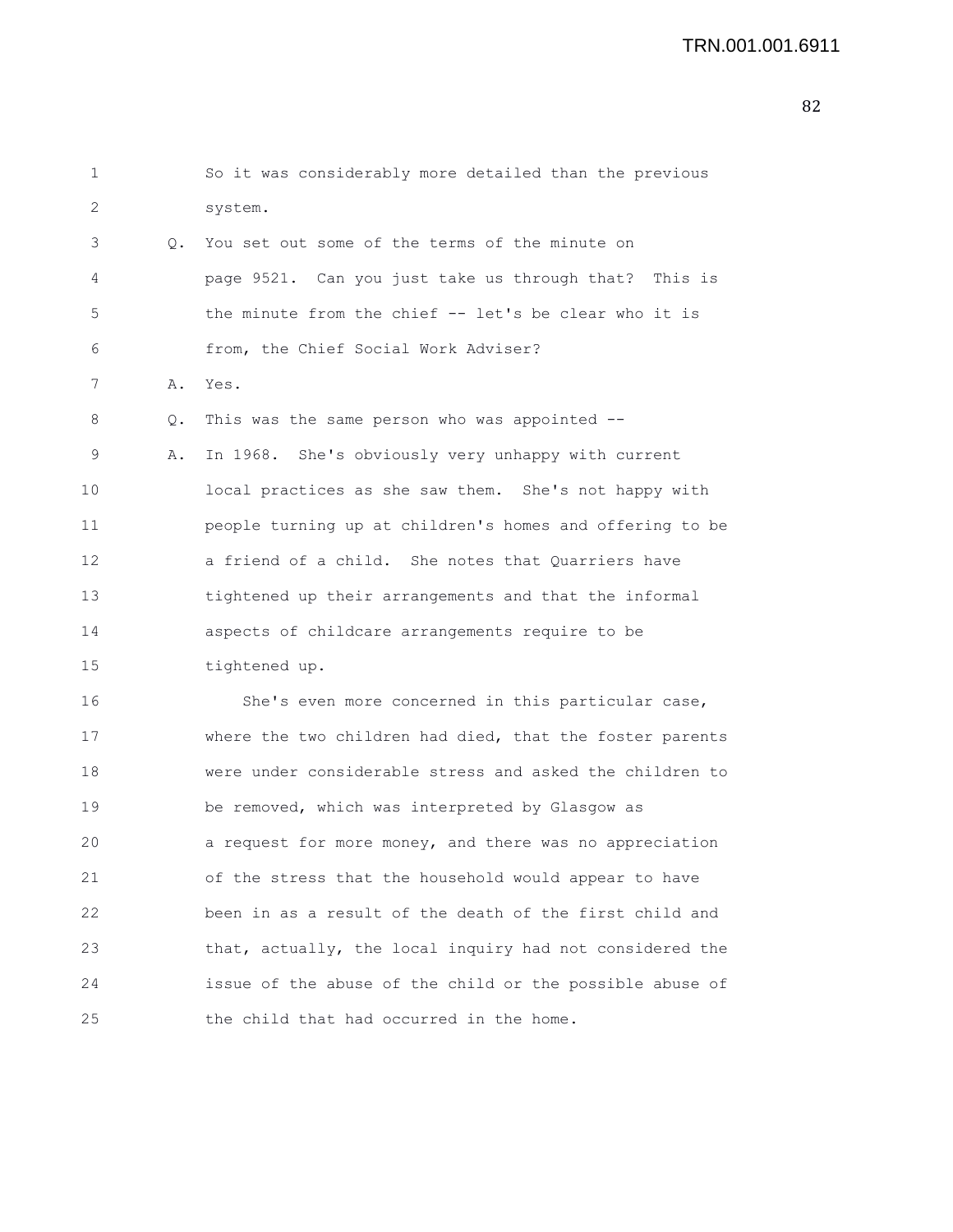## TRN.001.001.6912

| 1  | Q.    | There's also reference to, I think, other children.      |
|----|-------|----------------------------------------------------------|
| 2  | Α.    | Yes.                                                     |
| 3  | Q.    | -- not Glasgow Corporation children -- for example, that |
| 4  |       | a social work adviser is also investigating whether:     |
| 5  |       | " any thought was given to the implications of           |
| 6  |       | the bruised genitals of a particular child."             |
| 7  | Α.    | Yes.                                                     |
| 8  | Q.    | That was another child who died in care elsewhere?       |
| 9  | Α.    | That's right, yes. Yes.                                  |
| 10 | $Q$ . | She goes on to say:                                      |
| 11 |       | "These instances should be seen in the context of        |
| 12 |       | other cases, for example Patricia Mennen(?) [we've       |
| 13 |       | looked at that under reference to Smyllum] where there   |
| 14 |       | was a possibility that the degree of disturbance in this |
| 15 |       | child was not appreciated and arrangements made for      |
| 16 |       | a particular helpful regime."                            |
| 17 |       | She concludes by saying:                                 |
| 18 |       | "These cases demonstrate that decisions are being        |
| 19 |       | taken on inadequate knowledge of childcare theory and    |
| 20 |       | practice."                                               |
| 21 | Α.    | I think what she's saying is a reflection of, if you     |
| 22 |       | like, the initiative she took in March 1968 to establish |
| 23 |       | that local authorities should engage with other          |
| 24 |       | professional groups in the assessment of children before |
| 25 |       | taking decisions on their care.<br>That's what that last |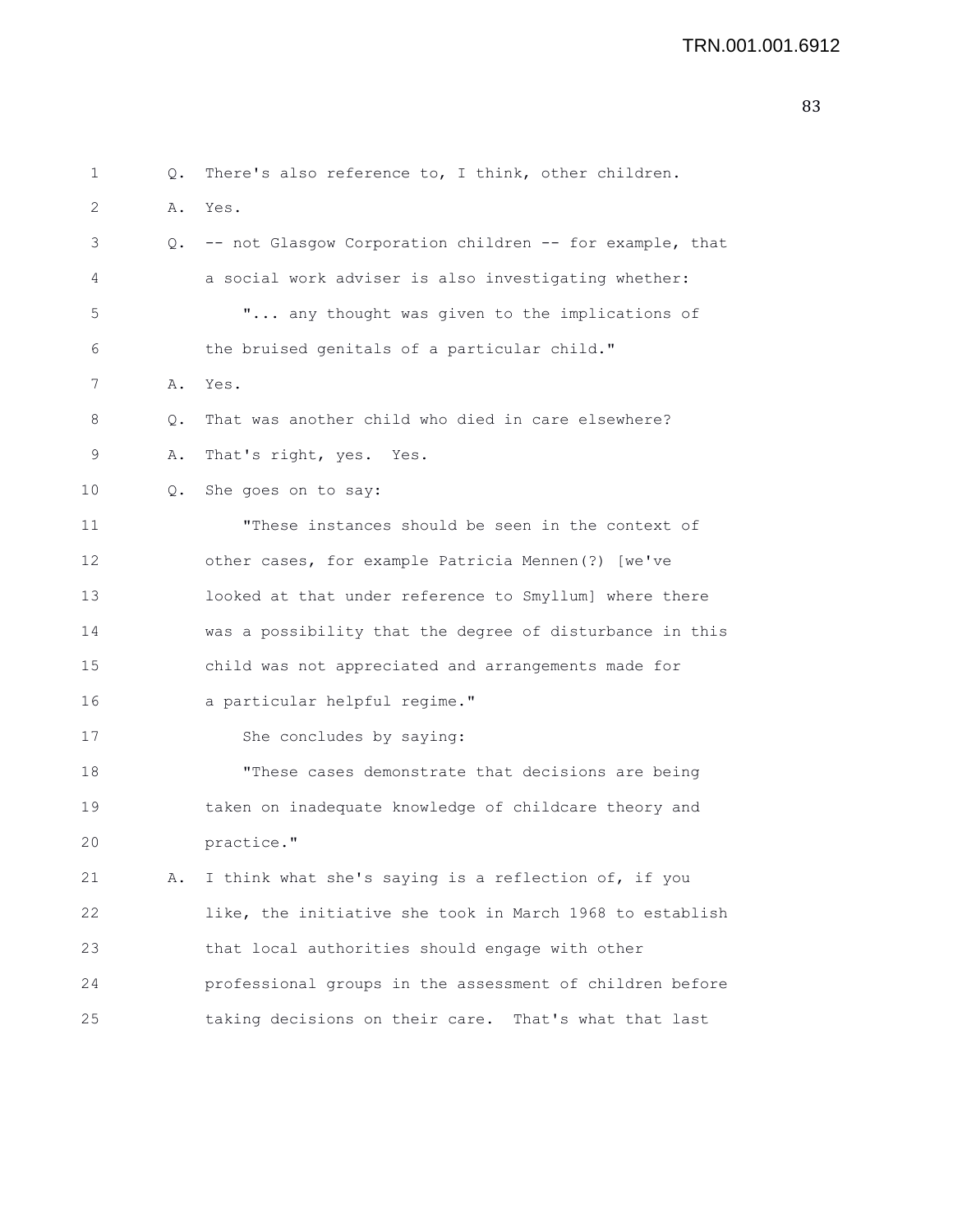| 1            |    | sentence, I think, indicates, that there's just this     |
|--------------|----|----------------------------------------------------------|
| $\mathbf{2}$ |    | lack of knowledge within local authorities at the time   |
| 3            |    | of the need to engage with educational                   |
| 4            |    | psychologists/psychiatrists, educational advisers, as    |
| 5            |    | well as medical officers, before taking decisions.       |
| 6            | Q. | You go to draw attention to a meeting in December 1970   |
| 7            |    | with Glasgow's Social Work Committee Convener and senior |
| 8            |    | officials; what came out of that meeting?                |
| 9            | Α. | There is a reflection of obviously what she had          |
| 10           |    | indicated over the Smyllum case about inadequate         |
| 11           |    | knowledge and that Glasgow would in future appoint       |
| 12           |    | someone who was senior and professionally trained with   |
| 13           |    | a wide experience in children's work to ensure that the  |
| 14           |    | fullest professional knowledge would be available when   |
| 15           |    | taking decisions on the care package that would be       |
| 16           |    | offered to children and to foster parents.               |
| 17           | Q. | Do the records tell us what the response from the        |
| 18           |    | Corporation of Glasgow was to that suggestion?           |
| 19           | Α. | It would appear that Glasgow accepted the advice that    |
| 20           |    | was being given.                                         |
| 21           | Q. | I think the cases we've looked at in particular so far   |
| 22           |    | have been Glasgow cases --                               |
| 23           | Α. | Yes.                                                     |
| 24           | Q. | -- but you also go on to look at the position in         |
| 25           |    | Edinburgh, is that right, Edinburgh Children's           |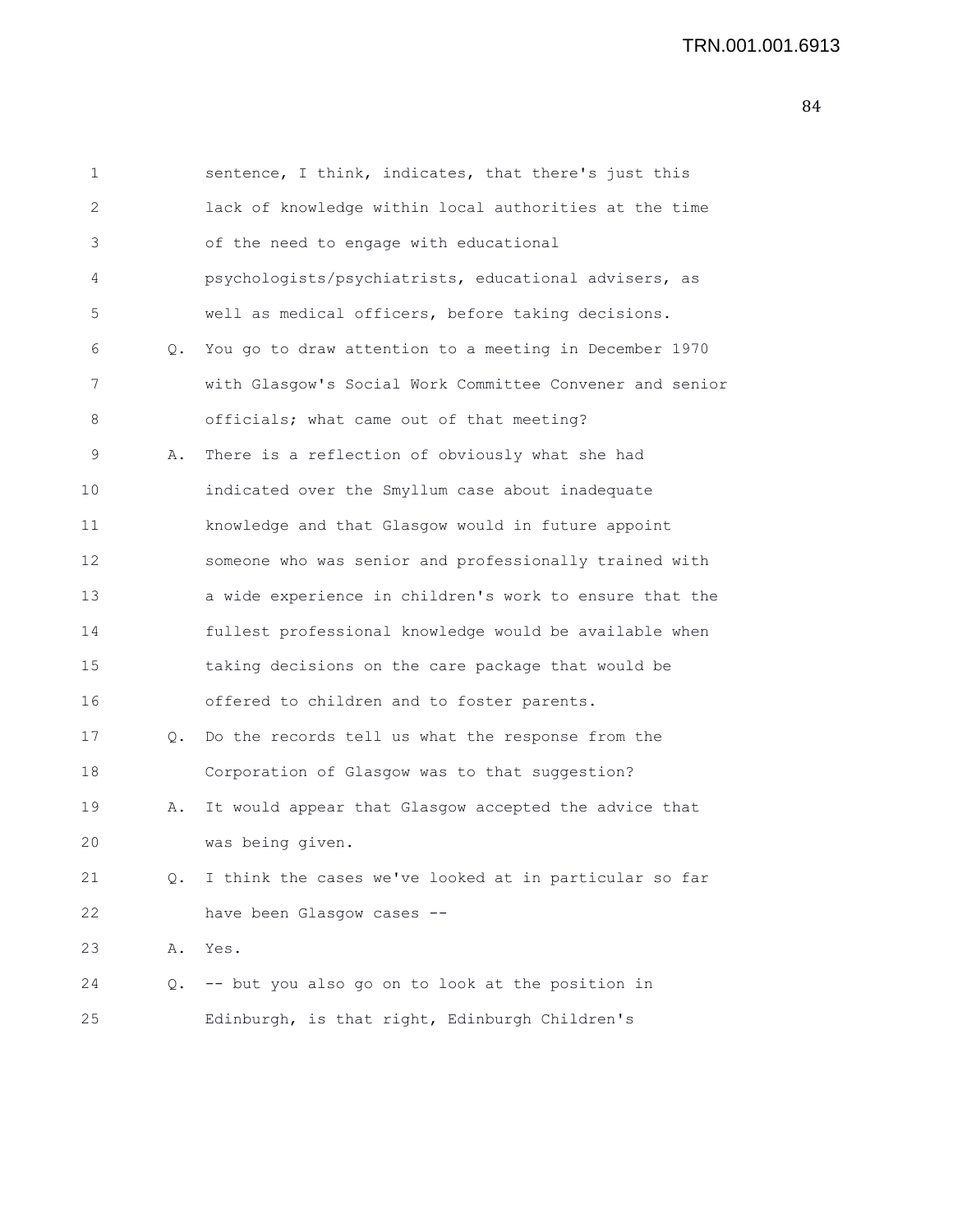| 1  |    | Department?                                              |
|----|----|----------------------------------------------------------|
| 2  | Α. | Yes.                                                     |
| 3  | Q. | What was the position here?                              |
| 4  | Α. | It would appear that there were similarities in the      |
| 5  |    | progression of case review in Edinburgh as there had     |
| 6  |    | been in Glasgow. That's evident in, again, a number of   |
| 7  |    | deaths of children who had been in a children's home and |
| 8  |    | been fostered out or who were in children's homes and    |
| 9  |    | had died.                                                |
| 10 | Q. | So if we turn to page 9523, paragraph 3.20, I think      |
| 11 |    | there you say:                                           |
| 12 |    | "It was a social work adviser who, in April 1968,        |
| 13 |    | first indicated a concern when they called attention to  |
| 14 |    | the lack of information on the deaths of three children  |
| 15 |    | in Edinburgh."                                           |
| 16 | Α. | That's correct.                                          |
| 17 | Q. | "Two under the care of Edinburgh's Children's Department |
| 18 |    | and another under the care of the Edinburgh Voluntary    |
| 19 |    | Guild of Service but placed for adoption."               |
| 20 |    | The report goes on to talk about a particular child      |
| 21 |    | under the Edinburgh Corporation Children's Department    |
| 22 |    | that was placed in the Christie Home at Haddington; what |
| 23 |    | happened there?                                          |
| 24 | Α. | The child had been placed but died of asphyxiation at    |
| 25 |    | 6 months old. And it would appear that there was a lack  |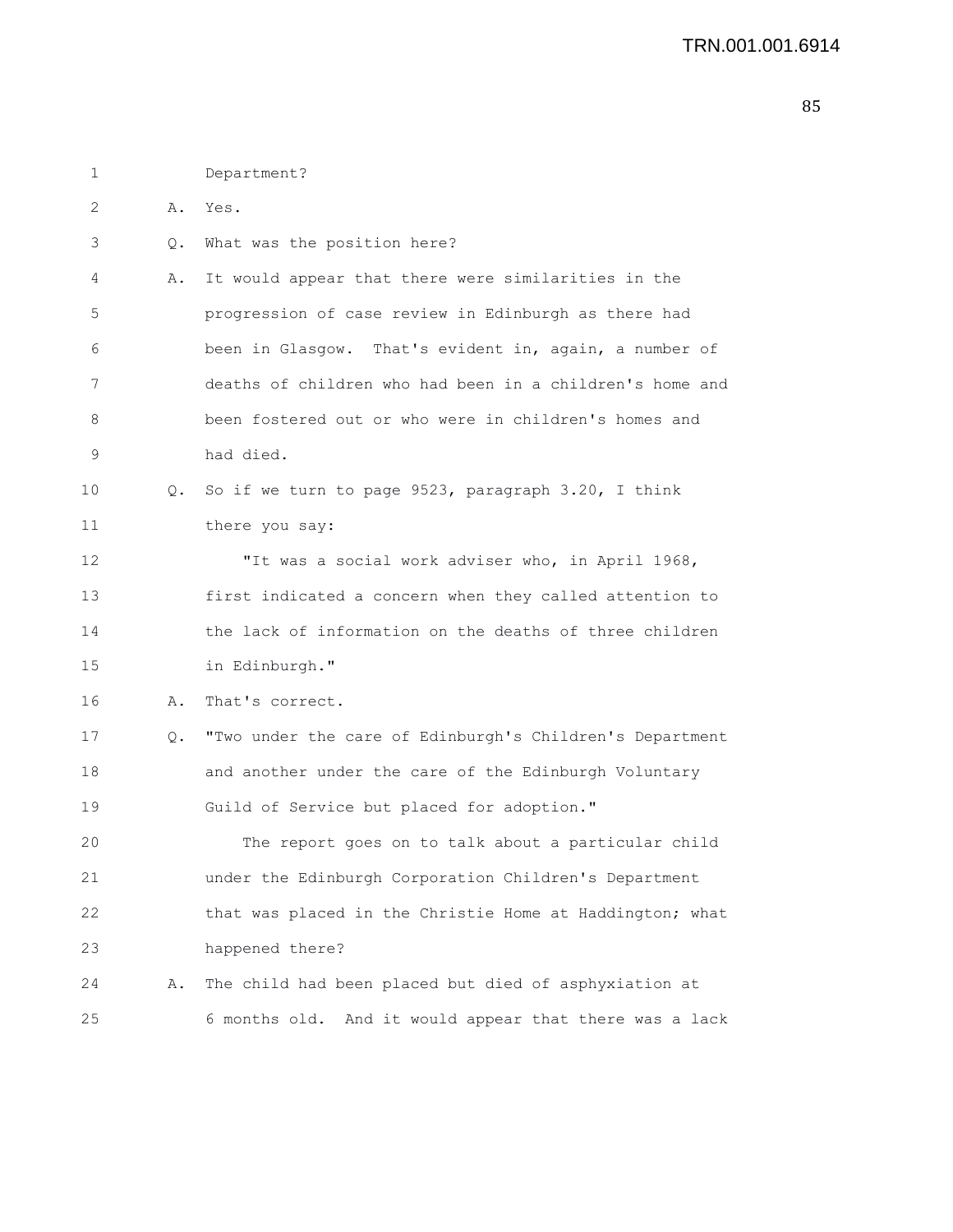1 of information in terms of the necessary paperwork being 2 held by Edinburgh's Childcare Department, that they 3 didn't have a death certificate, had no written file or 4 could not locate their written report on file, and 5 anyway they objected to any inquiry into the case. 6 Q. Was that objection sustained? 7 A. It wasn't. I assume that they exercised their right 8 under the 1959 regulations to conduct their own 9 inquiries, as the following reports indicate. 10 Q. You tell us in paragraph 3.21, on 9523, that: 11 "The social work adviser's report, which was 12 confirmed by the SWSG's medical officer, who had noted 13 that there was no information relating to the date of 14 the child's admission, their condition on admission, 15 progress while in the home, and the events preceding the 16 death." 17 A. That's correct. 18 Q. So there was nothing there? 19 A. Nothing. Their case notes, which they should have had 20 under the regulations, were non-existent. 21 Q. At paragraph 3.3, we're given some information about the 22 regime in the home when this occurred. Can you perhaps

24 from what they're saying it was a home that also

23 take us through that? First of all, I think we know

25 accommodated babies and toddlers; is that right?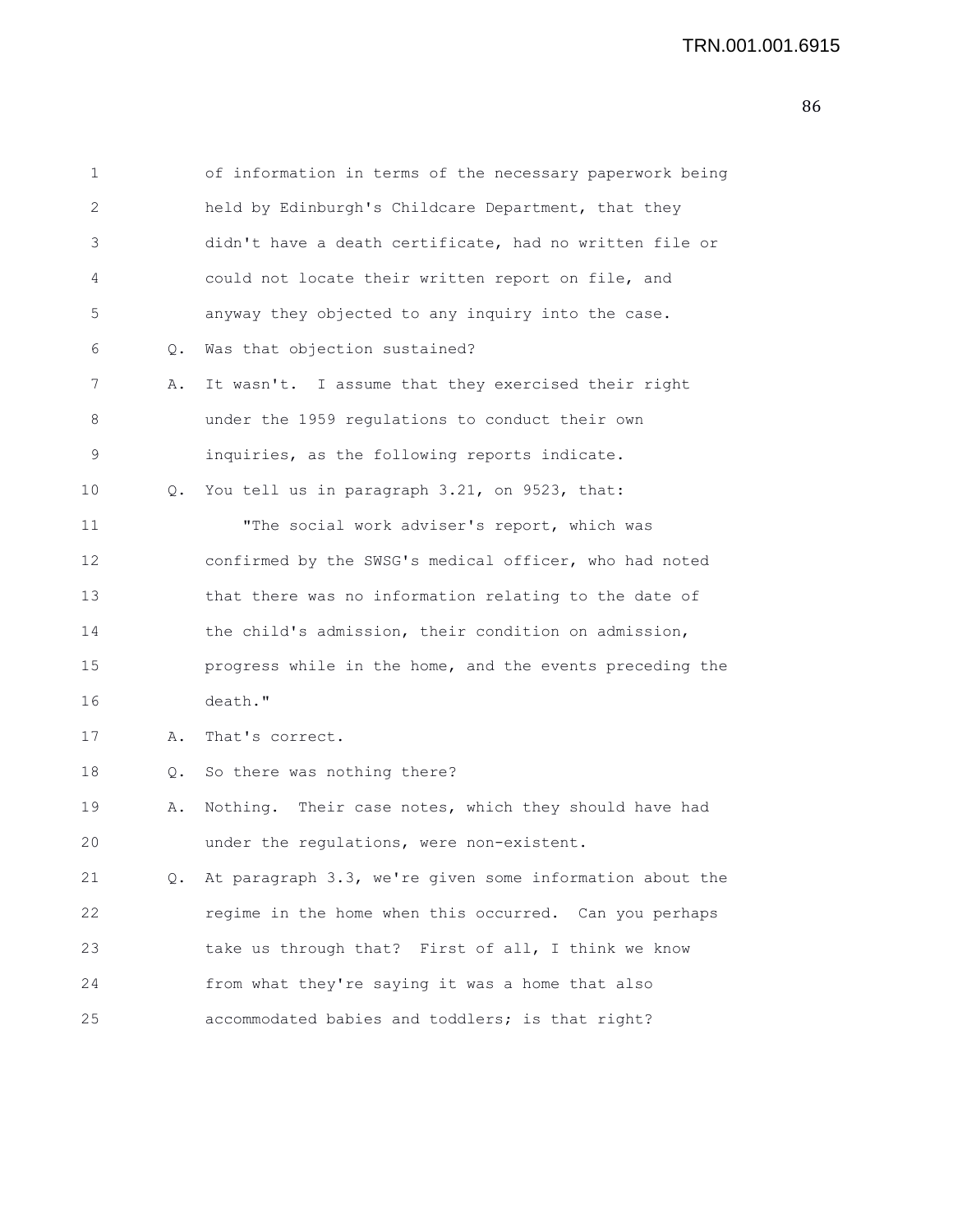1 A. Yes. Sorry, which paragraph? 2 Q. 3.23. 3 A. 3.23? Yes. It was a home that had been in existence 4 for some considerable period of time, that there would 5 appear to have been a shortage of staff, partly due to 6 illness and partly due to holidays, that there were 7 temporary staff employed and the temporary staff were 8 not necessarily experienced in the care of children. 9 Q. We're given some information that: 10 "One of the members of staff was involved with 11 a child with his lunch, but whether she got his wind up 12 and whether she lay him on his back in the pram cannot 13 be ascertained." 14 A. It could not be ascertained. The particular ... 15 Q. And we're told -- 16 A. The particular person may not have been trained. 17 I think that's the conclusion. 18 Q. We're told: 19 "The procurator fiscal took no further action 20 following police inquiries and it is known that the 21 member of staff had little experience with babies, but 22 she had handled [B] occasionally before and there's no 23 criteria as to the care and handling of babies in 24 children's homes." 25 A. That's correct.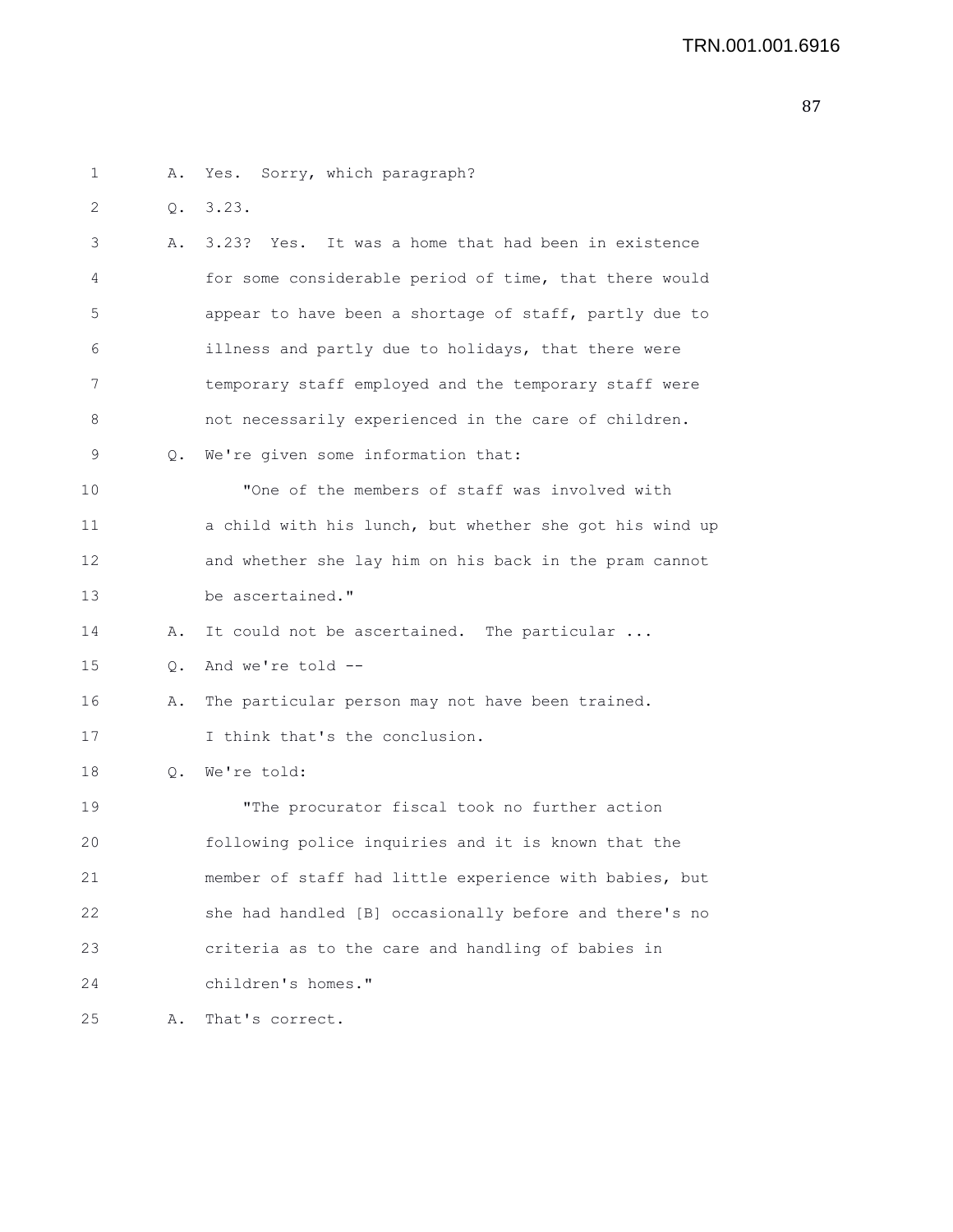| 1  | Q. | Was that the position?                                   |
|----|----|----------------------------------------------------------|
| 2  | Α. | That was the position in Haddington's Christie Home.     |
| 3  | Q. | So essentially, it was lack of training and staff        |
| 4  |    | ability that was the key to this particular case?        |
| 5  | Α. | It would appear that the oversight of the home fell      |
| 6  |    | short of the 1959 regulations.                           |
| 7  | Q. | You go on to talk about another death, this time in the  |
| 8  |    | Lord and Lady Polwarth Home in Edinburgh.                |
| 9  | Α. | Yes.                                                     |
| 10 | Q. | What happened in this case?                              |
| 11 | Α. | Again, that was a young infant who died of               |
| 12 |    | gastroenteritis, acute renal failure, acute hepatic      |
| 13 |    | failure and cardiac arrest, although the boy had been    |
| 14 |    | attended to very regularly by the home's medical         |
| 15 |    | officer, there was no indication that the Administration |
| 16 |    | of Children's Homes Regulations had been breached,       |
| 17 |    | it would appear that generally the conditions of the     |
| 18 |    | home were not quite satisfactory, that there was an      |
| 19 |    | outbreak of gastroenteritis in the home, generally       |
| 20 |    | speaking, and that various issues such as:               |
| 21 |    | " no wash-hand basin in the room, which is used          |
| 22 |    | as a combined bathroom and toilet. Children do not wash  |
| 23 |    | their (inaudible), they are merely wiped down with a     |
| 24 |    | damp sponge.<br>There is no isolation room.<br>Infants   |
| 25 |    | seven days of age are admitted to hospital and           |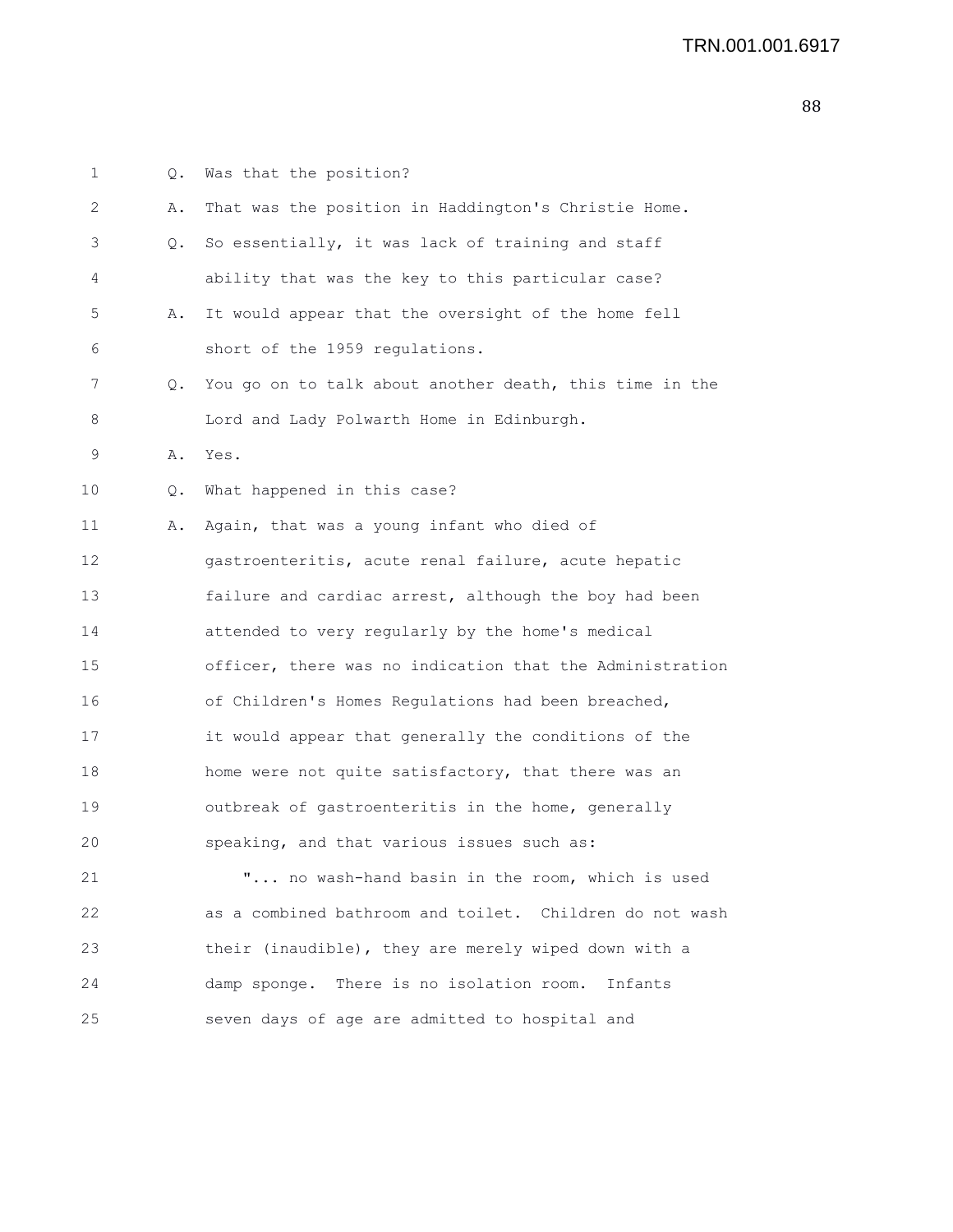| 1  |    | accommodated in the same nursery as children's aged 12   |
|----|----|----------------------------------------------------------|
| 2  |    | onwards. Parents are encouraged to take their children   |
| 3  |    | home and therefore infection can come and go."           |
| 4  |    | And there would appear to be issues concerning the       |
| 5  |    | milk, whether or not it was at the right temperature and |
| 6  |    | whether or not it had been infected by not being in      |
| 7  |    | a refrigerator.                                          |
| 8  | Q. | We're told, I think, that the kitchen is not provided    |
| 9  |    | with a refrigerator.                                     |
| 10 | Α. | That's right, yes. And that there was a high proportion  |
| 11 |    | of untrained staff.                                      |
| 12 | Q. | What then was the reaction by the Church of Scotland's   |
| 13 |    | Committee to this? Because I think they managed the      |
| 14 |    | home at that time.                                       |
| 15 | Α. | Yes. They agreed to convert the home into an ordinary    |
| 16 |    | children's home with a very small unit for infants       |
| 17 |    | attached to it, ie a separate unit, and a medical        |
| 18 |    | officer who would visit weekly as opposed to             |
| 19 |    | occasionally when a child was ill.                       |
| 20 | О. | At paragraph 3.28 on page 9527, I think we come to the   |
| 21 |    | circular that you mentioned earlier --                   |
| 22 | Α. | That's right, yes.                                       |
| 23 | Q. | -- setting out the guidance on the altered               |
| 24 |    | administrative procedures following the death of a child |
| 25 |    | in care. Perhaps you could just summarise what the       |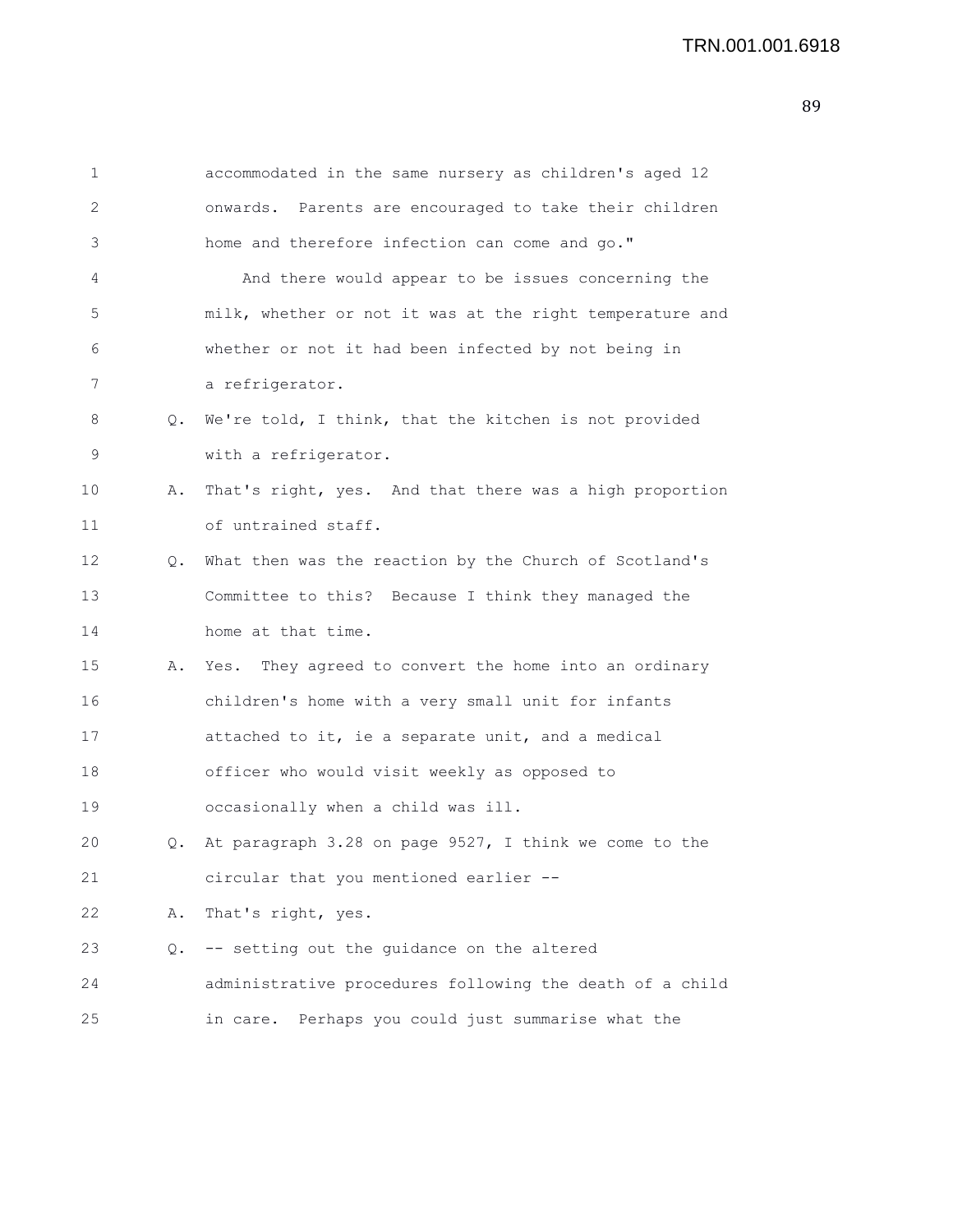1 process was to be.

| 2  | Α. | The Director of Social Work or voluntary organisation   |
|----|----|---------------------------------------------------------|
| 3  |    | which had the child in its care would submit a report,  |
| 4  |    | which included:                                         |
| 5  |    | " the child's medical history, its social life,         |
| 6  |    | a full account of the happenings that led to the death, |
| 7  |    | full details of the death if it occurred as the result  |
| 8  |    | of an accident, including any other significant         |
| 9  |    | happenings within the family affecting other children,  |
| 10 |    | the full care history of the foster family and the      |
| 11 |    | references that the local authority or voluntary        |
| 12 |    | organisation had used before they accepted the foster   |
| 13 |    | parents."                                               |
| 14 |    | It noted that if the death was being investigated by    |
| 15 |    | the police or procurator fiscal, the full report might  |
| 16 |    | take some time, but the aim was to ensure that if there |
| 17 |    | was a particular accident that was the result of poor   |
| 18 |    | practice, that the local authority and the Director of  |
| 19 |    | Social Work would be informed of the need to change     |
| 20 |    | practices or to look at their practices in order to     |

21 change them. So it is a fairly extensive circular which 22 sets out a completely different format of looking at 23 deaths in care.

24 Q. I think comparing that to the previous approach, the 25 previous approach looks very amateur, if that's the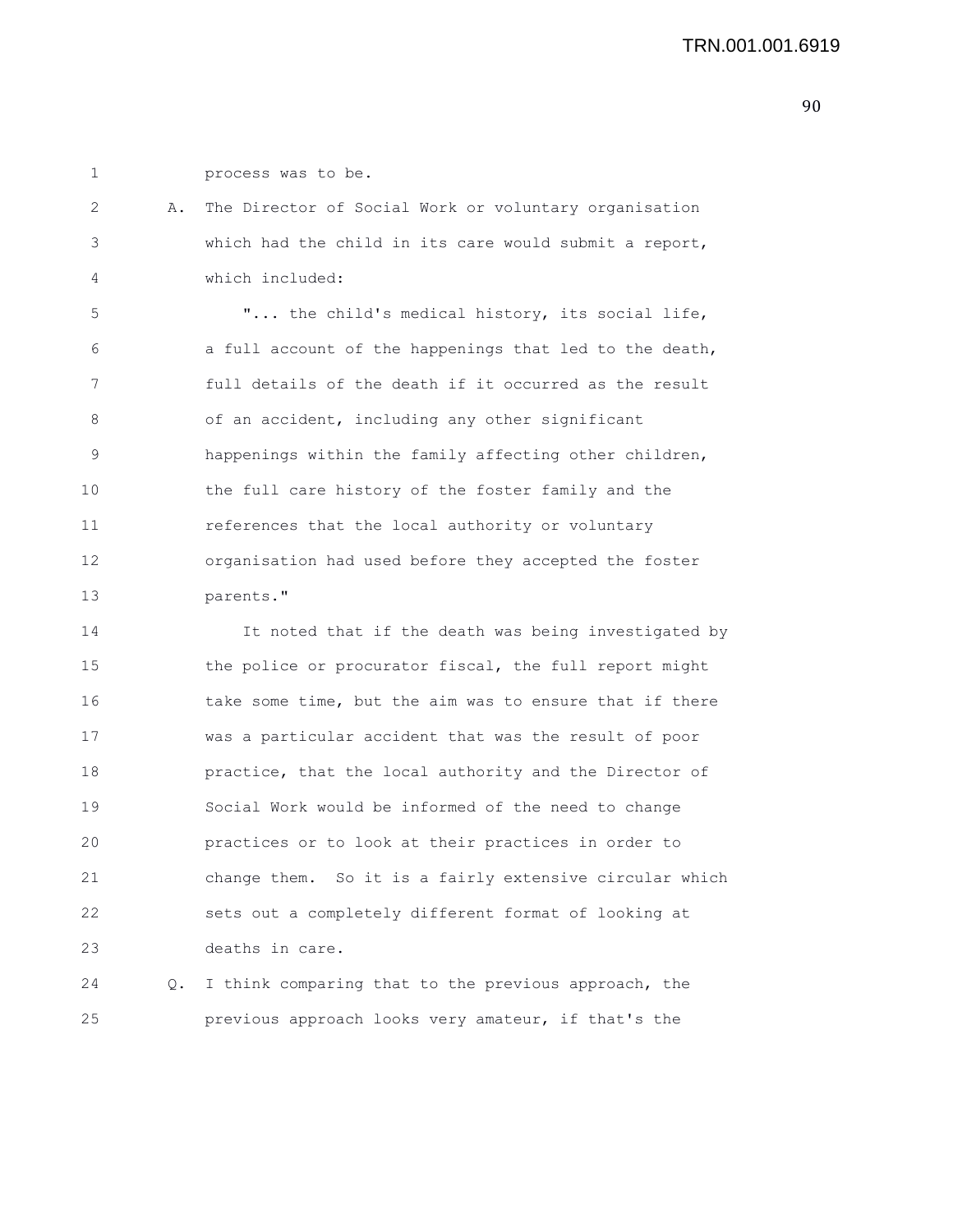| 1  |    | right word, but this is a strict approach?               |
|----|----|----------------------------------------------------------|
| 2  | Α. | This is a stricter, more rational approach, if you like, |
| 3  |    | taking all the circumstances into account.               |
| 4  | Q. | You tell us that these procedures took place             |
| 5  |    | immediately, so that would be in December 1970?          |
| 6  | Α. | Yes.                                                     |
| 7  | Q. | Did you then have evidence of a case where the           |
| 8  |    | procedures were fully carried out?                       |
| 9  | Α. | It was another case the Church of Scotland's<br>Yes.     |
| 10 |    | Committee on Social Services where procedures were fully |
| 11 |    | carried out, and also at Quarriers there were two cases  |
| 12 |    | there, I think, and again, there was no breach of the    |
| 13 |    | regulations indicating poor childcare practice.          |
| 14 | Q. | If we move on to page 9529, you remind us there at       |
| 15 |    | paragraph 3.30 that in the first section of this report  |
| 16 |    | one of the concerns within CAS was in connection with    |
| 17 |    | discipline and associated punishment regimes in approved |
| 18 |    | schools.                                                 |
| 19 | Α. | Yes.                                                     |
| 20 | Q. | Here, I think you draw attention to Gryffe House in      |
| 21 |    | Bridge of Weir, and events that took place there;        |
| 22 |    | is that correct?                                         |
| 23 | Α. | That's correct. There were various press reports of      |
| 24 |    | excessive use of corporal punishments and other forms of |
| 25 |    | personal degradation, which led to an internal inquiry   |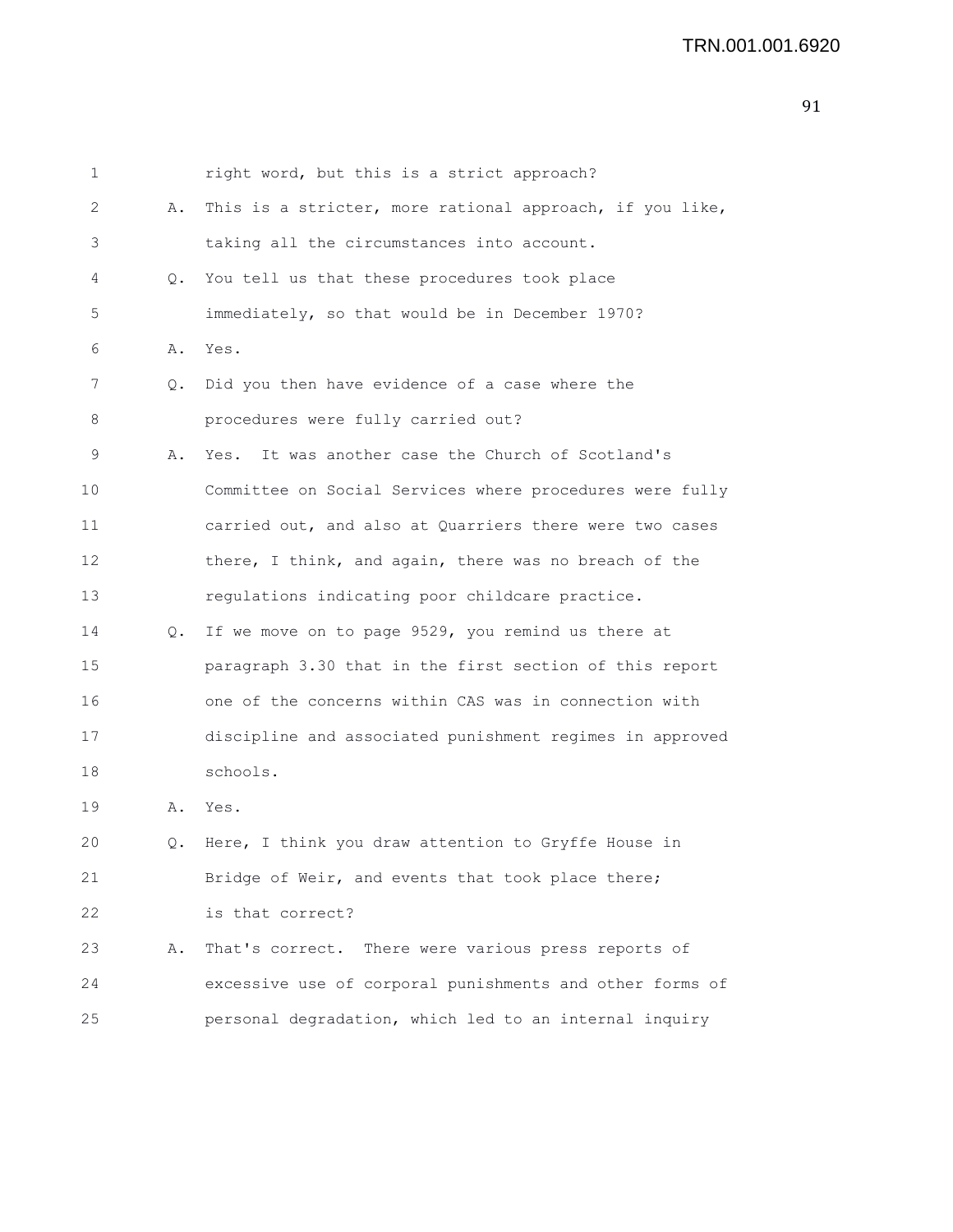| 1  |    | by Glasgow's Children's Department. And it concluded     |
|----|----|----------------------------------------------------------|
| 2  |    | that there had been an infraction of its own             |
| 3  |    | regulations -- it had followed the 1959 regulations and  |
| 4  |    | issued its own regulations -- particularly in the use of |
| 5  |    | corporal punishment, but that it did not appear to be    |
| 6  |    | at the level indicated in the press reports.             |
| 7  | Q. | I think a number of boys had complained to the press.    |
| 8  | Α. | That's right, yes.                                       |
| 9  | Q. | And that's what prompted the inquiry. But they did find  |
| 10 |    | a breach?                                                |
| 11 | Α. | There was clearly a breach of the regulations, of        |
| 12 |    | Glasgow Corporation's own regulations.                   |
| 13 | Q. | Which were based on the 1959 regulations?                |
| 14 | Α. | Which it had obviously followed the 1959                 |
| 15 |    | Children's Homes Regulations and issued regulations      |
| 16 |    | governing the maximum amount of corporal punishment that |
| 17 |    | a child could receive.                                   |
| 18 | Q. | What was the response then to this report by the         |
| 19 |    | Parliamentary Undersecretary of State?                   |
| 20 | Α. | The Undersecretary of State accepted the investigations, |
| 21 |    | there was no need to hold a public inquiry, that Glasgow |
| 22 |    | were taking actions to reduce the size of the home and   |
| 23 |    | therefore reduce the number of boys in care, and that    |
| 24 |    | they would ensure that their own regulations on corporal |
| 25 |    | punishment were being upheld and that, generally, then   |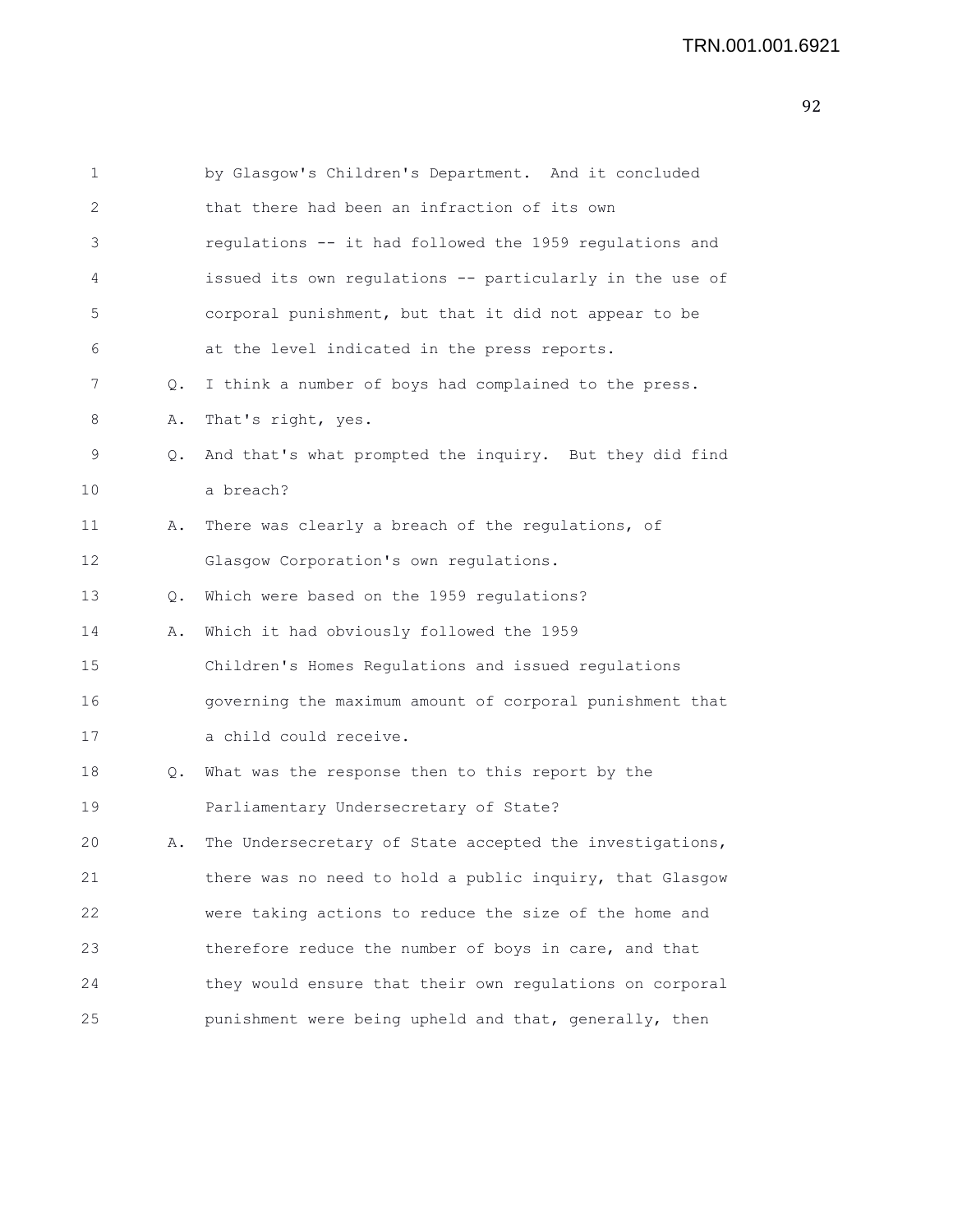| $\mathbf{1}$ |               | the Childcare Inspectorate would conduct an inquiry into |
|--------------|---------------|----------------------------------------------------------|
| 2            |               | the use of corporal punishments throughout Scottish      |
| 3            |               | children's homes.                                        |
| 4            | Q.            | I think we see that this was in September 1967, so we're |
| 5            |               | looking at the Childcare and Probation Inspectorate at   |
| 6            |               | this time?                                               |
| 7            | Α.            | Yes.                                                     |
| 8            | Q.            | And did that inquiry take place?                         |
| 9            | Α.            | It did, yes, but it took them almost a year, I think, to |
| 10           |               | actually get the results, collate them. I think          |
| 11           |               | probably because, by March 1968, the new Senior          |
| 12           |               | Social Work Adviser was in place and establishing CAS,   |
| 13           |               | and there was obviously some pressure on the amount of   |
| 14           |               | time that was available.                                 |
| 15           | $Q_{\bullet}$ | What about the results of the inquiry?                   |
| 16           | Α.            | I think the results of the inquiry indicated, and        |
| 17           |               | I think it's slightly later than what's here, that it    |
| 18           |               | was very difficult to judge the extent of corporal       |
| 19           |               | punishment or any form of punishment within              |
| 20           |               | children's homes in Scotland; that there was probably an |
| 21           |               | element of under-reporting within the replies that they  |
| 22           |               | got, and as such there were probably clear breaches of   |
| 23           |               | the 1959 regulations.                                    |
| 24           | $Q_{\bullet}$ | I think it's right to say that, to take approved         |
| 25           |               | schools, for example, there was a duty on the            |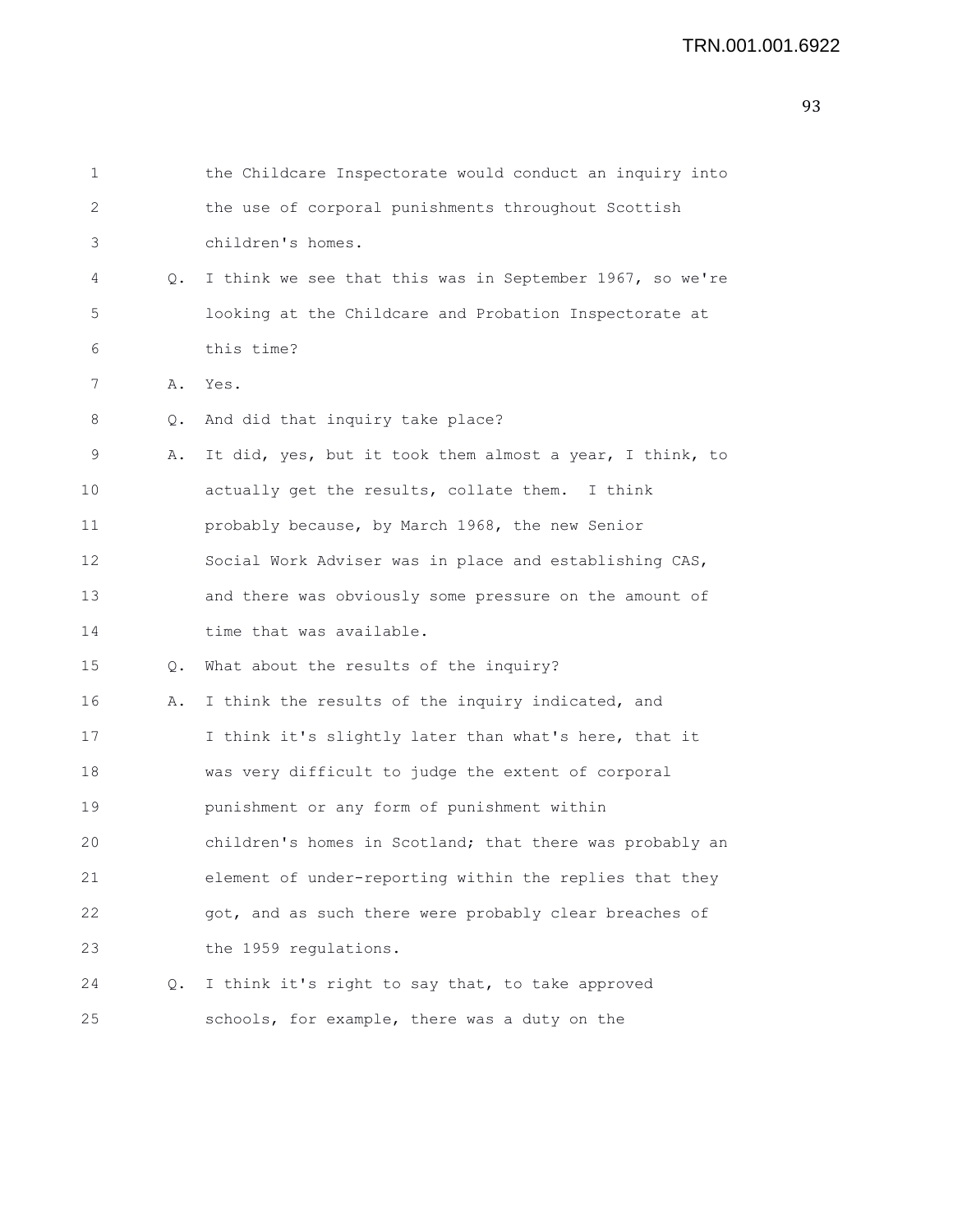| 1  |    | institution to report the corporal punishment --         |
|----|----|----------------------------------------------------------|
| 2  | Α. | In their returns.                                        |
| 3  |    | Q. -- in their returns.                                  |
| 4  | Α. | But there was no duty on a children's home, whether      |
| 5  |    | voluntary or local authority, to make returns to Central |
| 6  |    | Government at the time. All they had to do was to make   |
| 7  |    | returns in their logbook, open for inspection, by the    |
| 8  |    | local authority officials and councillors and also       |
| 9  |    | within voluntary homes by the voluntary home managers.   |
| 10 | Q. | So when you talk about under-reporting, you're talking   |
| 11 |    | about these returns that are made by the institution and |
| 12 |    | therefore the reporting is dependant upon what the       |
| 13 |    | institutions put into the forms?                         |
| 14 | Α. | It depends on what the matron or the manager of the home |
| 15 |    | is putting in whatever logbook they have, if they have   |
| 16 |    | a logbook. I think that's the conclusion. We'll see      |
| 17 |    | later on that some homes did not have a logbook until    |
| 18 |    | pressed.                                                 |
| 19 | Q. | And I think we saw when you were here before that        |
| 20 |    | inspectors seemed to take quite a light touch in         |
| 21 |    | insisting on there being, for example, a punishment book |
| 22 |    | being kept?                                              |
| 23 | Α. | Certainly before 1959, it was the case that there was no |
| 24 |    | requirement to keep a logbook. I think after 1959,       |
| 25 |    | I think the regulations are worded in such a way as      |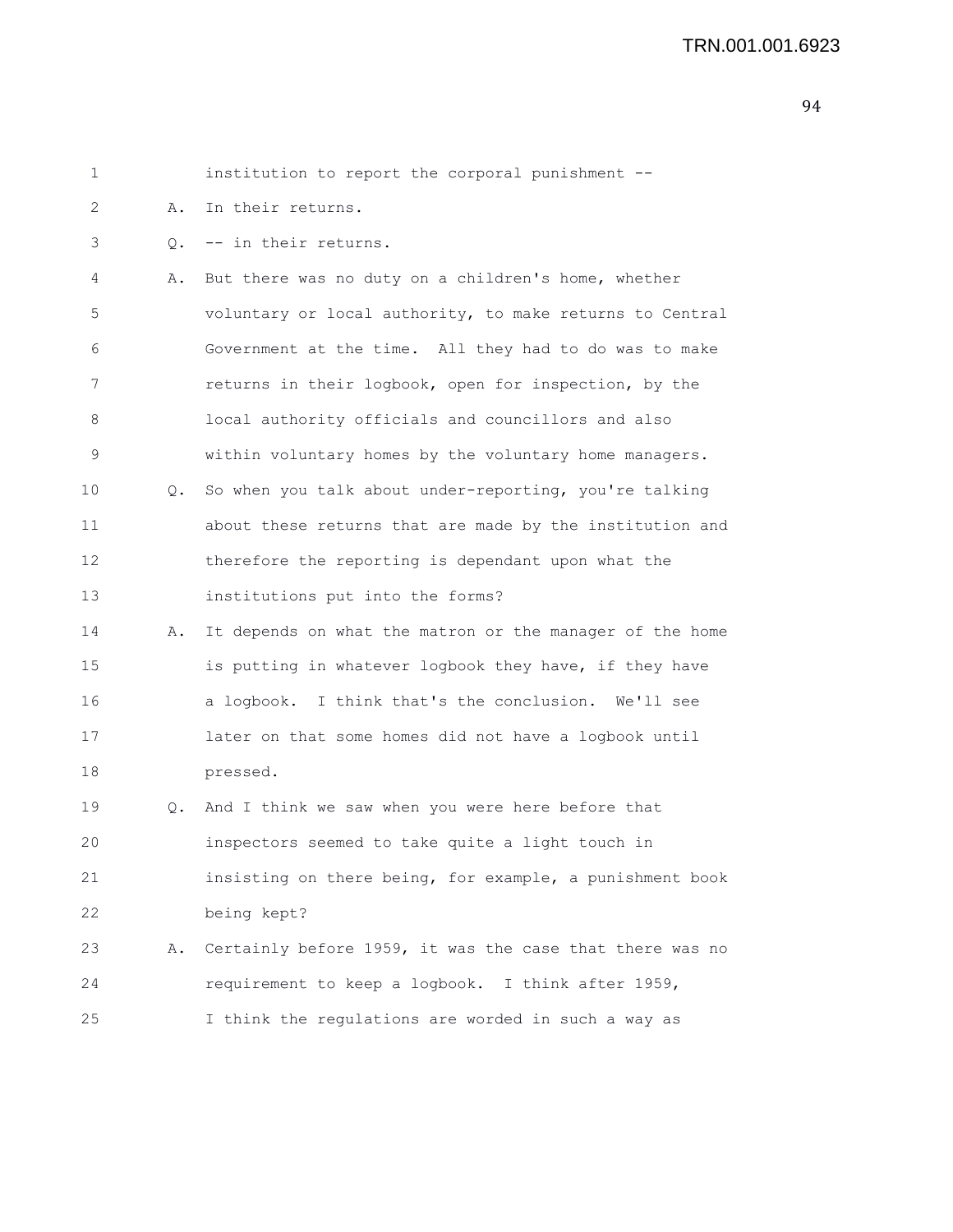| $\mathbf 1$ |           | there should be a logbook where punishments should be    |
|-------------|-----------|----------------------------------------------------------|
| 2           |           | returned, but that seems to be dealing with corporal     |
| 3           |           | punishment, not other forms of punishment, and the       |
| 4           |           | report made for CAS indicates that there were other      |
| 5           |           | forms of punishment that children's homes used which     |
| 6           |           | might not be included in logbooks.                       |
| 7           | Q.        | The list of approved schools we looked at earlier in the |
| 8           |           | report by an inspector listing difficulties, is that     |
| 9           |           | something different then to the report here?             |
| 10          | Α.        | Yes.                                                     |
| 11          | 0.        | This is a different report?                              |
| 12          | Α.        | This is a different report, yes. Sorry, this is about    |
| 13          |           | children's homes.                                        |
| 14          | Q.        | Not approved schools?                                    |
| 15          | Α.        | Not approved schools. I think I deal with that later.    |
| 16          | $\circ$ . | Yes. If you look at paragraph 3.31 on page 9530, is      |
| 17          |           | this another visit by an inspector to Gryffe?            |
| 18          | Α.        | Yes.                                                     |
| 19          |           | Q. And what came out of this visit?                      |
| 20          | Α.        | He basically confirms the view that the home is          |
| 21          |           | overcrowded, that the person in charge perhaps needs     |
| 22          |           | greater support from Glasgow itself in managing the      |
| 23          |           | home, and that there were certain issues that if someone |
| 24          |           | had lost a handbag somewhere in the locality, it was     |
| 25          |           | always being blamed on the boys at the home, with or     |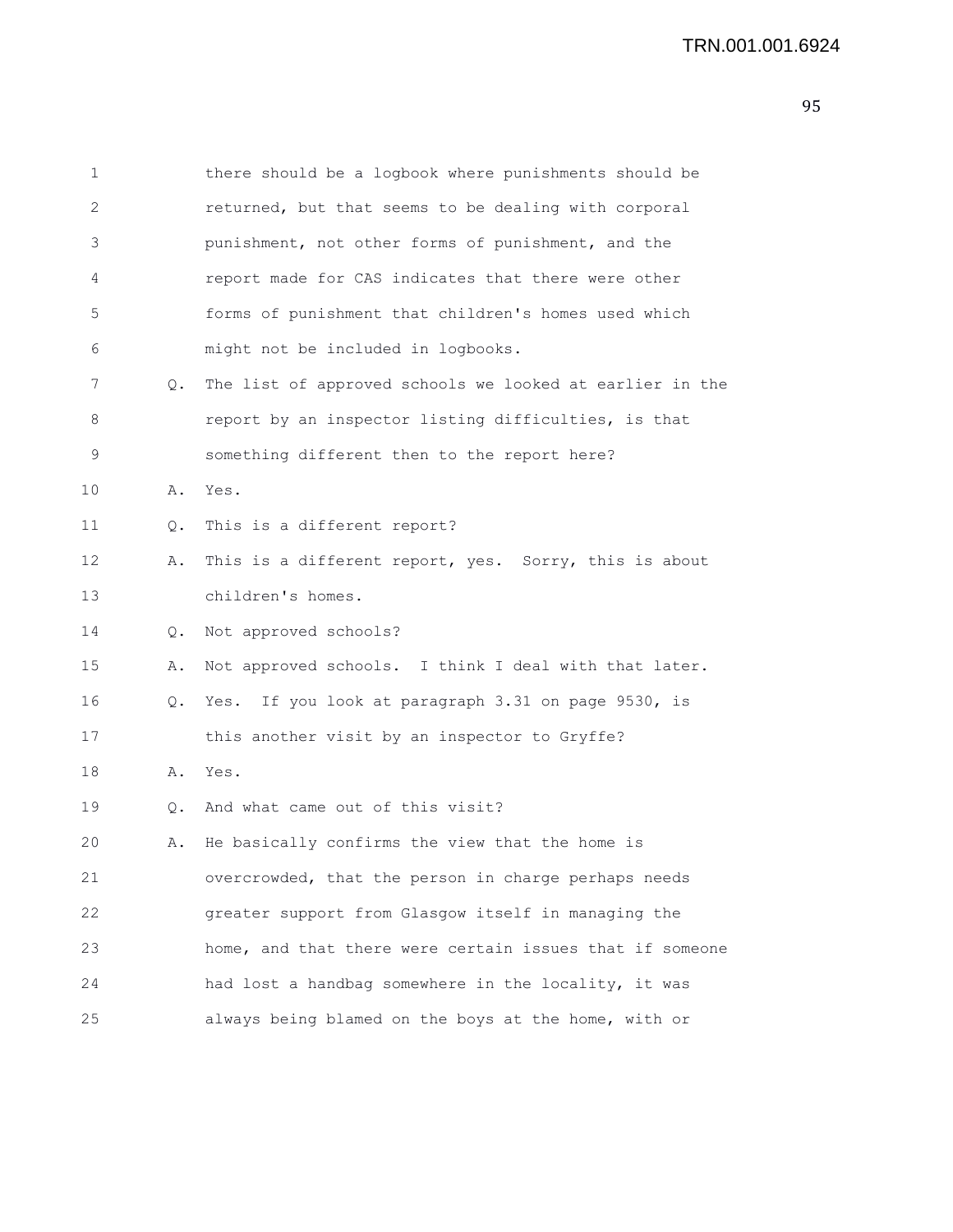| 1  |    | without any kind of proof, and the issue of discipline   |
|----|----|----------------------------------------------------------|
| 2  |    | within an authoritarian regime was always going to be    |
| 3  |    | difficult to manage.                                     |
| 4  |    | Q. What advice was given to Glasgow Corporation, who     |
| 5  |    | I think ran this home, by the social work adviser?       |
| 6  | Α. | They believed that the home should be used for another   |
| 7  |    | purpose, that given the regime that was in existence, it |
| 8  |    | might be better to close it completely.                  |
| 9  | Q. | You tell us that at paragraph 3.32.                      |
| 10 | Α. | That's right, yes. I have read that in a way that says   |
| 11 |    | that if Glasgow are not able to provide the supervisor   |
| 12 |    | with appropriate support, it should be closed.           |
| 13 | Q. | You then look again at a social work adviser who visited |
| 14 |    | Christie Home in Haddington in June 1968.                |
| 15 |    | A. Yes.                                                  |
| 16 | Q. | We've already heard about the death there. And this      |
| 17 |    | visit was prompted, was it, by local authorities who had |
| 18 |    | reported that corporal punishment was in use at that     |
| 19 |    | time?                                                    |
| 20 | Α. | That's right. It's not clear who the local authorities   |
| 21 |    | were, but they were obviously not in favour of corporal  |
| 22 |    | I have read this minute on the basis that<br>punishment. |
| 23 |    | an earlier adviser had advised the matron of the home    |
| 24 |    | that she should keep a logbook and therefore one was     |
| 25 |    | actually opened in January 1968, where one had not been  |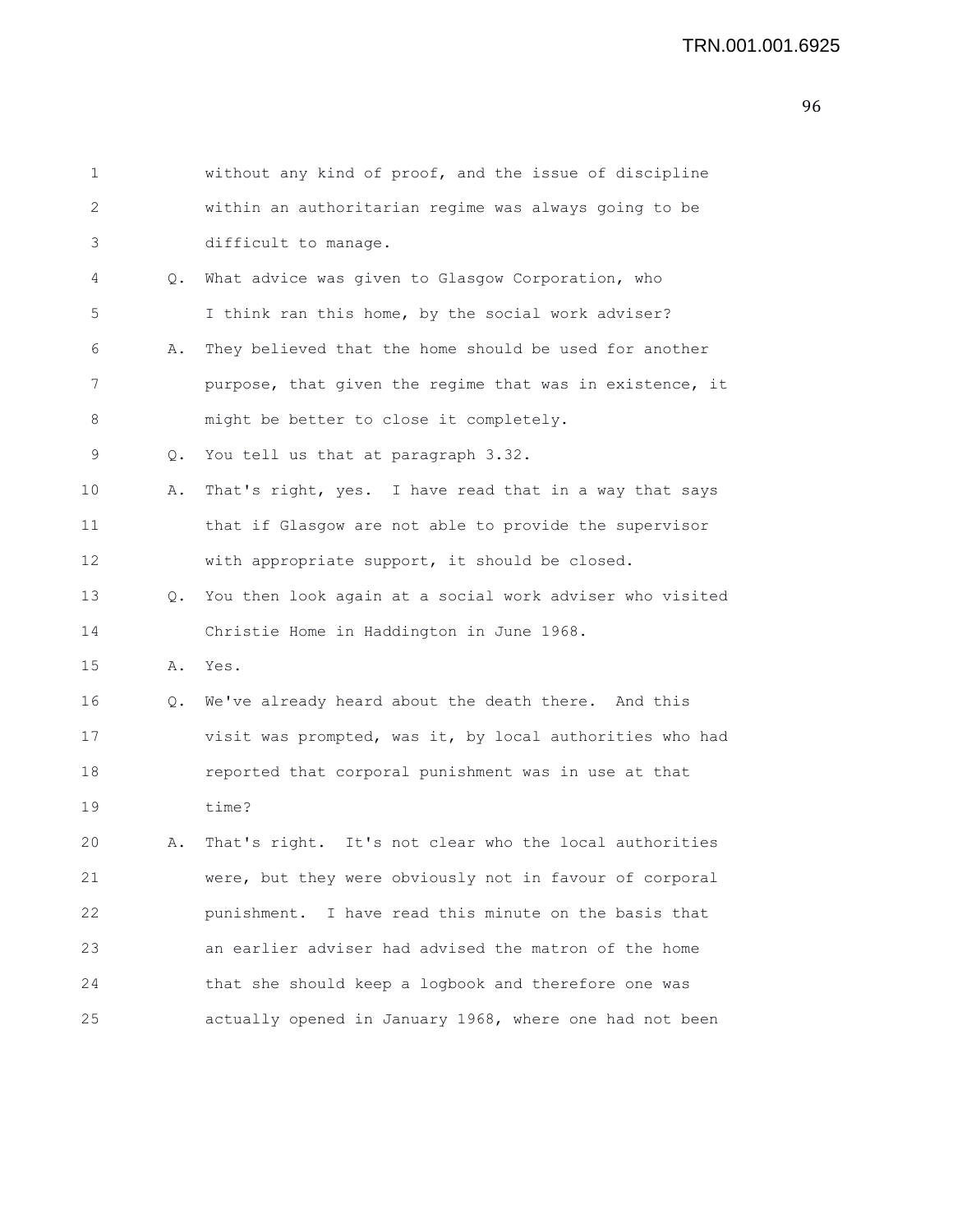| $\mathbf 1$ |    | in existence before. That's something I've read. And     |
|-------------|----|----------------------------------------------------------|
| 2           |    | the subsequent visit indicated that, yes, there was      |
| 3           |    | corporal punishment and other perhaps irregular          |
| 4           |    | punishments taking place.                                |
| 5           | Q. | We'll look at that in a moment.                          |
| 6           |    | On page 9531:                                            |
| 7           |    | "On interview the matron stated she seldom used the      |
| 8           |    | cane but there was one available."                       |
| 9           | Α. | Yes.                                                     |
| 10          | О. | And the social work adviser noted that a previous report |
| 11          |    | indicated that the use of the slipper was the usual      |
| 12          |    | method of corporal punishment.                           |
| 13          | Α. | That's correct, yes.                                     |
| 14          | Q. | I think the social work adviser was able to note that in |
| 15          |    | June 1968, in the punishment logbook, two 10-year-old    |
| 16          |    | girls were given two belts each on the hands for an      |
| 17          |    | alleged or apparent misdemeanour.                        |
| 18          | Α. | Yes.                                                     |
| 19          | О. | And it also recorded in March 1968, a 7-year-old had     |
| 20          |    | "a soapy mouthwash for language". And I think the        |
| 21          |    | matron explained what that meant; is that right?         |
| 22          | Α. | That's right, yes: she had been using that method of     |
| 23          |    | discipline since 1940.                                   |
| 24          | Q. | But perhaps quite troubling is one of the other entries  |
| 25          |    | in the logbook. You mention this at 3.34:                |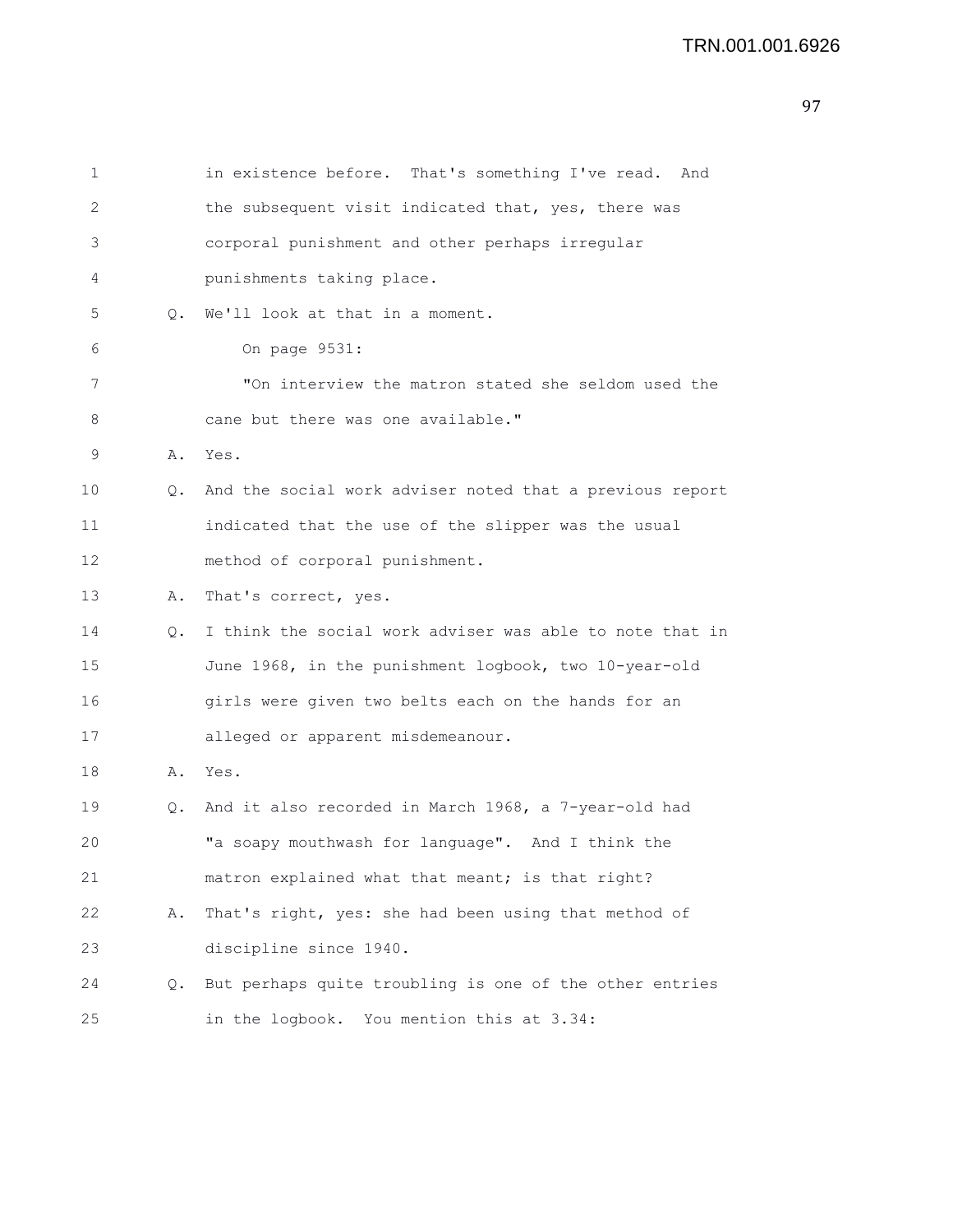```
1 "The logbook also reported that two 4.5-year-old
2 twins were bitten by me."
3 The matron.
4 A. That's correct, yes.
5 Q. And that was the punishment for one or both of them
6 having bitten a 3-year-old?
7 A. That's right, yes.
8 Q. Did the matron give some detail as to how she would set
9 about that form of punishment?
10 A. If they bit her, she'd bite them back. That was the
11 punishment as it appeared to be.
12 Q. What's been recorded is that she takes the back of the
13 child's hand and bites it herself.
14 A. That's right, yes.
15 Q. I think the matron even seems to have accepted that she
16 told the doctor, Dr Gay, about it, and:
17 THe said that he thought she was a better
18 psychologist than that and pointed out that a girl who
19 bites needs cuddling, not biting."
20 A. Yes. He is indicating that he didn't think it was
21 appropriate, far from being appropriate.
22 Q. Did the social work adviser then give advice to the
23 matron on matters of discipline?
24 A. Yes. They indicated that the 1959 regulations should be
25 followed and that the board of governors should indicate
```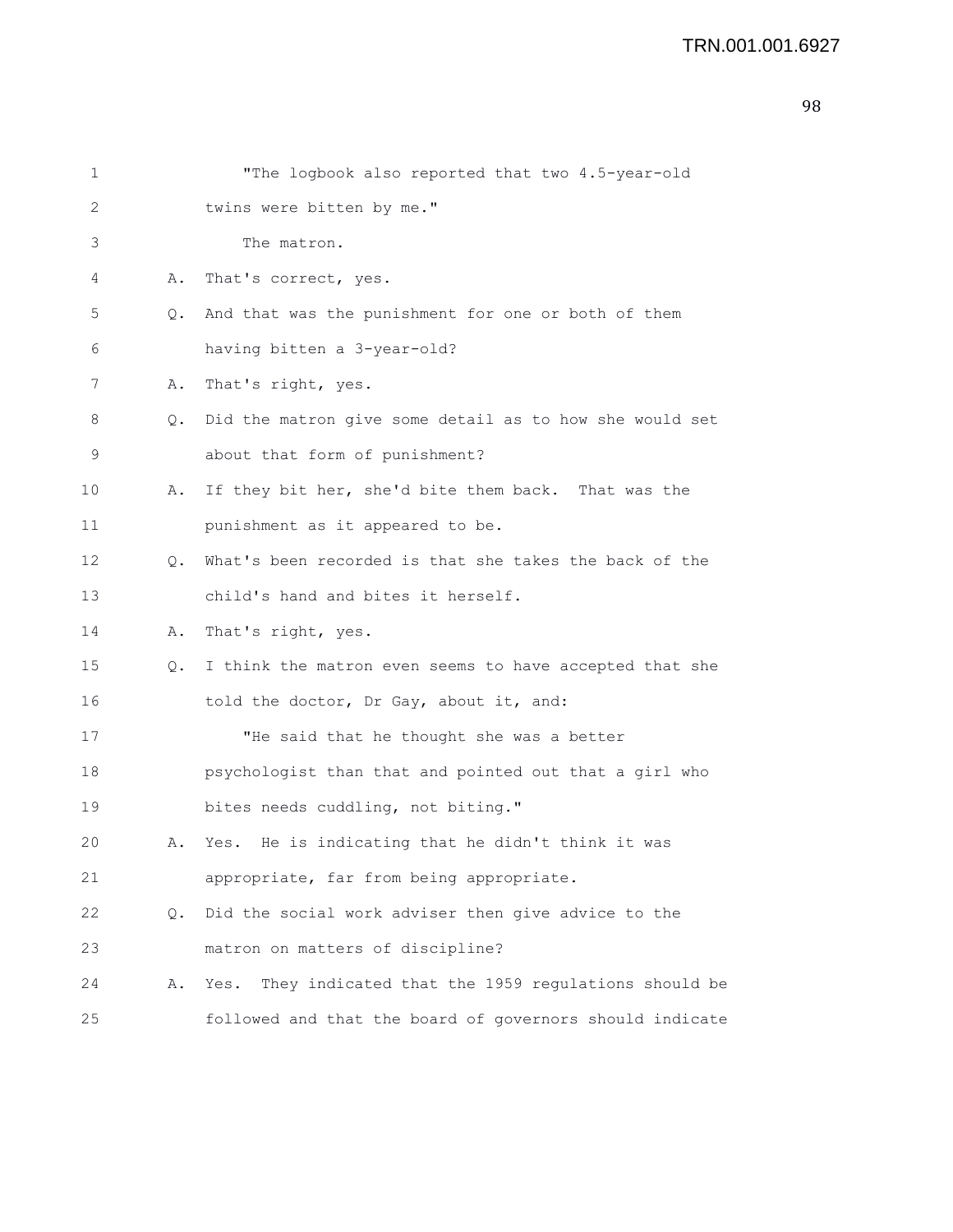| $\mathbf 1$       |    | what corporal punishment would be acceptable, but        |
|-------------------|----|----------------------------------------------------------|
| 2                 |    | it would not include using a slipper, biting a child or  |
| 3                 |    | using soapy lather in a mug.                             |
| 4                 | Q. | Thereafter in October 1968, did a social work adviser    |
| 5                 |    | undertake a review of the more recent Christie           |
| 6                 |    | inspections?                                             |
| 7                 | Α. | Yes. There was a sort of widespread concern regarding    |
| 8                 |    | the absence of training amongst the residential staff,   |
| 9                 |    | there would appear to be no infant care nurses available |
| 10                |    | within the home, and that the Chief Social Work Adviser  |
| 11                |    | should discuss with the governors as they held basic     |
| $12 \overline{ }$ |    | responsibility for the home.                             |
| 13                | О. | And what ultimately happened here?                       |
| 14                | Α. | Initially, the advisers appeared to discuss the matter   |
| 15                |    | with the matron, but eventually the governing body       |
| 16                |    | decided to terminate the matron's appointment and        |
| 17                |    | appoint another individual, who had been a psychiatric   |
| 18                |    | nurse.                                                   |
| 19                | 0. | I think what's been recorded is that:                    |
| 20                |    | "It was concluded that the matron was resistant to       |
| 21                |    | the idea of change"?                                     |
| 22                | Α. | Yes, yes.                                                |
| 23                | Q. | But then, some two years later, had in fact the set-up   |
| 24                |    | at the Christie Home changed?                            |
| 25                | Α. | That's right. It no longer held infants and toddlers     |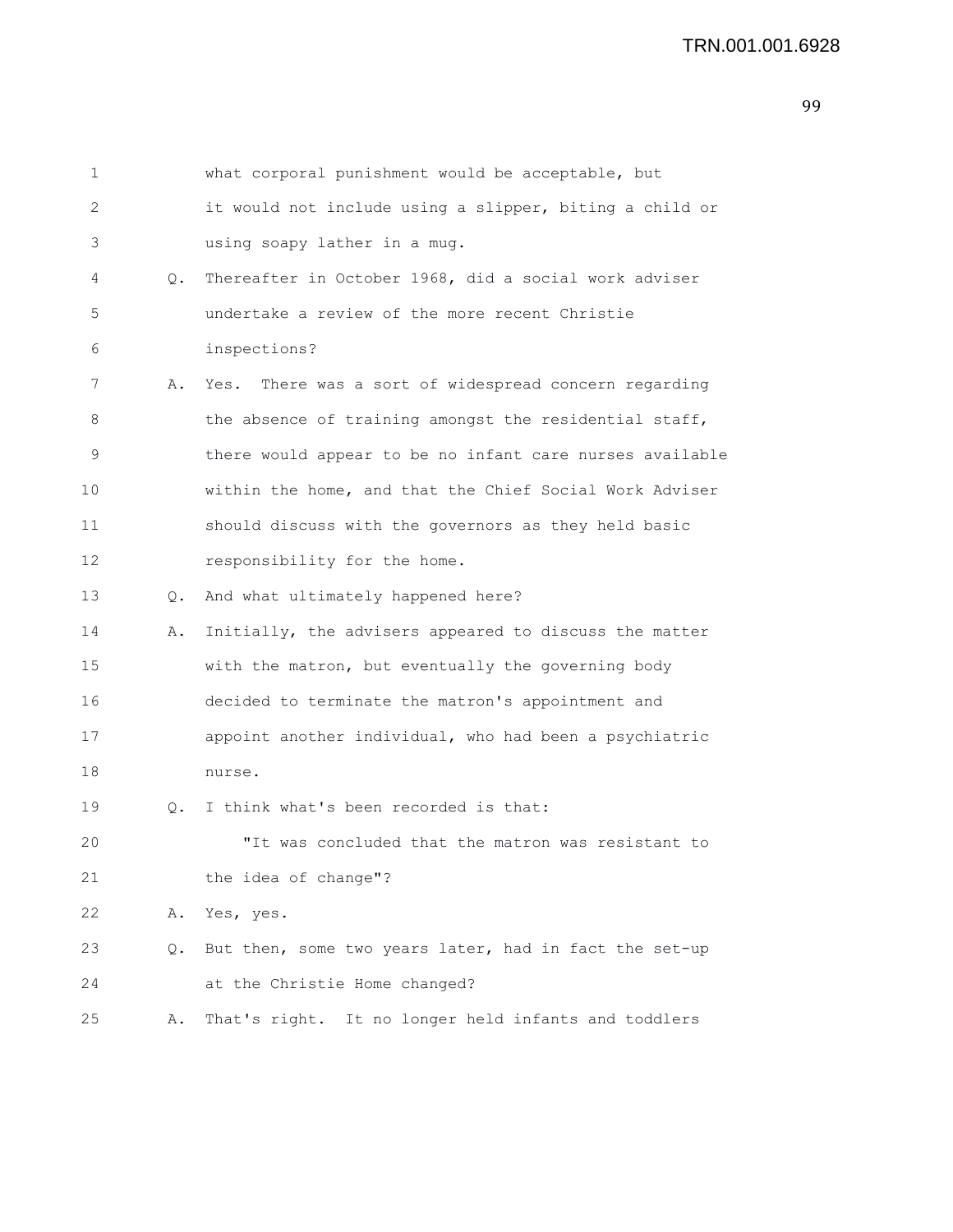```
1 but older children. And as I have just said, all but
2 one of the staff had been replaced, and a psychiatric
3 nurse was also appointed.
4 LADY SMITH: You don't need to give me the precise time
5 lapse but it looks as though at least eight months went
6 by from the first visit of the social work adviser that
7 uncovered all these areas of concern and the decision
8 being taken that the matron's appointment needed to be
9 terminated; is that right?
10 A. Yes. It was not an issue for CAS to terminate the
11 employment --
12 LADY SMITH: No, I'm not suggesting it was.
13 A. The governors had to come to an agreement amongst
14 themselves to terminate the employment.
15 LADY SMITH: But it seems from the way things worked that in
16 the meantime this matron could carry on in her job --
17 A. Yes.
18 LADY SMITH: -- handling children --
19 A. Yes.
20 LADY SMITH: -- as she thought appropriate, which plainly
21 was not appropriate.
22 A. It wasn't appropriate. But they did take the decision.
23 I haven't gone through everything that's there, but it's
24 clear that there was quite strong pressure being put on
25 the governors, informally as much as formally.
```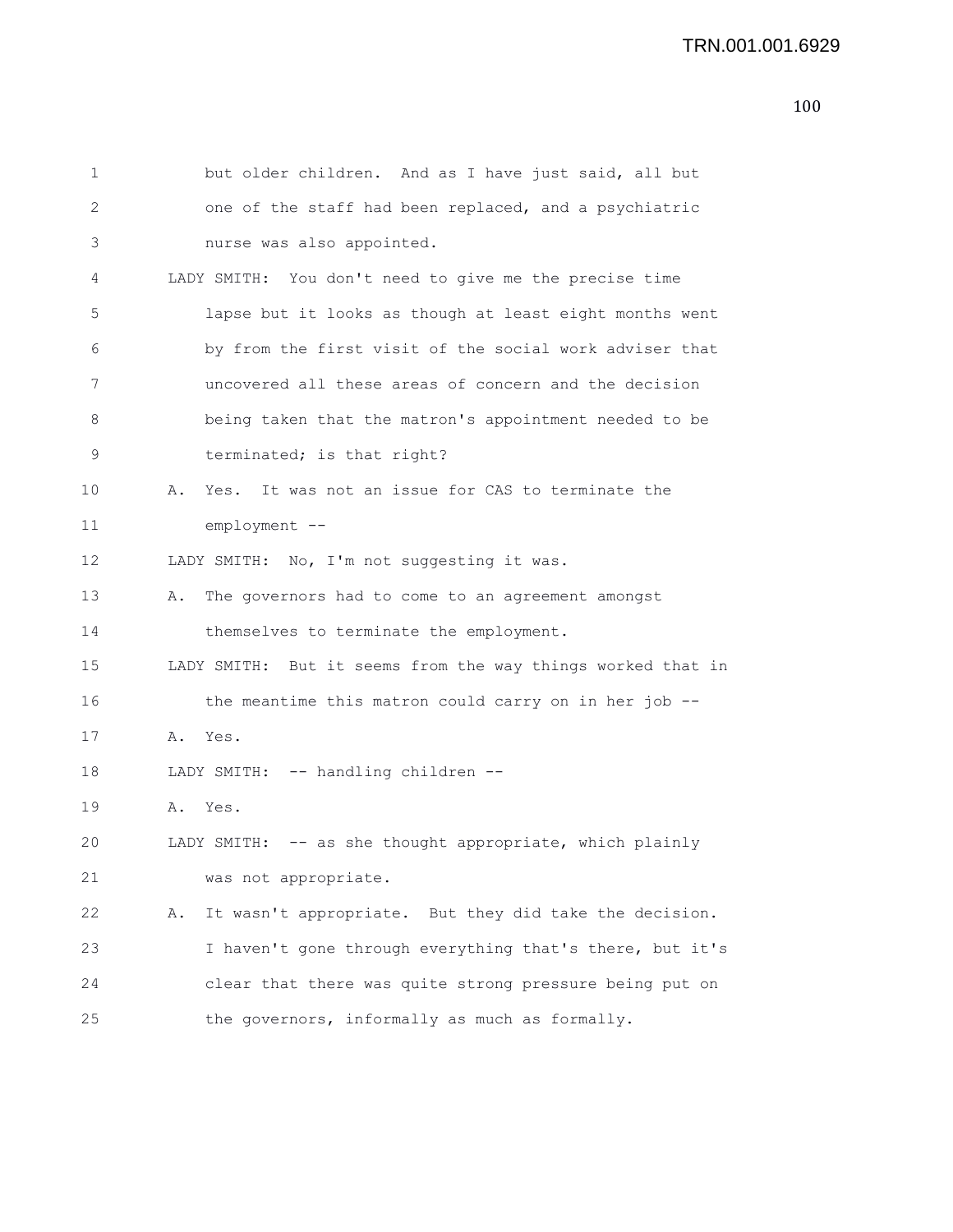```
1 LADY SMITH: That's the pressure that can often work best.
2 MR MacAULAY: You mentioned earlier, professor, the survey
3 of corporal punishment in children's homes that was
4 authorised by the Parliamentary Undersecretary. I think
5 you go on to tell us in this section of the report that
6 it appears to have taken longer than anticipated;
7 is that correct?
8 A. That's correct. Simply collecting the information and
9 then obtaining information from south of the border took
10 some time because, obviously, the Home Office in England
11 were not necessarily collecting the information
12 themselves and they had then to collect information to
13 send up north.
14 Q. Then if we look to see -- and you touched upon this
15 earlier -- what issues arose out of the survey, can you
16 perhaps take us through what was discovered?
17 A. It would appear that corporal punishment was more
18 prevalent in Scotland than in England, although it was
19 accepted by the Social Work Services Group that there
20 could be under-reporting both in Scotland and in
21 England. Anyway, that dealt with corporal punishment
22 and not other forms of punishment.
23 The minister agreed that it was important that the
24 local governing bodies of voluntary homes should lay
25 down regulations for the use of corporal punishment but
```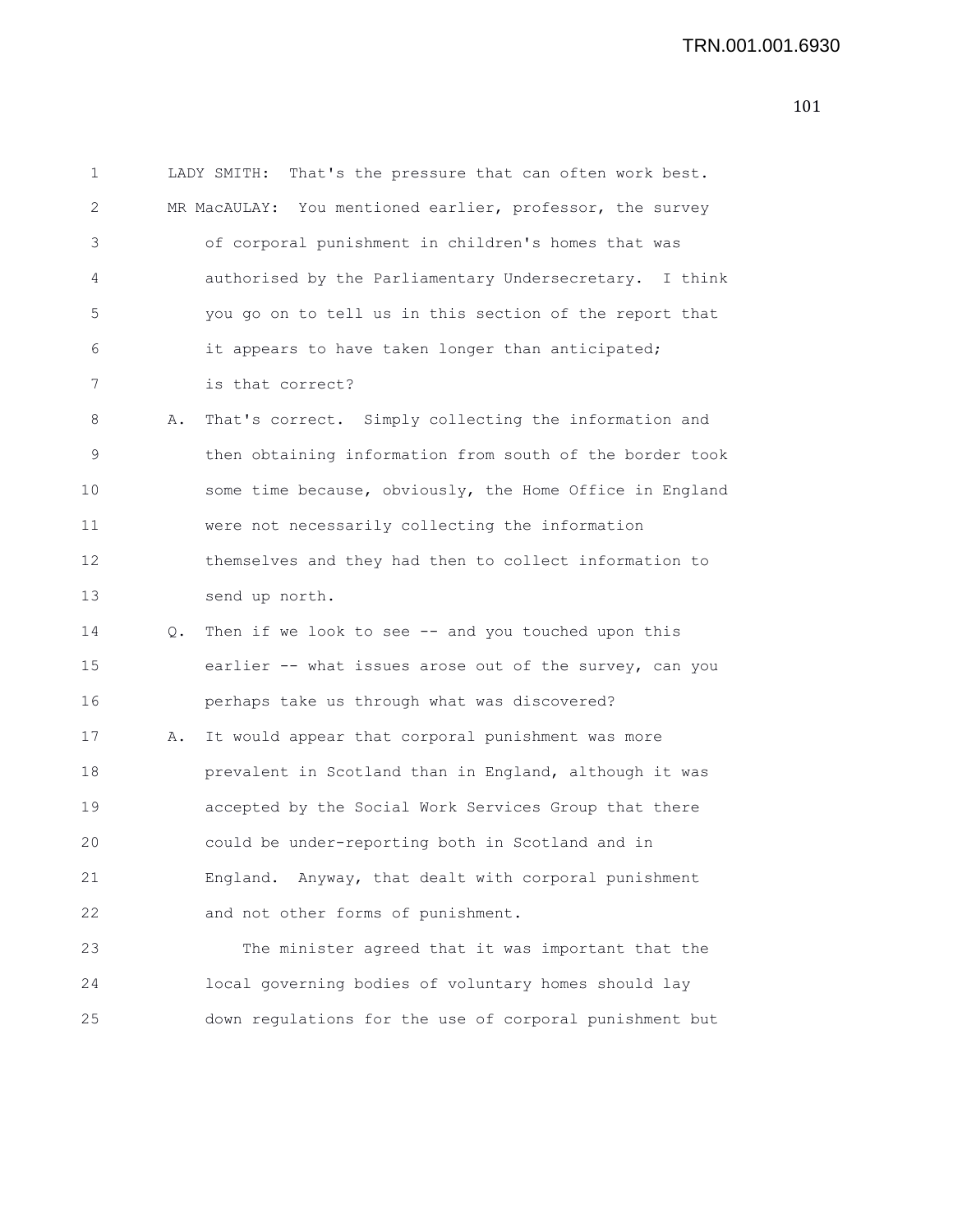| 1  |           | as the act was coming into force that November, it was    |
|----|-----------|-----------------------------------------------------------|
| 2  |           | perhaps too late to engage in consultations.              |
| 3  |           | Therefore the consequence was that pressure should        |
| 4  |           | be applied by Social Work Services Group and CAS,         |
| 5  |           | through its advisers, to advise voluntary home managers   |
| 6  |           | and local authority home managers of the need to          |
| 7  |           | regulate this particular area.                            |
| 8  | $\circ$ . | When you talk about that, that's the 1968 Act?            |
| 9  | Α.        | Yes, it came into force in November 1969.                 |
| 10 | О.        | Yes. You set out what was decided at a meeting that was   |
| 11 |           | attended by SWSG officials, the Chief Social Work         |
| 12 |           | Adviser, and the SHHD medical adviser --                  |
| 13 | Α.        | Yes.                                                      |
| 14 |           | Q. -- assigned to the SWSG:                               |
| 15 |           | "The minister stated that "                               |
| 16 |           | And this is the minister's view?                          |
| 17 | Α.        | The minister decided, as I have said, it would be<br>Yes. |
| 18 |           | impracticable to ban corporal punishment entirely, given  |
| 19 |           | that there wouldn't be enough time to consult, and he     |
| 20 |           | felt there was obviously a need to consult first before   |
| 21 |           | any alteration to the 1959 regulations. He basically      |
| 22 |           | indicates, I think, if one looks at the 1959              |
| 23 |           | regulations, that they should be enforced, ie the word    |
| 24 |           | "exceptional" was underlined, and that's within the 1959  |
| 25 |           | regulations. And that if they wished to ban corporal      |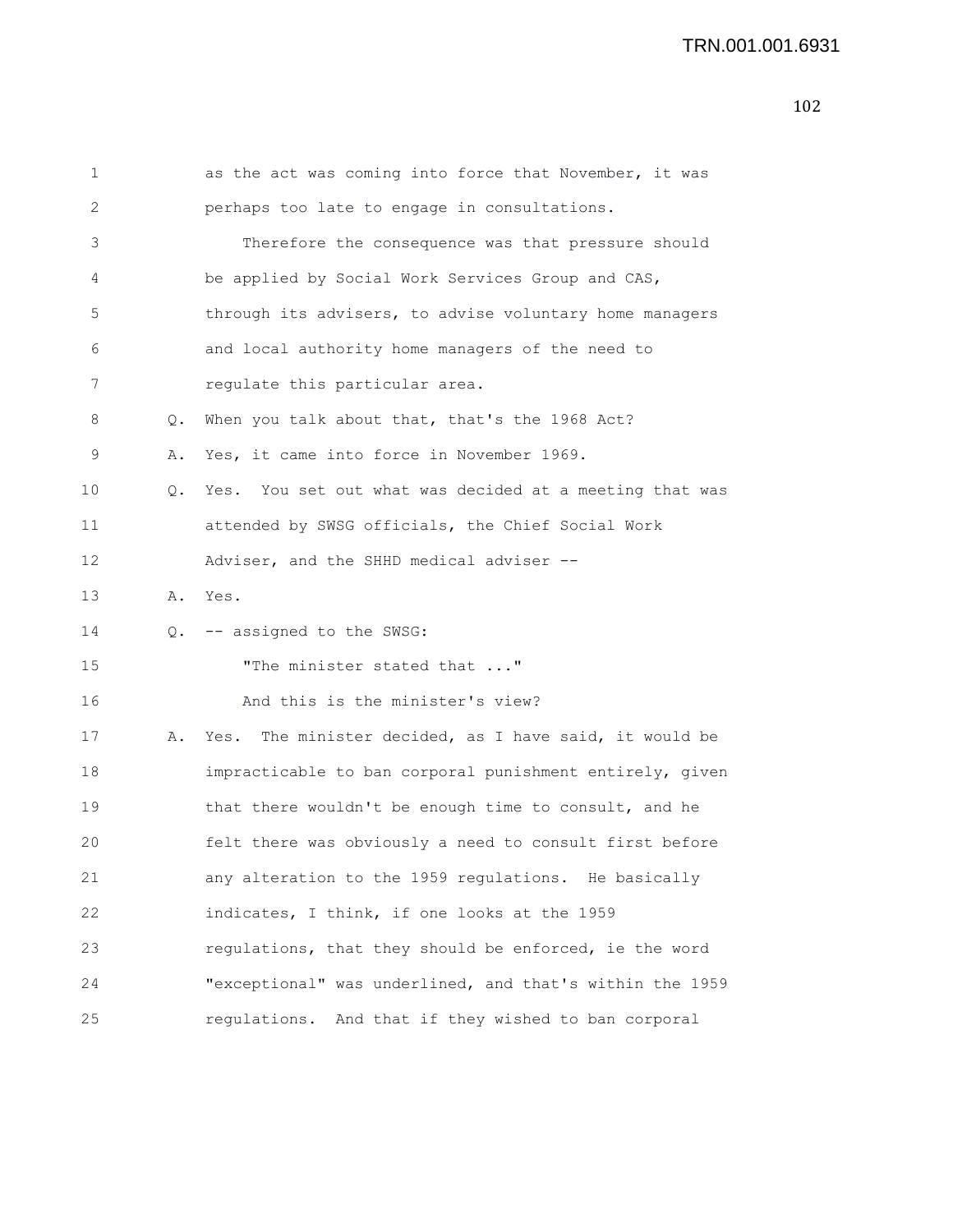| $\mathbf 1$ |    | punishment, that was fine.                                   |
|-------------|----|--------------------------------------------------------------|
| 2           |    | He wasn't in favour of:                                      |
| 3           |    | " banning the use of the tawse and confining                 |
| 4           |    | corporal punishment to slapping the child's hands or         |
| 5           |    | legs with bare hands should be explored."                    |
| 6           |    | Again he reiterated the 1959 regulations, or the             |
| 7           |    | intention of the 1959 regulations that meals, that           |
| 8           |    | children should not be deprived of meals as a form of        |
| 9           |    | punishment. So he's basically reinforcing the 1959           |
| 10          |    | regulations and seeking to insist that voluntary homes       |
| 11          |    | should ensure that those regulations are carried out.        |
| 12          | Q. | Had there been an impetus, however, to change the            |
| 13          |    | landscape on corporal punishment?                            |
| 14          | Α. | I think that from what I see, they were proposing to the     |
| 15          |    | minister that they should seek to introduce new              |
| 16          |    | regulations, which would lead to the abolition of            |
| 17          |    | corporal punishment in children's homes.                     |
| 18          | Q. | But the minister did not go down that route?                 |
| 19          | Α. | The minister decided there wasn't enough time, I think       |
| 20          |    | six months, to engage in a consultation exercise before      |
| 21          |    | the Act came into force.                                     |
| 22          |    | That's just after 1 o'clock, my Lady.<br>MR MacAULAY:        |
| 23          |    | Yes. Let's stop there for the lunch break and<br>LADY SMITH: |
| 24          |    | I'll sit again at 2 o'clock.                                 |
| 25          |    | $(1.00 \text{ pm})$                                          |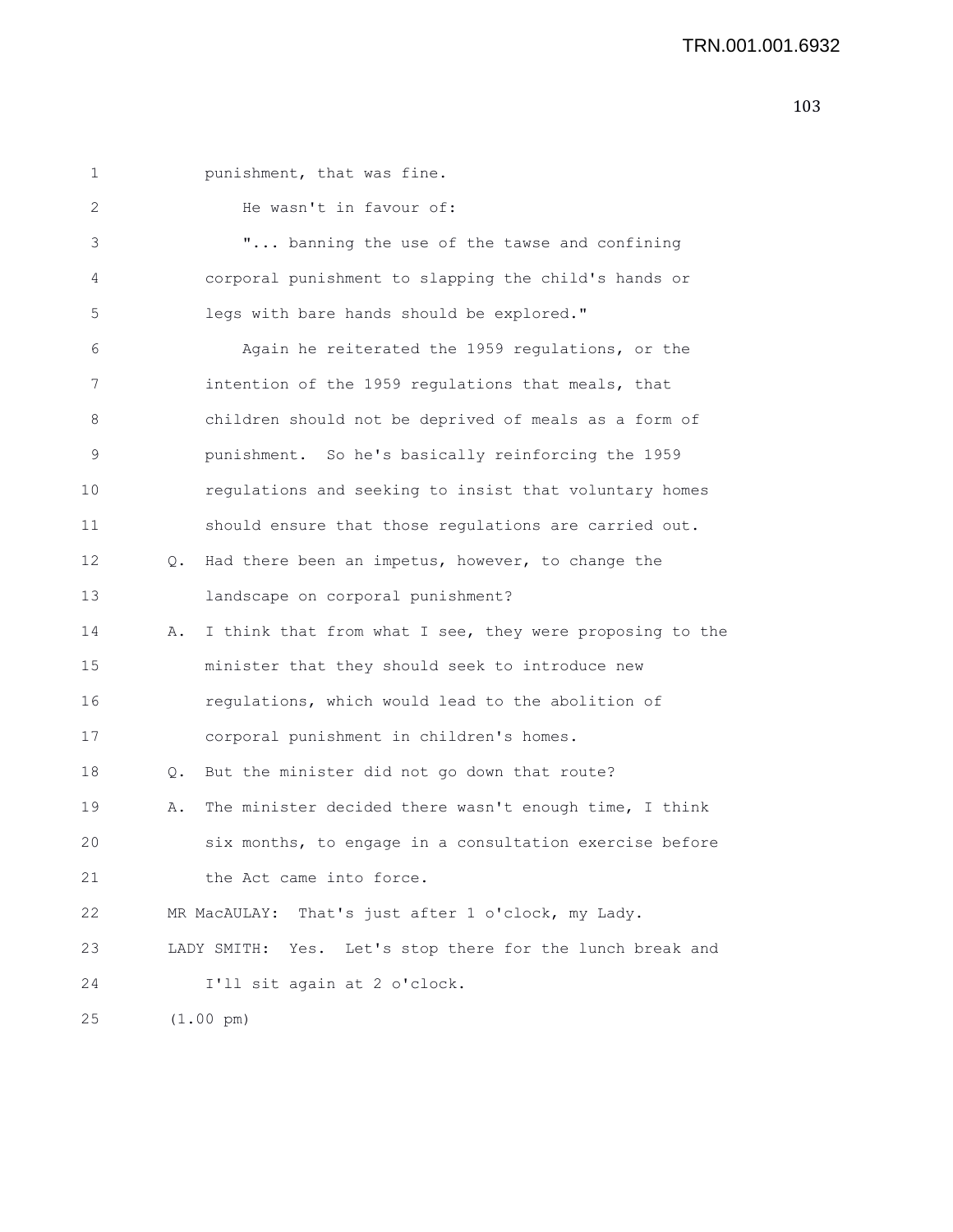| 1  |    |                                                          |
|----|----|----------------------------------------------------------|
| 2  |    | (The lunch adjournment)                                  |
| 3  |    | $(2.00 \text{ pm})$                                      |
| 4  |    | LADY SMITH: Mr MacAulay.                                 |
| 5  |    | MR MacAULAY: Good afternoon, my Lady.                    |
| 6  |    | Before lunch, professor, we'd been looking at            |
| 7  |    | aspects of residential homes. Just sticking with that,   |
| 8  |    | if we go to page 9535 of the report, paragraph 3.39, you |
| 9  |    | point out that:                                          |
| 10 |    | "Sections 62 and 67 of the 1968 Act transferred the      |
| 11 |    | registration of voluntary children's homes from Central  |
| 12 |    | Government to the local authority, and with registration |
| 13 |    | came the obligation to undertake inspection."            |
| 14 | Α. | Yes.                                                     |
| 15 | Q. | And you go on to develop that. What was developing       |
| 16 |    | here?                                                    |
| 17 | Α. | Essentially, sections 62 and 67 laid the responsibility  |
| 18 |    | for registering a home and inspecting a home on the      |
| 19 |    | local authority, and that had been transferred from the  |
| 20 |    | Secretary of State for Scotland under the 1948 Act and   |
| 21 |    | previous to that the 1932 Children and Young Persons     |
| 22 |    | (Scotland) Act.                                          |
| 23 | Q. | The registration prior to 1968 was with the<br>Yes.      |
| 24 |    | Secretary of State for Scotland?                         |
| 25 | Α. | Yes, that's right.                                       |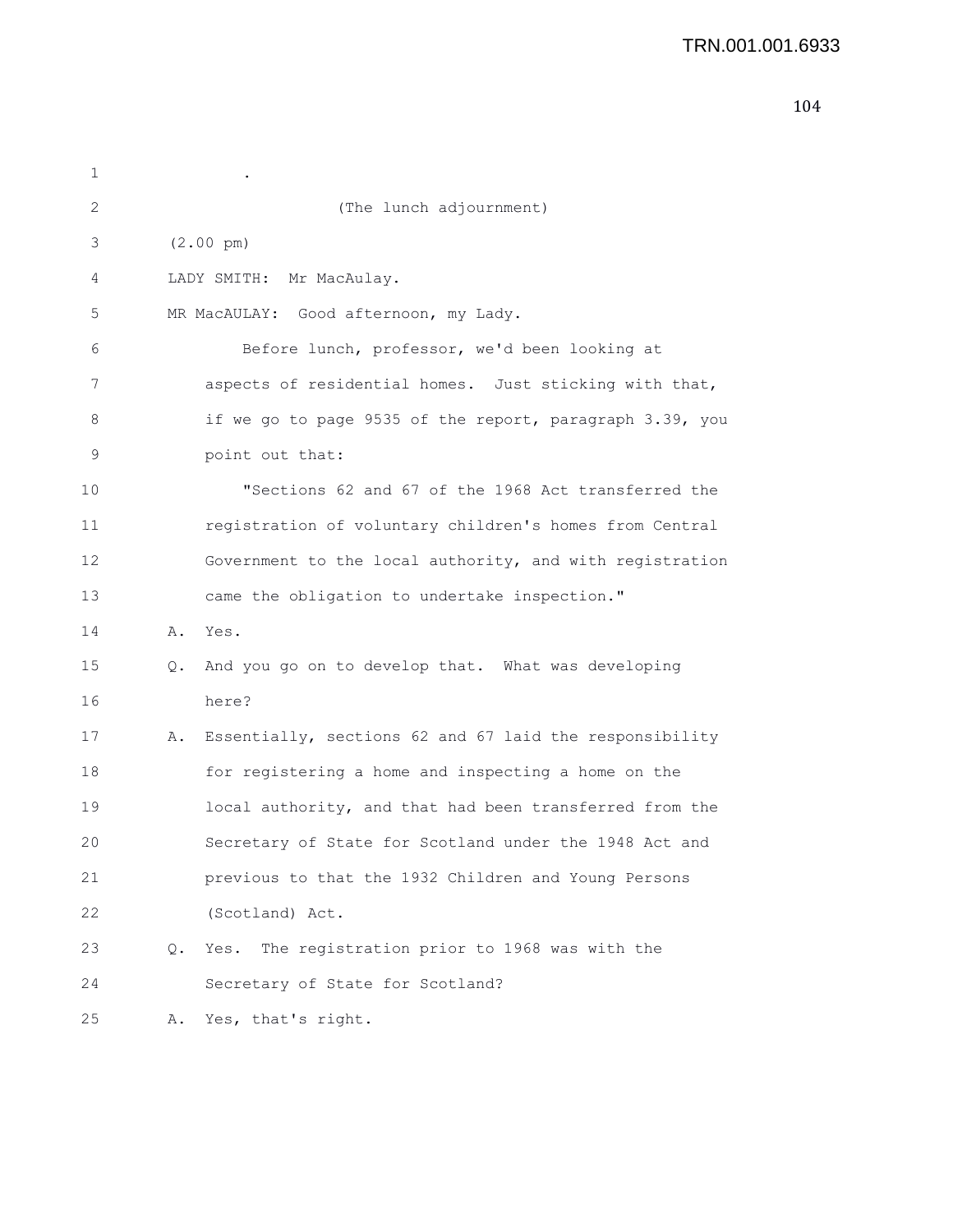| 1  | Q. | So that was the change?                                  |
|----|----|----------------------------------------------------------|
| 2  | Α. | That was the significant change that the act heralded.   |
| 3  |    | If you remember what I said about how the whole          |
| 4  |    | issue of 1968 was to develop a local authority           |
| 5  |    | social work service, this fitted into it in the sense    |
| 6  |    | that if you have a professionally led local authority    |
| 7  |    | service, shouldn't they take the responsibility of also  |
| 8  |    | ensuring the quality of children's homes wherever they   |
| 9  |    | were? So this followed it.                               |
| 10 |    | The issue then was: what was the position for the        |
| 11 |    | central inspectorate, ie CAS, subsequent to the 1968     |
| 12 |    | Initially, of course, they continued with their<br>Act?  |
| 13 |    | inspections, as I indicate here in section 3.39.         |
| 14 | Q. | But that came to an end?                                 |
| 15 | Α. | That came to an end as a result of a test case at        |
| 16 |    | Lochvale Boys' Home in Dumfries.                         |
| 17 |    | Q. We'll come to that shortly. Then in this interim      |
| 18 |    | period, if we want to call it that, CAS still engaged    |
| 19 |    | in the inspection of children's homes?                   |
| 20 | Α. | Yes, that's right.                                       |
| 21 | Q. | And as you pointed out here -- and I think in particular |
| 22 |    | you are looking here to see what is being done in-house  |
| 23 |    | within the homes in relation to, for example, the        |
| 24 |    | appointment of psychologists and so on. Do you observe   |
| 25 |    | that CAS advisers noted the appointment of psychologists |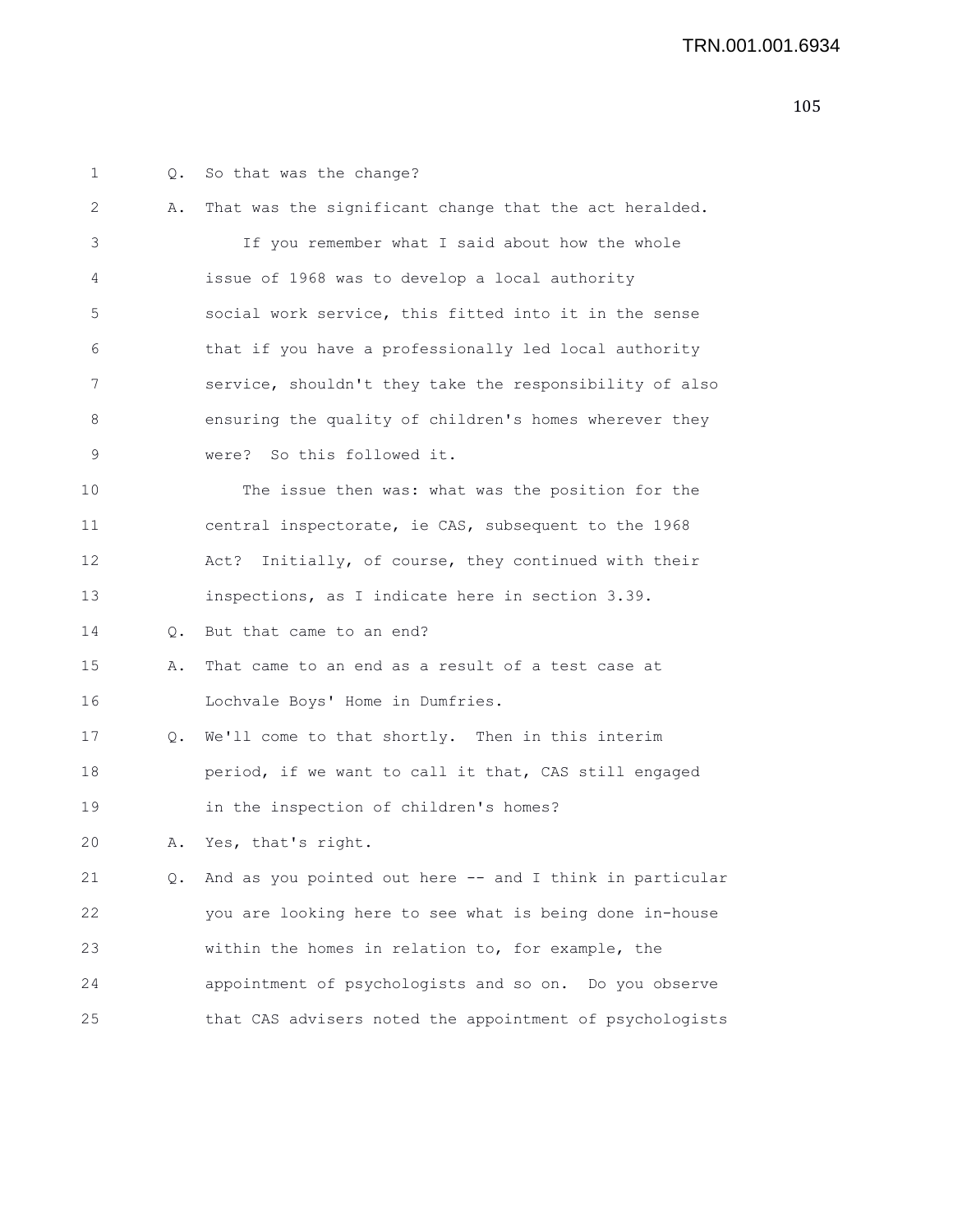| 1  |           | at Quarriers?                                              |
|----|-----------|------------------------------------------------------------|
| 2  | Α.        | That's correct.                                            |
| 3  | Q.        | That was to assist with the assessment of children?        |
| 4  | Α.        | And this followed, basically, what the Chief Social Work   |
| 5  |           | Adviser was indicating was a necessary response by local   |
| 6  |           | authorities and children's homes and others in the field   |
| 7  |           | towards the 1968 Act.                                      |
| 8  | Q.        | This was in 1968 that this particular appointment took     |
| 9  |           | place?                                                     |
| 10 |           | A. Yes.                                                    |
| 11 |           | Q. Did you understand this to be a full-time psychologist  |
| 12 |           | attached to the Quarriers Homes?                           |
| 13 | Α.        | I've no reason to doubt that it wasn't a full-time         |
| 14 |           | psychologist.                                              |
| 15 |           | Q. The other observation made by the advisers here is that |
| 16 |           | there was a favourable response to the new system of       |
| 17 |           | appointing foster parents to its cottage homes; is that    |
| 18 |           | correct?                                                   |
| 19 | Α.        | That would be the case, that if you like, they had         |
| 20 |           | learned the lesson from what occurred in Glasgow and       |
| 21 |           | that they are seeking to ensure that they undertake        |
| 22 |           | a trial period to assess the suitability.                  |
| 23 | $\circ$ . | You go on to say that:                                     |
| 24 |           | "The social work adviser urged the further                 |
| 25 |           | appointment of on-site social workers "                    |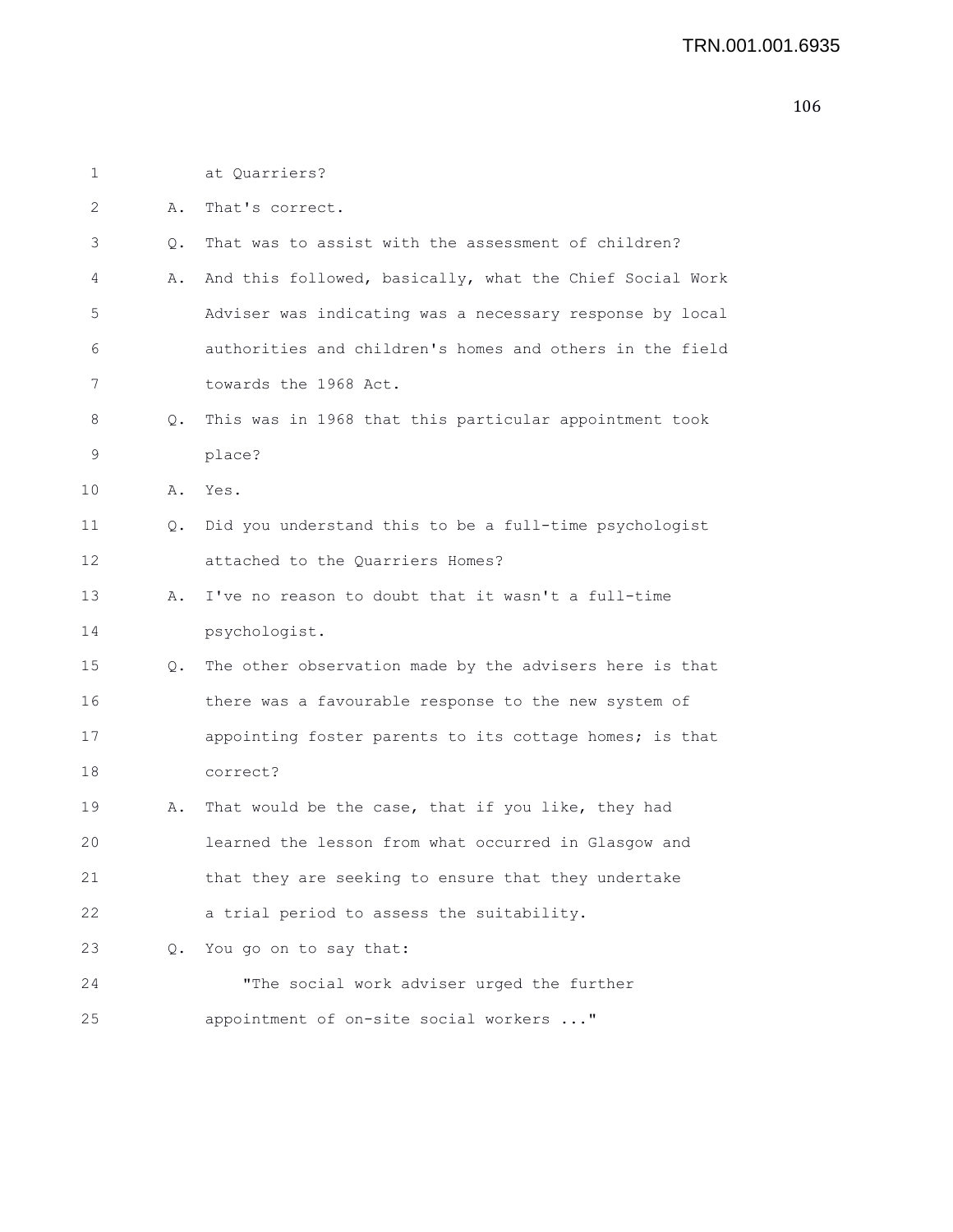| 1  | Α. | Yes.                                                     |
|----|----|----------------------------------------------------------|
| 2  | Q. | " to assist in the assessment and to liaise more         |
| 3  |    | closely with the local authority departments."           |
| 4  |    | Again, was that in connection with Quarriers?            |
| 5  | Α. | That was in connection with Quarriers, yes.              |
| 6  | Q. | Then do we see that you draw attention to an inspection  |
| 7  |    | by CAS in 1972 and what the results of that inspection   |
| 8  |    | were?                                                    |
| 9  | Α. | Yes. It's in line, if you like, with the directional     |
| 10 |    | policy as outlined by the Chief Social Work Adviser that |
| 11 |    | you have social workers on site liaising with -- well,   |
| 12 |    | the future Strathclyde social work departments in the    |
| 13 |    | area to ensure that children who were placed in          |
| 14 |    | Quarriers from the local authority were being looked     |
| 15 |    | after and, obviously, there was feedback going both      |
| 16 |    | ways.                                                    |
| 17 | Q. | What you have noted here is that:                        |
| 18 |    | "There are now three social workers --"                  |
| 19 | Α. | Yes.                                                     |
| 20 | О. | "-- and a senior social worker who work entirely with    |
| 21 |    | the homes and who are attached to the various cottages." |
| 22 |    | That's four altogether?                                  |
| 23 | Α. | That's right, yes.                                       |
| 24 | Q. | And you go on to say:                                    |
| 25 |    | "They liaise with the local authorities sending          |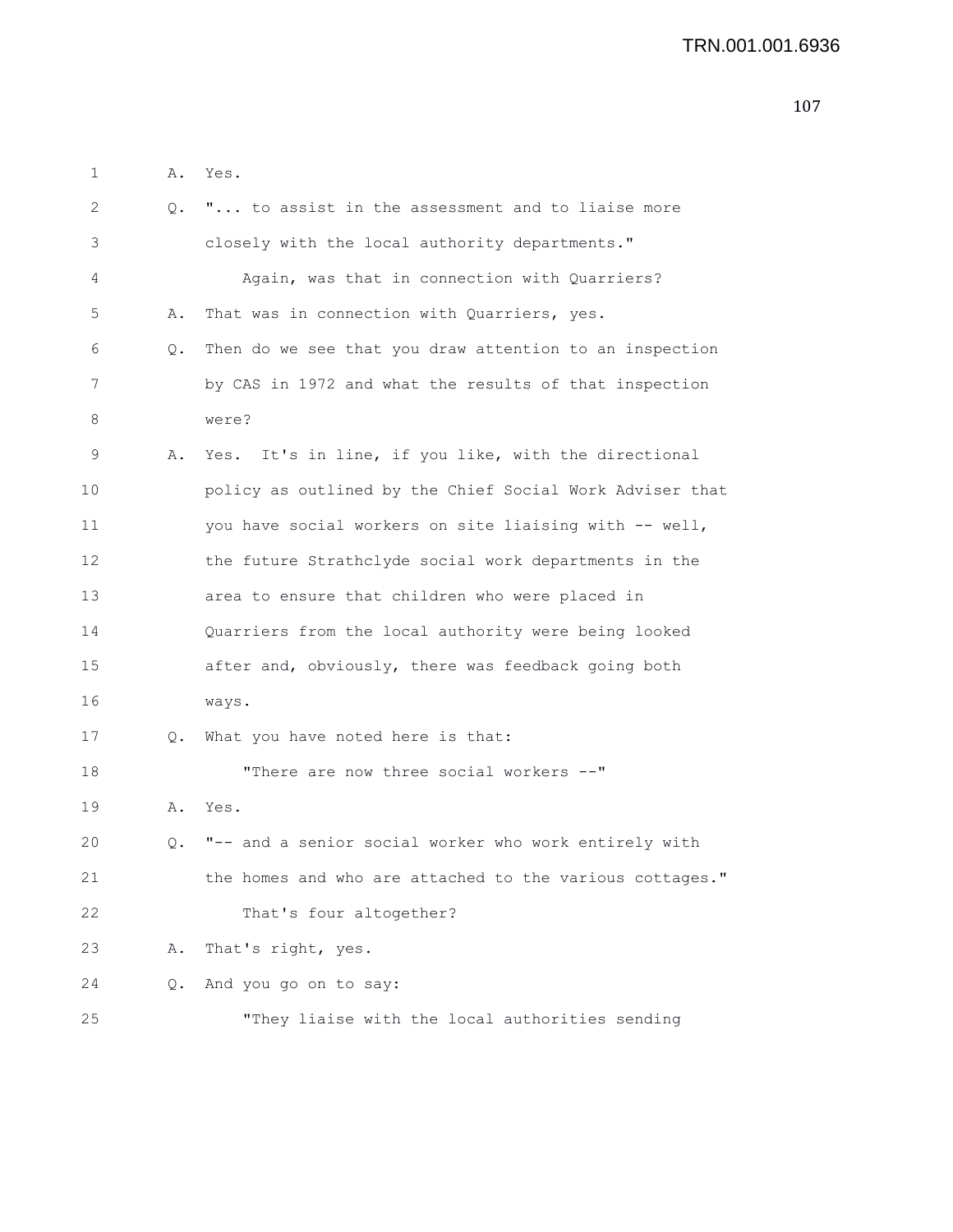```
1 children and they also work with the residential staff
2 supporting them when there are problems working with
3 groups of children ..."
4 So that very much reflects the policy that has been
5 developed post- 1968?
6 A. Yes.
7 Q. You then draw attention on page 9536 to Waverley House
8 in Edinburgh. That was a voluntary home in the sense it
9 was managed by the Scottish Wayfarers' Welfare Society
10 and that was for young men or lads who were homeless, is
11 I think its purpose.
12 A. Yes.
13 Q. What was the position here so far as the social work
14 adviser was concerned?
15 A. I think the view was that any such young lad should be
16 under the general supervision of Edinburgh Social Work
17 Department and certainly in terms of assessment of their
18 needs, and therefore the home should be working more
19 closely with Edinburgh Social Work Department and its
20 Director of Social Work.
21 But if they did, then obviously Edinburgh might lay
22 down conditions as to how it should operate, which would
23 be to the advantage of the boys themselves.
24 Q. I think the suggestion was that the home should employ
25 a part-time social worker for that purpose?
```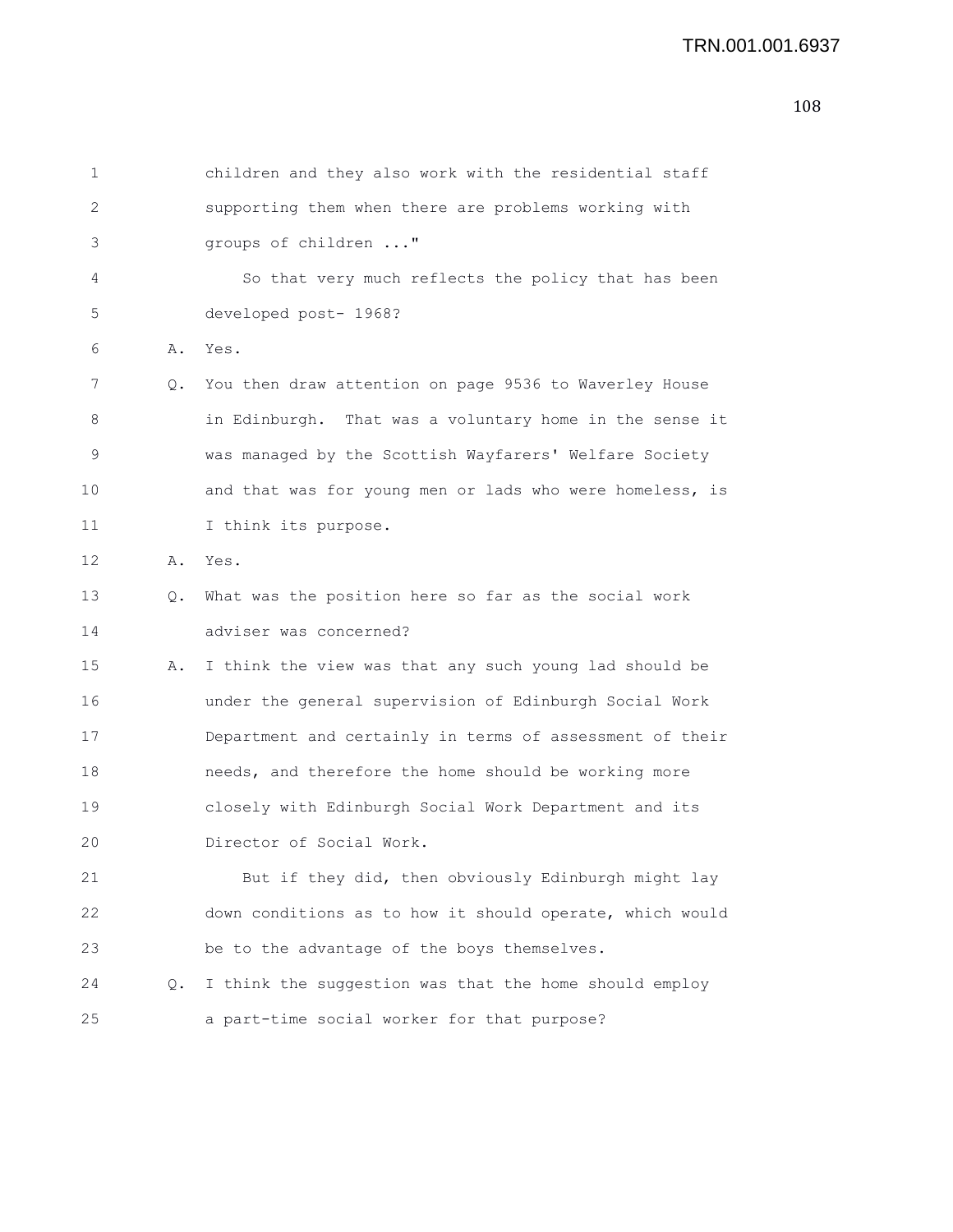| 1  | Α.        | Yes.                                                     |
|----|-----------|----------------------------------------------------------|
| 2  | Q.        | You come back to the Christie Home in Haddington that    |
| 3  |           | we've already looked at.                                 |
| 4  | Α.        | Yes.                                                     |
| 5  | 0.        | Here we see that the social work advisers noted that:    |
| 6  |           | "None of the members of the governing body held          |
| 7  |           | expertise in childcare"; is that correct?                |
| 8  | Α.        | That's correct. That would not be unusual, of course,    |
| 9  |           | at this time.                                            |
| 10 | $\circ$ . | Can we see that the board consisted of persons such as   |
| 11 |           | the Sheriff of Lothian and Peebles, it says here --      |
| 12 | Α.        | Yes.                                                     |
| 13 | Q.        | -- the Depute Keeper of the Signet and the WS Society    |
| 14 |           | and presbyteries?                                        |
| 15 | Α.        | Yes.                                                     |
| 16 | Q.        | You say that wasn't unusual.                             |
| 17 | Α.        | Not amongst the governing bodies, but it was suggested   |
| 18 |           | that the governor should make contact, and they did make |
| 19 |           | contact with, Midlothian's Director of Social Work.      |
| 20 | Q.        | You mentioned Lochvale Boys' Home in Dumfries and that's |
| 21 |           | the next part of the discussion in your report. Can you  |
| 22 |           | set out for us what happened here?                       |
| 23 | Α.        | They received a complaint from a county council,         |
| 24 |           | Clackmannanshire, that one of the boys that they had     |
| 25 |           | sent to the home was not being properly cared for and    |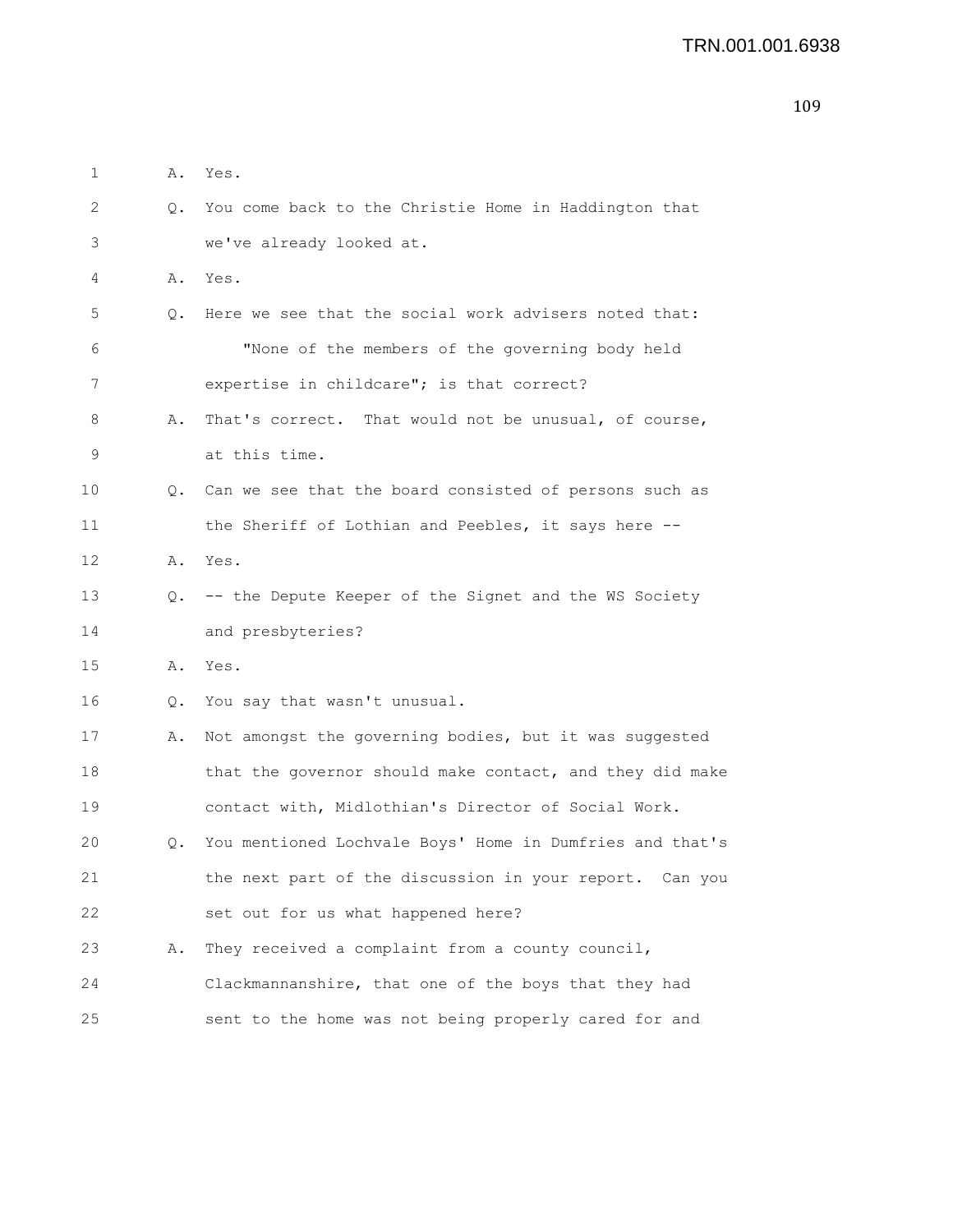| 1  |    | had left or they had removed him, and in the assessment  |
|----|----|----------------------------------------------------------|
| 2  |    | that they had undertaken, the child psychologist,        |
| 3  |    | revealed loss of identity and rejection as a result of   |
| 4  |    | his isolation.                                           |
| 5  |    | The result of that was that the whole home was then      |
| 6  |    | urgently reviewed by the Social Work Services Group and  |
| 7  |    | an adviser was sent to review the home.                  |
| 8  | Q. | What did the review discover?                            |
| 9  | Α. | Perhaps not unlike the Christie Home in Haddington in    |
| 10 |    | 1966/1967/1968, it was a home that was guided by         |
| 11 |    | 19th century philanthropy, where children were taken off |
| 12 |    | the streets and given shelter and looked after in that   |
| 13 |    | particular way. But it was effectively the home of the   |
| 14 |    | superintendent and his wife, who was the matron, and     |
| 15 |    | that they essentially belonged to a different era of     |
| 16 |    | childcare. There was little provision for the boys       |
| 17 |    | in the home in terms of any recreational activities      |
| 18 |    | whatsoever.                                              |
| 19 | Q. | One point that's made in paragraph 3 on page 9537        |
| 20 |    | is that apart from the superintendent's sitting room,    |
| 21 |    | the home was minimally furnished?                        |
| 22 | Α. | That's correct, yes. There was no evidence anywhere in   |
| 23 |    | this house of an expression of a boy's individuality,    |
| 24 |    | et cetera, et cetera.                                    |
| 25 | Q. | I think you mentioned earlier this became something of   |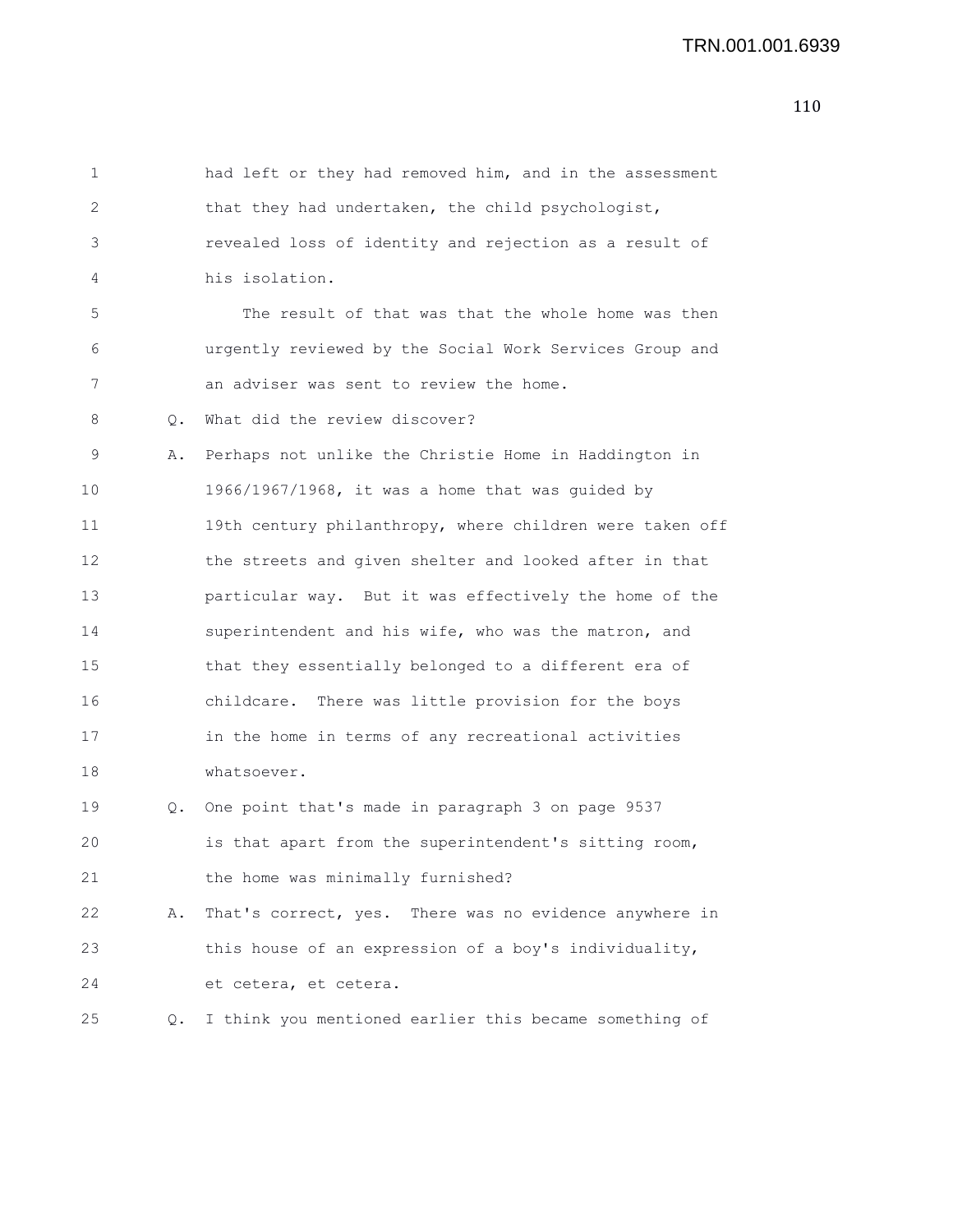1 a test case in relation to the division of powers of 2 inspection between CAS and the local authority. What 3 happened here?

4 A. Effectively, it was put up to -- the issue was put up to 5 the Social Work Services Group administrative officials, 6 who looked at the issue, obviously accepted that the 7 home -- there were deficiencies, but believed that under 8 the 1968 Social Work Act, if a report was issued from 9 CAS and the Social Work Services Group, which called 10 into question the registration, and the local authority 11 and even the home appealed against the registration, 12 it would put the Secretary of State in some difficulty 13 in terms of the procedure that would be adopted to 14 confirm or reject the Social Work Services Group's/CAS' 15 verdict on the home, thus it was really a matter for the 16 local authority's -- actually, I think it was Dumfries 17 Borough Council at the time -- decision. If they 18 accepted the registration, then they had a duty to 19 inspect, and if they believed it was no longer suitable 20 as a home for boys, then they should de-register it. 21 Q. Then if we turn to page 9539, the first main paragraph: 22 "We ..." 23 And that's underlined and I think that's SWSG 24 speaking. 25 A. Yes.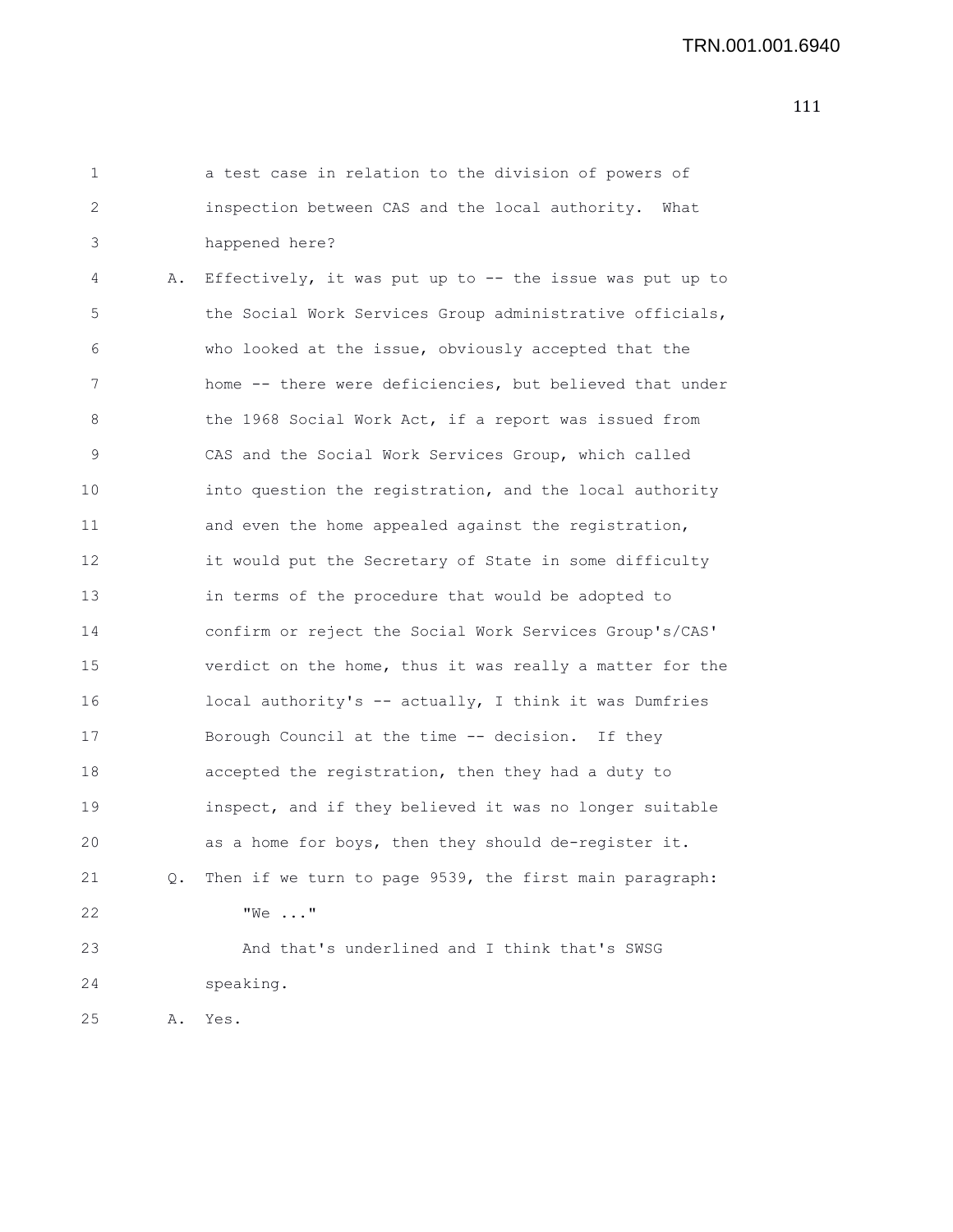```
1 Q. "... may think that these words [and that's reference to
2 the statutory provisions] describe the present situation
3 at Lochvale, but if as I presume they have, the local
4 authority have registered the place, it is up to them to
5 ensure that registration continues to be justified. If
6 in their view it is not, it is again up to them to use
7 their powers under section 62(4) to cancel
8 registration."
9 I think that's then the point you're making?
10 A. Yes, that's right.
11 Q. At paragraph 3.44, it mentions there that the local
12 authorities were required to perform their duties under
13 the general guidance of the Secretary of State --
14 A. Yes.
15 Q. -- but could not be relied upon to implement
16 recommendations; is that correct?
17 A. Yes, I know.
18 Q. That's rather surprising.
19 A. This is the state before local government reorganisation
20 and my reading of this is that they perhaps realised
21 there was an issue in Lochvale Home and realised that
22 there was an issue with the local authority, Dumfries
23 Borough Council, taking any action. But if they waited
24 a couple of years, then under Dumfries & Galloway
25 Regional Council the situation would change. Therefore
```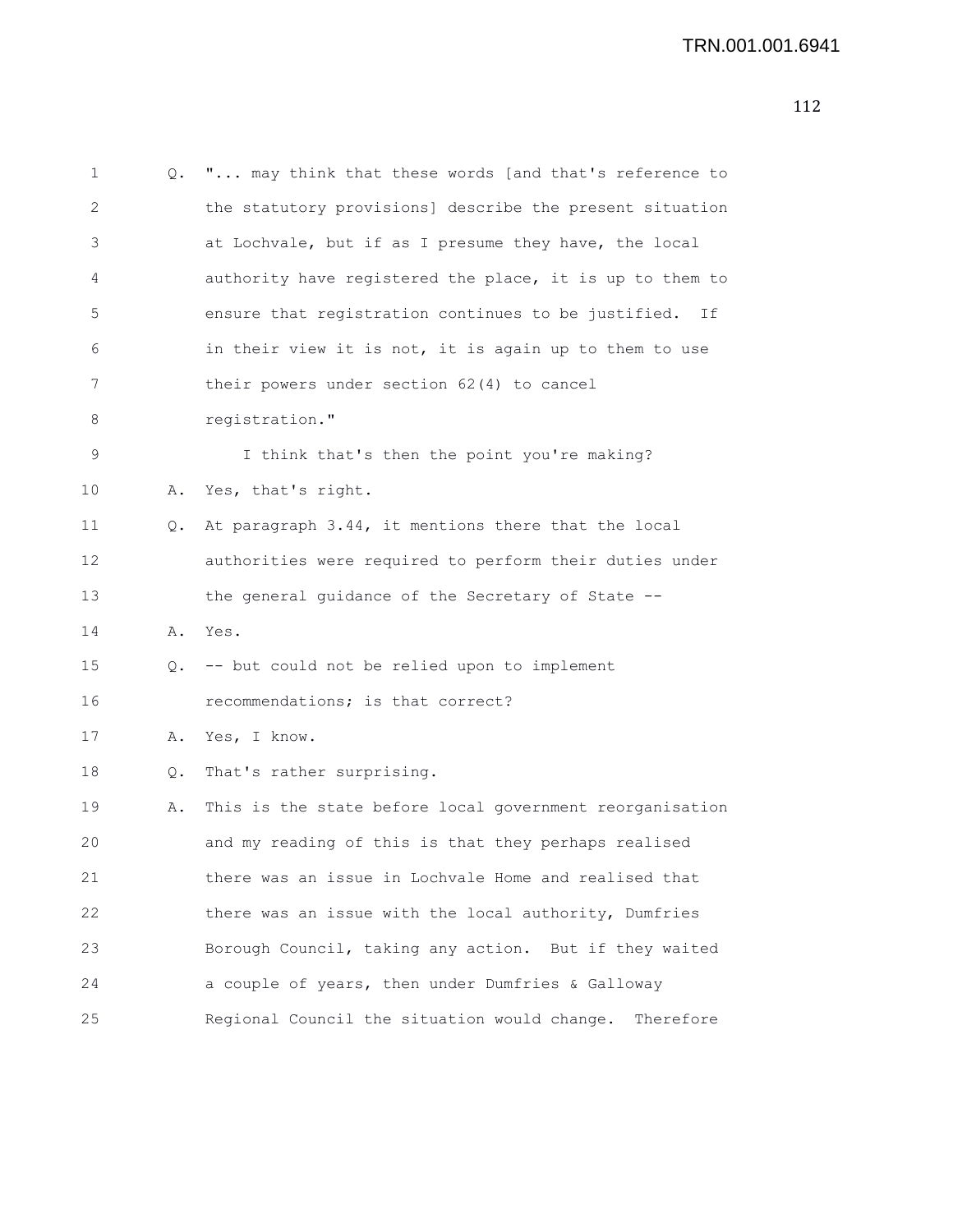| 1           |    | the issues surrounding this particular home, it would    |
|-------------|----|----------------------------------------------------------|
| 2           |    | either have its registration cancelled or they would be  |
| 3           |    | forced to improve the facilities on offer. That's my     |
| 4           |    | interpretation of the way that they constructed this     |
| 5           |    | particular minute or series of minutes.                  |
| 6           | Q. | It goes on, we go on to read in that paragraph, 3.44,    |
| 7           |    | that:                                                    |
| 8           |    | "For a voluntary home it was argued further that the     |
| $\mathsf 9$ |    | Secretary of State's powers were even more tenuous,      |
| 10          |    | especially as unlike that of schools, inspections of     |
| 11          |    | voluntary homes were a good deal more irregular and thus |
| 12          |    | lacking routine."                                        |
| 13          | Α. | That's correct. So there weren't annual reports, there   |
| 14          |    | weren't even a guarantee of reports every five years,    |
| 15          |    | and that's unlike a school: you couldn't point to one    |
| 16          |    | which said, yes, you need to do this, and you need to do |
| 17          |    | that, and following it up. If it was basically an issue  |
| 18          |    | of someone raising or noting an objection at Lochvale    |
| 19          |    | and then an inspector turning up, it wasn't quite the    |
| 20          |    | same as the regularity within schools itself.            |
| 21          | Q. | The minute goes on:                                      |
| 22          |    | "There is no doubt that much can and has been            |
| 23          |    | achieved with voluntary bodies by the use of the         |
| 24          |    | sapiential (to use a dreadful word) authority by our     |
| 25          |    | professional officers."                                  |
|             |    |                                                          |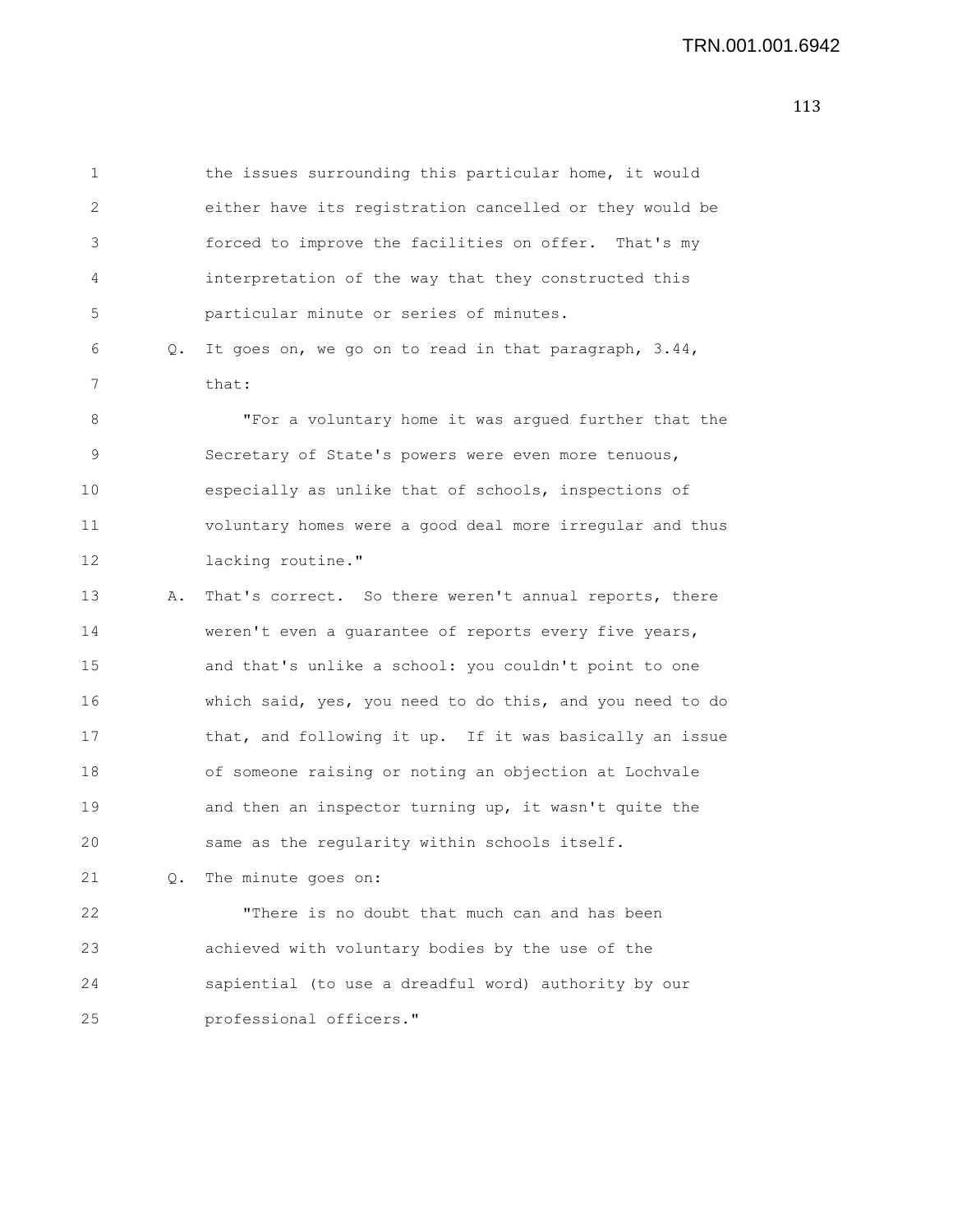| 1               |    | Is that a suggestion there that the professional         |
|-----------------|----|----------------------------------------------------------|
| 2               |    | officers, and that's people within CAS --                |
| 3               | Α. | Yes.                                                     |
| 4               | Q. | -- would have influence by giving advice?                |
| 5               | Α. | Would have superior knowledge of advanced childcare and  |
| 6               |    | they would use that knowledge, given their experience    |
| 7               |    | and membership of CAS, to translate that experience down |
| 8               |    | to local authorities and down to voluntary homes.        |
| 9               | Q. | So was it then being accepted that, really, the primary  |
| 10              |    | responsibility for inspection lay with the local         |
| 11              |    | authority?                                               |
| 12 <sup>°</sup> | Α. | That's right, yes.                                       |
| 13              | Q. | But that CAS and SWSG would have an advisory role to     |
| 14              |    | play?                                                    |
| 15              | Α. | Yes, on what were the appropriate standards of care.     |
| 16              | Q. | I think you go on to tell us that the consequence of     |
| 17              |    | this was that a meeting was set up between the local     |
| 18              |    | director of social work --                               |
| 19              | Α. | Yes.                                                     |
| 20              |    | Q. -- and CAS officials?                                 |
| 21              | Α. | That's right, yes, but with the assumption that local    |
| 22              |    | government reorganisation would move things on, if one   |
| 23              |    | looks at the paperwork in a particular way.              |
| 24              | Q. | Because we're now looking at a time in, what, post-1970, |
| 25              |    | is it?                                                   |
|                 |    |                                                          |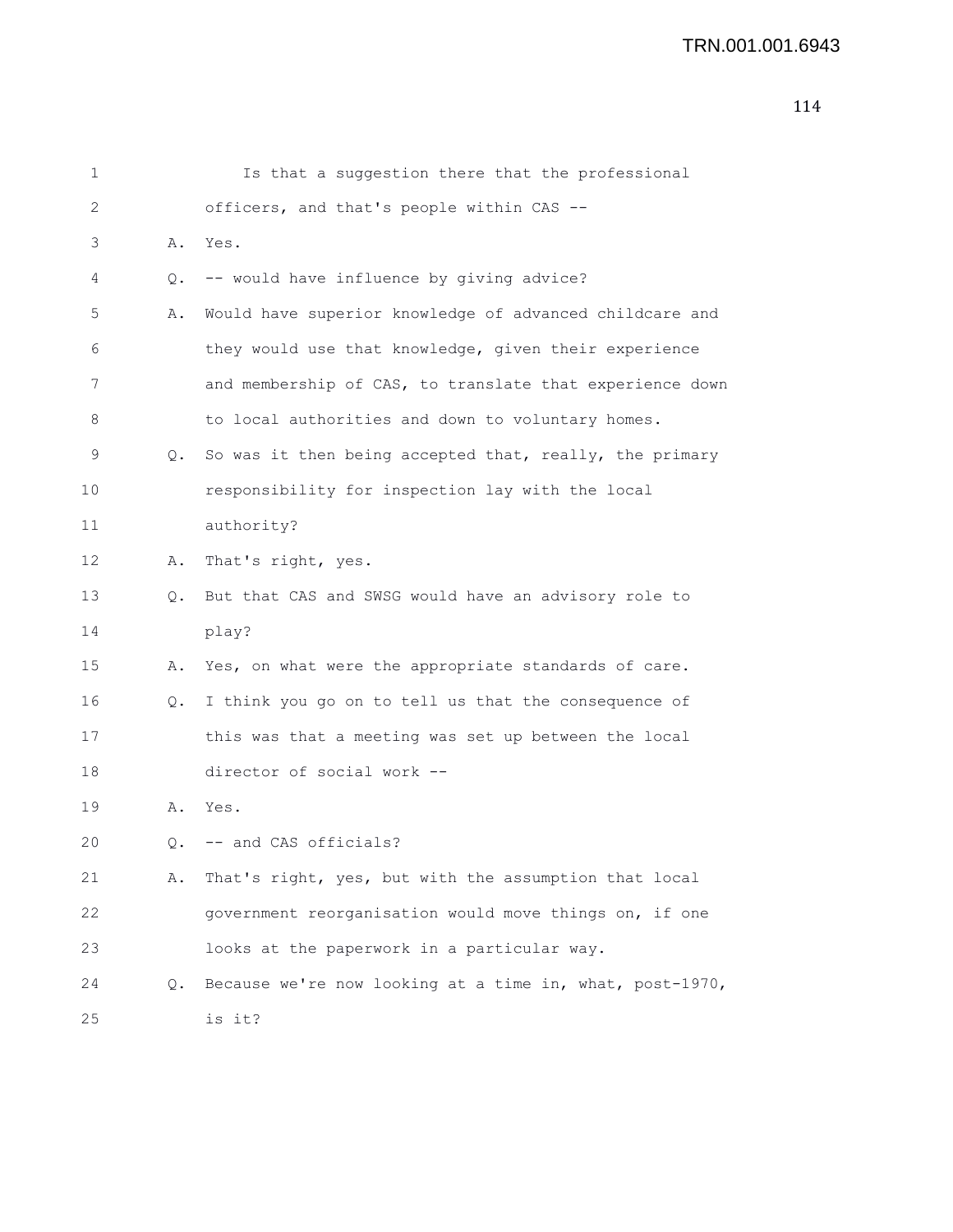| 1  | Α. | Yes.                                                     |
|----|----|----------------------------------------------------------|
| 2  | Q. | Then on page 9540 you return to the topic of             |
| 3  |    | approved/List D schools, remand homes and also           |
| 4  |    | assessment centres.                                      |
| 5  |    | You remind us there that in section 1 of the report,     |
| 6  |    | an inspector -- and that's its formation, that:          |
| 7  |    | "CAS was briefed by an Inspector of Schools on           |
| 8  |    | certain ongoing issues, which covered approved schools." |
| 9  | Α. | Yes.                                                     |
| 10 | Q. | Is that the list we looked at earlier on?                |
| 11 | Α. | Yes, that's right.                                       |
| 12 | Q. | I think we have discussed this already, but after the    |
| 13 |    | formation of CAS, we had two forms of inspection, namely |
| 14 |    | the CAS inspection and also the educational inspection.  |
| 15 | Α. | That's right, yes.                                       |
| 16 | Q. | If we turn to page 9541 -- and we may have seen this in  |
| 17 |    | other evidence, but you provide at paragraph 3.48:       |
| 18 |    | "The number of pupils in approved schools over           |
| 19 |    | [a period of time] namely to rise over 1,660 at the end  |
| 20 |    | of March 1968, and the number of annual committals had   |
| 21 |    | more than doubled the number in the mid-1950s."          |
| 22 | Α. | Yes, that's correct. So there was pressure on the        |
| 23 |    | approved schools.                                        |
| 24 | Q. | I think we saw yesterday in evidence that that pressure  |
| 25 |    | did exist; I think it was from Professor Kendrick.       |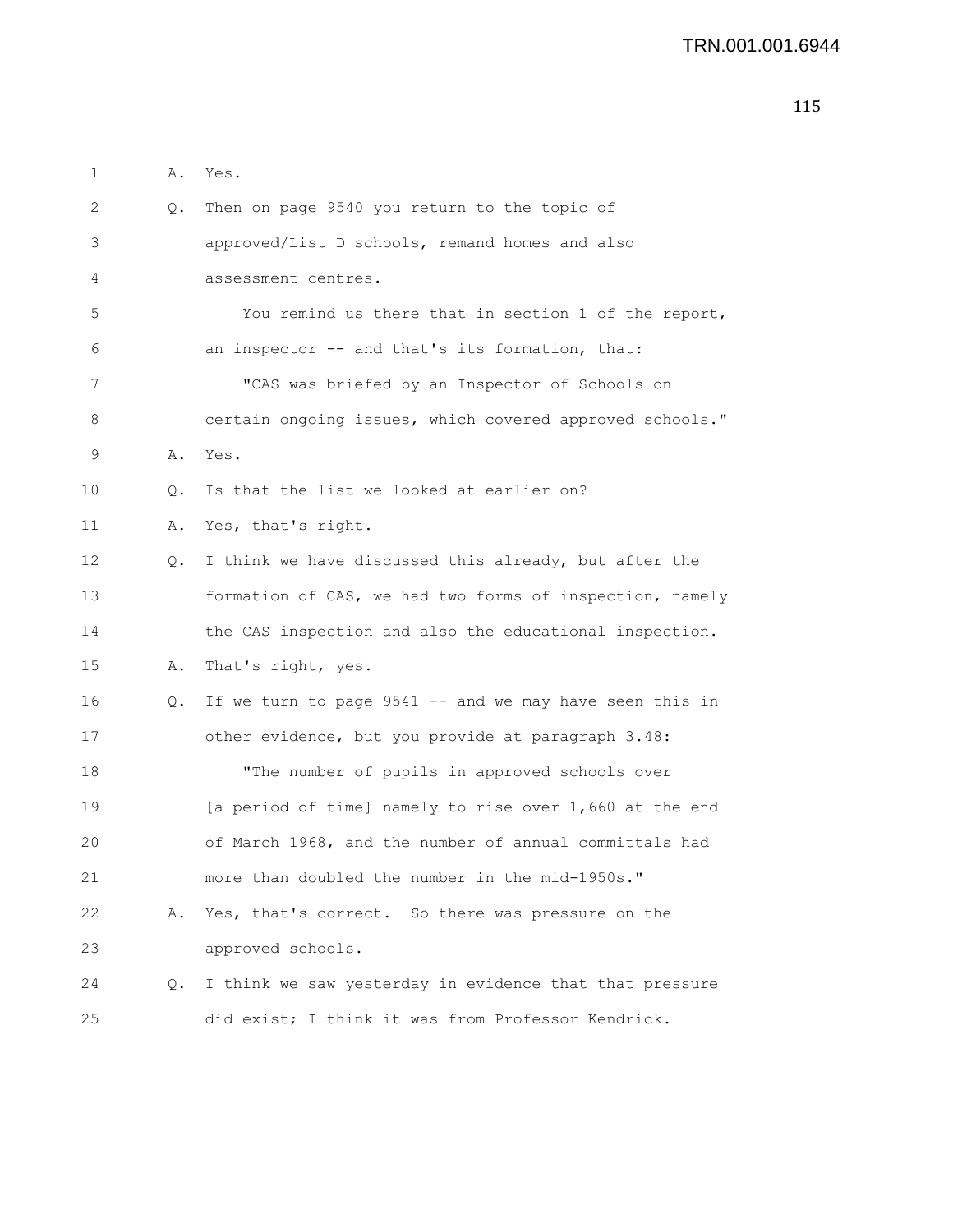1 You go on to tell us that: 2 "In 1967 the issue of corporal punishment at 3 approved schools arose as a matter of ministerial 4 concern after the Home Office inquiry into its use at 5 the Court Lees Approved School in England." 6 We have seen reference to the Court Lees Approved 7 School before. Can you help us? What was that about? 8 A. It seemed to be surrounding the issue of excessive 9 punishments, excessive use of corporal punishment and 10 other punishments, way beyond that which was sanctioned 11 under Home Office-approved school rules. It led to the 12 removal of the headteacher in charge. 13 Q. Did that then mean there was a greater sense of a need 14 for something to be done in Scotland? 15 A. Well, the issue, I think, that officials advised the 16 Parliamentary Undersecretary of State about was that if 17 they didn't review the position in Scotland, and 18 an issue arose such as Court Lees, obviously there would 19 be demand for a public inquiry, which would cause 20 embarrassment, as it did to the then Home Secretary. 21 0. For the Court Lees? 22 A. Yes, for the Court Lees, yes. 23 Q. "The Parliamentary Undersecretary of State ..." 24 And this would be the minister responsible for 25 approved schools?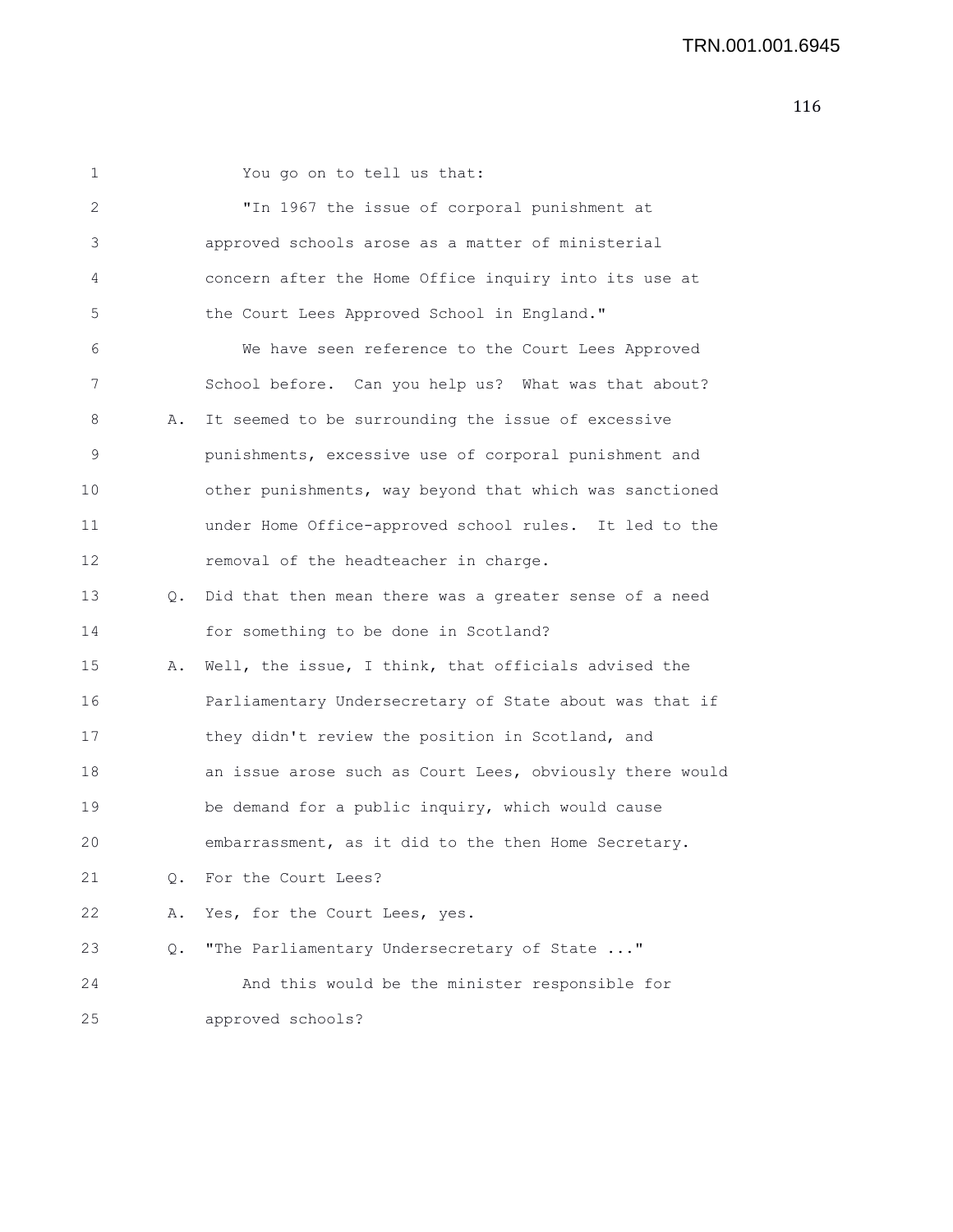```
117
```

| $\mathbf 1$ | Α. | Yes.                                                       |
|-------------|----|------------------------------------------------------------|
| 2           |    | Q. " was informed that since the Scottish rules were       |
| 3           |    | altered in 1961 there had been no recorded corporal        |
| 4           |    | punishments of girls."                                     |
| 5           | Α. | That's correct.                                            |
| 6           | Q. | So on the face of it $-$ -                                 |
| 7           | Α. | It's boys only from then on.                               |
| 8           | 0. | He is also informed that:                                  |
| 9           |    | "Within boys' schools, the number of recorded              |
| 10          |    | punishments had declined."                                 |
| 11          |    | So that was the information being passed on to --          |
| 12          | Α. | From the logbooks that were being sent in.                 |
| 13          | Q. | Those were the reports we talked about earlier?            |
| 14          | Α. | That's right, yes.                                         |
| 15          | Q. | So again, that's dependant upon the institution            |
| 16          |    | correctly recording what's going on on the ground?         |
| 17          | Α. | That's right. It would depend on the regulation being      |
| 18          |    | fulfilled, ie that the headteacher was filling in the      |
| 19          |    | logbook, the logbook was certified by one or two           |
| 20          |    | managers at periodic intervals, and then the logbook was   |
| 21          |    | being sent in to the Social Work Services Group.           |
| 22          | Q. | It also provided some other information -- this is on      |
| 23          |    | Perhaps you can take us through that in this<br>page 9542. |
| 24          |    | connection, where it would appear that, for example,       |
| 25          |    | a headmaster was removed and another deputy had to         |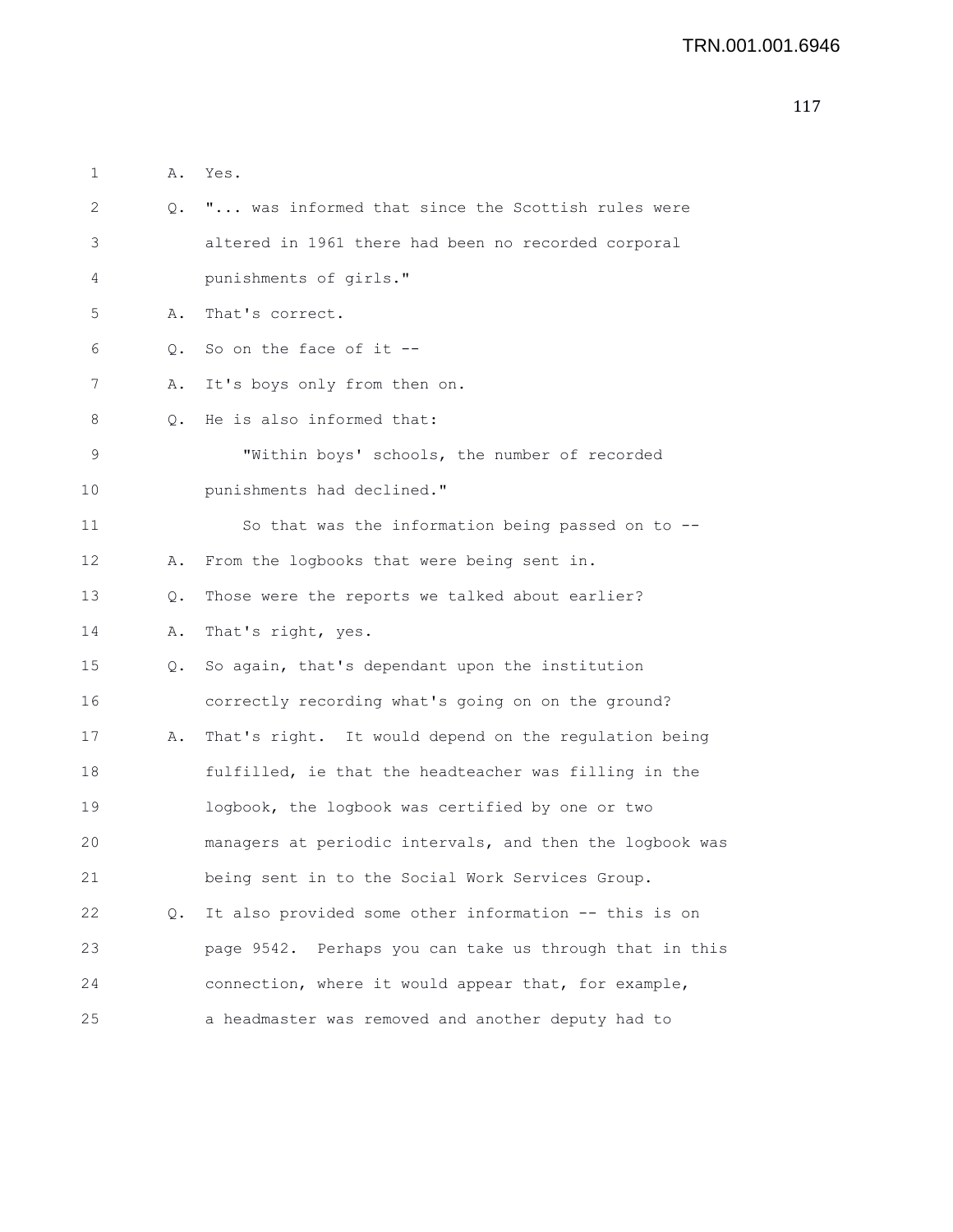| 2  | Α. | Yes. It's looking over a period of time before this      |
|----|----|----------------------------------------------------------|
| 3  |    | arose and I think it's indicating that the two HMIs were |
| 4  |    | actively involved in, if you like, double-checking the   |
| 5  |    | issue of the use of corporal and other punishments and   |
| 6  |    | any irregularities. As a result of their actions, one    |
| 7  |    | headmaster had been removed, another deputy had          |
| 8  |    | resigned, and another headmaster was allowed to remain   |
| 9  |    | after severe warnings from their managers.               |
| 10 | Q. | Interestingly, the report to the minister goes on to say |
| 11 |    | that:                                                    |
| 12 |    | "There are safeguards of a kind against                  |
| 13 |    | irregularities in that the service is fairly small and   |
| 14 |    | compact with resulting close relationships and exchange  |
| 15 |    | of information. Boys have good contact with their        |
| 16 |    | This does not necessarily mean that boys will<br>homes.  |
| 17 |    | complain since both they and their parents may accept    |
| 18 |    | violence because of their backgrounds."                  |
| 19 | Α. | Yes. I think it's more that other members of staff, eg   |
| 20 |    | the approved schools' medical officer, may note          |
| 21 |    | excessive punishments and bring it to the attention of   |
| 22 |    | the HMI Inspector of Schools.                            |
| 23 | Q. | So this report back to the minister, was this designed   |
| 24 |    | to offer him comfort or how did you read it?             |
| 25 | Α. | I think that they recognised that with the improved      |

1 resign.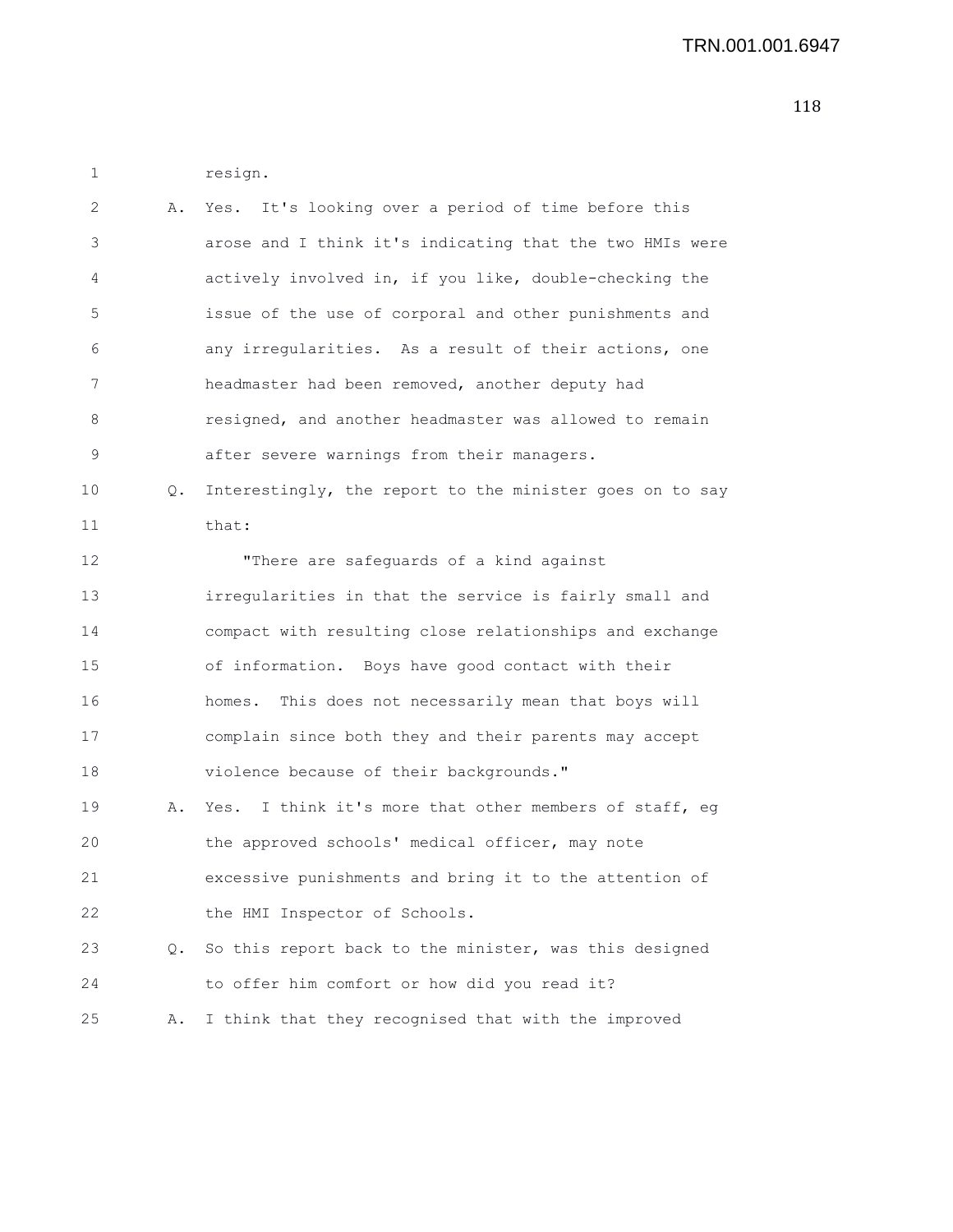## TRN.001.001.6948

| 1  |    | school system, that it would be difficult to remove      |
|----|----|----------------------------------------------------------|
| 2  |    | corporal punishment, but the policy was, as indicated    |
| 3  |    | in the previous paragraph, to encourage its decline.     |
| 4  |    | Therefore they were saying: yes, we can ensure to        |
| 5  |    | some extent the control of excessive punishments, but    |
| 6  |    | you must realise and accept that there could be          |
| 7  |    | unrecorded or excessive punishments, but nevertheless we |
| 8  |    | still recommend perhaps that you should think about      |
| 9  |    | moving towards the abolition of corporal punishment.     |
| 10 | Q. | Then what was the minister's response to this advice?    |
| 11 | Α. | Again, I think the minister was cognisant of the use of  |
| 12 |    | corporal punishment within Scottish schools as a whole,  |
| 13 |    | was cognisant of the attitude of the Educational         |
| 14 |    | Institute of Scotland towards the use of corporal        |
| 15 |    | punishment, and it would appear he sort of baulked at    |
| 16 |    | the issue of banning it outright.                        |
| 17 | Q. | The Educational Institute of Scotland, were they against |
| 18 |    | corporal punishment?                                     |
| 19 | Α. | They were generally -- at this time, they were in favour |
| 20 |    | of its retention.                                        |
| 21 | О. | Of its retention?                                        |
| 22 | Α. | Yes.                                                     |
| 23 | Q. | So did that influence the minister?                      |
| 24 | Α. | My understanding is the minister realised that he would  |
| 25 |    | have to engage in long conversations and set up          |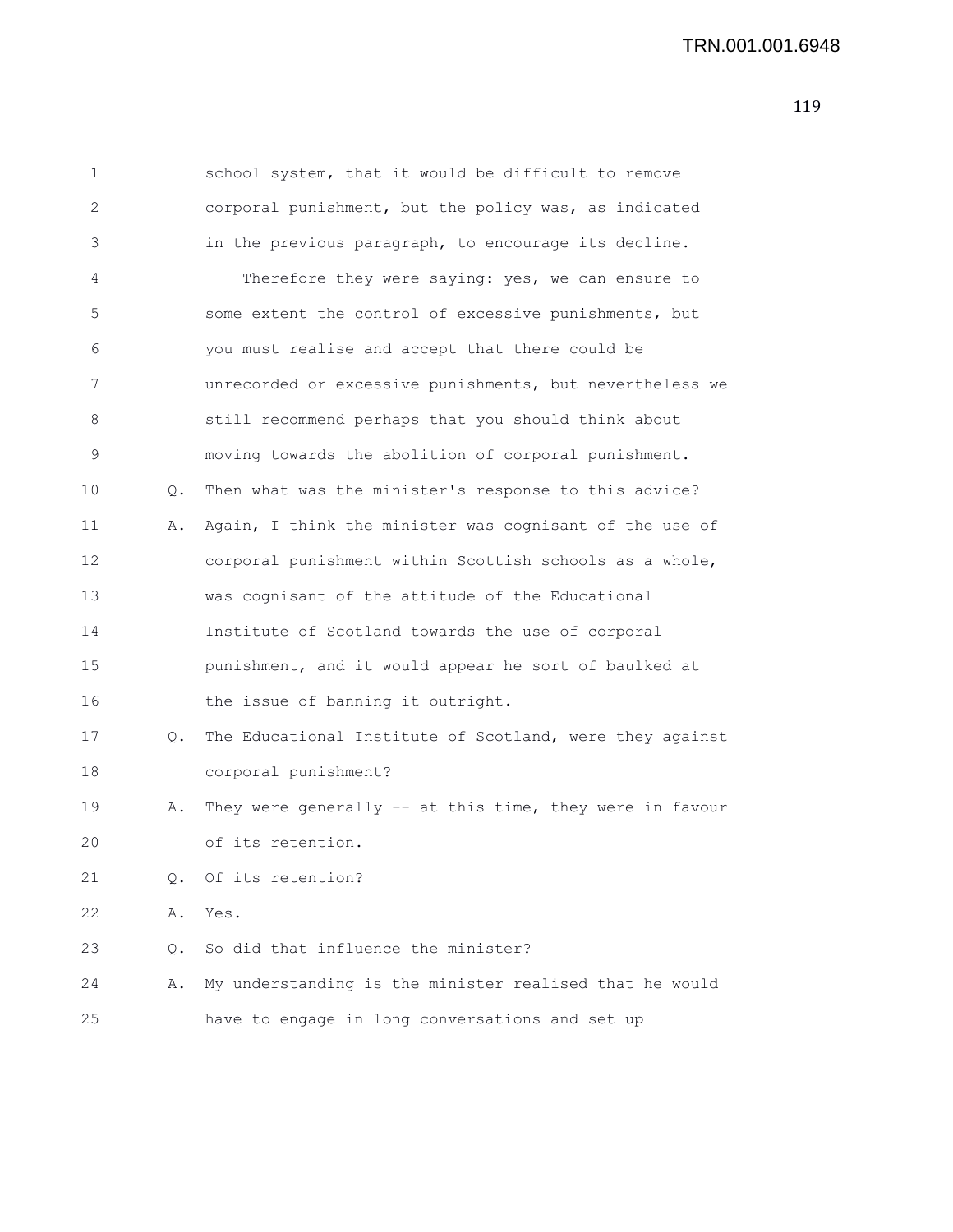1 a special committee between his officials and the 2 education lobby if they were to seek the abolition of 3 corporal punishment. And even if they were to seek it 4 in approved schools, he would still probably require the 5 sanction of the educational establishment generally. 6 Q. So what then was the outcome at this stage of this 7 conversation that was taking place? 8 A. That the 1961 rules should be adhered to under the 9 general philosophy of seeking to reduce and eventually 10 abolish corporal punishment. That's my reading of what 11 is being said. 12 Q. Then we read in paragraph 3.50 that: 13 "The Parliamentary Undersecretary of State accepted 14 that a circular should be issued, indicating that the 15 Secretary of State believed that the use of corporal 16 punishment could and should be reduced." 17 A. Yes. 18 Q. And that: 19 "There should be more checks on severity of 20 punishment, that discussions should take place with the 21 relevant school managers and that if frequent use was 22 apparent, the HM Inspectors of Schools would approach 23 the managers of those schools." 24 That's what was circulated? 25 A. That's what was circulated to the interested bodies, ie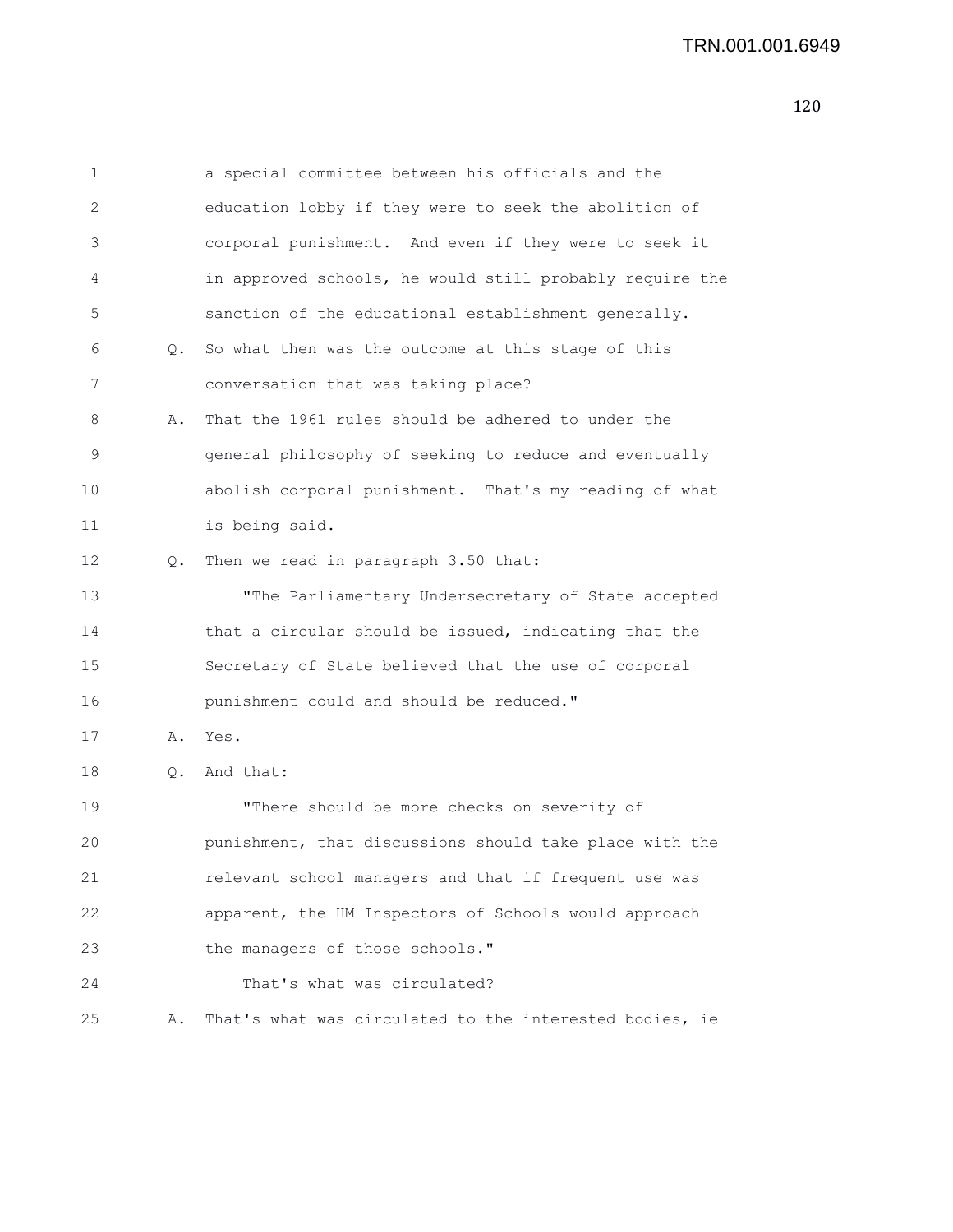## TRN.001.001.6950

| $\mathbf 1$ |    | the Approved Schools Association, the headteachers of     |
|-------------|----|-----------------------------------------------------------|
| 2           |    | the approved schools.                                     |
| 3           | 0. | Have you seen the circular?                               |
| 4           | Α. | Off the top of my head, I can't remember seeing it, but   |
| 5           |    | I think I've seen it in draft form.                       |
| 6           | Q. | It would appear that in 1969, after a further SWSG        |
| 7           |    | submission:                                               |
| 8           |    | "The minister restated his views on corporal              |
| 9           |    | punishment, that whilst it could be retained for          |
| 10          |    | classroom offences, as well as for offences outside the   |
| 11          |    | classroom, the underlying philosophy within the rules     |
| 12          |    | should be that the managers and heads would order the     |
| 13          |    | school regime in such a way as to avoid punishment        |
| 14          |    | wherever possible."                                       |
| 15          |    | How did that come about, that this additional advice      |
| 16          |    | was being offered?                                        |
| 17          | Α. | The views that were developing were very much similar to  |
| 18          |    | the view that developed of children's homes, that the     |
| 19          |    | old barracks-style approved school should be broken up    |
| 20          |    | and in its place smaller units should be established,     |
| 21          |    | where there'd be much closer contact between an           |
| 22          |    | individual teacher and supervisor and the boys and girls  |
| 23          |    | Therefore the distant relationship that you<br>concerned. |
| 24          |    | would have in a barracks-style approved institution       |
| 25          |    | would be diminished and therefore there would be less     |
|             |    |                                                           |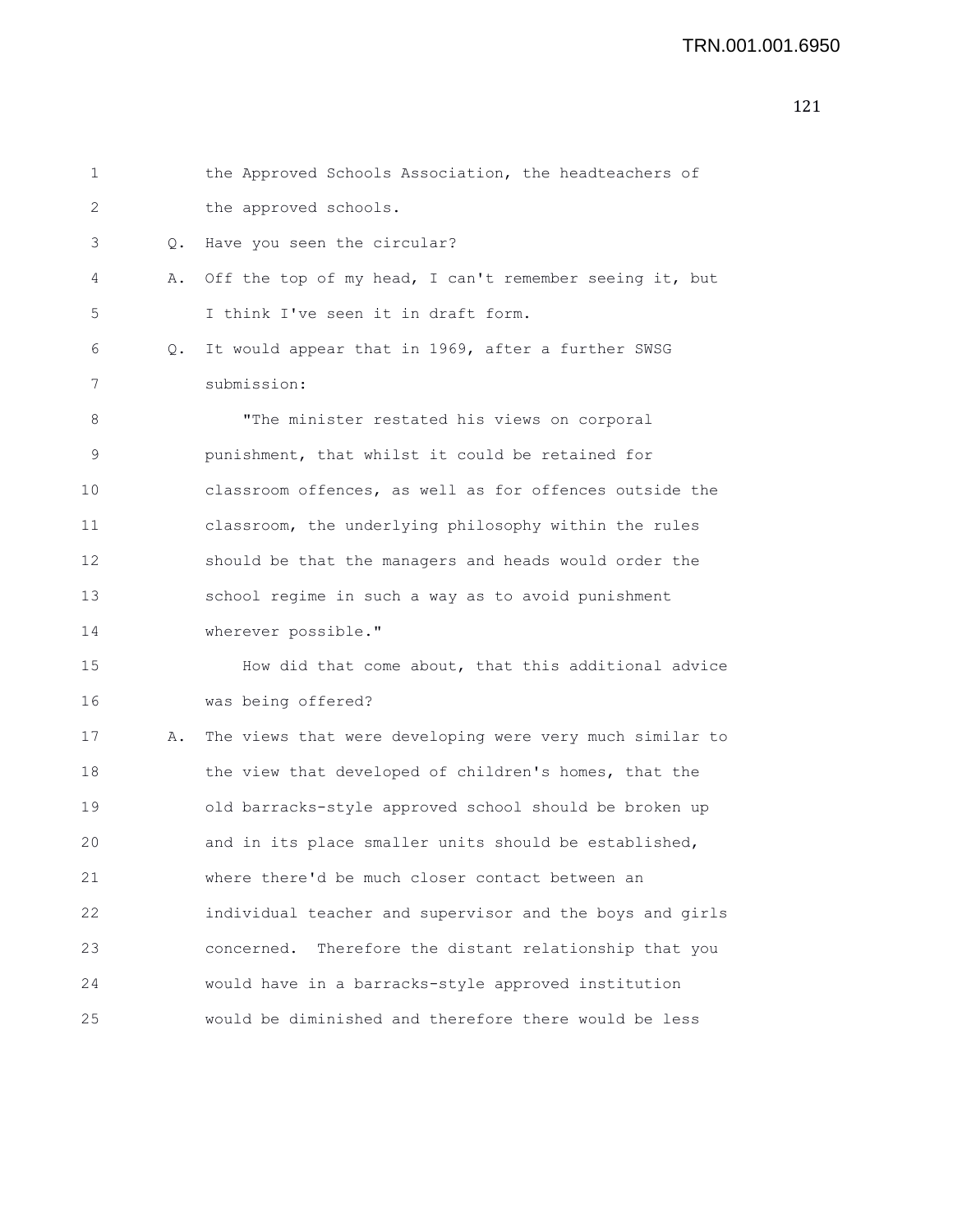| 1  |       | reliance on corporal punishment.                         |
|----|-------|----------------------------------------------------------|
| 2  | Q.    | Do you then move on to give examples --                  |
| 3  | Α.    | Yes.                                                     |
| 4  | Q.    | -- from four approved schools as to what extent that     |
| 5  |       | particular policy was being implemented?                 |
| 6  | Α.    | Yes.                                                     |
| 7  | Q.    | You begin with Geilsland Boys' School, where the regime  |
| 8  |       | came under review during 1967 when a boy made complaints |
| 9  |       | on the punishment he was alleged to have had.<br>What    |
| 10 |       | happened at that time?                                   |
| 11 | Α.    | What happened at that time was that the governors of     |
| 12 |       | Geilsland -- he was a relatively new appointment --      |
| 13 |       | reviewed his appointment after seeing that he actually   |
| 14 |       | was a disciplinarian and tried to remove him, only that  |
| 15 |       | this particular headmaster won on appeal through the     |
| 16 |       | offices of the EIS. Then this particular report says:    |
| 17 |       | well, we've been there and we've seen actually that the  |
| 18 |       | boys -- I'm not sure if they're content, but they accept |
| 19 |       | the regime as it is, he is a disciplinarian, an          |
| 20 |       | authoritarian, but they have some respect for what he is |
| 21 |       | trying to do, however, there might well be incidences of |
| 22 |       | excessive punishments, which are not fully recorded.     |
| 23 | $Q$ . | Were there some sexual allegations or allegations of     |
| 24 |       | inappropriate behaviour also at this time?               |
| 25 | Α.    | There was, against one of the schoolteachers, which led  |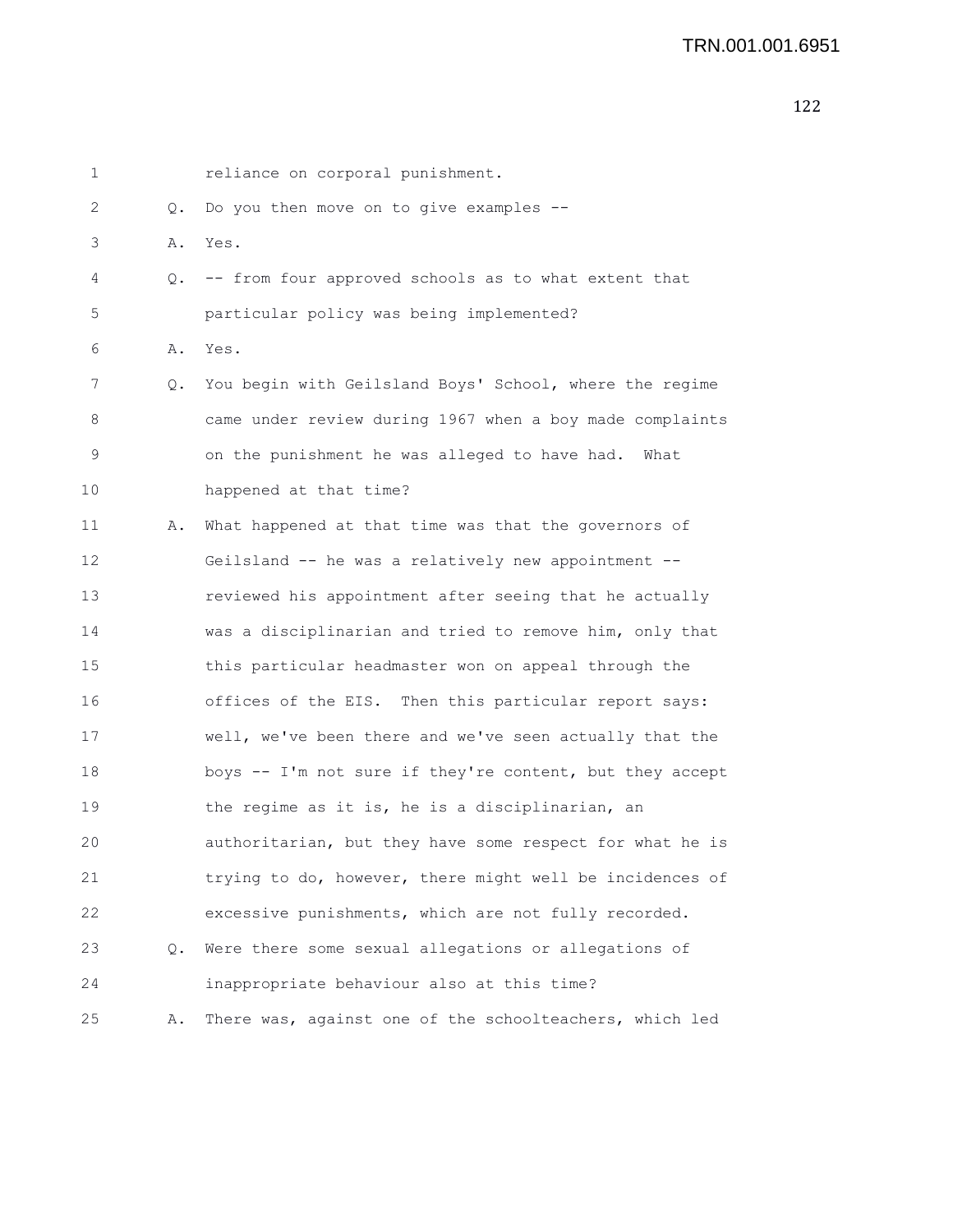| 1  |    | to the schoolteacher insisting that they not be left     |
|----|----|----------------------------------------------------------|
| 2  |    | alone with any one particular boy at any particular time |
| 3  |    | to indicate his innocence -- and also against the        |
| 4  |    | headteacher himself. They did look at it very closely    |
| 5  |    | and said that the incident could not have occurred,      |
| 6  |    | given the time lag between getting on a train near       |
| 7  |    | Geilsland and getting into Glasgow where the offence was |
| 8  |    | said to have occurred.                                   |
| 9  | Q. | Was there also some investigation at this time into      |
| 10 |    | Geilsland's commitment to physical and technical         |
| 11 |    | education as against more classroom-based type           |
| 12 |    | education?                                               |
| 13 | Α. | Yes. Again, the headteacher took the view that           |
| 14 |    | discipline came through particular forms of training as  |
| 15 |    | opposed to classroom education and his function was to   |
| 16 |    | restore these boys, if you like, back to some sense of   |
| 17 |    | normality through training, that they required           |
| 18 |    | discipline through training rather than education.       |
| 19 | Q. | There were, I think, further inspections of Geilsland    |
| 20 |    | after this, particularly in relation to the education    |
| 21 |    | side?                                                    |
| 22 | Α. | That's right, yes, and continuing concerns about the     |
| 23 |    | quality of classroom education as opposed to the         |
| 24 |    | training side provided in Geilsland.                     |
| 25 | Q. | So if I pick it up at page 9545, paragraph 3.53, do we   |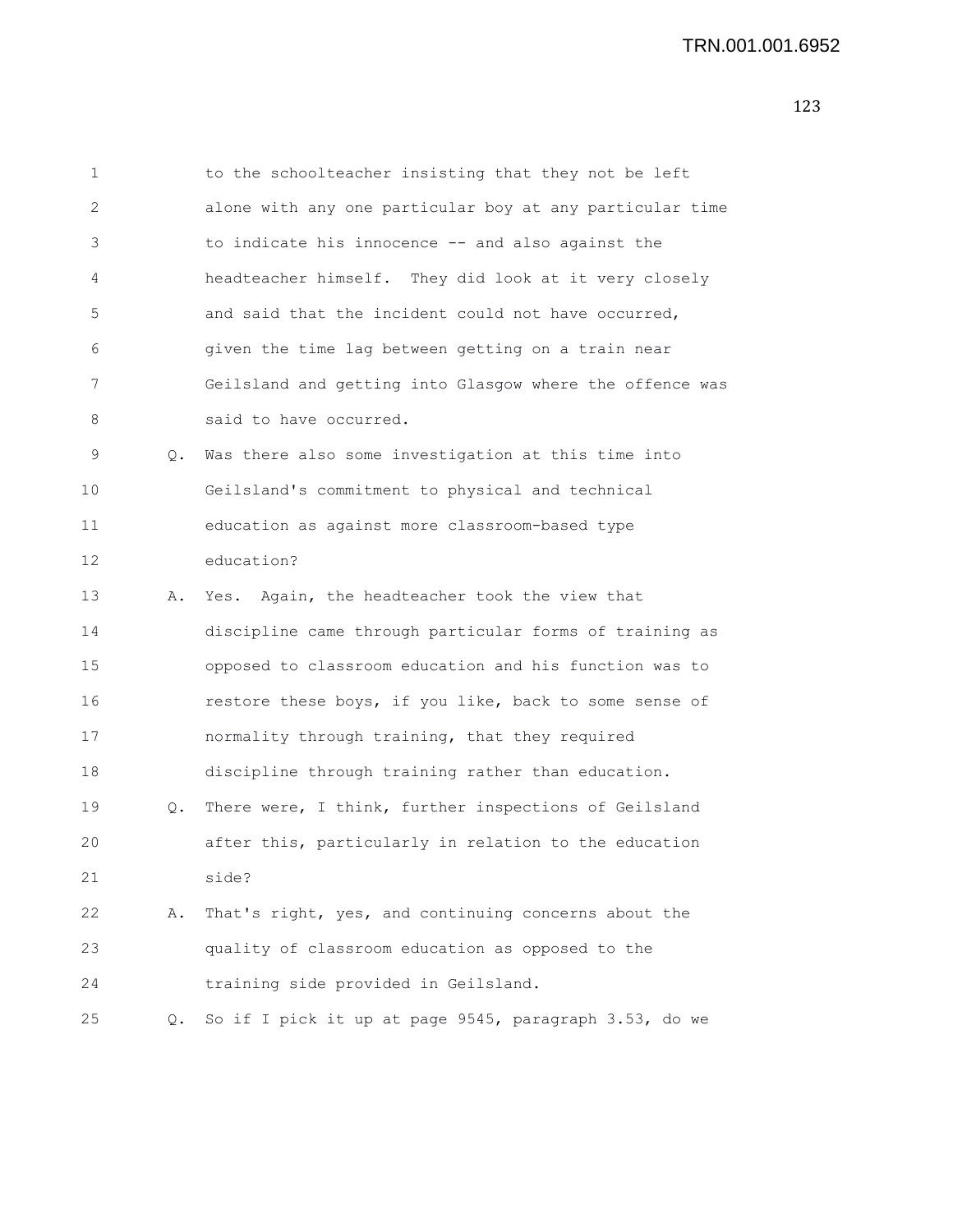| 1  |    | note towards the bottom that in their report the              |
|----|----|---------------------------------------------------------------|
| 2  |    | inspector doubted the accuracy of continuing to describe      |
| 3  |    | the school as "providing education"?                          |
| 4  |    | A. Yes. This is coming from the HM Inspector of Schools       |
| 5  |    | rather than from a CAS social work adviser. So he is          |
| 6  |    | basically -- I think it was a he -- confirming the view       |
| 7  |    | of the previous social work adviser's reports.                |
| 8  |    | LADY SMITH: I suppose one might say it all depends what you   |
| 9  |    | mean by education. I take it that the HMI was focusing        |
| 10 |    | on his search for academic education?                         |
| 11 | Α. | That's right, yes.                                            |
| 12 |    | LADY SMITH: And didn't regard it as sufficient that           |
| 13 |    | workshops, gardening, practical activities were being         |
| 14 |    | taught to the children there and being made available to      |
| 15 |    | them? A different view might be taken today.                  |
| 16 | Α. | That is probably correct, given that approved schools         |
| 17 |    | were also set up as educational establishments in the         |
| 18 |    | conventional sense. As the pupils did not go to a day         |
| 19 |    | school, they were meant to get classroom activities as        |
| 20 |    | well as gardening.                                            |
| 21 |    | LADY SMITH: Yes. Even if they were getting trained to be      |
| 22 |    | really good gardeners?                                        |
| 23 | Α. | Yes.                                                          |
| 24 |    | MR MacAULAY: You also draw attention to Balrossie.<br>This is |
| 25 |    | on paragraph 3.54 on page 9545, which is under the            |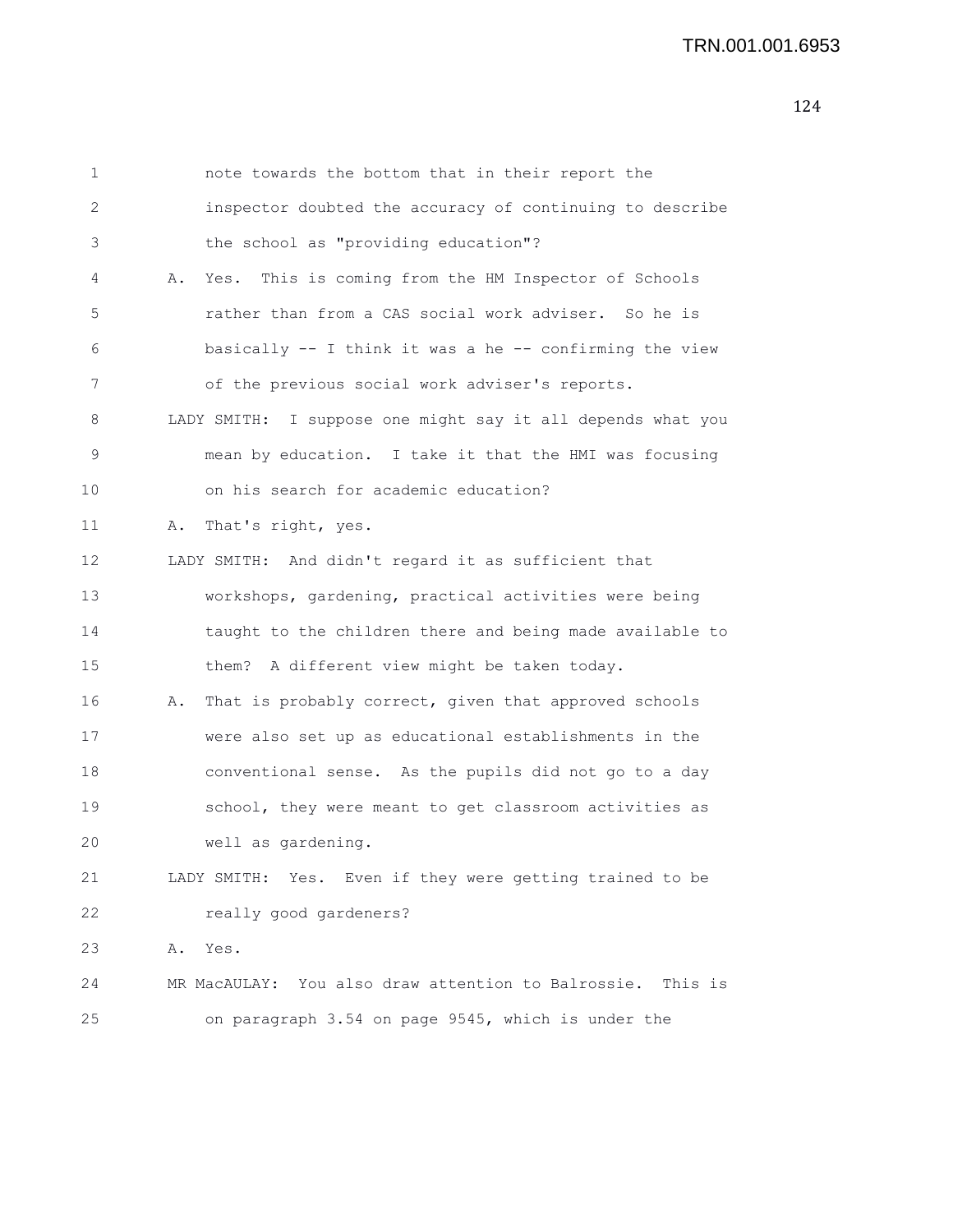```
1 auspices of Glasgow.
2 A. Yes.
3 Q. What you say there is:
4 "Balrossie was understaffed and lacked the
5 facilities to cater for the individual needs of boys
6 admitted."
7 and that's under reference to a report in 1969;
8 is that right?
9 A. Yes.
10 Q. The school would appear to have had a psychiatric
11 service because we have conclusions drawn from them.
12 A. Yes, that would be attached to Glasgow Corporation.
13 Q. What were the conclusions there?
14 A. The conclusions basically were that the school
15 headteacher liked to run the school as clockwork,
16 basically.
17 Q. But so far as the psychiatric service was concerned, do
18 we read towards the top of page 9546 that they had
19 concluded that a large proportion of the boys were
20 severely emotionally disturbed?
21 A. Yes. Yes, but that didn't seem to impact on the regime
22 at the school.
23 Q. No, but I think the point being made was that in England
24 and Wales these boys would more likely have been
25 admitted to residential special schools --
```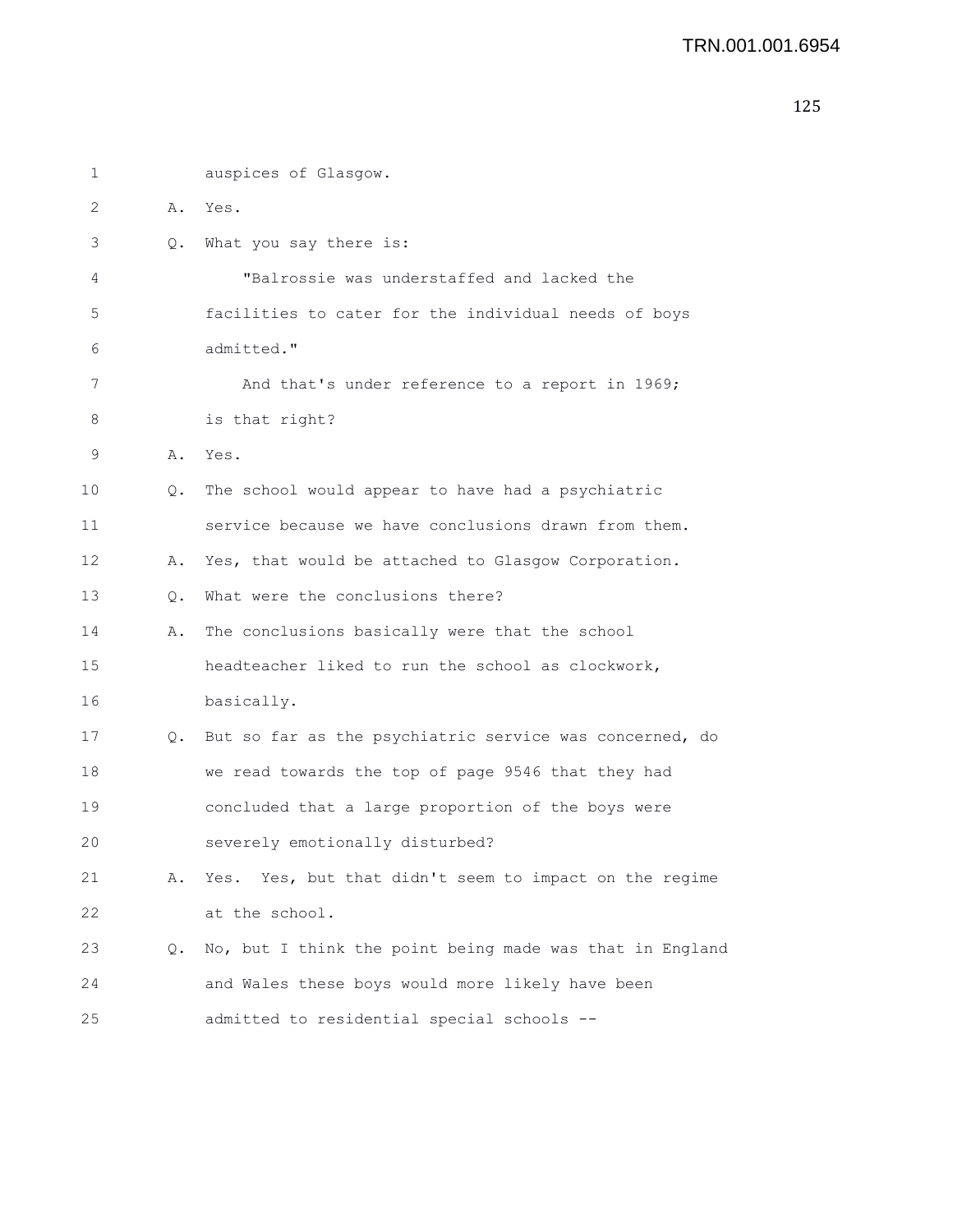- 1 A. Yes, correct.
- 2 Q. -- rather than approved schools. 3 A. Yes, but as special residential schools for those kind 4 of pupils were few and far between, they ended up in 5 Balrossie. 6 Q. Coming then to the regime, the adviser sets the 7 disciplinary regime out in some detail on that page. 8 Can you just pick up for us the essence of what that 9 regime amounted to? 10 A. The regime was basically: they are the boys, we are 11 **running the school in a fairly disciplinary manner,** 12 including that there should be no joking at mealtimes. 13 There was little respect for the boys, even in 14 recreational periods, and that everything operated on 15 the basis of minimising the care service provided rather 16 than trying to maximise it in terms of what the 17 educational psychologist had indicated was probably 18 required. 19 Q. Was there also a suggestion that the institution was 20 understaffed and lacked facilities? 21 A. Yes. 22 Q. On page 9547, paragraph 3.55, I think the adviser has 23 noted that the psychiatrist attended Balrossie for half 24 a day each week. 25 A. Yes, that's right.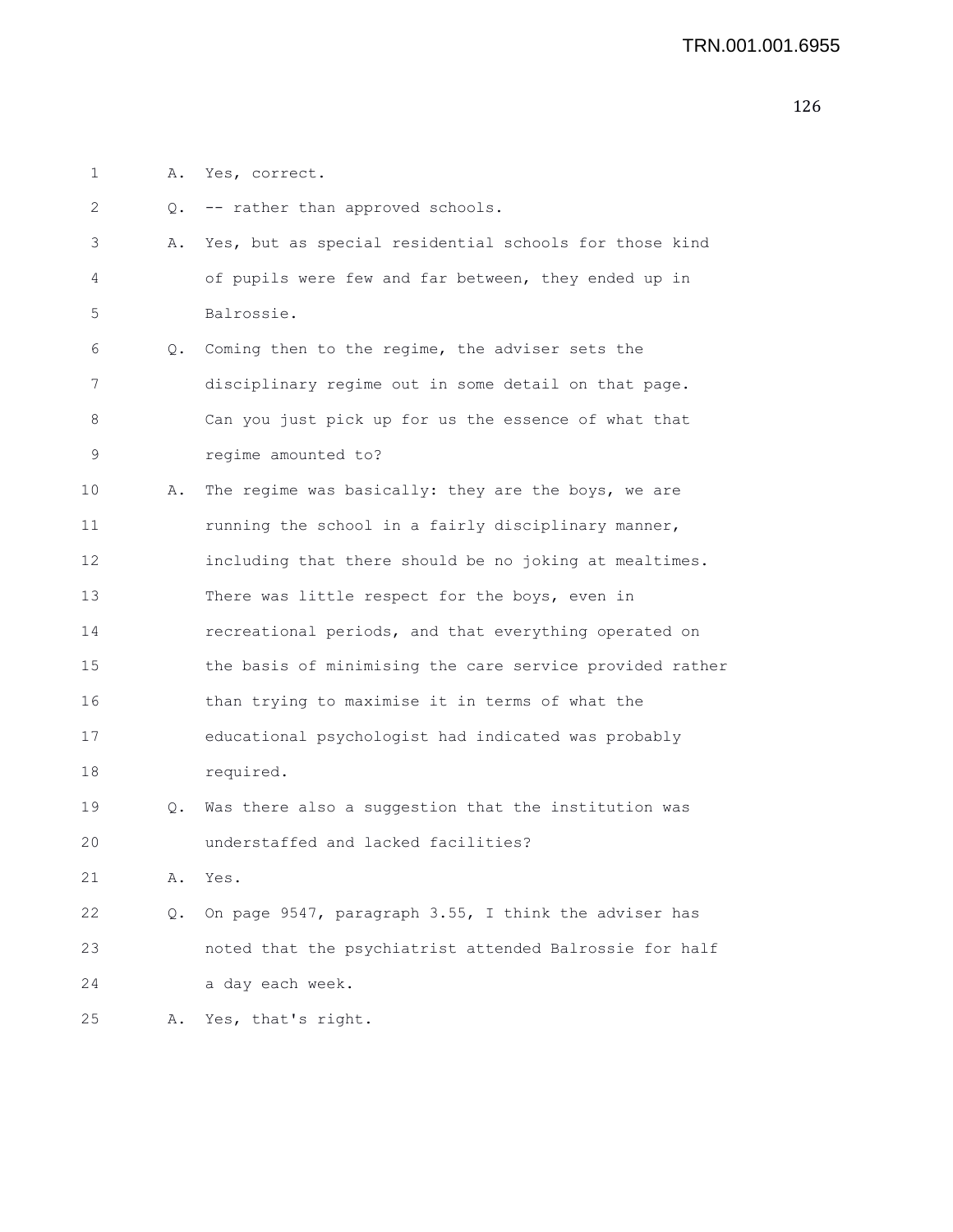1 Q. What did the social work adviser think about that? 2 A. They thought that was very good of her given that there 3 were virtually no positive results coming from the 4 teachers in the school towards her service. 5 Q. What was the result then of this inspection? What 6 recommendations were made? 7 A. They recommended that there should be an improvement in 8 the number of staff at the school and that the ethos of 9 care should be altered to fit in with, if you like, 10 modern standards and that the high level of punishments 11 should be reduced. 12 Q. If we look at paragraph 3.56, there appears to have been 13 a meeting then between SWSG, CAS and the HM Inspector of 14 Schools, who agreed with the view expressed by the 15 adviser; is that correct?

16 A. That's correct, yes, the adviser and the Inspector of 17 Schools, and that a meeting was then arranged through 18 HM Inspector of Schools with the Education Authority.

19 Q. We read then that:

20 "At the meeting [which is that meeting I think we're 21 talking about] an HM Inspector of Schools informed the 22 authority representatives that the rules for conduct and 23 misconduct were so negative as to leave the children 24 little to live for, whilst an adviser stated that he was 25 'appalled by the high level of punishments'."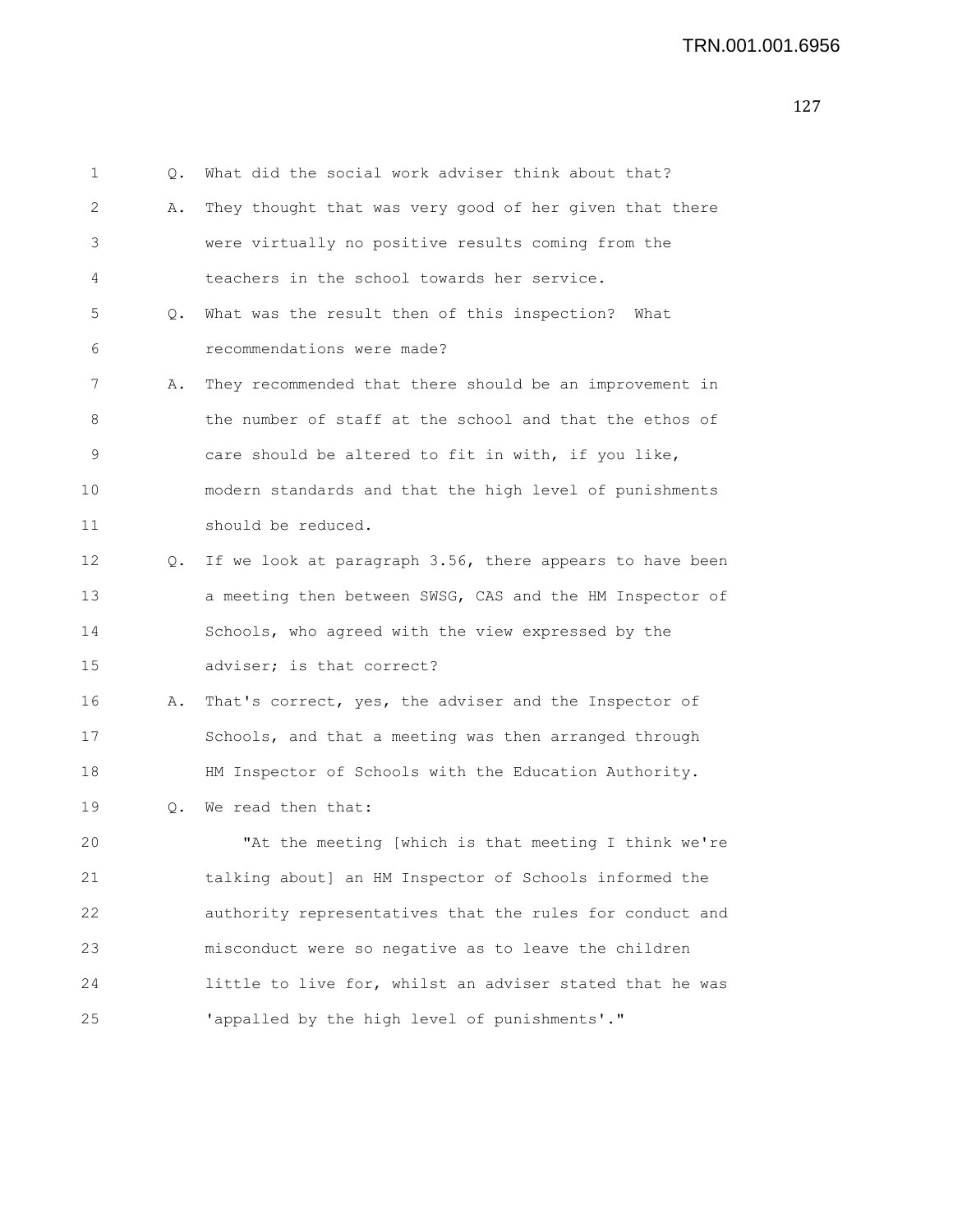| 1  | Α. | Yes.                                                     |
|----|----|----------------------------------------------------------|
| 2  | О. | What was the response to those criticisms?               |
| 3  | Α. | There was some, if you like, amendment in the system of  |
| 4  |    | care provided. The school recruited more house mothers   |
| 5  |    | and residential social workers, and there was a much     |
| 6  |    | more detailed report, 12 pages, actually, following that |
| 7  |    | in 1974.                                                 |
| 8  | Q. | Is that what you talk about in paragraph 3.57?           |
| 9  | Α. | That's right, yes. So there was a, if you like, a very   |
| 10 |    | detailed follow-up, which included both inspections by   |
| 11 |    | the HM Inspector of Schools and the CAS social work      |
| 12 |    | advisers, both inspecting separately and I think there   |
| 13 |    | was a joint inspection as well.                          |
| 14 | Q. | This follow-up inspection noted then that the school had |
| 15 |    | recruited house mothers --                               |
| 16 | Α. | Yes.                                                     |
| 17 | Q. | -- and also residential social workers, but              |
| 18 |    | notwithstanding that, the report concluded that the      |
| 19 |    | general nature of the regime remained unchanged?         |
| 20 | Α. | Yes, that's correct. There appeared to be still          |
| 21 |    | deficiencies in the education provided.                  |
| 22 | Q. | And we are given some insight into that, particularly    |
| 23 |    | that maths was non-existent, although sums were being    |

24 done?

25 A. Yes.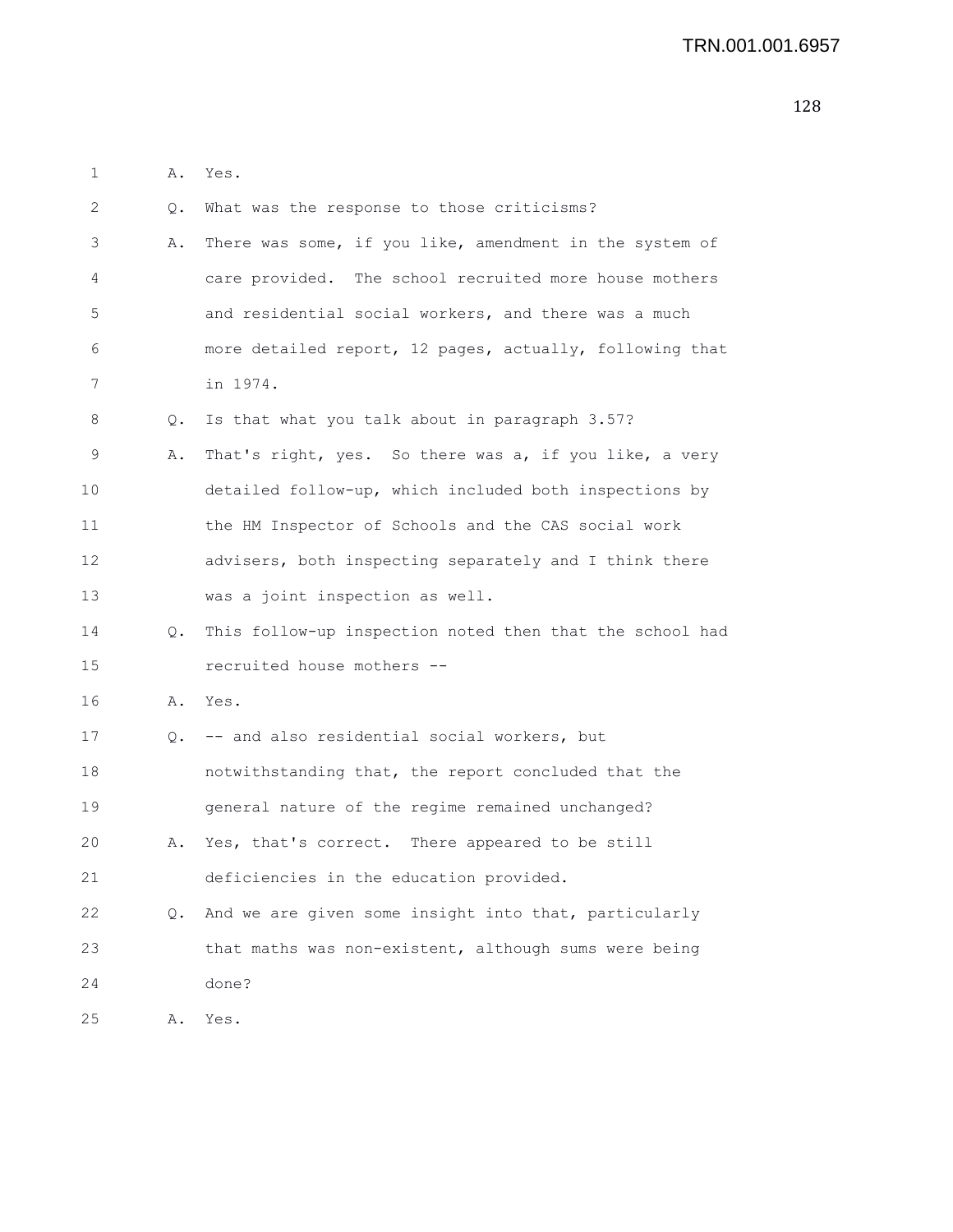1 Q. It would appear that CAS are devoting quite a lot of 2 attention to this particular establishment because we 3 note in the next paragraph, 3.58, that social work 4 advisers had visited the school on several occasions 5 during the same month. 6 A. That's correct, yes. 7 Q. What was the thinking here? 8 A. I think the thinking was that they had clearly seen 9 Balrossie, as we've said previously, for a high level of 10 punishment, a lack of modern ideas towards the care of 11 children, and you must remember this was an institution 12 run by Glasgow Corporation, which they had seen with 13 Gryffe House earlier, which was under their 14 responsibility, where there was an almost similar regime 15 of a high level of punishments, and later in this report 16 there's also Larchgrove. 17 So this was an authority where they obviously felt 18 that there were some issues that needed to be tackled. 19 Q. These reviews and inspections are over a fairly 20 protracted period of time? 21 A. That re-emphasises my point: they believed there were 22 serious issues in the way that the local authority were 23 managing their homes. 24 Q. The point I'm trying to make to you, I think, is: what's 25 done about it?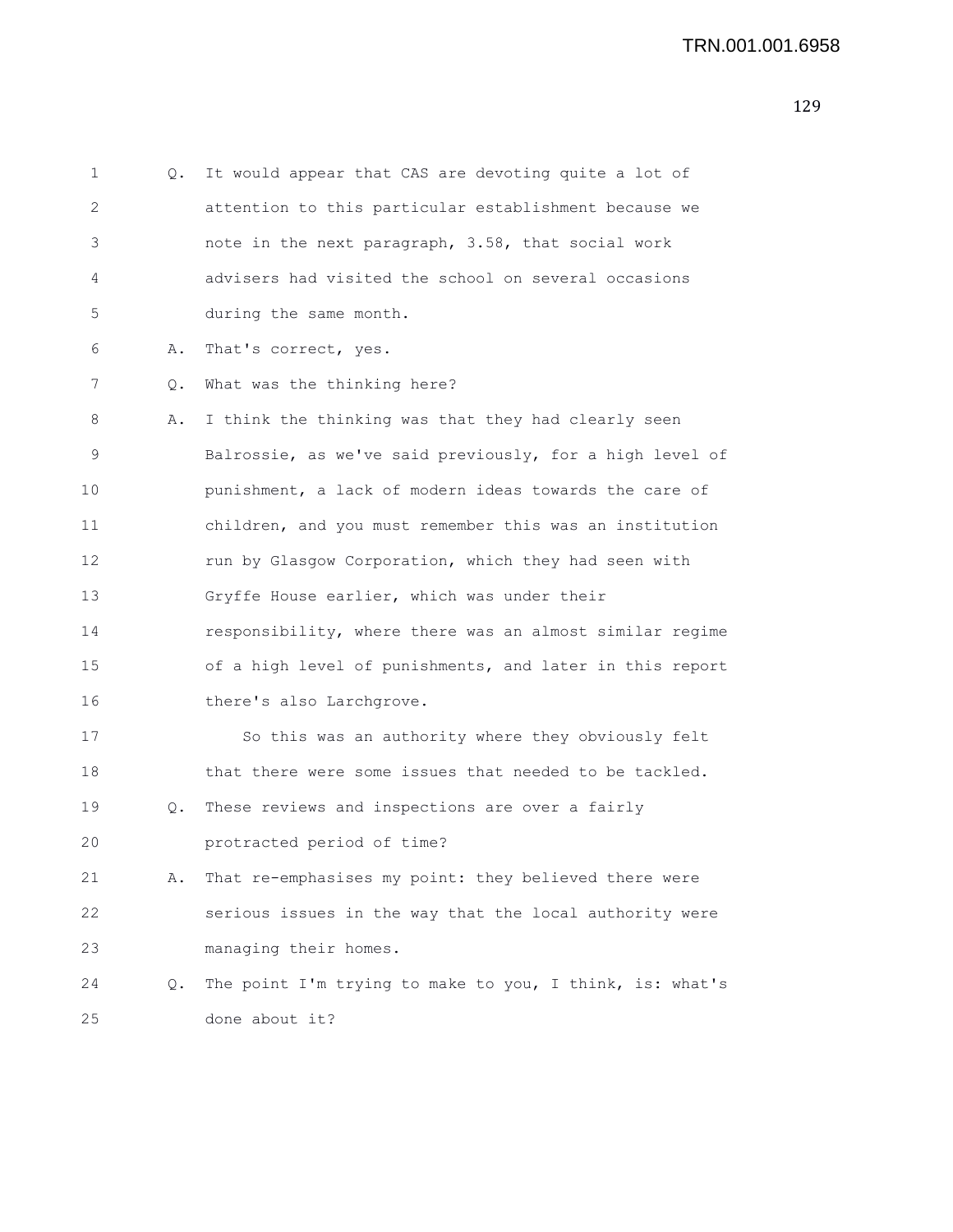1 A. What's done?

| 2  | Q.        | If the problems are there over a protracted period of    |
|----|-----------|----------------------------------------------------------|
| 3  |           | time and the problems there don't go away, then what     |
| 4  |           | action is taken to --                                    |
| 5  | Α.        | Ultimately, of course, this being a List D school, they  |
| 6  |           | could have withdrawn the registration, but that is       |
| 7  |           | a very severe step. I think the initial view is:         |
| 8  |           | if we send CAS advisers in on a protracted series of     |
| 9  |           | investigations and inspections, and couple that with     |
| 10 |           | HM Inspector of Schools, somehow or other                |
| 11 |           | Glasgow Corporation will get the message and will take   |
| 12 |           | the necessary steps to alleviate the difficulties.       |
| 13 | Q.        | You can correct me if I'm wrong, but I think this whole  |
| 14 |           | process of inspection began in 1969 --                   |
| 15 | Α.        | Yes.                                                     |
| 16 | Q.        | -- and we're now into 1974?                              |
| 17 | Α.        | Yes.                                                     |
| 18 | Q.        | So we've had five years during which, no doubt, children |
| 19 |           | have come and gone --                                    |
| 20 | Α.        | Children have come and gone, that's right.               |
| 21 | $\circ$ . | -- into the institution?                                 |
| 22 | Α.        | Yes.                                                     |
| 23 | Q.        | Yet the institution remains more or less the way it was  |
| 24 |           | in the beginning of the process?                         |
| 25 | Α.        | But there's a feeling that it's moving in a particular   |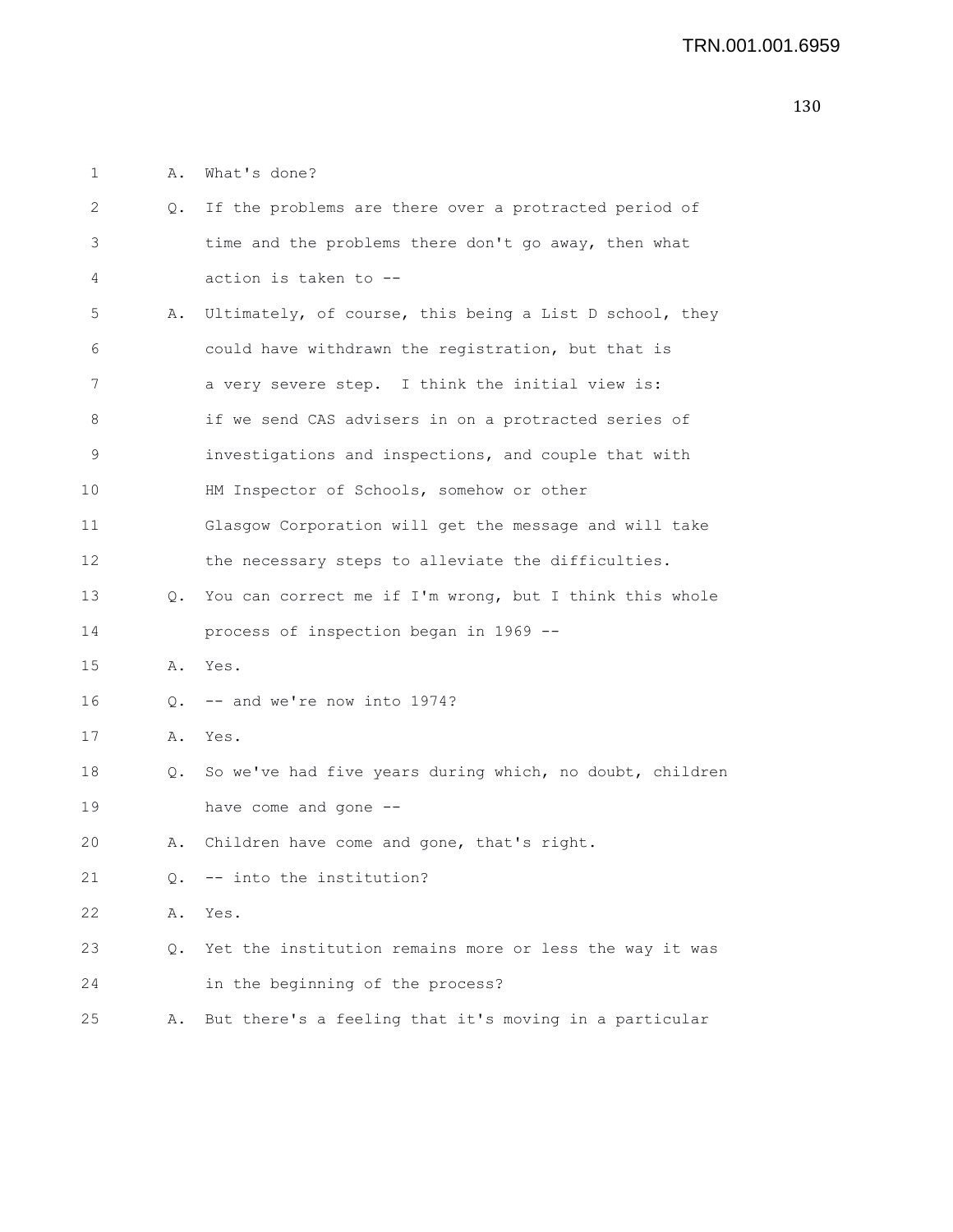| 1  |    | direction by the time you get to local government        |
|----|----|----------------------------------------------------------|
| 2  |    | reorganisation. So in that respect, it might have been   |
| 3  |    | snail's pace, but my interpretation of the documents     |
| 4  |    | is that they are pressing very hard without taking the   |
| 5  |    | ultimate action, which is to advise the                  |
| 6  |    | Secretary of State to de-register Balrossie.             |
| 7  | Q. | Deregistration of course would mean that spaces would    |
| 8  |    | have to be found for residents in other approved         |
| 9  |    | schools?                                                 |
| 10 | Α. | That's right, and you have to remember in 1974 there was |
| 11 |    | pressure on the ministers to expand the number of        |
| 12 |    | residential places rather than contract them.            |
| 13 | Q. | Residential places, indeed. I said approved schools,     |
| 14 |    | but we should perhaps use the label "List D schools".    |
| 15 | Α. | Yes.                                                     |
| 16 | Q. | Would that be part of the thinking at all, that if you   |
| 17 |    | deregistered the school, then there may be difficulty in |
| 18 |    | finding placements for the children who were at the      |
| 19 |    | school?                                                  |
| 20 | Α. | There would be an immediate difficulty finding           |
| 21 |    | placements in already overcrowded List D schools, plus   |
| 22 |    | you'd have to secure the minister's approval for an      |
| 23 |    | increase in capital expenditure to construct or          |
| 24 |    | reconstruct a school somewhere else.                     |
| 25 | Q. | Did that, as a possibility, come out of the records that |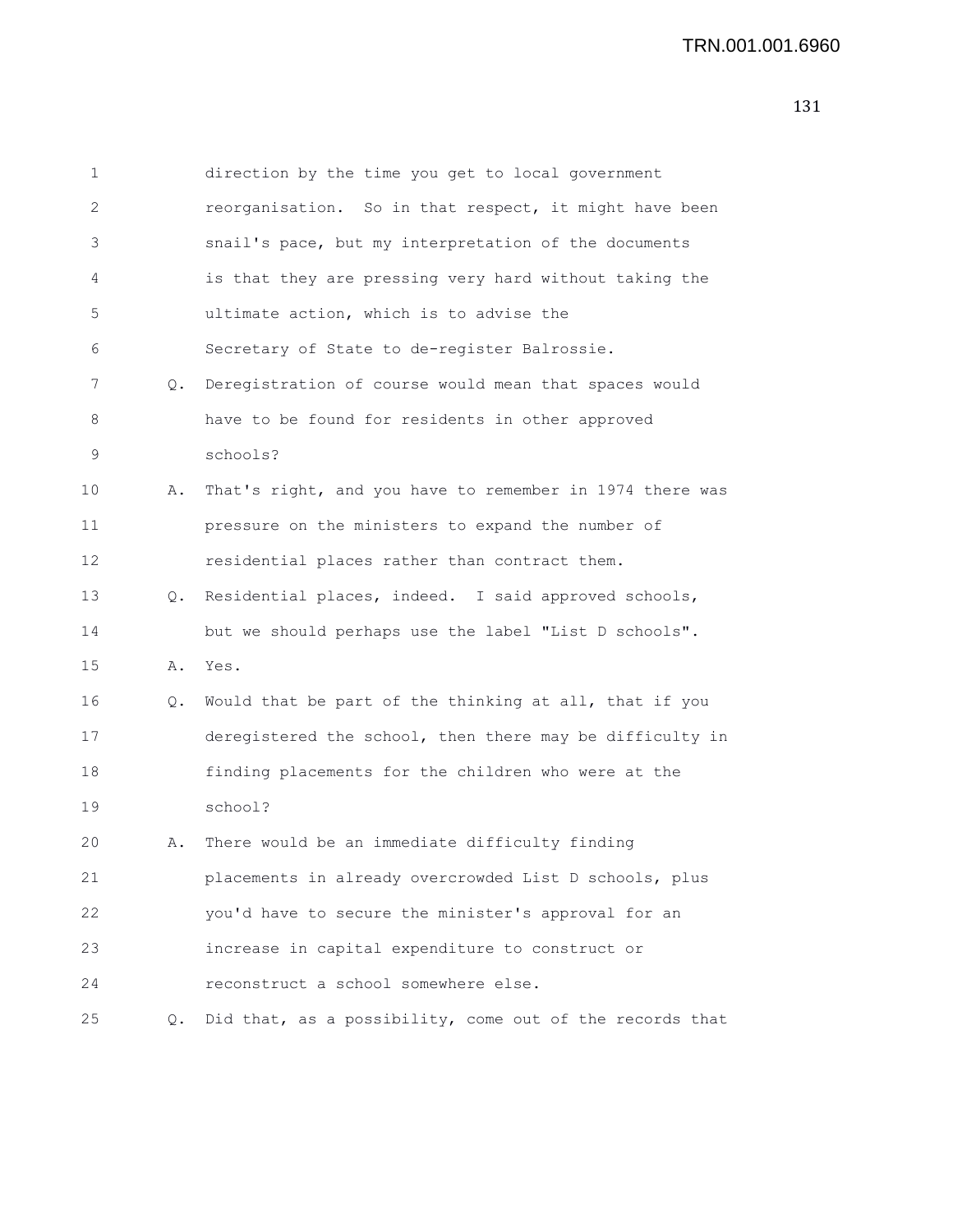| 1 |  |  |  |
|---|--|--|--|
|   |  |  |  |

1 you've looked at?

| 2  | Α. | Certainly the reaction of the ministers in this          |
|----|----|----------------------------------------------------------|
| 3  |    | particular period was: why can't we have more List D     |
| 4  |    | schools? As I have already talked about, the Chief       |
| 5  |    | Social Work Adviser pressed the Social Work Services     |
| 6  |    | Group, which accepted the need to advise ministers that  |
| 7  |    | that was not the intention of the 1968 Act, even if they |
| 8  |    | got Treasury permission for new capital building.        |
| 9  | Q. | So in essence, and I've looked at the policy already,    |
| 10 |    | the policy of the 1968 Act was to facilitate children    |
| 11 |    | remaining within the community?                          |
| 12 | Α. | That's right, yes.                                       |
| 13 | Q. | And the construction of new List D schools,              |
| 14 |    | notwithstanding the problems that were evident here      |
| 15 |    | would be against that policy?                            |
| 16 | Α. | And therefore the pressure was to seek to improve the    |
| 17 |    | internal management of these schools as far as possible  |
| 18 |    | in the interim until 1975 when local government          |
| 19 |    | reorganisation, they believed, would alter the local     |
| 20 |    | scenario. Does that ?                                    |
| 21 | Q. | I think that's perfectly clear. I think the point I was  |
| 22 |    | trying to make is that this seems to drag on and on and  |
| 23 |    | on over a period of five years or so at the expense of   |
| 24 |    | the children and, notwithstanding the problem's          |
| 25 |    | essentially remaining unchanged --                       |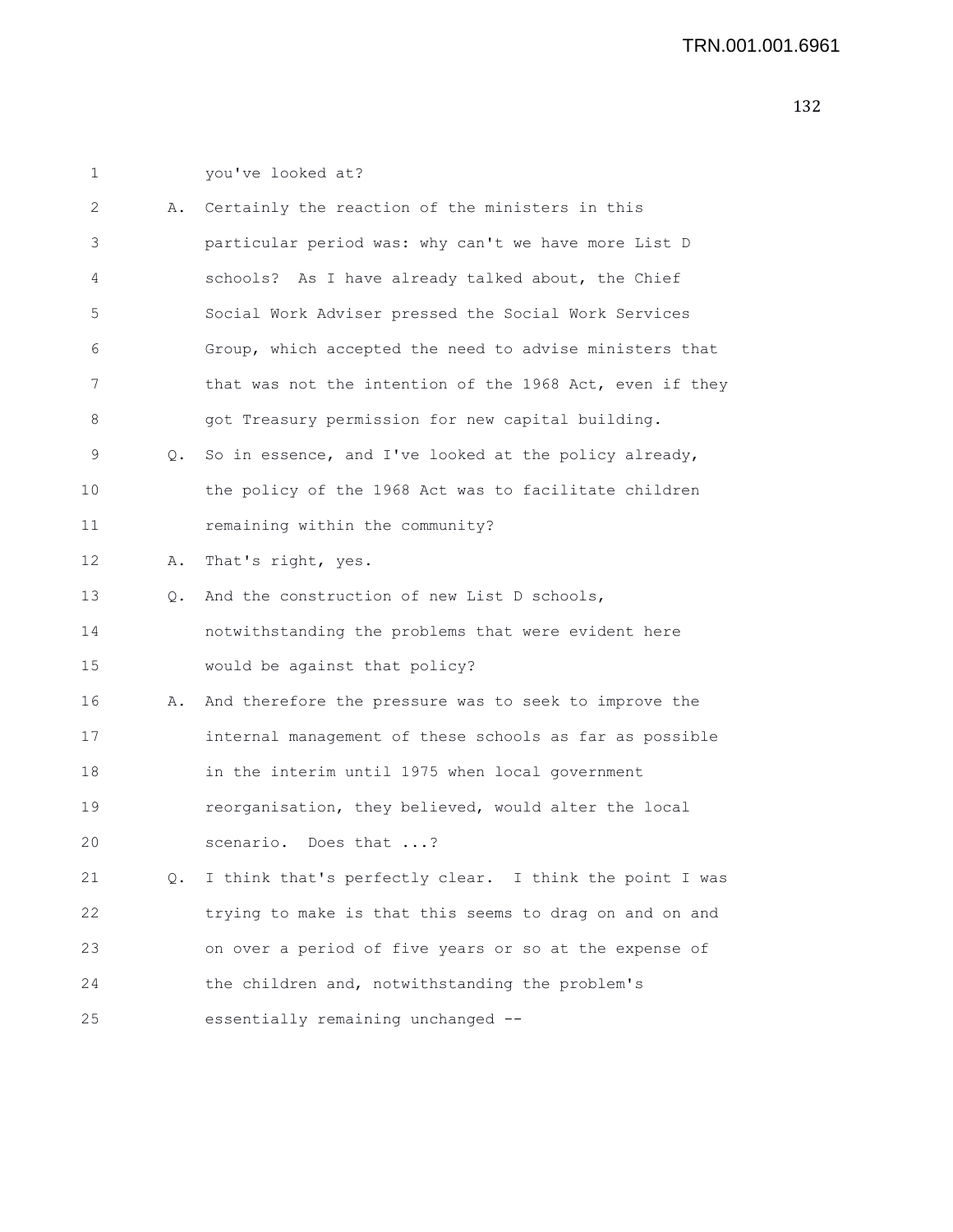1 A. Yes. 2 Q. -- very little happens. 3 A. There's some amelioration in Balrossie, but perhaps not 4 as much as they would have wished in 1969, by 1974. 5 I think that's a fair assessment. 6 Q. You do point out in the next paragraph,paragraph 3.59, 7 that: 8 "Apparent deficiencies in the educational syllabus 9 at Geilsland and Balrossie were not necessarily 10 reflected in other schools." 11 And you draw attention to a social work adviser's 12 visit to and Thornly Park in 1973. What was the 13 position here? 14 A. There was a new headteacher, revitalising classroom 15 work, wide range of books, new books and other 16 materials. There was more training as opposed to just 17 perhaps gardening, and teaching of specific skills 18 rather than routine maintenance. So it would appear 19 that there was a positive approach to both the education 20 and the training side. 21 Q. And we note also that on the following page, 9550, that 22 in another report, 1973, the change in the school and 23 the headmaster's apparent keenness to present candidates 24 for SCE O-grades in each of the principal subjects? 25 A. This new headteacher obviously took education rather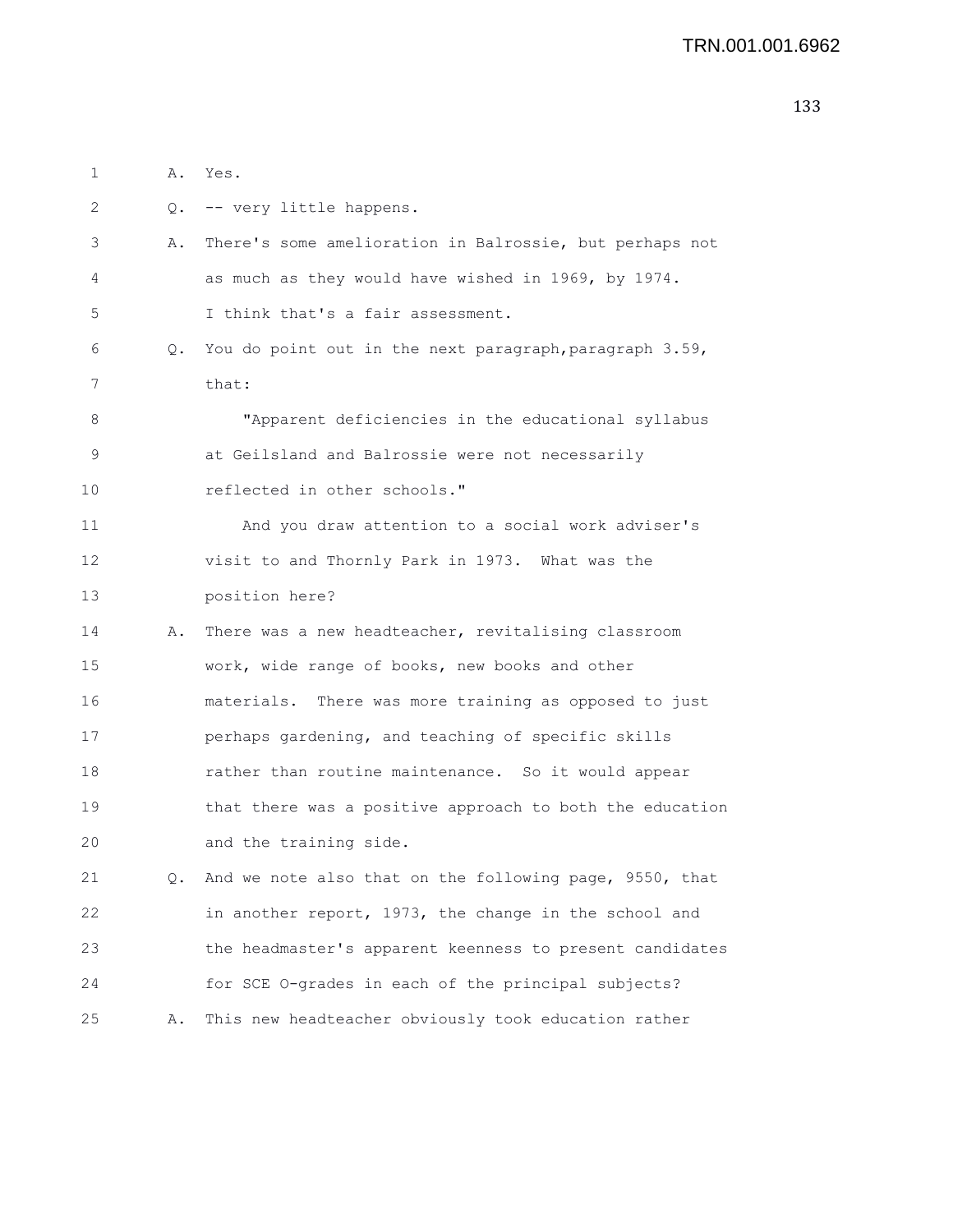| 1  |    | than training as the essence of his school.              |
|----|----|----------------------------------------------------------|
| 2  | Q. | So we can contrast that approach to the approach in      |
| 3  |    | Balrossie?                                               |
| 4  | Α. | That's right, yes.                                       |
| 5  | Q. | And I think we may have heard this elsewhere: whether    |
| 6  |    | you ended up in Balrossie as a child or Thornly Park may |
| 7  |    | just be a matter of luck?                                |
| 8  | Α. | Not luck. It would depend on the number of vacant        |
| 9  |    | places in the system, the age you were, your religion,   |
| 10 |    | yes, and also the operation of Social Work Services      |
| 11 |    | Group working through its educational psychologists and  |
| 12 |    | also the Senior Social Work Adviser and his team to      |
| 13 |    | where you'd end up.                                      |
| 14 | Q. | Could a child in Glasgow end up in a non-Glasgow         |
| 15 |    | location?                                                |
| 16 | Α. | That was a particular issue in Scotland. A child<br>Yes. |
| 17 |    | could end up at Dale in Arbroath or Rossie or            |
| 18 |    | St Joseph's in Tranent, depending on the spaces          |
| 19 |    | available.                                               |
| 20 | Q. | So space is the real key, is it? If one house like       |
| 21 |    | Thornly Park, which is clearly devoting itself to        |
| 22 |    | providing the children with a good education as best it  |
| 23 |    | can, has no space, then that would -- because of that -- |
| 24 | Α. | Even though a boy was deemed $--$ it was deemed that     |
| 25 |    | Thornly Park would benefit them, they would not able to  |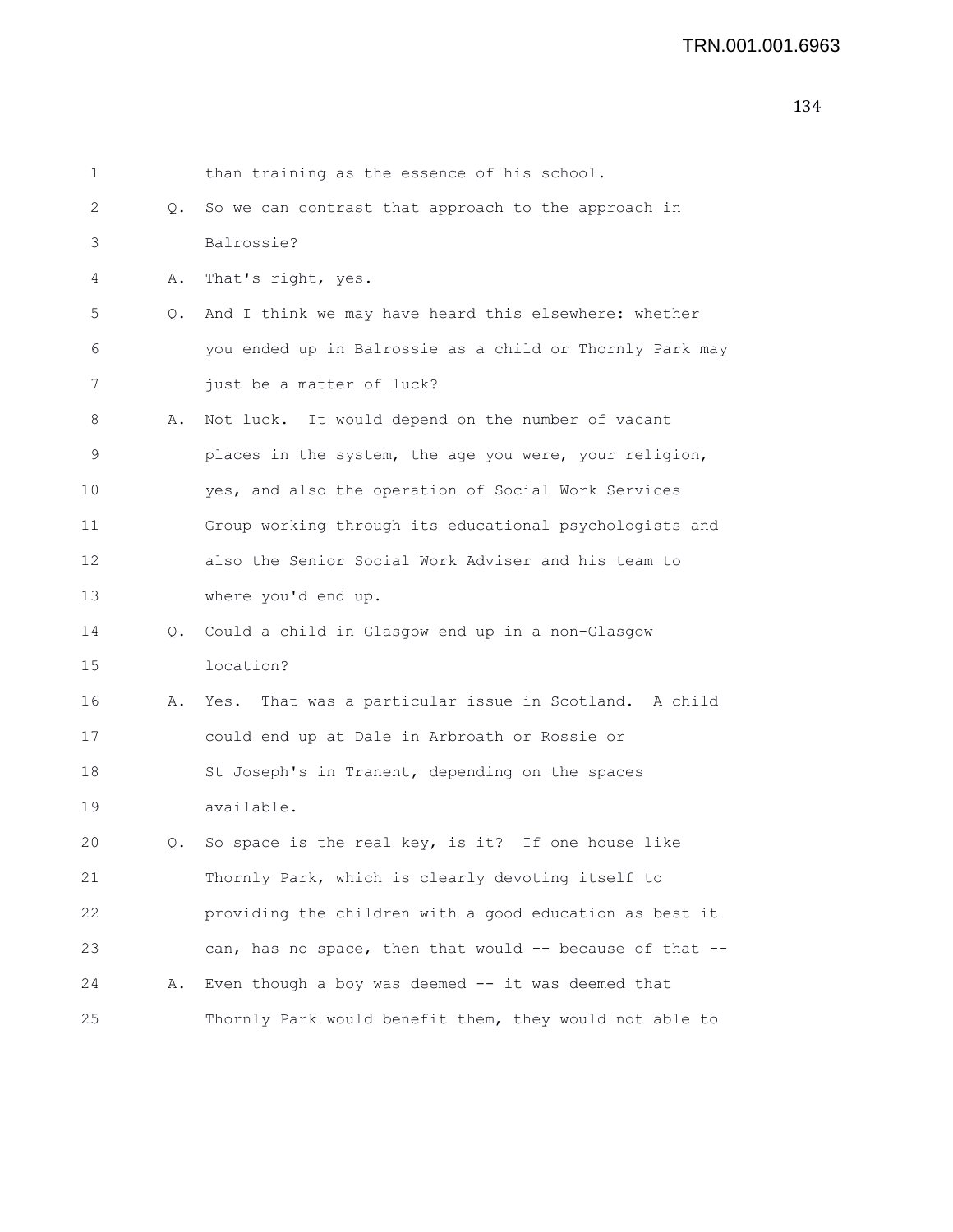| 1  |    | go.                                                      |
|----|----|----------------------------------------------------------|
| 2  | Q. | You then move on, on page 9550, to look at               |
| 3  |    | Wellington School.                                       |
| 4  | Α. | Yes.                                                     |
| 5  | Q. | I think you identify that problems developed at          |
| 6  |    | Wellington. Can you tell us about what happened there?   |
| 7  |    | This is in 1972.                                         |
| 8  | Α. | Yes. There seemed to be an element of Balrossie there,   |
| 9  |    | old-fashioned conformity, resulting in what appeared to  |
| 10 |    | usually happen: there was mass absconding and general    |
| 11 |    | disorder, which the headteacher and his staff seemed     |
| 12 |    | unable to control.                                       |
| 13 | Q. | What happened? I think a social work adviser was         |
| 14 |    | brought into this?                                       |
| 15 | Α. | That's right. A senior social work adviser, who was      |
| 16 |    | recruited from an English classifying school, he was now |
| 17 |    | a senior social work adviser, so he had considerable     |
| 18 |    | experience within that field. He was sent to Wellington  |
| 19 |    | very early in the morning and indicated some advice as   |
| 20 |    | to controlling the disorder and the absconding that had  |
| 21 |    | occurred.                                                |
| 22 | Q. | Can you provide us with insight as to what was the cause |
| 23 |    | of the absconding? You don't set it out in the report,   |
| 24 |    | but I wonder whether the records indicate.               |
| 25 | Α. | It would appear that the boys were simply jumping out of |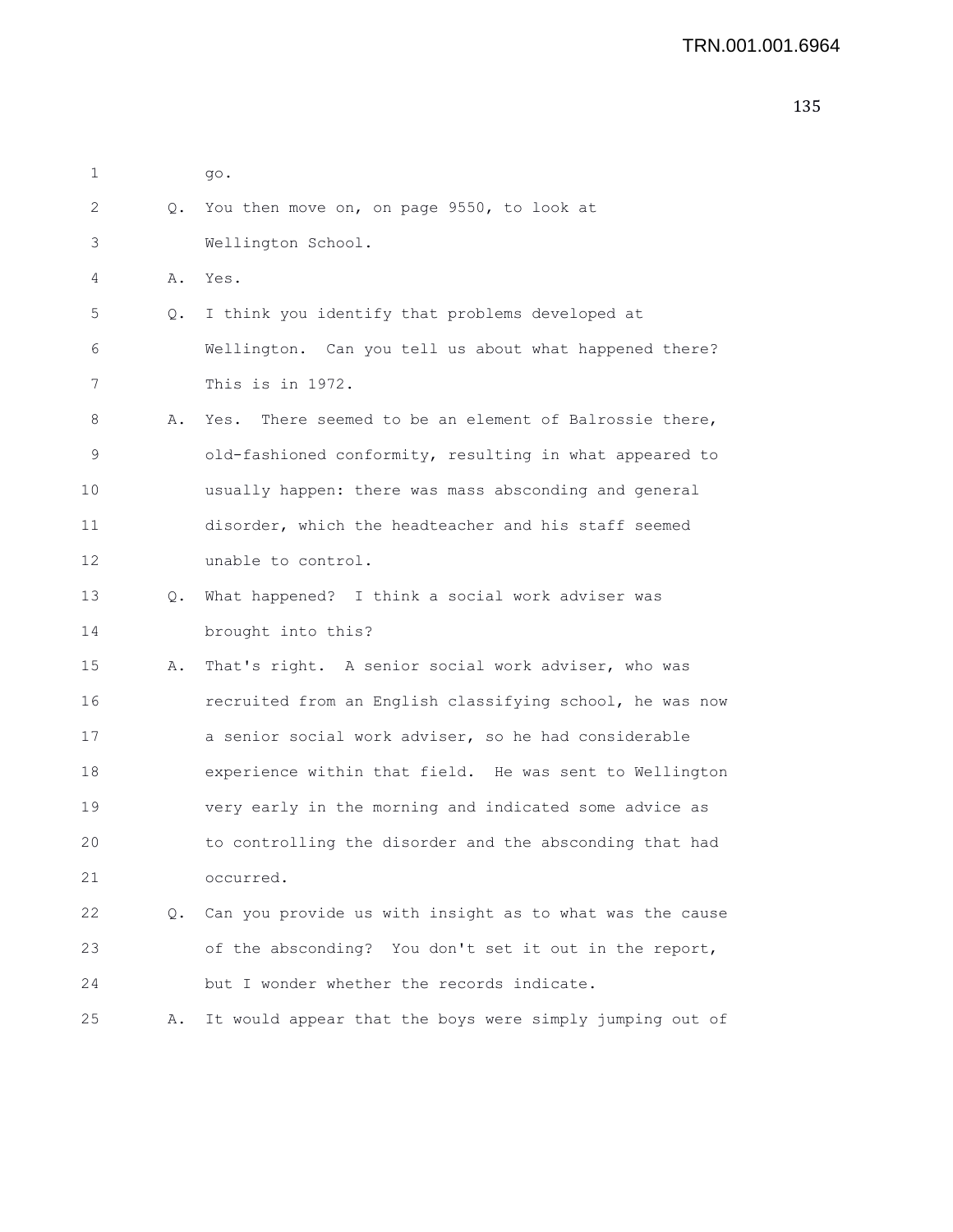```
1 the windows and disappearing towards, I think, Biggar
2 was the nearest town -- sorry, Dalkeith was the nearest
3 town, and then hopping on a train to Edinburgh.
4 Q. Did the senior social work adviser seek to ascertain if
5 there was a cause for that?
6 A. It would appear to be a semi-Balrossie issue, that the
7 school was run on pretty disciplinarian lines, it was an
8 old-fashioned building, a barracks-style building, the
9 degree of contact between staff and boys was not at
10 a level which they thought appropriate.
11 Q. You also, I think, go on to say that this social work --
12 the social work adviser went to Wellington in the
13 evening.
14 A. Yes.
15 Q. Was that a follow-up visit?
16 A. My understanding is that he wanted to see how the school
17 was actually operating, not just through the usual
18 inspections but by turning up at odd times.
19 Q. What do the records tell us as to what happened then?
20 A. He indicated that they should break up the old
21 block-style school into separate units, each under the
22 control of one particular schoolteacher or other
23 supervisor, and that would establish a closer
24 relationship between the boys and the school itself, and
25 the boys' needs and the school.
```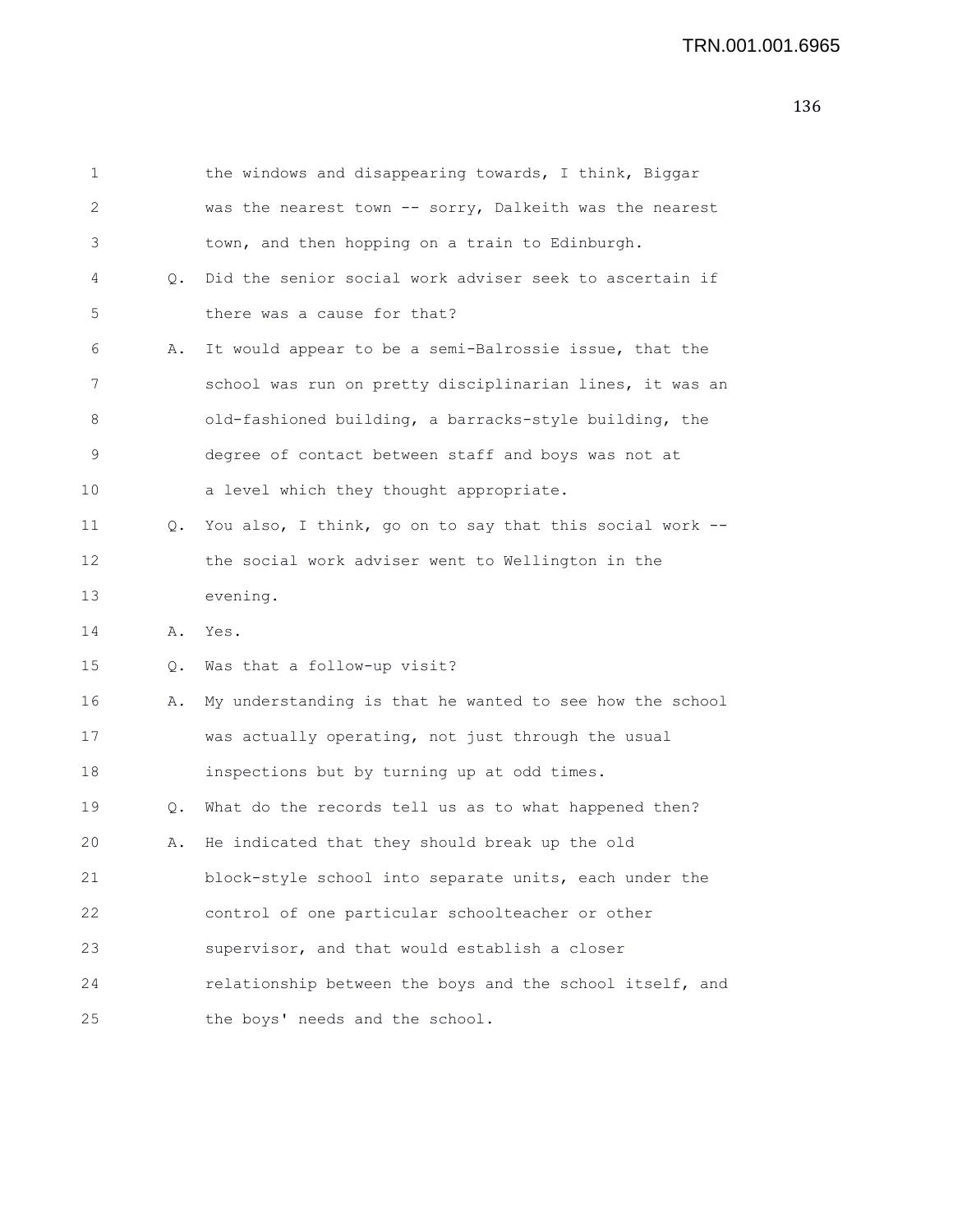1 Q. I think there was a further inspection of Wellington 2 subsequently. If you look at page 9551, paragraph 3.63, 3 this is by two social work advisers. What did they 4 discover? 5 A. I think the issue here was that the staff were unable to 6 shift their style of work and therefore the absconding 7 continued. The headmaster, effectively, had appeared to 8 lose control over the school in moving it to the 9 favoured regime by the CAS social work advisers. And 10 the result was the headteacher left the school shortly 11 afterwards. 12 Q. Did he leave voluntarily or not? 13 A. It's not quite clear in the records, but I think, 14 reading between the lines, the governors said he should 15 leave. 16 Q. I suppose if the headmaster is seen to be the problem, 17 I suppose that's one way of dealing with the problem. 18 A. Yes. 19 Q. You mentioned Larchgrove a few moments ago. Can we then 20 look at that institution. You address this on 21 page 9552, paragraph 3.64. You begin by saying that: 22 "In 1968, Larchgrove, which was a remand home for 23 boys, under the jurisdiction of the Corporation of 24 Glasgow, was the largest in the country"; is that 25 correct?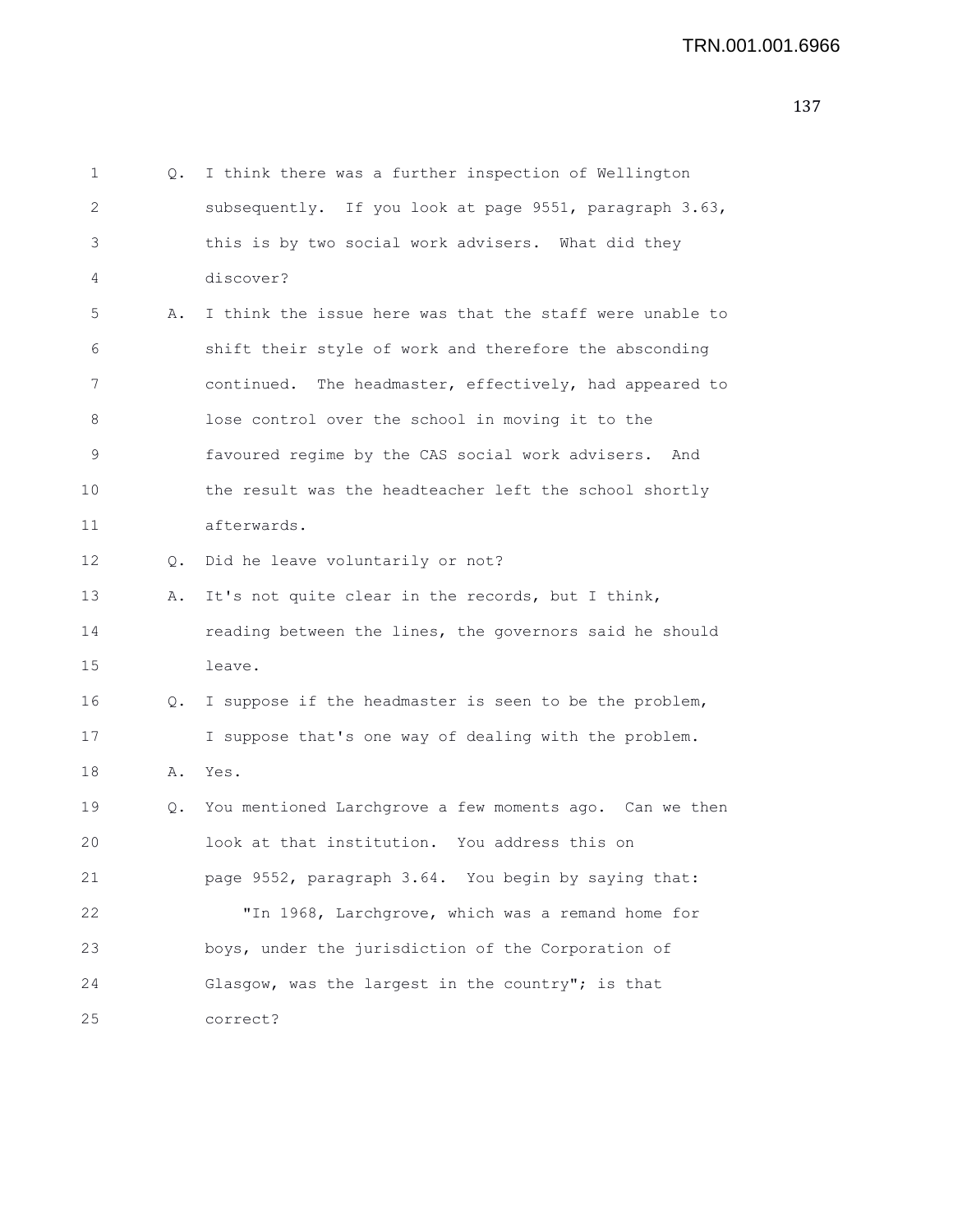| 1  | Α.            | That's correct, it was the largest in Scotland.          |
|----|---------------|----------------------------------------------------------|
| 2  | $Q_{\bullet}$ | In Scotland?                                             |
| 3  | Α.            | Housing probably half the number of boys in remand homes |
| 4  |               | at that time in Scotland.                                |
| 5  | Q.            | You give us some figures. You say:                       |
| 6  |               | "In mid-1968, 126 boys were resident in a building       |
| 7  |               | which was intended to contain 74."                       |
| 8  | Α.            | That's right, it was severely overcrowded.               |
| 9  | Q.            | Was that down to lack of space elsewhere?                |
| 10 | Α.            | Most of the other remand homes were quite small and that |
| 11 |               | would depend on Glasgow negotiating with the other       |
| 12 |               | authorities a place for the boys, and they would have to |
| 13 |               | pay for the boys going somewhere else.                   |
| 14 | Q.            | You go on to say, I think, that:                         |
| 15 |               | "A report the following year [which I think would be     |
| 16 |               | 1969] by one of the advisers set out that at Larchgrove, |
| 17 |               | around a half of the boys had been remanded by the       |
| 18 |               | courts for a report, whilst around a seventh were being  |
| 19 |               | detained for reasons of punishment or awaiting a vacancy |
| 20 |               | in an approved school."                                  |
| 21 |               | So you have a mixture of children?                       |
| 22 | Α.            | It's -- "dumping ground" is the wrong word, but<br>Yes.  |
| 23 |               | it's housing children of different needs and different   |
| 24 |               | entry points into the system.                            |
| 25 | Q.            | Why was that happening?                                  |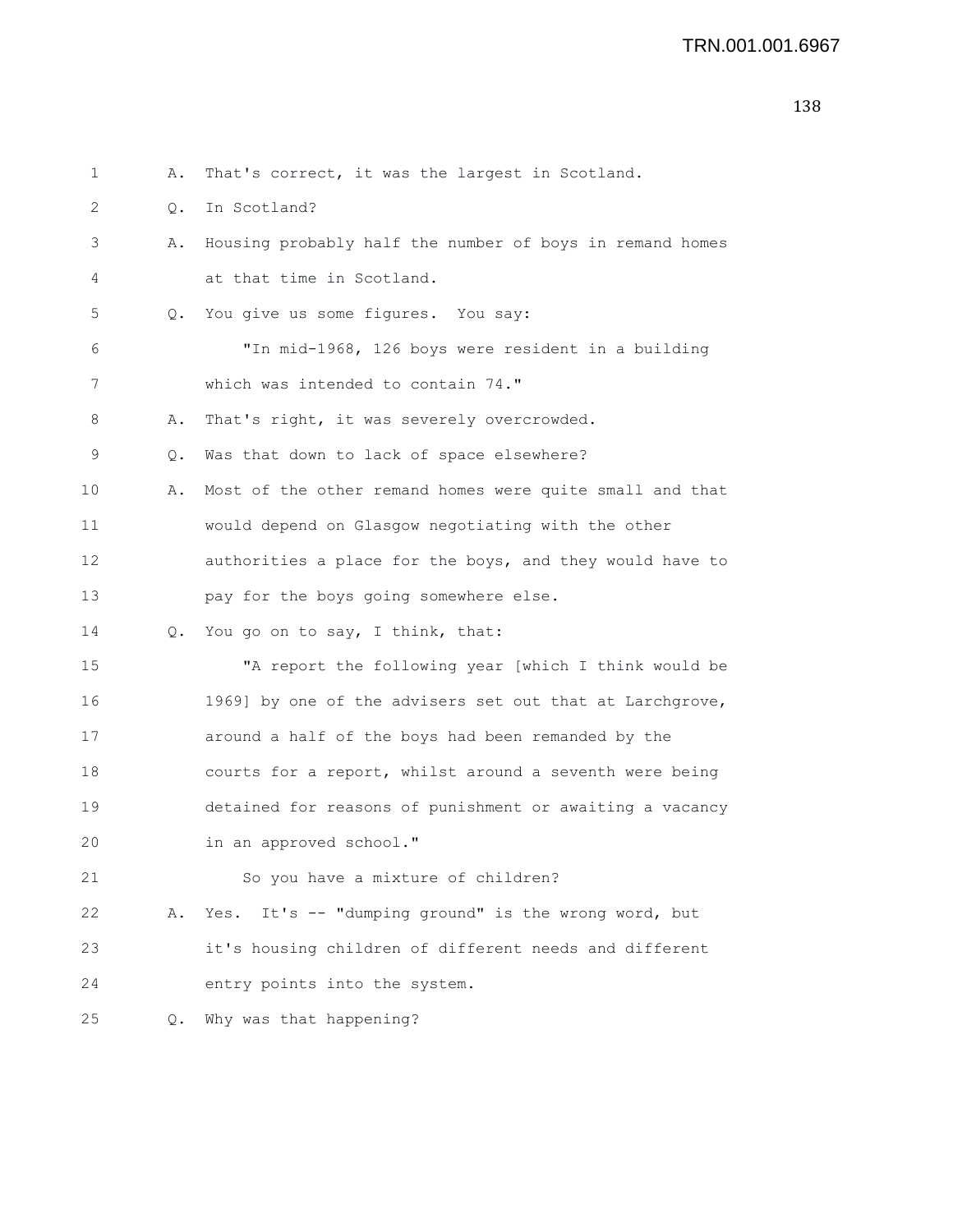1 A. Because there was nowhere else to place them.

2 Q. And why not?

3 A. Well, because the approved schools were beginning to be 4 overcrowded and the court might have said, "Right, 5 they're going to go to an approved school", but they'd 6 have to wait for Social Work Services Group, by this 7 time, being able to determine a place for them, 8 negotiating a place with that particular headteacher, 9 wherever it was, and then ensuring that the people went 10 there. So that could take a few weeks between the court 11 hearing and being placed in an approved school, assuming 12 there was a place in the first place. 13 Q. Those detained for reasons of punishment, were these 14 periods of detention through the court system then? 15 A. Through the court system, yes. 16 Q. Section 413 orders, I think, was it? 17 A. No, that was later, wasn't it, 413? 18 Q. Yes, that was 1975. But in any event, through the court 19 system? 20 A. Through the courts but not necessarily being committed 21 to an approved school. They were simply being committed 22 to a remand home for a period of time -- and I think it 23 was 30 days, was it, that they could be held in a remand 24 home -- until a further court hearing, if I think I'm 25 correct.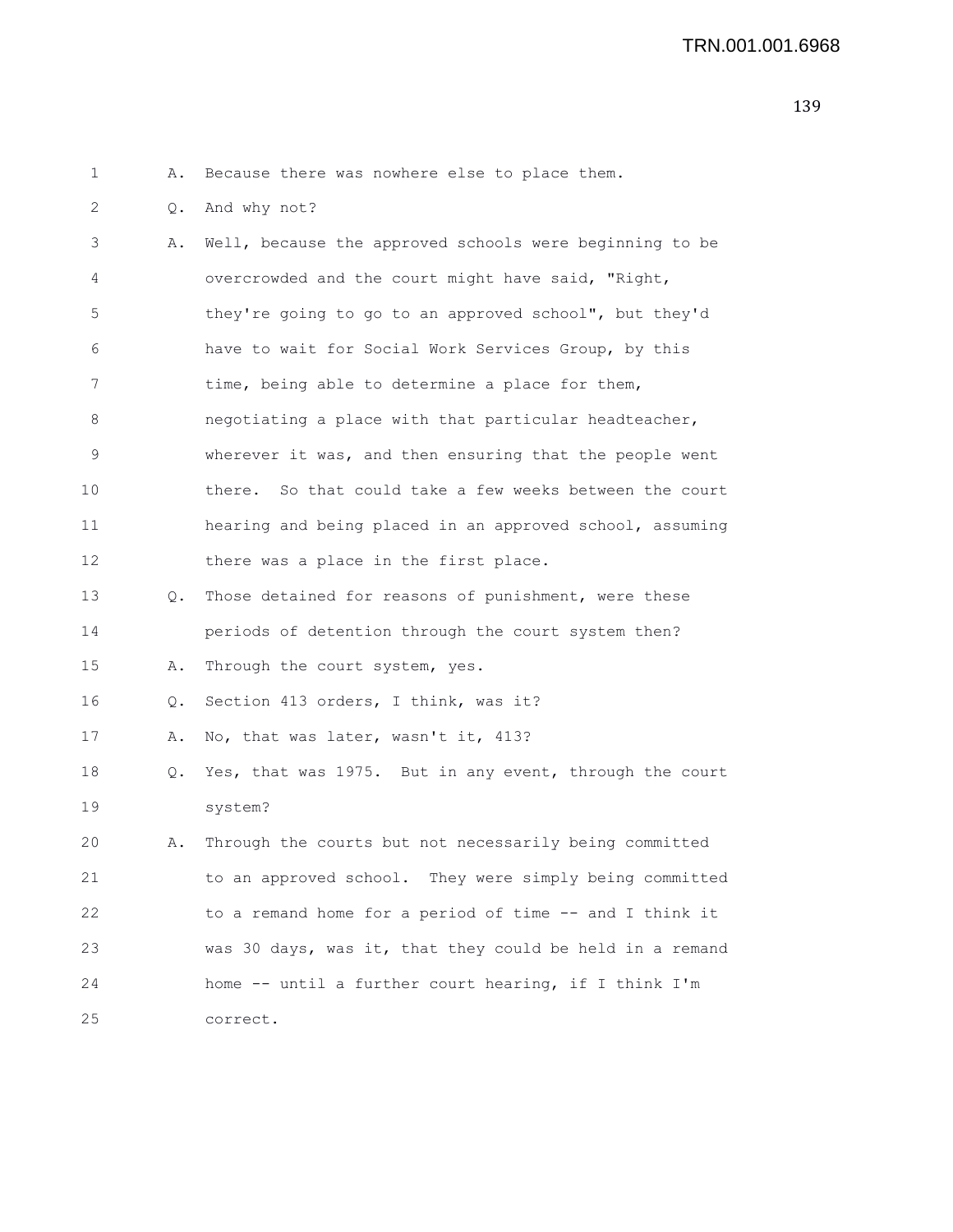```
1 LADY SMITH: Ah, this would be pre-trial --
2 A. Pre-trial.
3 LADY SMITH: -- or pre-procedure, at which the child might
4 plead guilty, and the decision was for various reasons
5 they couldn't be granted bail?
6 A. Right.
7 LADY SMITH: So it's somewhere to put them in the meantime,
8 I can see that. That would be quite a mix of children
9 then?
10 A. It could be an extreme mix of children.
11 LADY SMITH: And if you're saying there are also children
12 waiting for reports to be carried out, that'd be
13 children who are almost through the system, they may
14 have been convicted or pled guilty and were waiting to
15 see what the ultimate disposal is going to be?
16 A. It could be children under a protection order; they may
17 not have committed, strictly speaking, an offence.
18 LADY SMITH: True, yes.
19 A. So they could be there for their protection and if an
20 appropriate approved school, such as Thornly Park, which
21 had a more liberal regime, wasn't available for them --
22 and with those who'd committed violence or whatever.
23 LADY SMITH: So would Larchgrove be used as a place of
24 safety in cases of urgency?
25 A. Yes.
```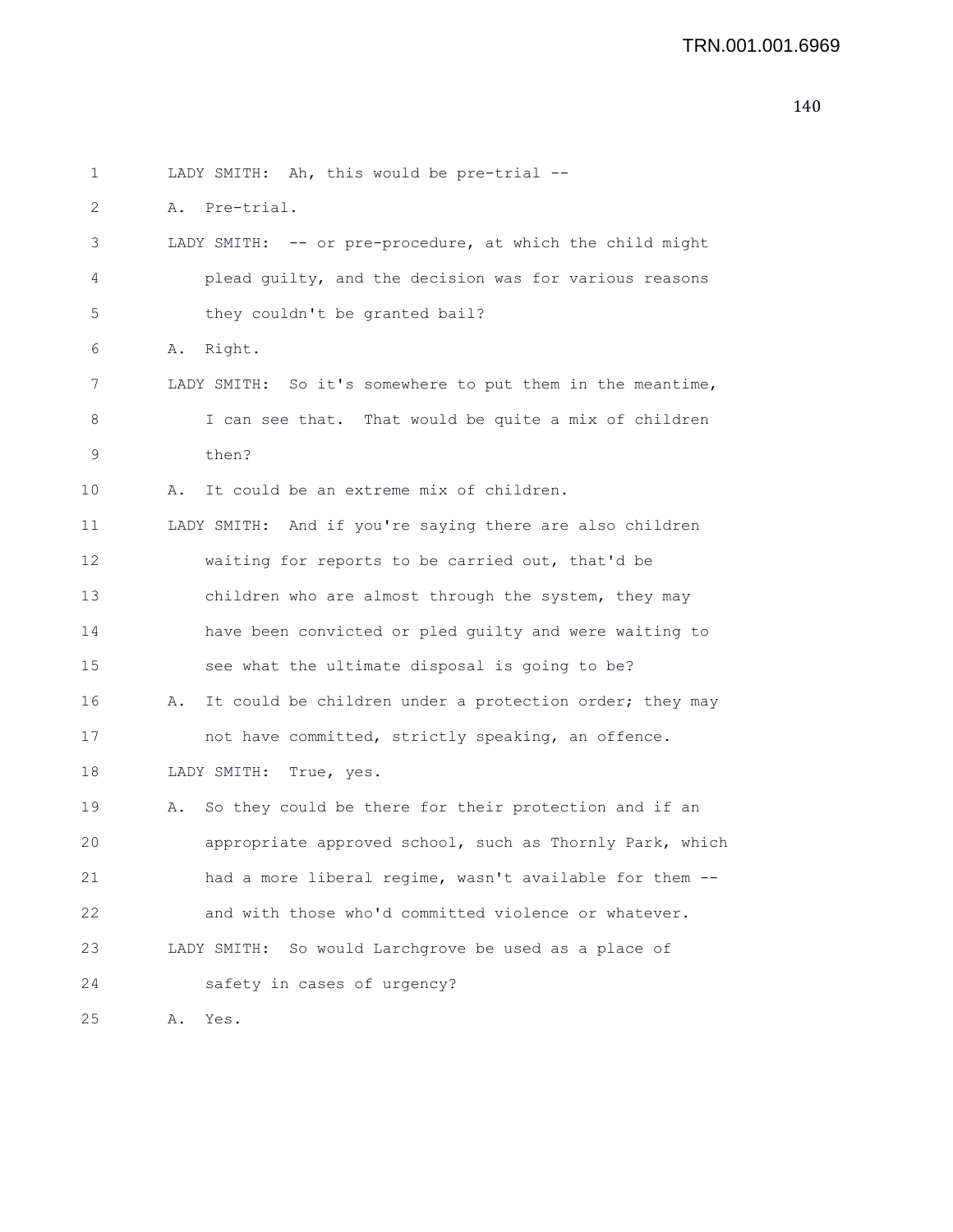```
141
```

| 1  | MR MacAULAY: So it follows from that, does it, that you     |
|----|-------------------------------------------------------------|
| 2  | could very well have a wide range of ages within            |
| 3  | Larchgrove?                                                 |
| 4  | A wide range of ages and a wide range of boys'<br>Α.        |
| 5  | backgrounds.                                                |
| 6  | MR MacAULAY: My Lady, that's coming up to 3 o'clock now and |
| 7  | we usually have a short break.                              |
| 8  | LADY SMITH: Let's have the break then.                      |
| 9  | $(3.00 \text{ pm})$                                         |
| 10 | (A short break)                                             |
| 11 | $(3.10 \text{ pm})$                                         |
| 12 | LADY SMITH: Yes, Mr MacAulay.                               |
| 13 | MR MacAULAY: Before the break, we had been looking at       |
| 14 | Larchgrove, professor, under reference to page 9552.<br>We  |
| 15 | had looked at the numbers and the fact that it was          |
| 16 | clearly overcrowded and the nature of the children who      |
| 17 | might have been there.                                      |
| 18 | You then in the report go on to say what the                |
| 19 | position throughout Scotland was, and I think that's        |
| 20 | under reference to the social work adviser's report of      |
| 21 | 1969; is that right?                                        |
| 22 | Α.<br>Yes.                                                  |
| 23 | What was the adviser's conclusions then?<br>Q.              |
| 24 | Although staffing had improved, there was very little<br>Α. |
| 25 | change in the qualification of the remand home staff.       |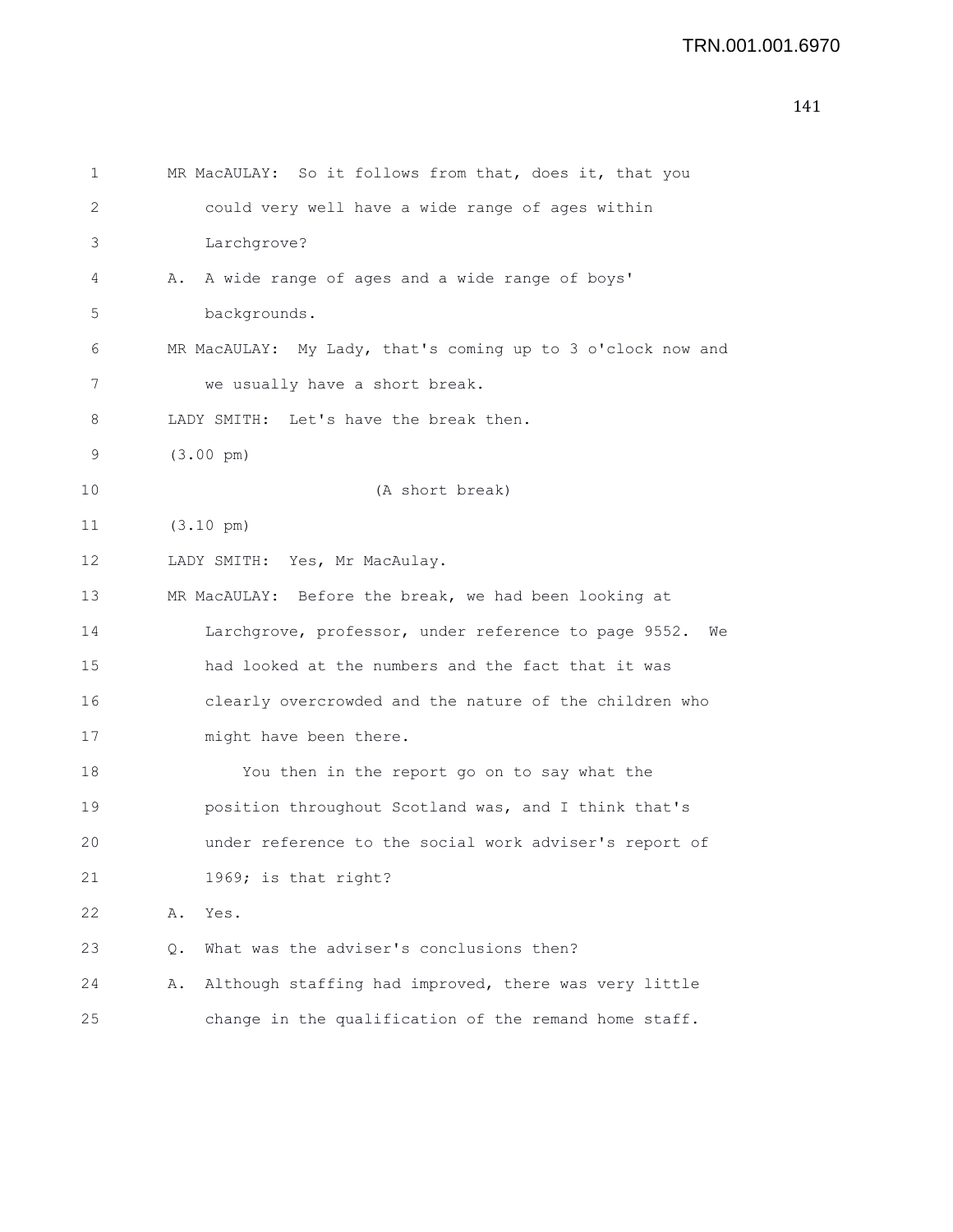| 1  |    | In addition to that, issues of assessment of the         |
|----|----|----------------------------------------------------------|
| 2  |    | children remained somewhat lacking. There was obviously  |
| 3  |    | a difference, some difference between the homes          |
| 4  |    | depending on where they were, but the use of             |
| 5  |    | social work, psychologists and other services were       |
| 6  |    | actually poor in order to undertake those assessment, so |
| 7  |    | there was an acceptance that there was a deficiency      |
| 8  |    | within what remand homes were meant to do.               |
| 9  | О. | Throughout the country?                                  |
| 10 | Α. | Yes, throughout Scotland, yes.                           |
| 11 | Q. | A couple of times in your evidence when I've asked you   |
| 12 |    | why other changes were not put in place, you've replied  |
| 13 |    | by saying people were waiting for the local government   |
| 14 |    | reorganisation.                                          |
| 15 | Α. | Yes.                                                     |
| 16 | Q. | Why is that relevant to --                               |
| 17 | Α. | I should emphasise that there was clearly a deficiency   |
| 18 |    | in the number of qualified social workers within         |
| 19 |    | Scotland, even in 1968, even though there had been       |
| 20 |    | positive recruitment. I have not been able to obtain     |
| 21 |    | figures saying the numbers who were qualified by 1975,   |
| 22 |    | but my reckoning is that at least half of the field      |
| 23 |    | staff within local government at the time of             |
| 24 |    | reorganisation or shortly afterwards had the relevant    |
| 25 |    | CQSW qualification. That meant you were dealing with     |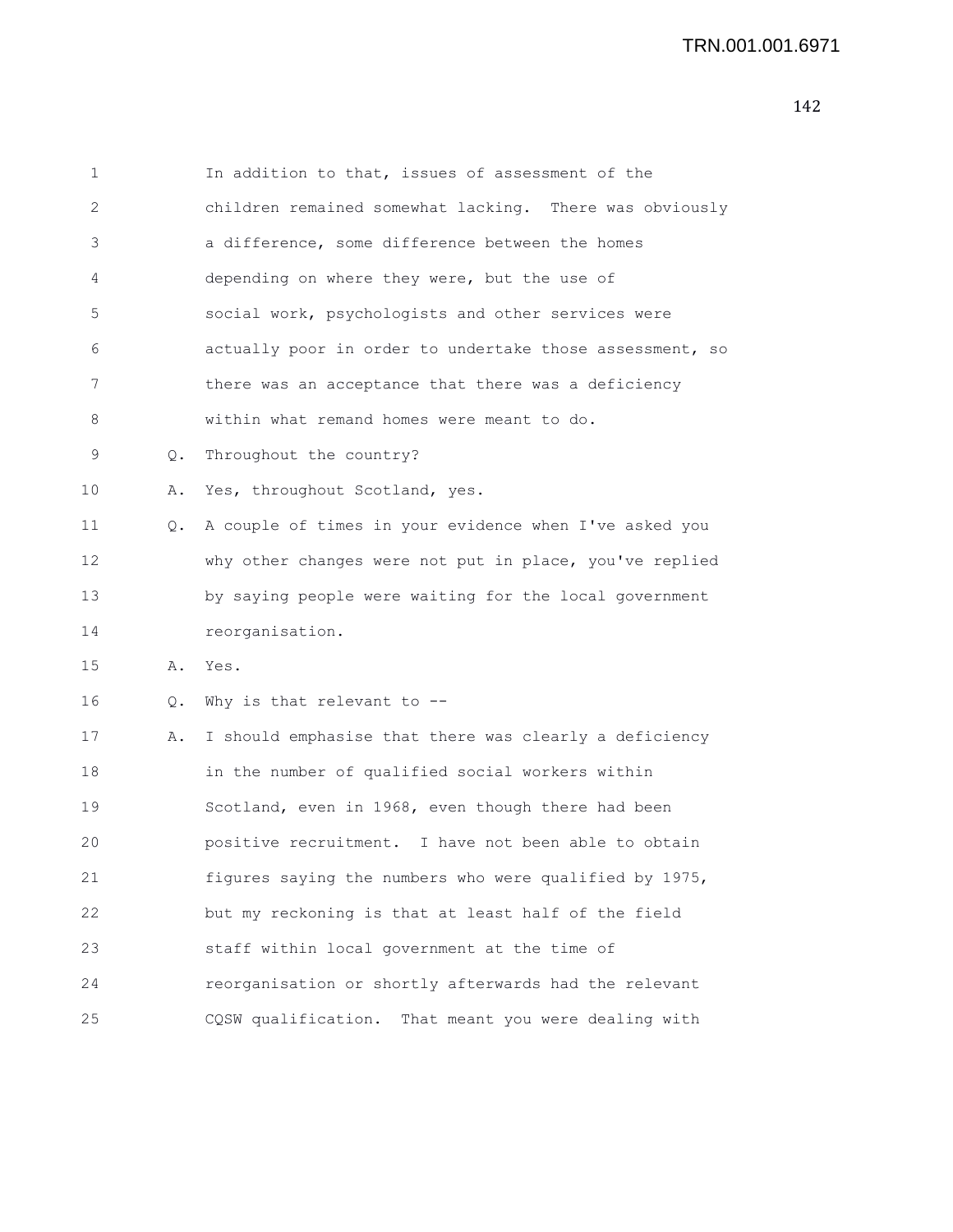1 a situation where, if you like, you had old-guard 2 childcare officers who may or may not have had some 3 childcare training and you had old-guard supervisors of 4 remand homes and other children's homes as well, who may 5 or may not have had any professional training 6 whatsoever.

7 Therefore, to say, "Yes, we're waiting for local 8 government reorganisation", is a diplomatic way of 9 saying that until you had sufficient numbers of 10 qualified professionals within the field, both on the 11 ground in field care services and in the homes 12 themselves, there would always be a deficiency.

13 Q. And was the anticipation then in the period leading up 14 to the 1975 Act that the landscape would change fairly 15 dramatically to have this influx of much more qualified 16 people?

17 A. Apart from three local authorities, that is the 18 Western Isles, Shetland and Orkney, all Scottish local 19 authorities were substantially larger than the existing 20 local authorities, apart from the big cities. You had 21 Grampian, Highland, you had Fife, you had Lothian, you 22 had the Borders, Dumfries & Galloway, and of course 23 Strathclyde. Within that you'd create a hierarchy, if 24 you like, of professionally qualified staff who would be 25 able to think about social work services and about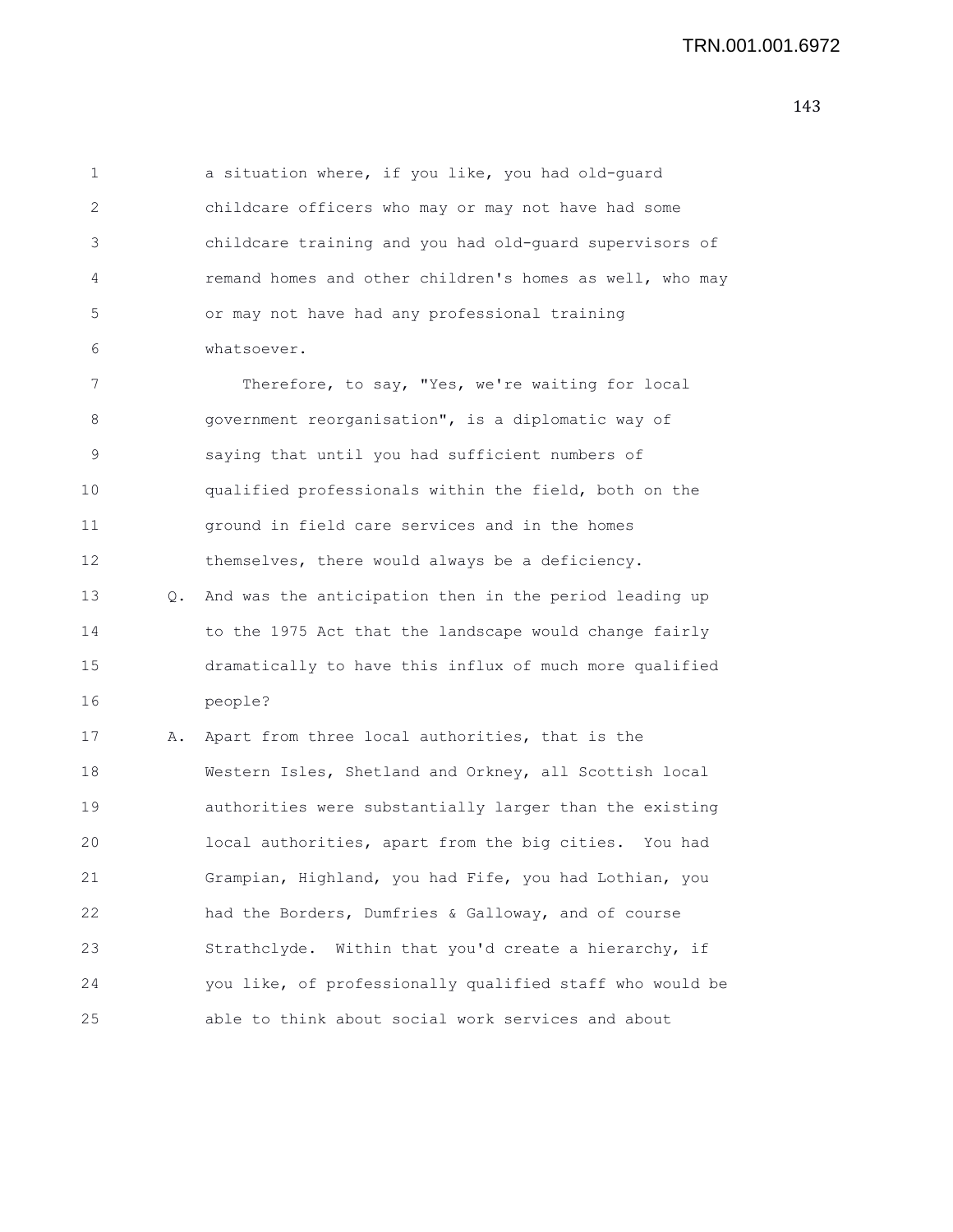| 1  |    | organising social work services in particular ways,      |
|----|----|----------------------------------------------------------|
| 2  |    | which would be different to the old style one-person     |
| 3  |    | childcare officer in Kincardineshire, for instance.      |
| 4  | Q. | If you look at the Balrossie example for a moment or     |
| 5  |    | two, because that spanned a period of years, and you did |
| 6  |    | say on one or two occasions that perhaps one reason why  |
| 7  |    | there wasn't any other change was because of the onset   |
| 8  |    | of reorganisation, did you mean then that this greater   |
| 9  |    | level of expertise would be available to deal with the   |
| 10 |    | issues?                                                  |
| 11 | Α. | It was coming onstream but it could not be organised     |
| 12 |    | within the existing structure of local government very   |
| 13 |    | readily. The biggest local authority, Glasgow, clearly   |
| 14 |    | had a deficiency even as it went into the 1968 Act.      |
| 15 |    | Yes, they got an externally appointed director of social |
| 16 |    | services, but that particular person then had to move    |
| 17 |    | through and begin to change the structure of the         |
| 18 |    | services that were available throughout his department.  |
| 19 |    | And given that he also had to deal with the elderly and  |
| 20 |    | the disabled and the mentally ill, it was quite          |
| 21 |    | a significant change of task of local social services.   |
| 22 |    | So that's what I am saying.                              |
| 23 |    | The other side of the equation, of course, is that       |
| 24 |    | Children's Panels needed to be inducted into new ways of |
| 25 |    | thinking about the disposal of children. So instead of   |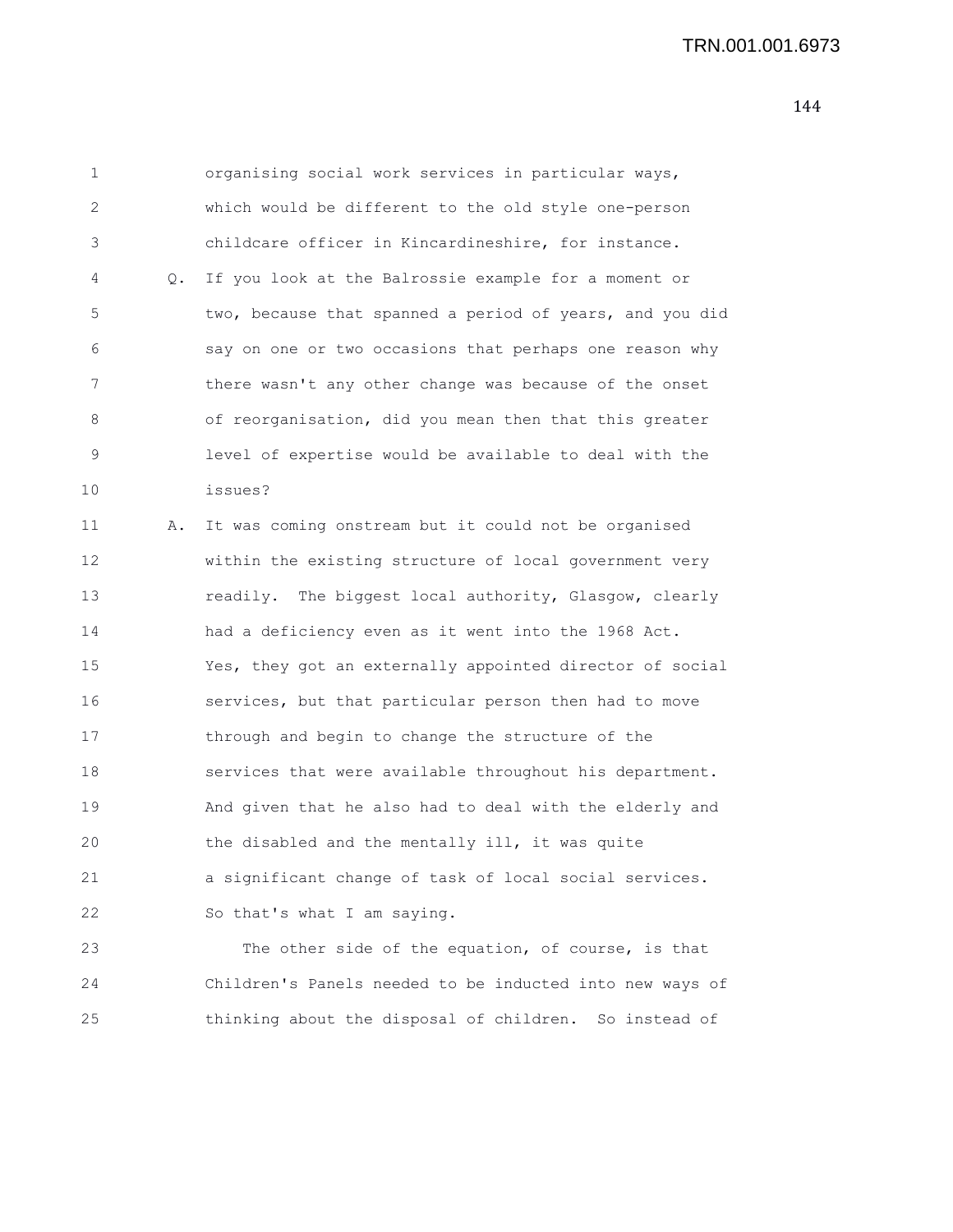| 1            |           | saying automatically, "Approved school", it would be,    |
|--------------|-----------|----------------------------------------------------------|
| $\mathbf{2}$ |           | "What do you recommend in terms of care in the community |
| 3            |           | if you can't get a foster home or you can't keep them    |
| 4            |           | with their parents or whatever?" So there was a period   |
| 5            |           | of time when, I think, they realised within Social Work  |
| 6            |           | Services Group it wouldn't happen overnight and they     |
| 7            |           | would have to deal with the Balrossies and now the       |
| 8            |           | Larchgroves. Does that make sense?                       |
| 9            | Q.        | Thank you, it does.                                      |
| 10           |           | Can I then take you back to Larchgrove?                  |
| 11           | Α.        | Sure, yes.                                               |
| 12           | $\circ$ . | You tell us towards the bottom of page 9552 that:        |
| 13           |           | "SWSG and CAS engaged the Corporation of Glasgow         |
| 14           |           | during the latter part of 1969 and throughout 1970 on    |
| 15           |           | Larchgrove and indeed other aspects of its social work   |
| 16           |           | service."                                                |
| 17           |           | And you tell us:                                         |
| 18           |           | "At a meeting with the city's Social Work Committee      |
| 19           |           | Convener in December 1970, the Chief Social Work Adviser |
| 20           |           | expressed her concern over the future of Larchgrove and  |
| 21           |           | there was agreement that the solution to the problems of |
| 22           |           | Larchgrove was seen in terms of strengthening and        |
| 23           |           | changing staff."                                         |
| 24           | Α.        | Yes.                                                     |
| 25           | Q.        | And:                                                     |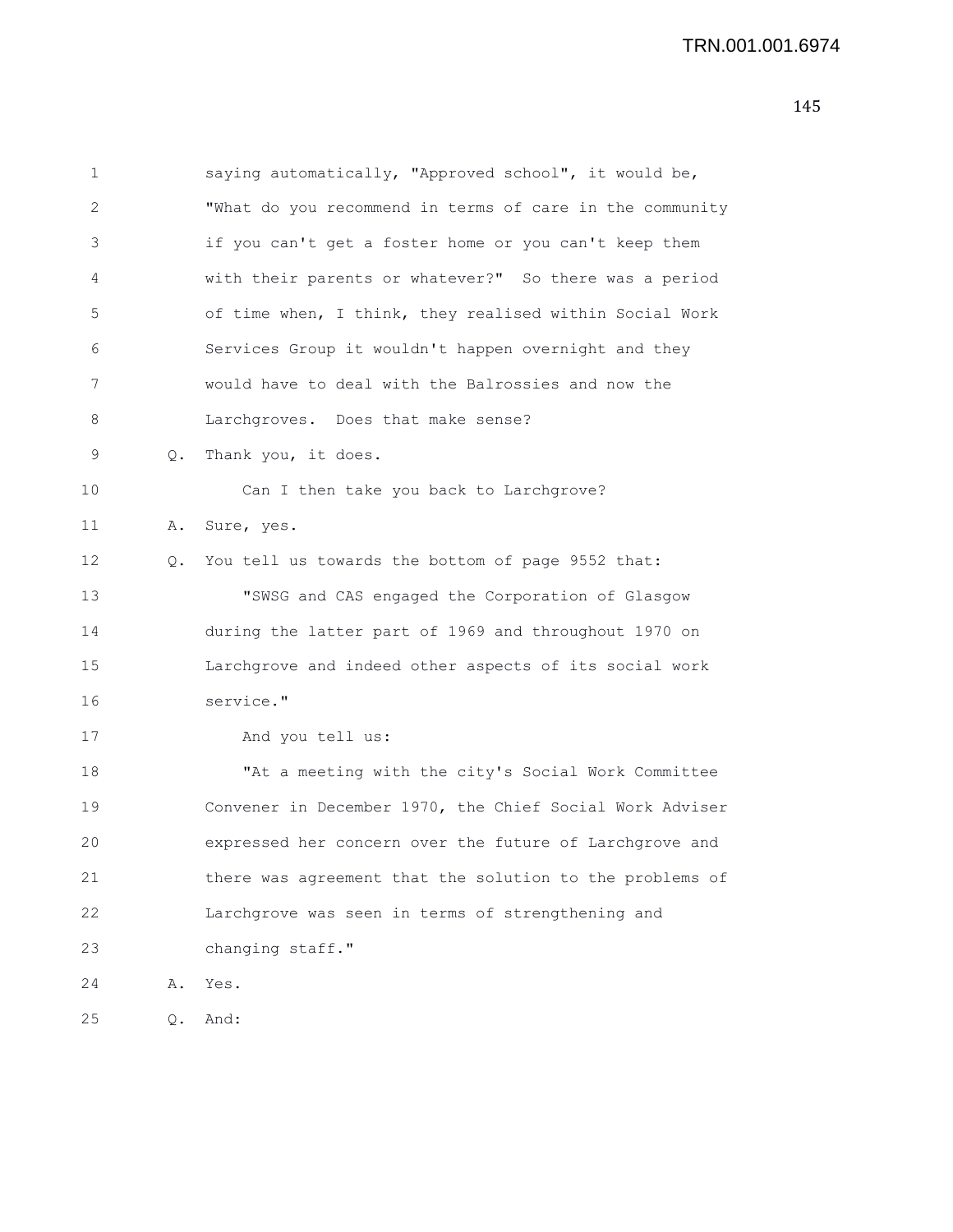| $\mathbf 1$ |           | "The key to it was the appointment of a head whose        |
|-------------|-----------|-----------------------------------------------------------|
| 2           |           | calibre would attract new staff skilled in the problems   |
| 3           |           | of diagnostic assessment."                                |
| 4           | Α.        | That's part of the package which refers to the meeting    |
| 5           |           | previously about boarding-out children, which is earlier  |
| 6           |           | in the report. They decided that they would have a sort   |
| 7           |           | of head to head meeting with Glasgow's Director of        |
| 8           |           | Social Work and his staff about the issues surrounding    |
| 9           |           | childcare in Glasgow, and Larchgrove was part of that     |
| 10          |           | package.                                                  |
| 11          | $\circ$ . | Insofar as Larchgrove was concerned then, what happened?  |
| 12          | Α.        | Nothing. Nothing at all.                                  |
| 13          | Q.        | Is there any explanation provided in the records as to    |
| 14          |           | why nothing happened?                                     |
| 15          | Α.        | They didn't hear anything. They were clearly quite<br>No. |
| 16          |           | satisfied with what was moving on the fostering care      |
| 17          |           | side, but nothing about Larchgrove.                       |
| 18          |           | Q. But what we then learn from your report is that in     |
| 19          |           | January 1973, after some press reports on alleged         |
| 20          |           | ill-treatment of boys by staff at Larchgrove, that        |
| 21          |           | Glasgow Social Work Department set up an independent      |
| 22          |           | inquiry; is that right?                                   |
| 23          | Α.        | That's right, yes.                                        |
| 24          | Q.        | Can you just paint the background for us? What sort of    |
| 25          |           | allegations were being made now?                          |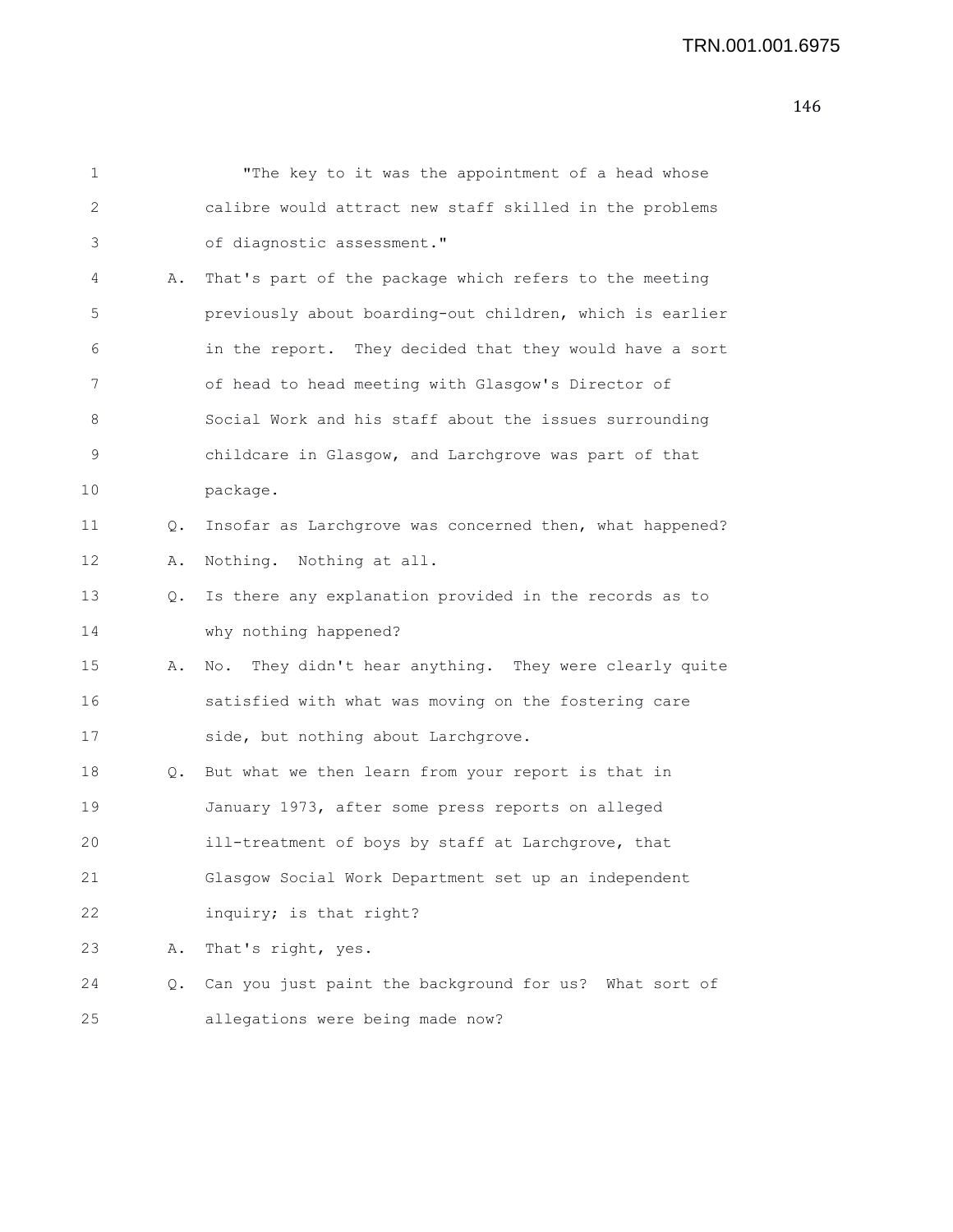| 1  | Α. | That there had been incidences of violence against the   |
|----|----|----------------------------------------------------------|
| 2  |    | boys, excessive use of corporal punishment, and other    |
| 3  |    | irregular punishments were taking place, and that the    |
| 4  |    | care provided for the boys was nowhere near even the     |
| 5  |    | expectations of 1973.                                    |
| 6  |    | Q. So notwithstanding -- I think you refer to it as "the |
| 7  |    | burst of activity" -- following the meeting that took    |
| 8  |    | place --                                                 |
| 9  |    | A. Yes.                                                  |
| 10 |    | Q. -- nothing happened and indeed we see here a quite    |
| 11 |    | depressing picture --                                    |
| 12 | Α. | An extremely depressing picture.                         |
| 13 |    | Q. -- as to what the position was on the ground?         |
| 14 | Α. | Yes. The other fact which is brought out here            |
| 15 |    | particularly well is of course it was Glasgow who        |
| 16 |    | instituted their own inquiry, it wasn't Social Work      |
| 17 |    | Services Group or SED. So that was themselves taking     |
| 18 |    | action under the 1968 Act to conduct an inquiry.         |
| 19 | Q. | I think that was an inquiry carried out by -- I think it |
| 20 |    | was a sheriff?                                           |
| 21 | Α. | Yes.                                                     |
| 22 | Q. | Sheriff Bennett QC.                                      |
| 23 | Α. | That's right.                                            |
| 24 | Q. | And also with a layperson, a Mr Wright?                  |
| 25 | Α. | That's right, from England, from the National Children's |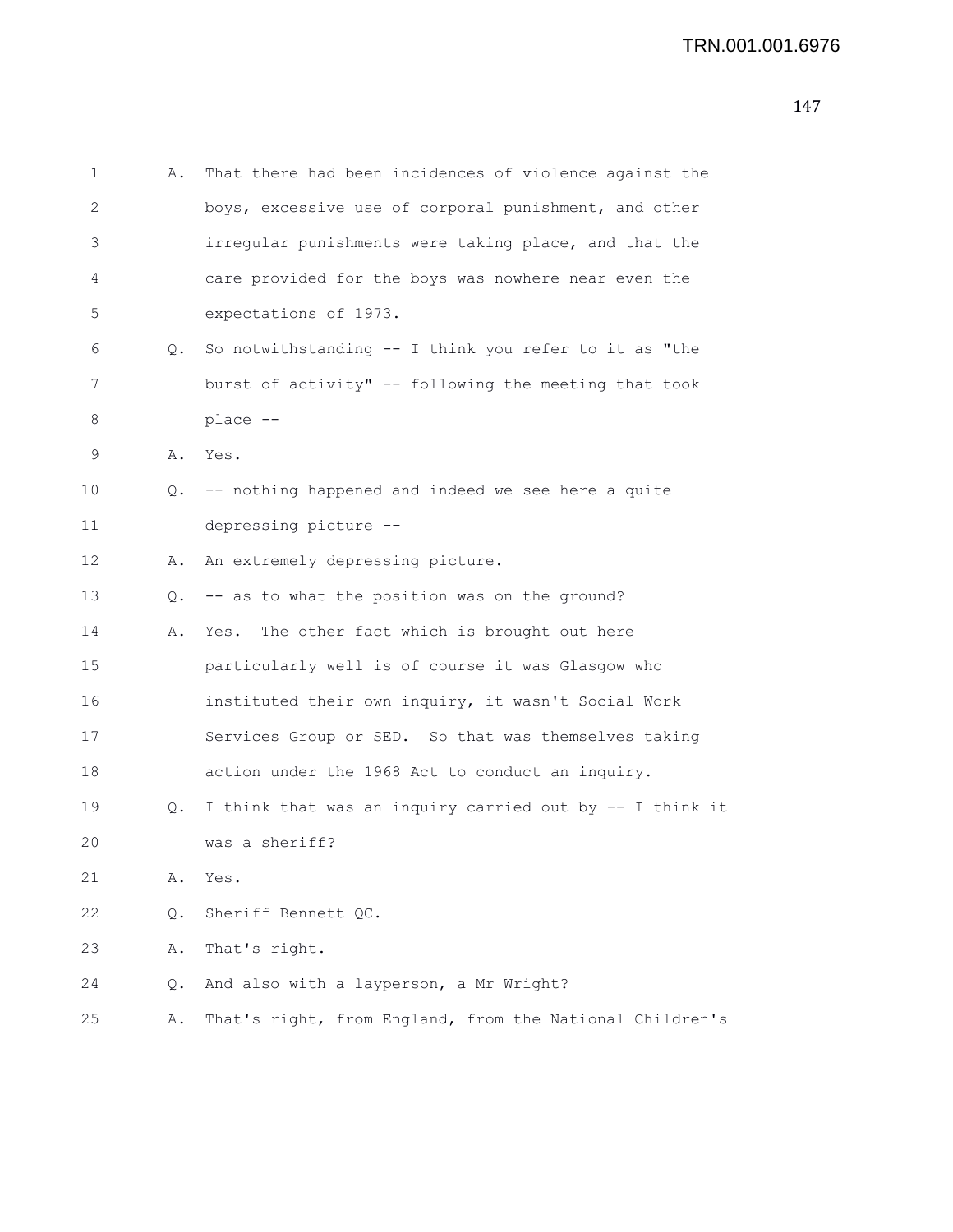| 1  |           | Bureau, who was brought in because of his professional   |
|----|-----------|----------------------------------------------------------|
| 2  |           | background in that particular area.                      |
| 3  | Q.        | What then did the inquiry conclude?                      |
| 4  | Α.        | The inquiry concluded that there was clearly evidence of |
| 5  |           | abuse within Larchgrove, that corporal punishment was    |
| 6  |           | exceeded on numerous occasions, and upon, as I say here, |
| 7  |           | "the naked posterior", that there was no occupation for  |
| 8  |           | the boys at all, in fact there seemed to be very little  |
| 9  |           | care provided.                                           |
| 10 |           | The result was that Glasgow responded by replacing       |
| 11 |           | the entire senior management within Larchgrove and began |
| 12 |           | discussion on its refurbishment in conjunction with its  |
| 13 |           | Education Authority.                                     |
| 14 | $\circ$ . | I think they also identified there was bed-wetting and   |
| 15 |           | that occurred because boys were not allowed to, I think, |
| 16 |           | go to the toilet during the night?                       |
| 17 | Α.        | That's right, yes. It was an extremely restrictive       |
| 18 |           | remand home.                                             |
| 19 | Q.        | Why had Larchgrove come to be in this position?          |
| 20 | Α.        | It's not clear from the inquiry, nor is it clear         |
| 21 |           | explicitly from Social Work Services Group and CAS       |
| 22 |           | reports, but the opinion would be that it was seen as    |
| 23 |           | a service at the bottom end of the requirements of the   |
| 24 |           | social work department to consider at the time.<br>Their |
| 25 |           | principal focus was improving the quality of care within |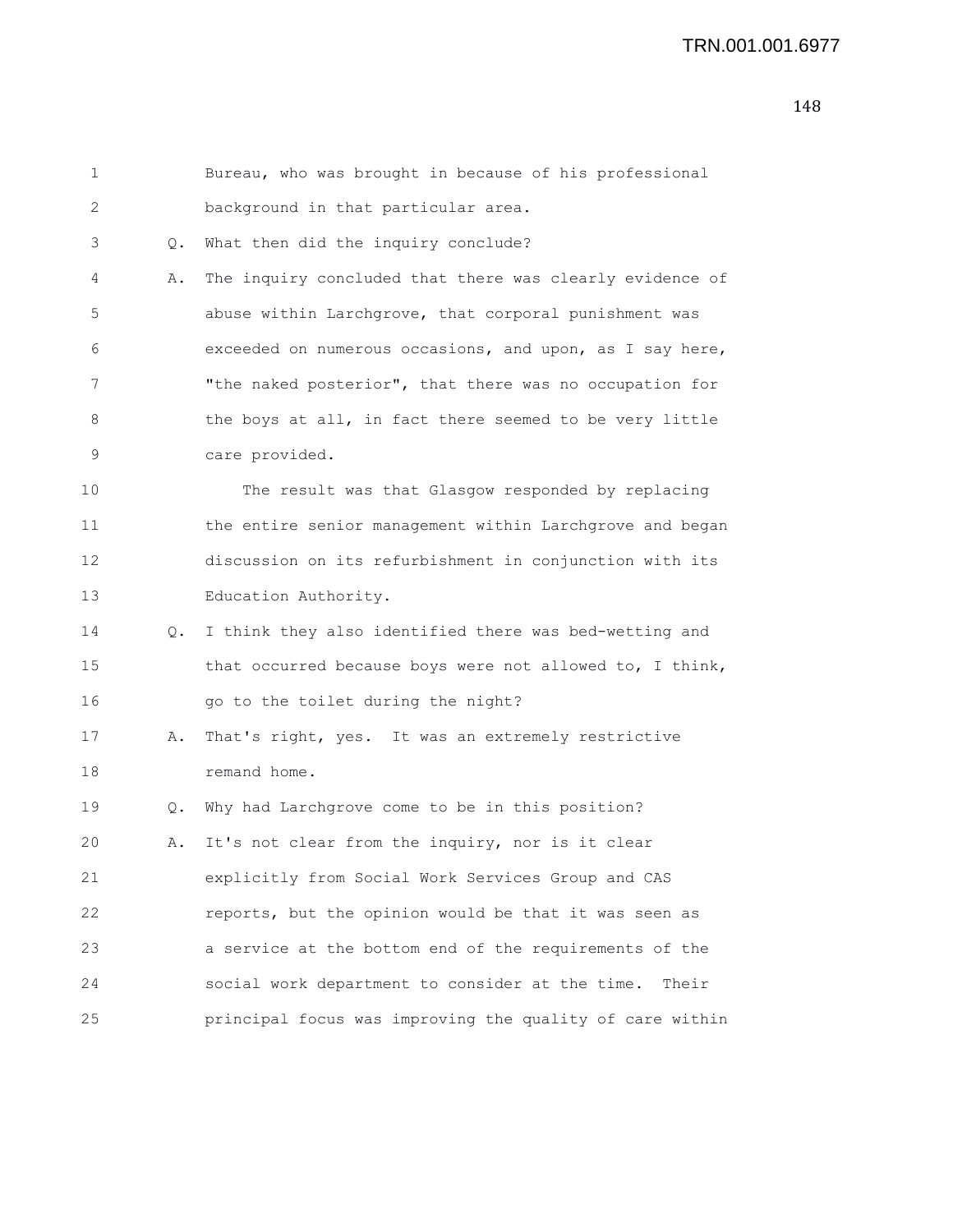```
1 the community and that Larchgrove could be put to one
2 side.
3 Q. Was there any evidence of inspection of Larchgrove after
4 the meeting that you mentioned in the report that
5 happened in 1970 between SWSG, CAS and the Corporation
6 of Glasgow?
7 A. No.
8 Q. So that's a period of two to three years or so?
9 A. They're simply noting there's no activity or there's
10 nothing coming back. They themselves are not
11 undertaking any inspection of Larchgrove.
12 Q. Any reasons in the records why that may have been the
13 case?
14 A. Because Larchgrove was the responsibility of
15 Glasgow Corporation. That's the stock response: it was
16 Glasgow's responsibility. It was Glasgow's
17 responsibility in relation to the allegations to conduct
18 its own inquiry, its own independent inquiry.
19 Q. Yes, but before the inquiry, of course, we have these
20 two or three years where there are no inspections by
21 CAS.
22 A. Yes.
23 Q. And CAS had a responsibility to inspect at that time;
24 is that right?
25 A. Not necessarily. It depends on your interpretation of
```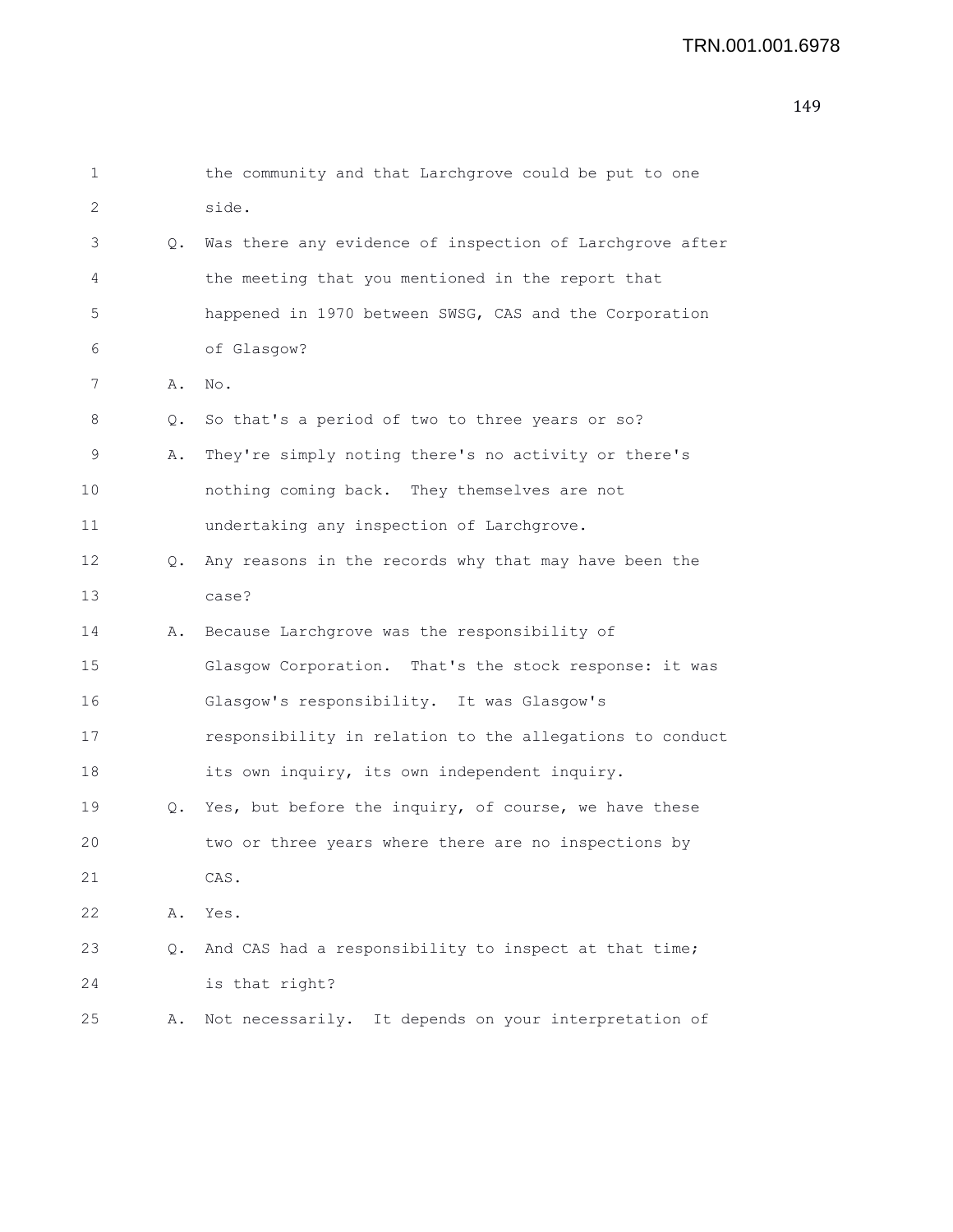| 1  |           | the 1968 Act.                                            |
|----|-----------|----------------------------------------------------------|
| 2  | $\circ$ . | So would you say then that the inspection obligation lay |
| 3  |           | on the corporation?                                      |
| 4  | Α.        | The assumption, as I understand it, is it was            |
| 5  |           | Glasgow Corporation's responsibility to review its, if   |
| 6  |           | you like, registration and its inspection of Larchgrove. |
| 7  | Q.        | This is the point you made earlier?                      |
| 8  | Α.        | Yes.                                                     |
| 9  | Q.        | That of course was in the context of voluntary homes;    |
| 10 |           | did that also spill into remand homes?                   |
| 11 | Α.        | The remand home was the responsibility of the local      |
| 12 |           | authority, so it had to inspect itself.                  |
| 13 | $\circ$ . | Then you indicated what the response to the Bennett      |
| 14 |           | report was and that was essentially a clearout of the    |
| 15 |           | staff?                                                   |
| 16 | Α.        | Yes.                                                     |
| 17 | Q.        | I take it that new staff were --                         |
| 18 | Α.        | New staff were appointed, but of course of particular    |
| 19 |           | interest to the Chief Social Work Adviser was the        |
| 20 |           | appointment of teachers and psychologists and a later    |
| 21 |           | report indicated that local GPs were visiting.           |
| 22 | $\circ$ . | Yes, you make reference to a social work adviser report  |
| 23 |           | in April 1974.                                           |
| 24 | Α.        | Yes.                                                     |
| 25 | Q.        | That's a CAS inspector?                                  |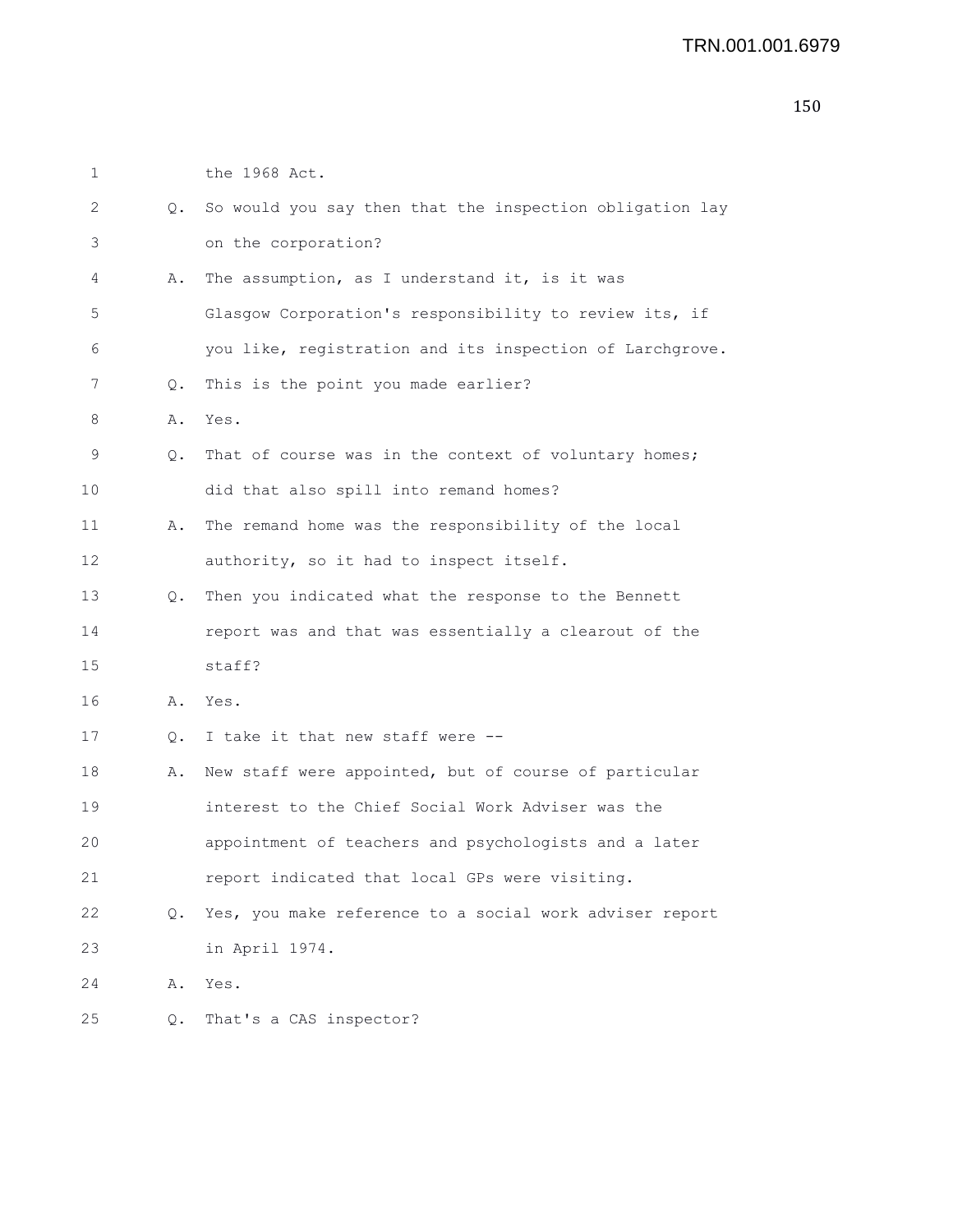| 1  | Α. | That's a CAS inspector, yes.                             |
|----|----|----------------------------------------------------------|
| 2  | Q. | So going back to a conversation we had a few moments     |
| 3  |    | ago, your position is that as far as inspections would   |
| 4  |    | be concerned, there could be CAS inspections because     |
| 5  |    | it's remand home, but also there's an obligation on the  |
| 6  |    | local authority to inspect?                              |
| 7  | Α. | A local authority because it was their remand home.      |
| 8  |    | They had a duty to inspect and make sure it reached the  |
| 9  |    | standard of whatever it required.                        |
| 10 | Q. | But CAS could also inspect?                              |
| 11 | Α. | CAS could also inspect, but I think the subsequent       |
| 12 |    | inspections -- let me put it diplomatically: given that  |
| 13 |    | there had been a public inquiry, a local authority       |
| 14 |    | public inquiry, to prevent the Secretary of State being  |
| 15 |    | embarrassed, a social work adviser looked again to make  |
| 16 |    | sure that Glasgow were implementing its recommendations. |
| 17 | Q. | And that was the outcome, that that adviser noted the    |
| 18 |    | appointment of teachers and a psychologist?              |
| 19 | Α. | Yes.                                                     |
| 20 |    | Q. And also that the improvements made included regular  |
| 21 |    | visits by local general practitioners?                   |
| 22 | Α. | Yes.                                                     |
| 23 | Q. | You point to an issue that arose out of the inquiry in   |
| 24 |    | connection with the regulations that governed Larchgrove |
| 25 |    | and indeed other remand homes. What was that issue?      |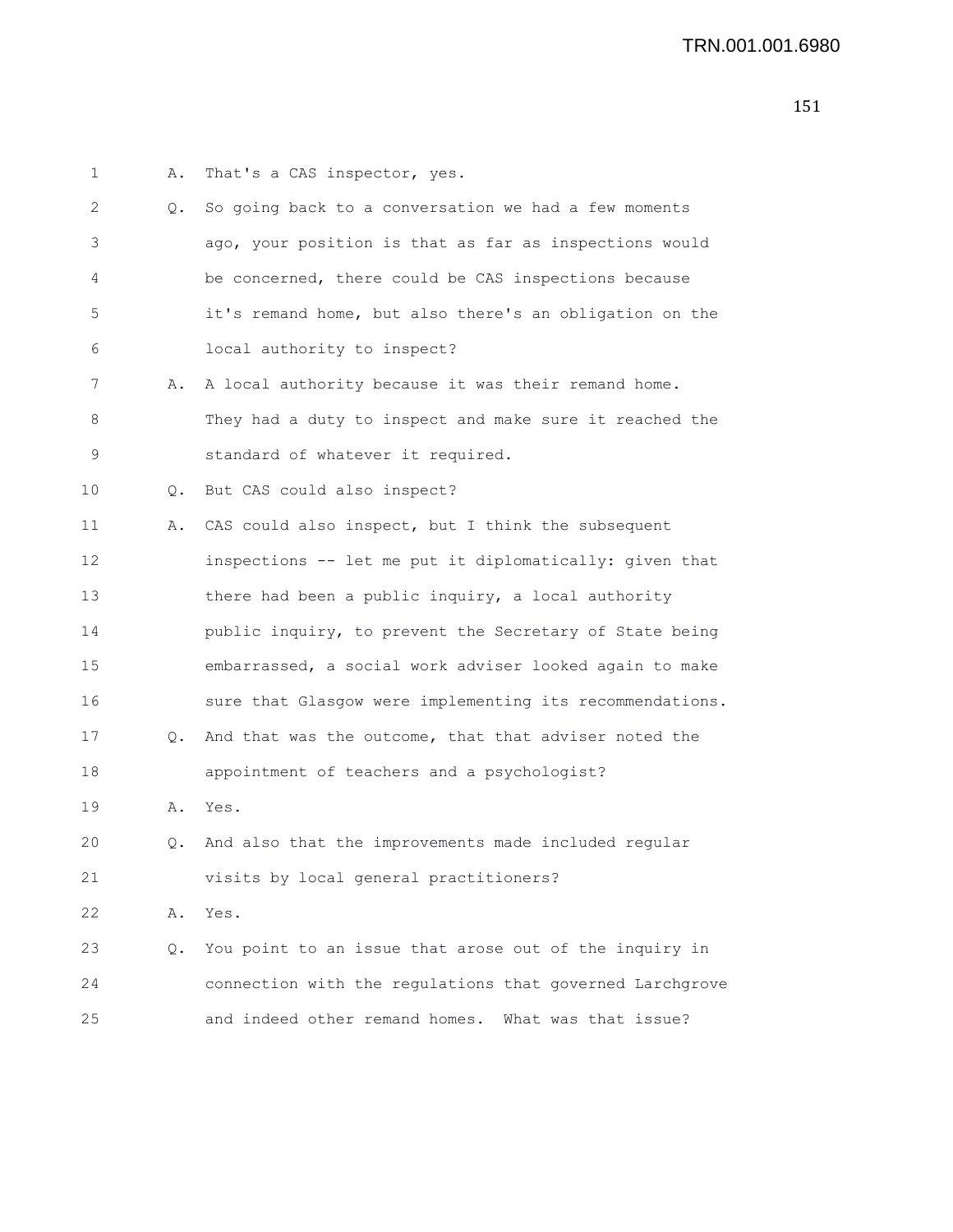| 1  | Α. | Well, the issue surrounded whether or not the existing   |
|----|----|----------------------------------------------------------|
| 2  |    | pre-1968 Remand Home Rules continued to exist, given     |
| 3  |    | that in 1971 the remand homes became assessment centres  |
| 4  |    | under the 1968 Act.                                      |
| 5  |    | And the same applied, obviously, to List D schools.      |
| 6  |    | List D schools replaced approved schools, so did the     |
| 7  |    | Approved School Regulations of 1961 still apply?<br>And  |
| 8  |    | the answer was that the legal interpretation said that   |
| 9  |    | the 1968 Act, by virtue of subsection (3) of 1959        |
| 10 |    | indicated that these regulations could continue to       |
| 11 |    | apply.                                                   |
| 12 | Q. | So there was some confusion as to whether they applied   |
| 13 |    | or not?                                                  |
| 14 | Α. | There was some confusion as to whether it applied or     |
| 15 |    | not, but the argument within Social Work Services Group, |
| 16 |    | as opposed to CAS, was that until they were challenged   |
| 17 |    | in law they wouldn't lift the lid on it, so to speak.    |
| 18 |    | Does that answer your question?                          |
| 19 | Q. | I think you've set that out in the report in fact.       |
| 20 | Α. | Yes.                                                     |
| 21 | Q. | There was a proposal to issue new regulations?           |
| 22 | Α. | Yes.                                                     |
| 23 | Q. | And you address that on page 9555 of the report.         |
| 24 | Α. | Yes.                                                     |
| 25 | Q. | Had that proposal been on the stocks for a while?        |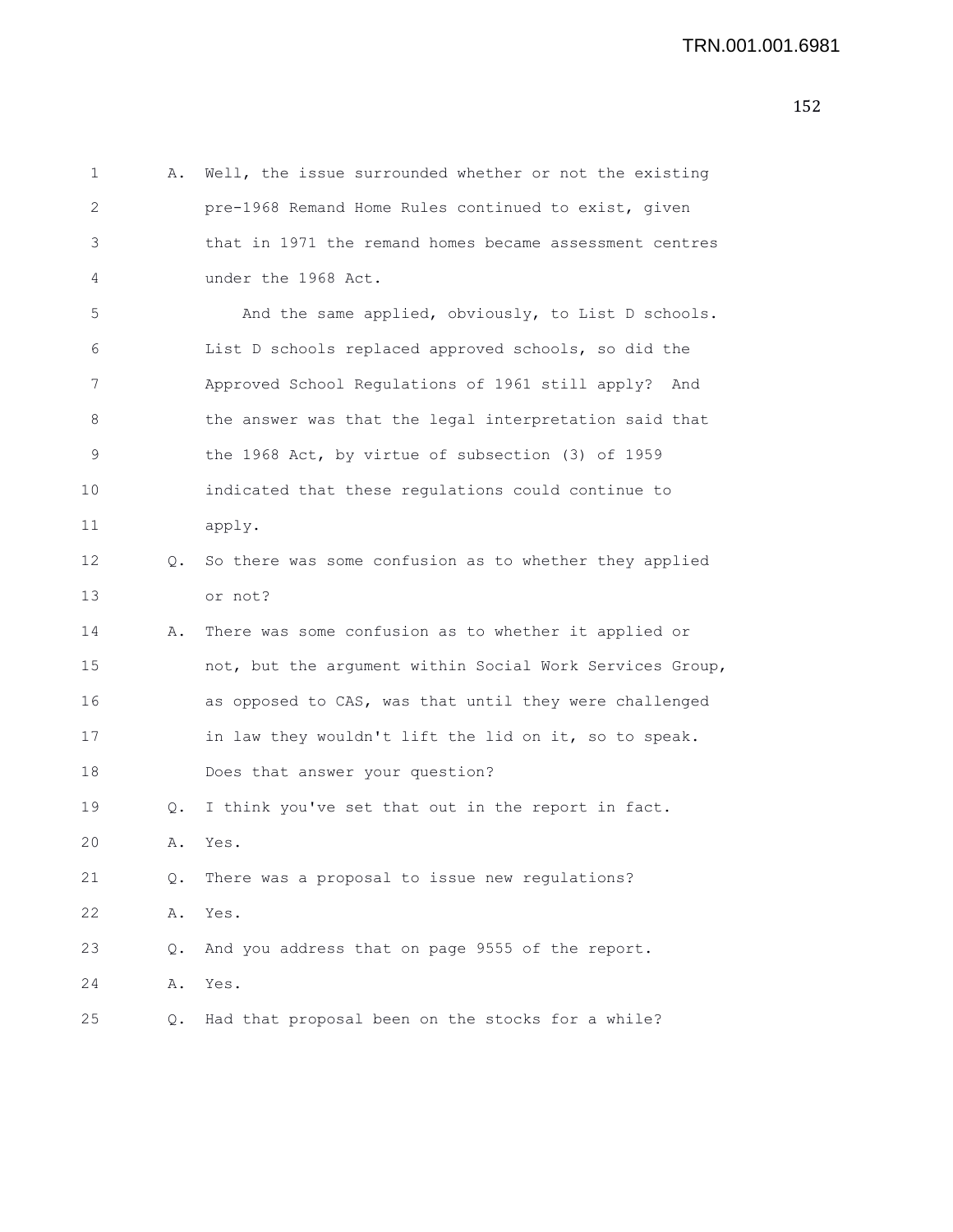```
1 A. That's the first mention I've seen of thinking about new
2 regulations because, by that time, March 1973, they had
3 already taken the decision on Lochvale Boys' Home, and
4 they already knew that there was some questioning from
5 local authorities about the application of the 1961
6 Approved School Regulations and also the Remand Home
7 Regulations to institutions post-1971.
8 Q. But you have set out reasons why it had not been
9 possible to make new regulations?
10 A. That's right. That was the defence for the reasons why
11 they had not begun discussion of new regulations.
12 Q. For example, can you give us some insight into what
13 these reasons were?
14 A. That as social work had changed, even since 1968, you'd
15 have to ensure the regulations matched current
16 perceptions of childcare. There were clearly different
17 kinds of establishments existing and List D schools were
18 still separate from children's homes; they had no
19 amalgamation as a single tier residential accommodation
20 for children under local authority supervision.
21 There were also the other homes as well, old
22 people's homes, there was still the issues of the
23 objections by the Approved Schools Association,
24 particularly as it affected corporal punishment, and
25 they were underworked -- sorry, they were overworked.
```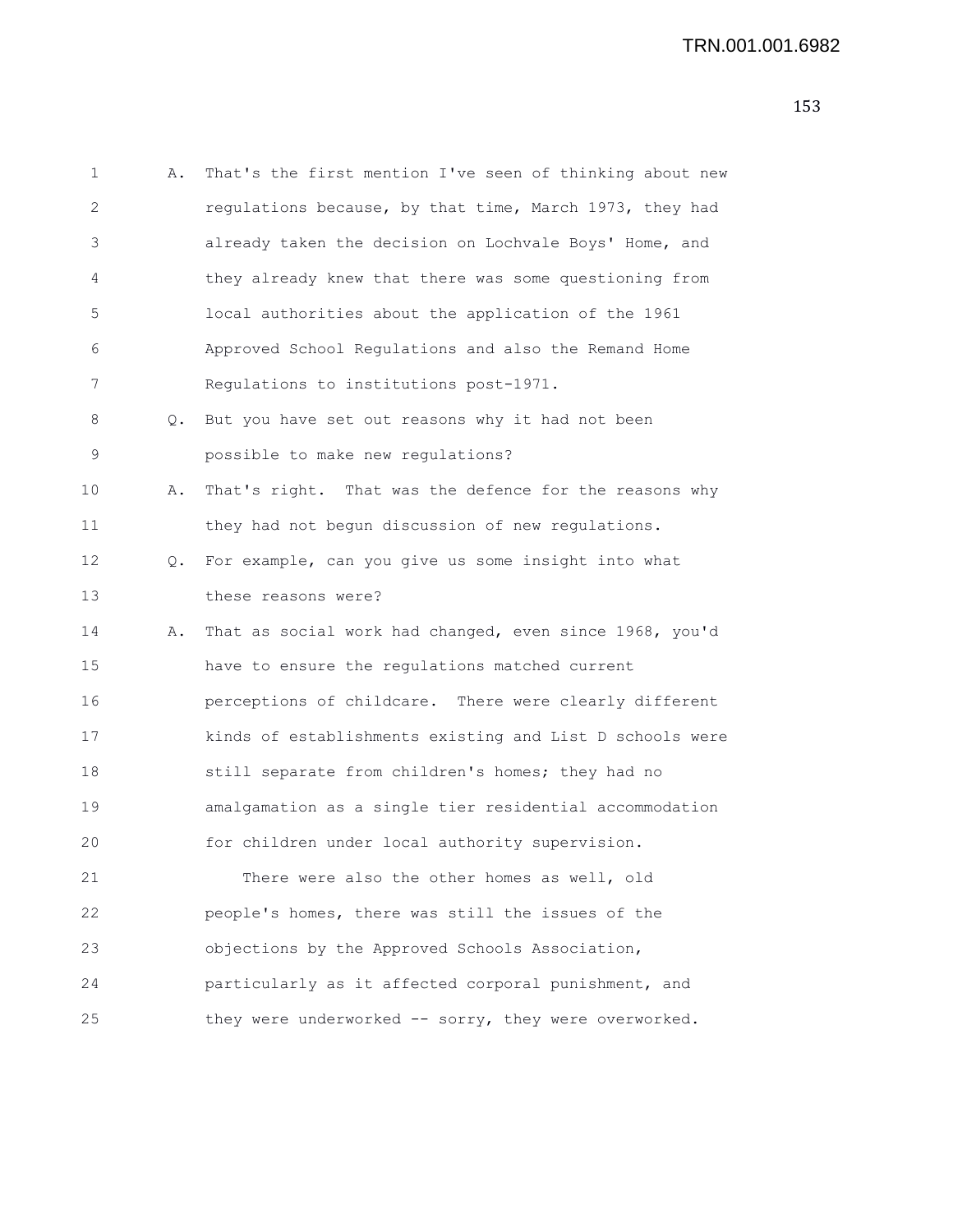| 1  |           | They were overworked.                                    |
|----|-----------|----------------------------------------------------------|
| 2  | $\circ$ . | Coming back to the strenuous objections by the Approved  |
| 3  |           | Schools Association to possible changes of the rules     |
| 4  |           | affecting corporal punishment: so far as you could see   |
| 5  |           | from the record in relation to the proposed regulations, |
| 6  |           | was there an intention to bar corporal punishment?       |
| 7  | Α.        | If you like, the subtext within discussions in 1968/1969 |
| 8  |           | that went before the Parliamentary                       |
| 9  |           | Undersecretary of State --                               |
| 10 | $\circ$ . | And we've looked at that?                                |
| 11 | Α.        | We've looked at that -- said: should we not move to      |
| 12 |           | a situation where corporal punishment is abolished?      |
| 13 |           | That was the intention of the 1961 Act -- of the 1961    |
| 14 |           | regulations, that they should be moving. That simply     |
| 15 |           | restated -- and the minister is clearly aware that       |
| 16 |           | it would arouse a lot of antagonism from the Approved    |
| 17 |           | Schools Association. So that's why that is there as      |
| 18 |           | point 3.                                                 |
| 19 | Q.        | You go on to say that:                                   |
| 20 |           | "The Scottish Education Department contemplated that     |
| 21 |           | draft requlations would be submitted to ministers within |
| 22 |           | a few weeks."                                            |
| 23 | Α.        | Yes.                                                     |
| 24 | Q.        | And what happened?                                       |
| 25 | Α.        | Well, I have not seen that draft, even at that           |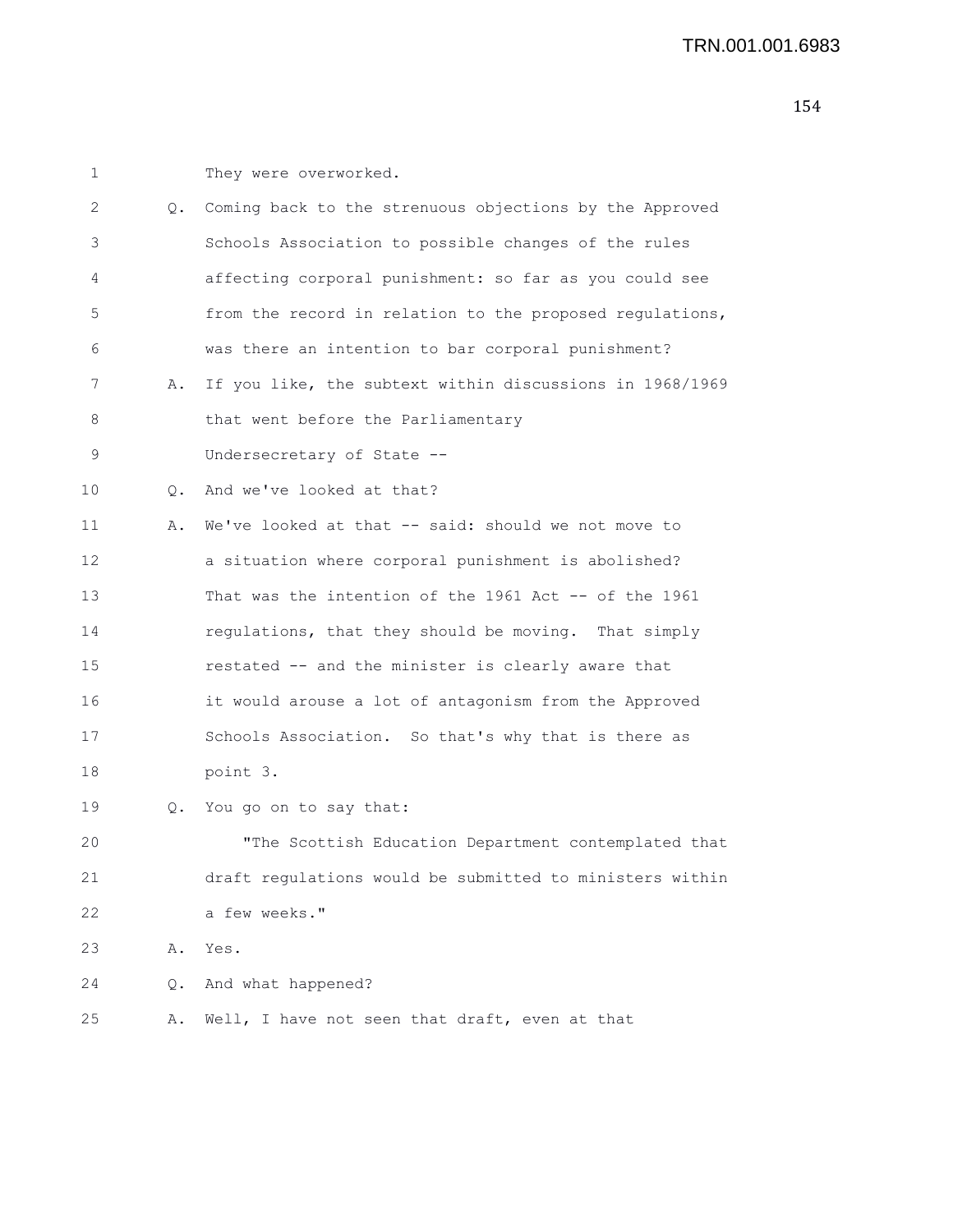```
1 particular time, but nothing happened. Nothing happened
2 until, actually, I think, 1978/1979.
3 Q. Post-reorganisation?
4 A. Yes, post-reorganisation.
5 Q. You draw a contrast between Glasgow's Larchgrove and
6 Darvel, in Ayrshire, Assessment Service; was that
7 a similar type of establishment?
8 A. A similar type of establishment, but obviously it was
9 much smaller.
10 Q. If you move on to page 9556, what did you ascertain from
11 the records in relation to how Darvel was being run?
12 A. They certainly seemed to be focusing on the issue of
13 what do they do post-1971: should they simply establish
14 a children's home or should they keep a remand home
15 operating? They were clearly, as was CAS, not inclined
16 to support the continuation of assessment centres
17 outside the mainstream of children's home accommodation.
18 But it was very much left like that. There was no
19 follow-up as to what occurred after that particular
20 inspection or discussion.
21 Q. What you say at 9556, paragraph 3.71, is that:
22 "Ayrshire County Council's approach to the
23 development of residential care reflected that within
24 CAS."
25 A. Yes. Yes, they certainly believed, following the 1968
```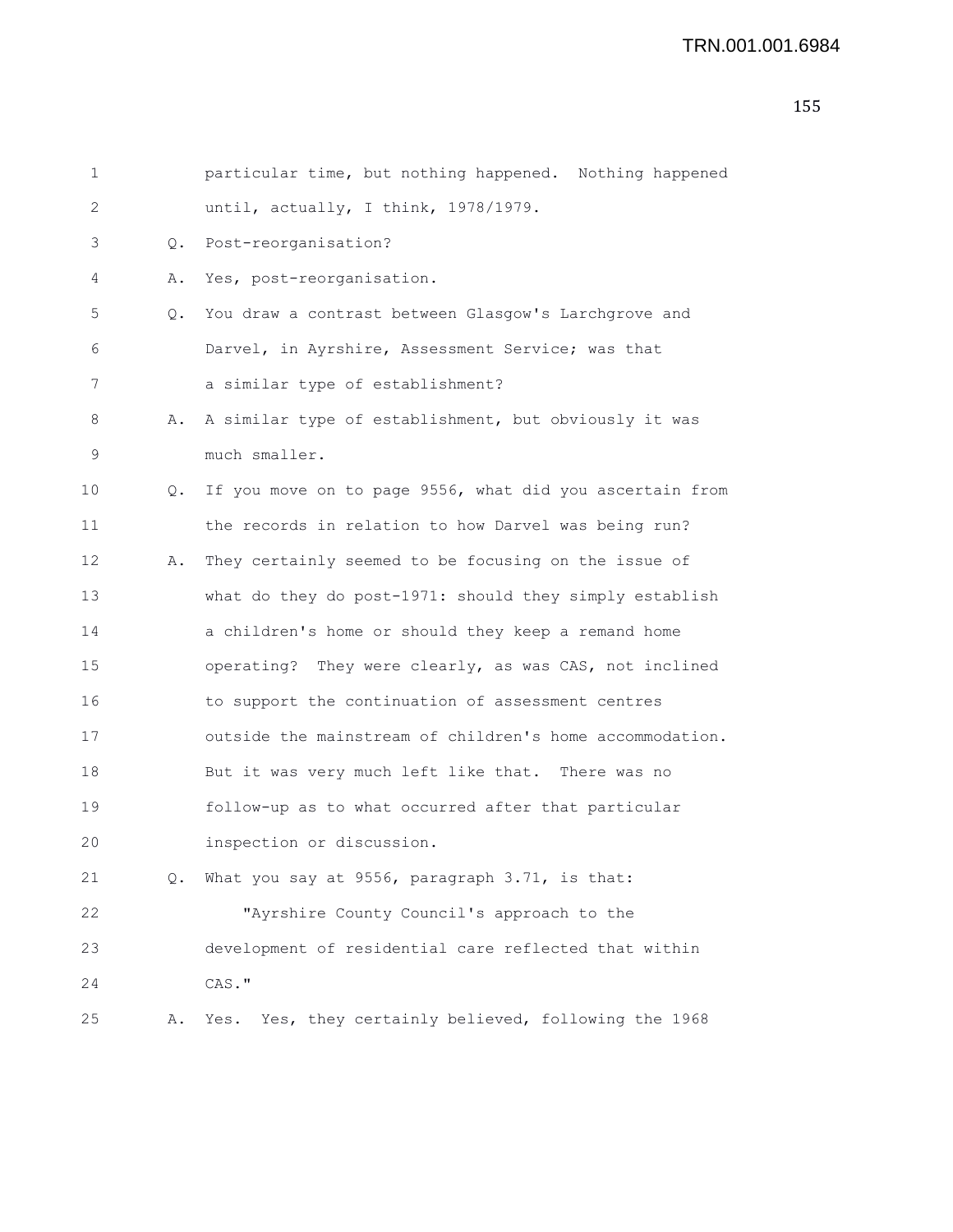| 1  |    | Act, that there should be specialist homes for children, |
|----|----|----------------------------------------------------------|
| 2  |    | without specifying that they should be called remand     |
| 3  |    | homes or even assessment centres.                        |
| 4  | Q. | So that would on the face of it look like they were      |
| 5  |    | forward-thinking?                                        |
| 6  | Α. | It was forward-thinking, but I think you can see it was  |
| 7  |    | being very much left to the local authority to decide.   |
| 8  | Q. | The sentence at the end of the section on page 9557,     |
| 9  |    | I think -- is that taken from the adviser's report? And  |
| 10 |    | that is:                                                 |
| 11 |    | "It may well go a long way to dispel the myth that       |
| 12 |    | List D schools are expendable and geared to cope with    |
| 13 |    | every conceivable need."                                 |
| 14 | Α. | Yes. Again that's underlining the view that more         |
| 15 |    | specialist accommodation should be developed outside the |
| 16 |    | List D environment.                                      |
| 17 | Q. | Then you move to look, professor, at independent special |
| 18 |    | schools; that's paragraph 3.72.                          |
| 19 | Α. | Yes.                                                     |
| 20 | Q. | In particular, you draw attention to the Education       |
| 21 |    | (Scotland) Act 1962, that provides for the registration  |
| 22 |    | of such schools; is that correct?                        |
| 23 | Α. | That's correct, yes.                                     |
| 24 | Q. | Was this through the auspices of the Secretary of State? |
| 25 | Α. | Yes.                                                     |
|    |    |                                                          |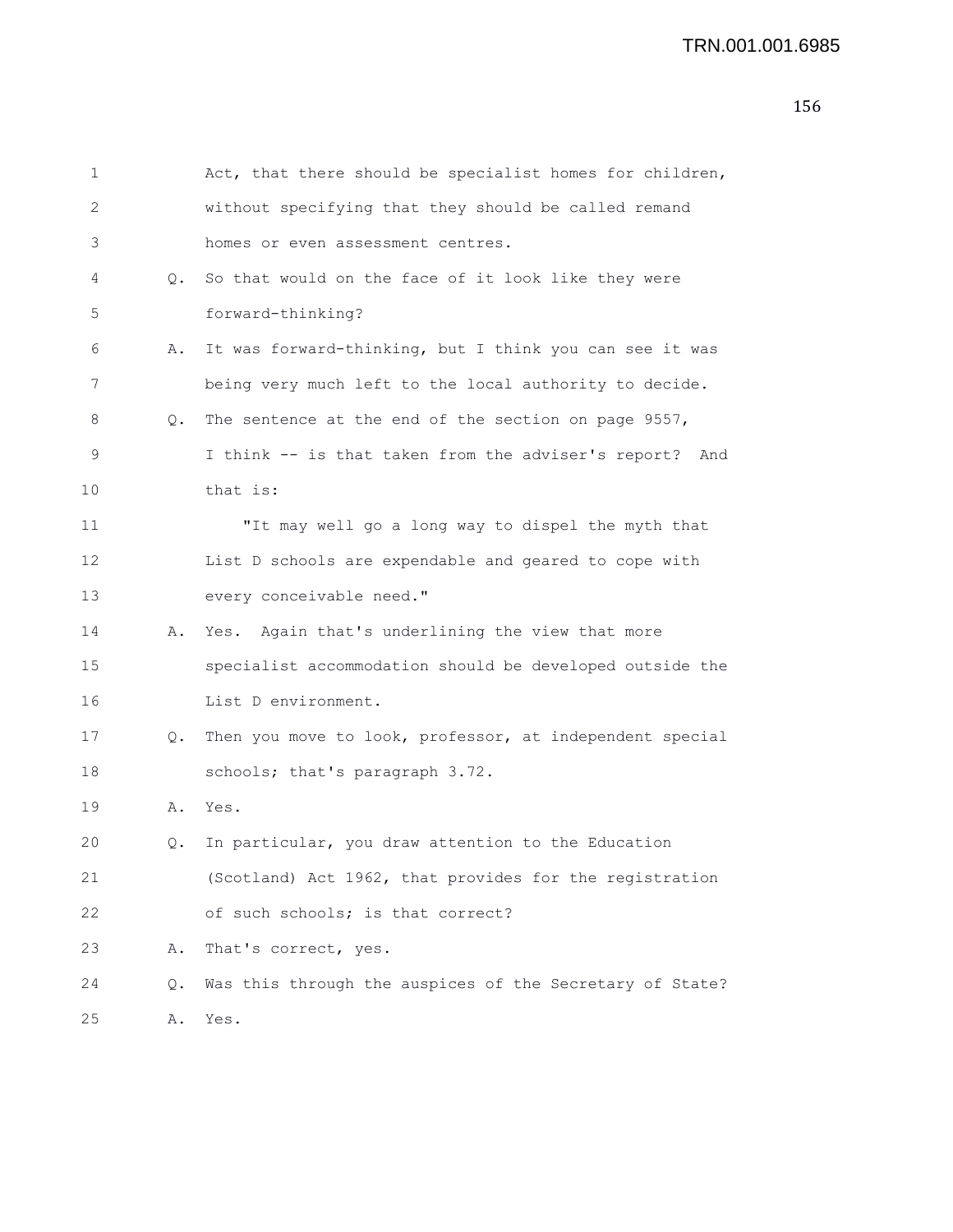| 1  | Q. | "Under the scheme, a proprietor of such an establishment   |
|----|----|------------------------------------------------------------|
| 2  |    | would acquire registration provided they met certain       |
| 3  |    | standards of accommodation and so on."                     |
| 4  |    | Is that the way it worked?                                 |
| 5  | Α. | That's correct. It wasn't actually difficult to get        |
| 6  |    | registered. That was the interpretation that the           |
| 7  |    | advisers and the inspectors had in 1970.                   |
| 8  |    | LADY SMITH: So we're still talking about registration with |
| 9  |    | the local authority, are we, at this stage?                |
| 10 | Α. | Registration with SED.                                     |
| 11 |    | LADY SMITH: With SED? Oh, because it's a special school,   |
| 12 |    | is it?                                                     |
| 13 |    | A. No, because it's a school.                              |
| 14 |    | LADY SMITH: Ah, right. Yes, of course.                     |
| 15 |    | MR MacAULAY: We're going to look at special schools. Would |
| 16 |    | this also be a route for an independent school that's      |
| 17 |    | non-special?                                               |
| 18 | Α. | Any school, yes. Any school.                               |
| 19 | Q. | Although I think we're looking at, for these purposes,     |
| 20 |    | special schools.                                           |
| 21 | Α. | Yes.                                                       |
| 22 | Q. | So towards the bottom of page 9557, where you say,         |
| 23 |    | moving on to the next page:                                |
| 24 |    | "In 1971/1972 there were eight independent schools         |
| 25 |    | in Scotland."                                              |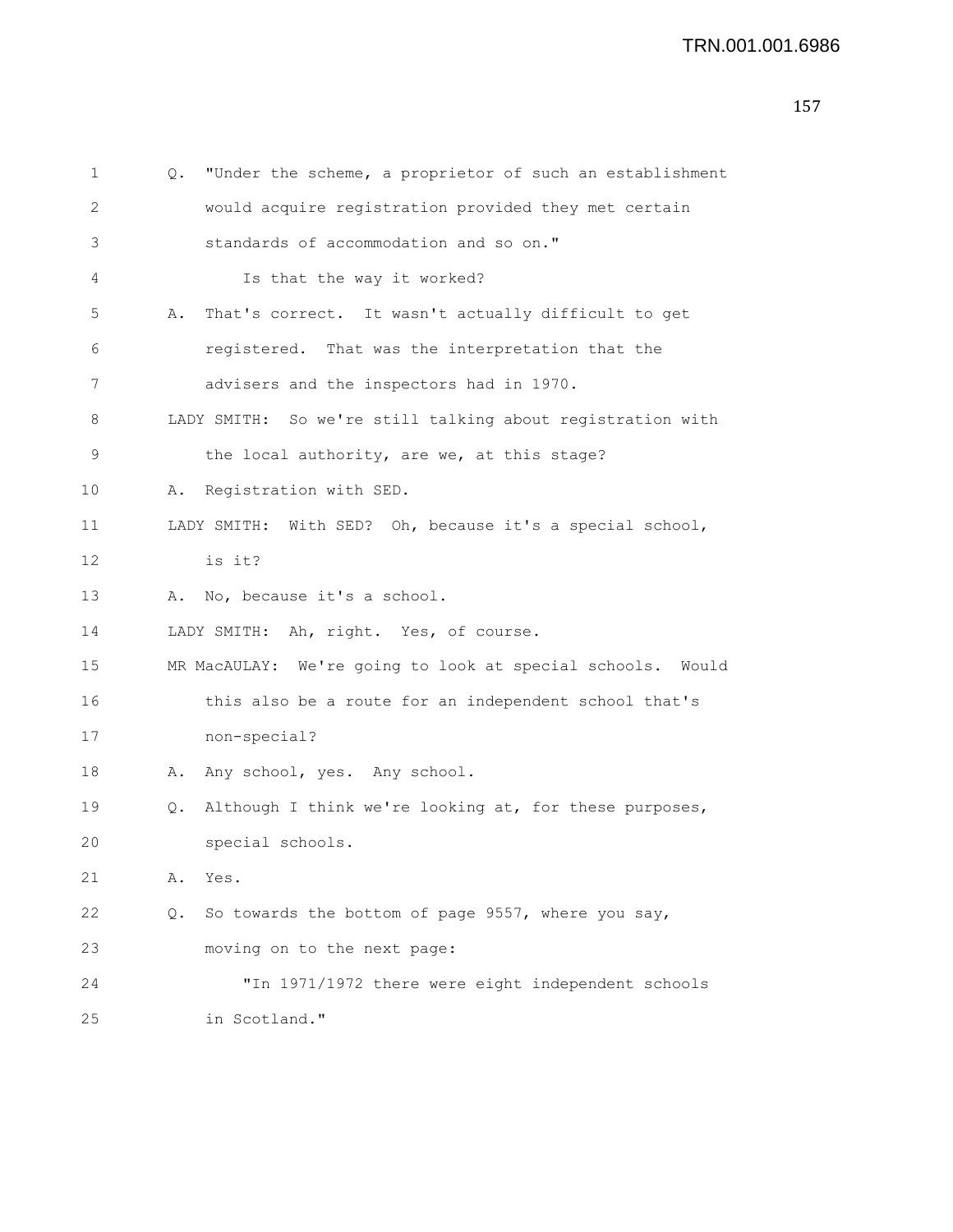| 1  |    | Are you there talking about independent special          |
|----|----|----------------------------------------------------------|
| 2  |    | schools or independent schools full stop?                |
| 3  | Α. | "Independent special schools", it should be.             |
| 4  | Q. | And that catered for -- I think it all follows from what |
| 5  |    | you say -- 482 children in specialist residential        |
| 6  |    | accommodation. So we're not dealing with schools like    |
| 7  |    | Fettes and so on?                                        |
| 8  | Α. | No, no, no. In terms of the times, children with         |
| 9  |    | special needs, with special educational needs.           |
| 10 | Q. | Yes. You go on to remind us that in comparison with the  |
| 11 |    | position in England in 1969, the range of specialist     |
| 12 |    | residential accommodation for children in need of care   |
| 13 |    | was markedly lower.                                      |
| 14 | Α. | Yes.                                                     |
| 15 | Q. | And we had essentially the eight schools that you've     |
| 16 |    | mentioned?                                               |
| 17 |    | A. Yes, that's right, yes.                               |
| 18 | Q. | It's then against that background that in response to    |
| 19 |    | the apparent demand for accommodation that you tell us:  |
| 20 |    | "'An unqualified social worker' with 'independent        |
| 21 |    | means' established a school, Corsbie Hall, in            |
| 22 |    | Newton Stewart in 1968 for a small number of pupils."    |
| 23 | Α. | That's correct.                                          |
| 24 | Q. | And two years later, transferred the school to a larger  |
| 25 |    | property at Thorntoun in Fife; is that right?            |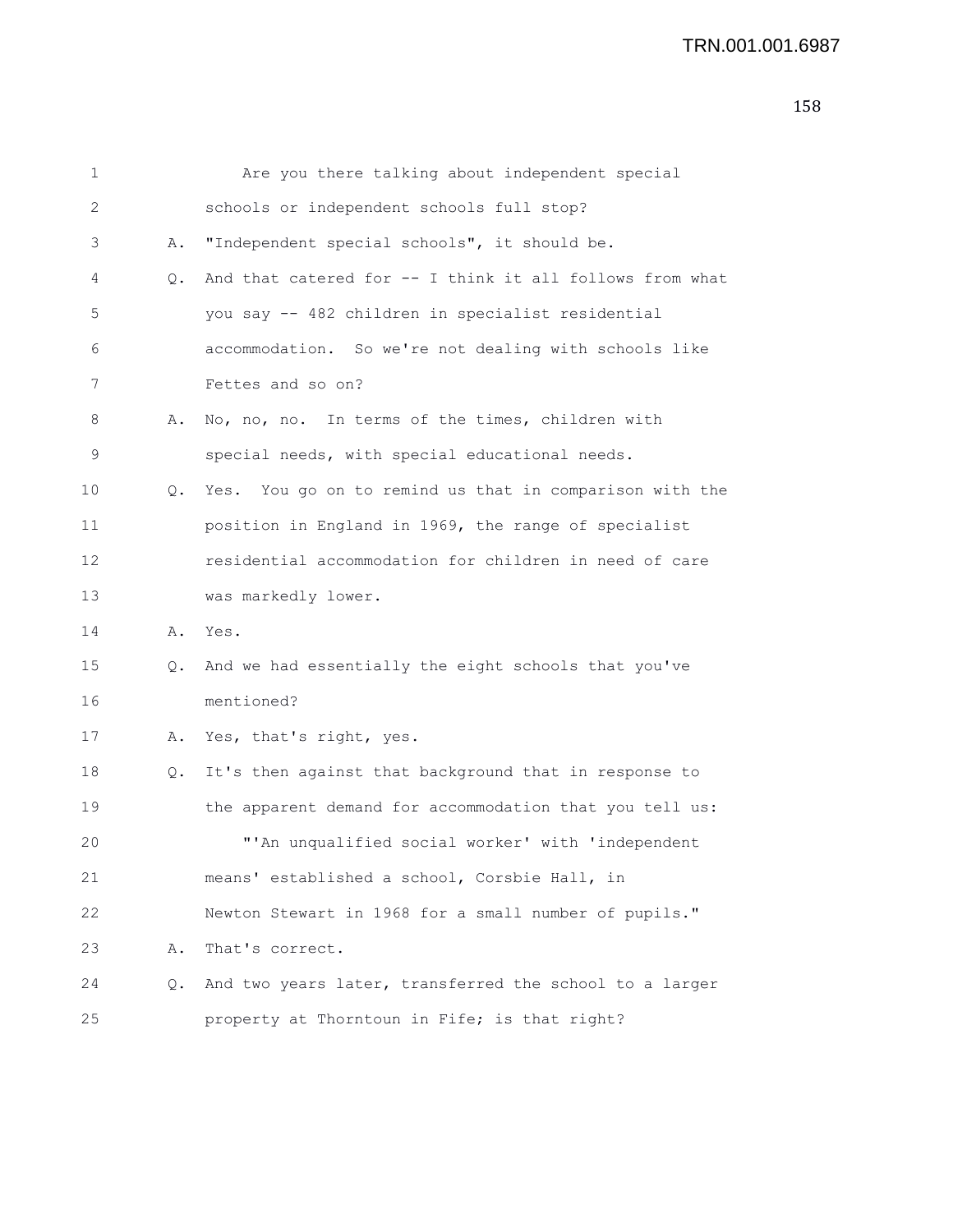| 1  | Α. | Yes.                                                     |
|----|----|----------------------------------------------------------|
| 2  | Q. | Can you tell us a little bit about that? What was this   |
| 3  |    | establishment like, looking to what you've discovered    |
| 4  |    | from the records?                                        |
| 5  | Α. | Corsbie Hall in Newton Stewart, you mean?                |
| 6  | Q. | That was there for two years before it moved.            |
| 7  | Α. | Yes. I assume, reading that, it was someone --           |
| 8  |    | basically a business entrepreneur -- who saw             |
| 9  |    | a deficiency in Scotland for such schools, simply set it |
| 10 |    | up, bought a property or rented a property in            |
| 11 |    | Newton Stewart, established it with a number of          |
| 12 |    | teachers, and was soon deluged with applicants from      |
| 13 |    | local authorities north and south of the border. As      |
| 14 |    | a result of that, he saw an opportunity for a much       |
| 15 |    | bigger school and thus moved it to Fife.                 |
| 16 | Q. | The quote that begins halfway down page 9558, I think    |
| 17 |    | moves on to the next page, is taken from an SED internal |
| 18 |    | minute of 1971; is that right?                           |
| 19 | Α. | That's right, yes.                                       |
| 20 | Q. | I will just read some of that:                           |
| 21 |    | "These special independent schools differ from the       |
| 22 |    | rest not only in the nature of pupils for whom they      |
| 23 |    | cater but in the sources from which the pupils come."    |
| 24 |    | And:                                                     |
| 25 |    | "Other independent schools are wholly or mainly          |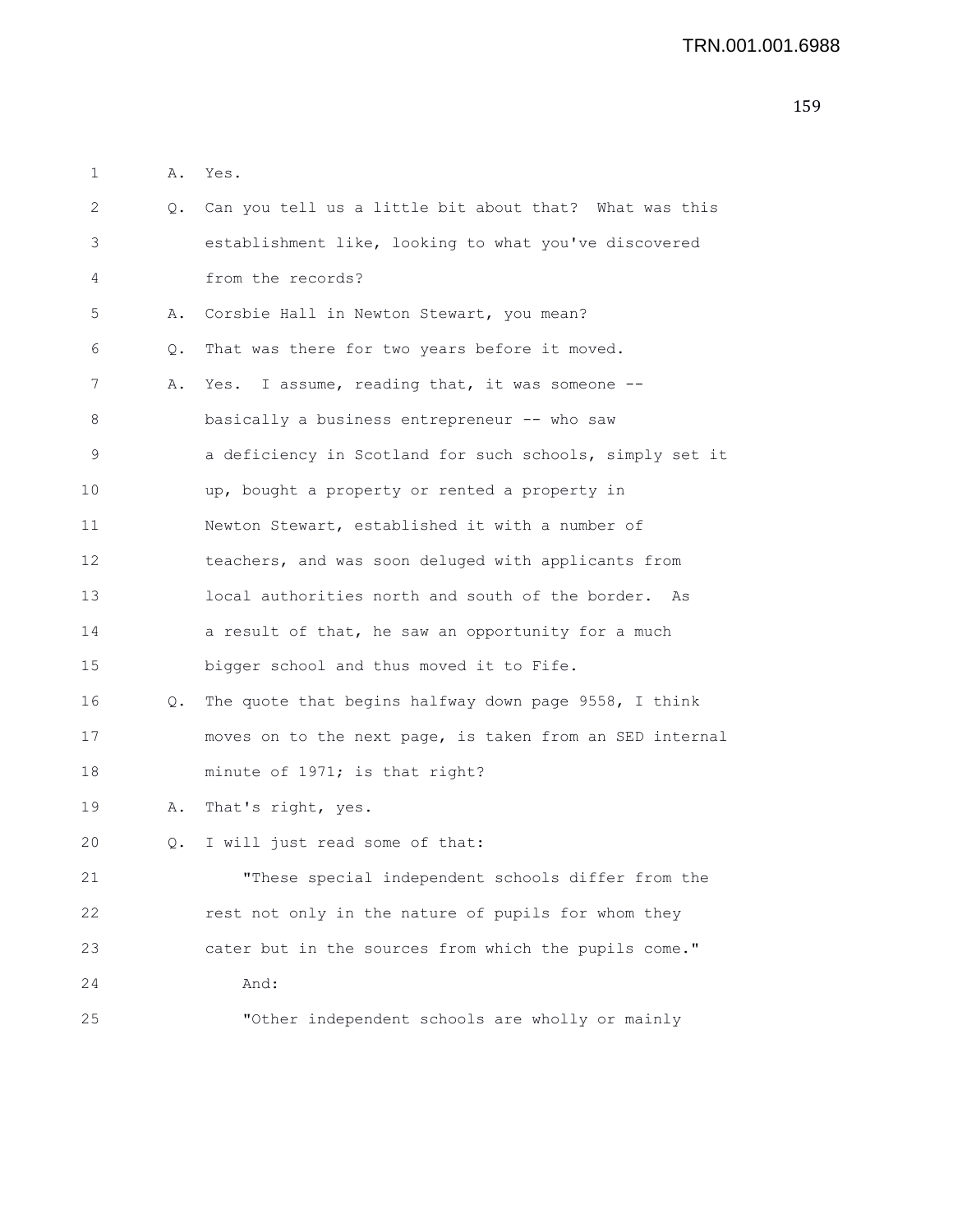```
1 catering for children whose parents, for one reason or
2 another, wish to opt out of the public system."
3 A. Yes.
4 Q. Going on to say:
5 "Places in these special schools, however, are for
6 the most part taken up by local authorities."
7 So the children are directed there by local
8 authorities?
9 A. That's right. This is one way of saying that:
10 "The 1968 Act implies that we should look for more
11 specialist accommodation. This chap has set up
12 a school, so instead of sending this boy or girl to an
13 approved List D school, we can send them there."
14 Q. This note goes on to say:
15 "They are extensions of public provision and they
16 are continued, almost wholly, from public funds."
17 A. That's right.
18 Q. And we will look at that in a moment:
19 "They are used by education authorities social work
20 departments in England and Wales and in Scotland as
21 convenient dumping grounds for difficult and/or severely
22 handicapped children for whom the authorities themselves
23 are not making adequate provision, and, in some cases,
24 at least, children whose parents are only too thankful
25 to be rid of them."
```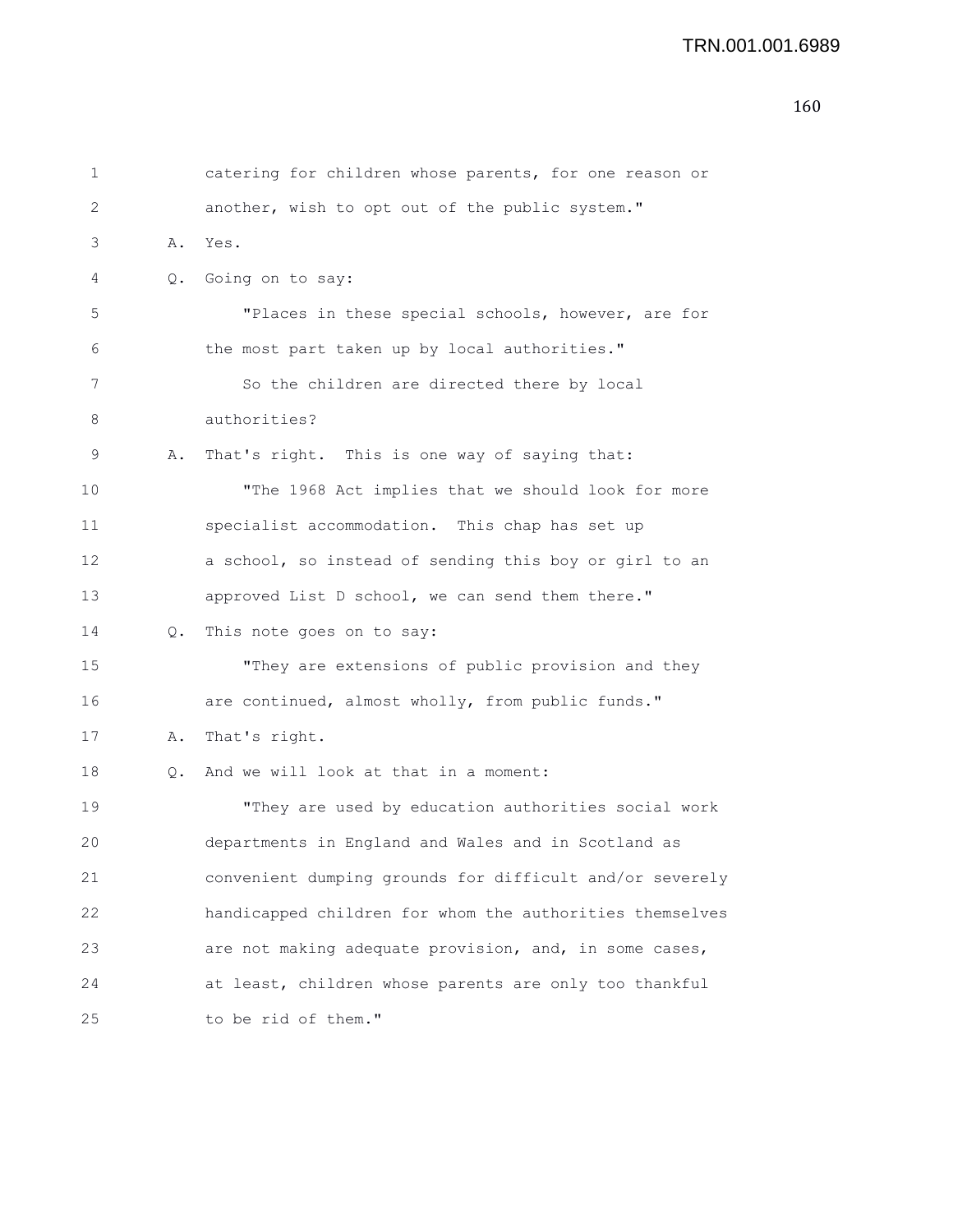| ٠ | д. | Yes<br>$\bullet$ |
|---|----|------------------|
|   |    |                  |

| 2  | Q.            | So does that give us a flavour of the children who would |
|----|---------------|----------------------------------------------------------|
| 3  |               | end up in a school like Corsbie Hall?                    |
| 4  | Α.            | Yes. This institution being established -- we don't      |
| 5  |               | have to send them to an approved school, a List D        |
| 6  |               | school, we are under pressure to provide more specialist |
| 7  |               | accommodation. We haven't had the funds or we're not     |
| 8  |               | able to set up our own specialist provision now, but     |
| 9  |               | this institution is available. That's my reading of it.  |
| 10 | 0.            | And the school, Corsbie Hall, was, I think, you tell us  |
| 11 |               | on page 9559, inspected by the HM Inspector of Schools.  |
| 12 | Α.            | Yes.                                                     |
| 13 | 0.            | And that was in 1971?                                    |
| 14 | Α.            | Soon after it was established.                           |
| 15 | $Q_{\bullet}$ | It was still in Ayrshire at this time?                   |
| 16 | Α.            | No, no $--$                                              |
| 17 | $Q_{\bullet}$ | It moved?                                                |
| 18 | Α.            | -- it's moved to Fife.                                   |
| 19 | Q.            | Yes. So what then -- can you sum up what the inspector   |
| 20 |               | discovered?                                              |
| 21 | Α.            | The headmaster had an English qualification, English     |
| 22 |               | teaching qualification, and therefore, although the      |
| 23 |               | school was not registered and his visit was to seek the  |
| 24 |               | issue of registration, was to seek a review of           |
| 25 |               | registration, but it would be registered because of the  |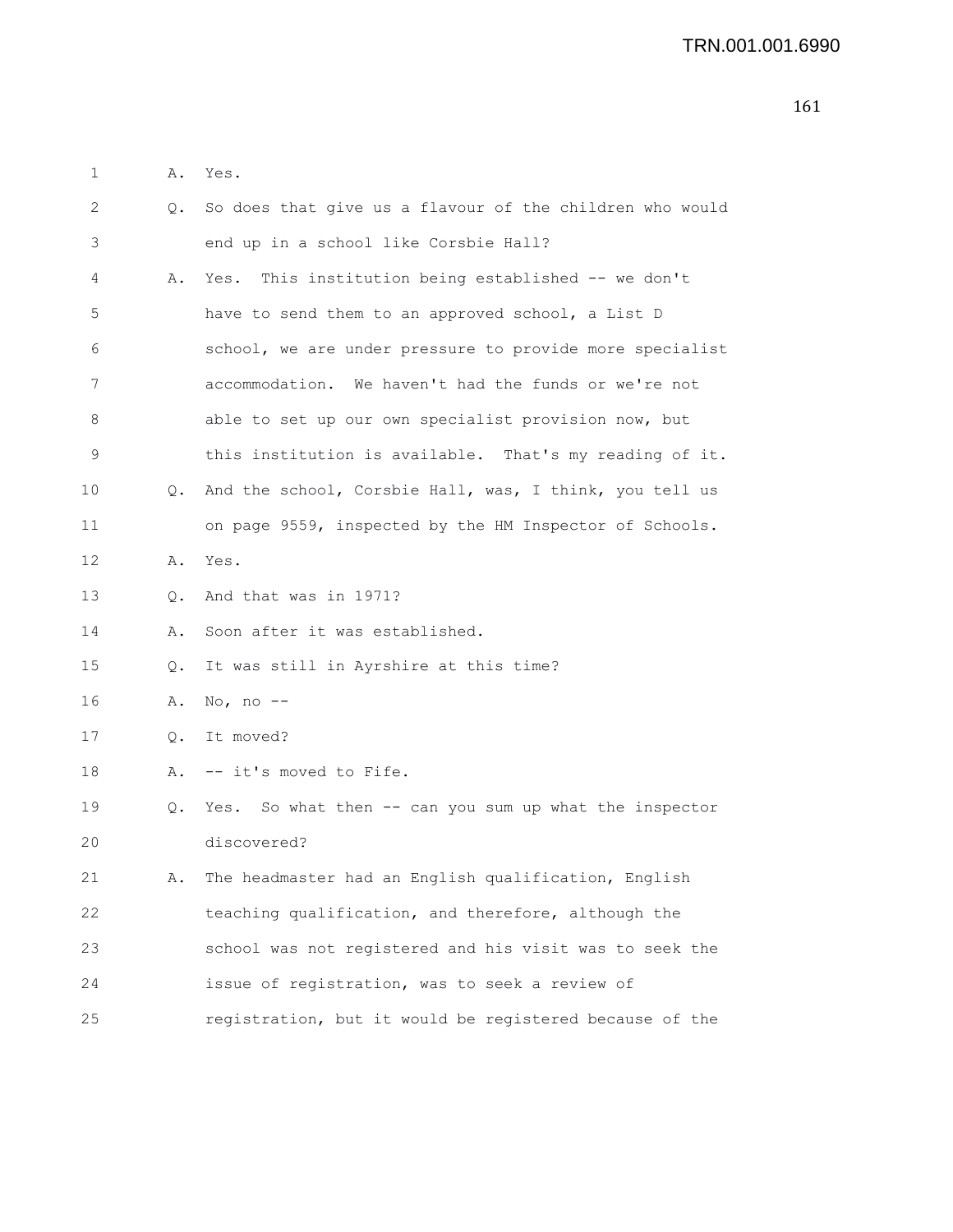| 1  | headteacher is a registered teacher within the SED          |  |
|----|-------------------------------------------------------------|--|
| 2  | ambit, then under previous practice the school could be     |  |
| 3  | registered as a school. So he's saying that we have         |  |
| 4  | a problem because he then goes on to say:                   |  |
| 5  | "There are serious issues in terms of the care and          |  |
| 6  | the schooling provided to the children."                    |  |
| 7  | LADY SMITH: You may not be aware of this, Professor Levitt, |  |
| 8  | but I understand that it is relatively recently that        |  |
| 9  | independent schools in Scotland had to have Scottish        |  |
| 10 | qualifications for their teachers.                          |  |
| 11 | Α.<br>Right.                                                |  |
| 12 | LADY SMITH: Even the head didn't have to have a Scottish    |  |
| 13 | qualification, didn't even need a teaching                  |  |
| 14 | qualification, but may have had other qualifications        |  |
| 15 | that suited them.                                           |  |
| 16 | All I can say is this is what this inspector wrote.<br>Α.   |  |
| 17 | Because he had an English teaching qualification, he        |  |
| 18 | could register the school without any problem.              |  |
| 19 | MR MacAULAY: And that happened, the school was registered?  |  |
| 20 | Α.<br>Yes.                                                  |  |
| 21 | Although when we read on, we can see that the one<br>Q.     |  |
| 22 | full-time female teacher was an ex-occupational centre      |  |
| 23 | instructor; is that right?                                  |  |
| 24 | Α.<br>Yes.                                                  |  |
| 25 | And if we read on, next paragraph:<br>Q.                    |  |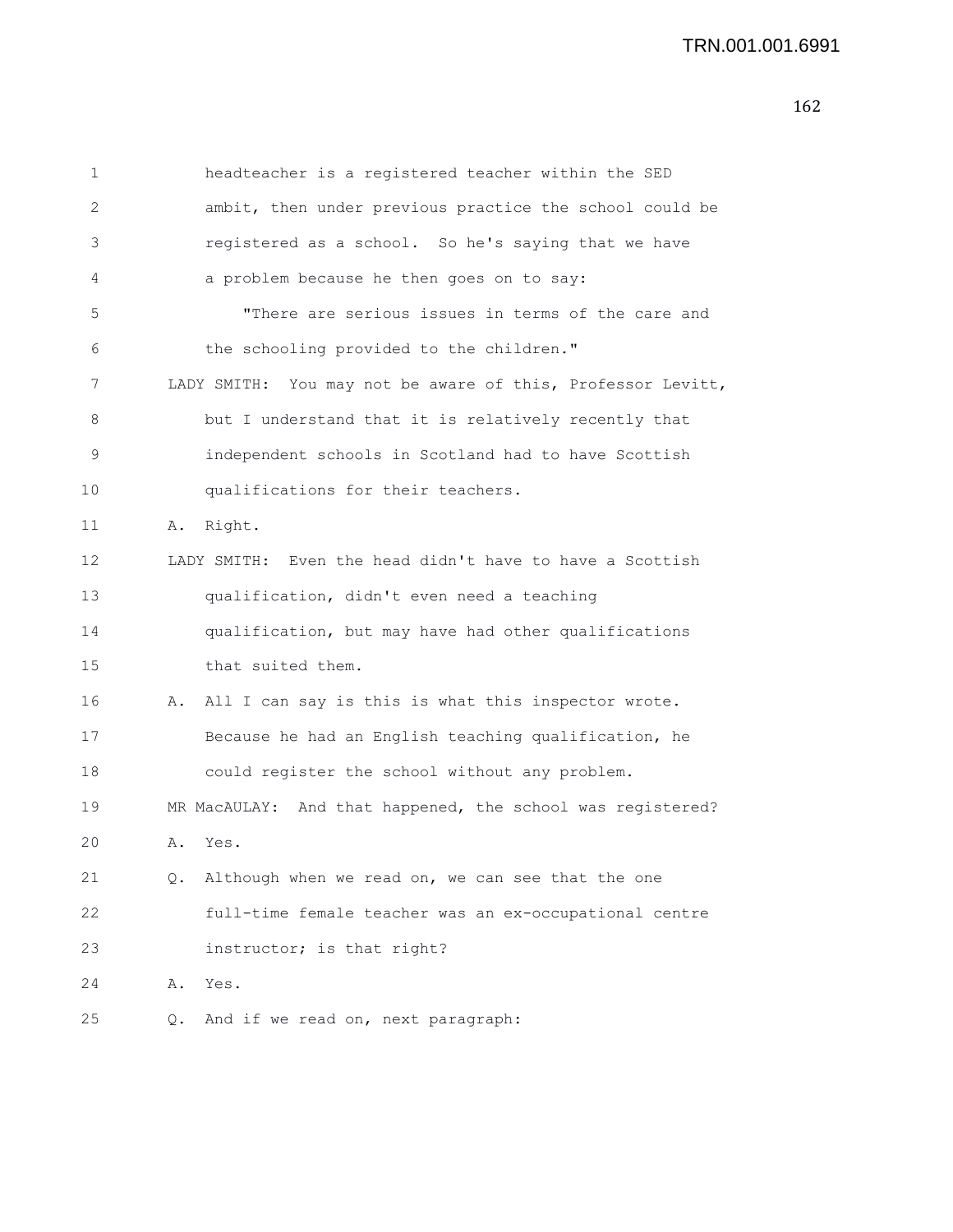| 1  |           | "So far as the care staff was concerned, there was       |
|----|-----------|----------------------------------------------------------|
| 2  |           | one who had been an insurance salesman."                 |
| 3  |           | A. Yes.                                                  |
| 4  | $\circ$ . | And another, a third, who had been an upholsterer.       |
| 5  | Α.        | Yes, but yet it could be registered.                     |
| 6  | Q.        | If we read what the inspector says on page 9560, can you |
| 7  |           | take us to what was discovered in the course of his      |
| 8  |           | visit? Towards the top.                                  |
| 9  | Α.        | "It looked like an approved school 20 years ago with     |
| 10 |           | relatively large numbers of unqualified teaching staff;  |
| 11 |           | that there was much violence between the boys, both      |
| 12 |           | covert and open; that certainly one of the house fathers |
| 13 |           | dealt out violence to the boys; it's alleged that a boy  |
| 14 |           | had been thrown out of a window because the man couldn't |
| 15 |           | control his temper."                                     |
| 16 |           | It was basically saying this wasn't like an approved     |
| 17 |           | school, it wasn't really a school fit for the type of    |
| 18 |           | children that were being sent there.                     |
| 19 | Q.        | Can you tell me what the child population was for the    |
| 20 |           | school?                                                  |
| 21 | Α.        | I think it was round about 70.                           |
| 22 | Q.        | Different ages?                                          |
| 23 | Α.        | Sorry, different ages.                                   |
| 24 | Q.        | Round about 70?                                          |
| 25 | Α.        | It doesn't say the ages in the report, but the           |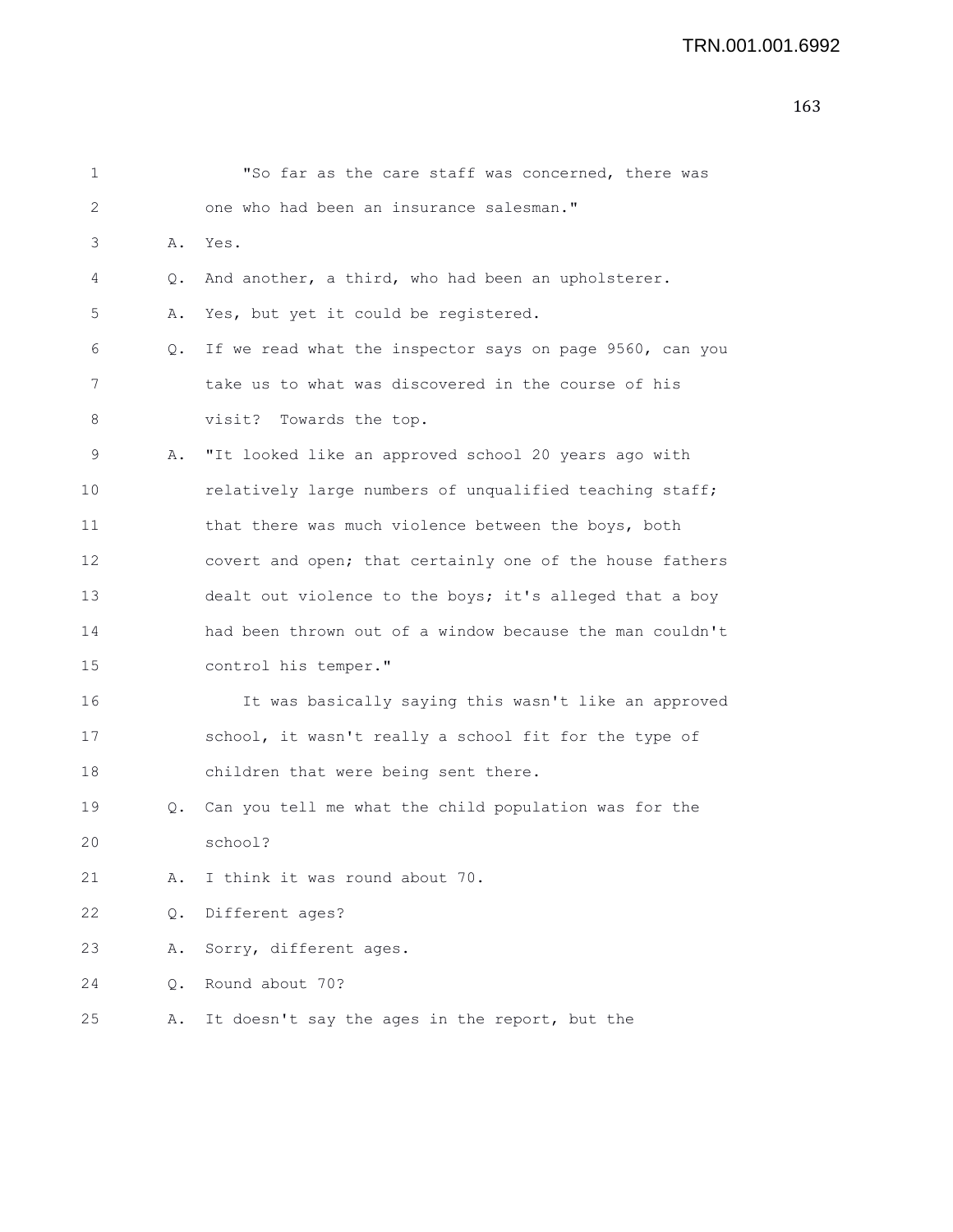| 1  |    | implication is they are early teenagers.                    |
|----|----|-------------------------------------------------------------|
| 2  | Q. | We're told, I think, in your report, professor, at          |
| 3  |    | paragraph 3.77 that the HM Inspectors of Schools            |
| 4  |    | conducted a series of inspections at Corsbie Hall           |
| 5  |    | throughout the remainder of 1971 and 1972 but found it      |
| 6  |    | difficult to recommend that full registration should be     |
| 7  |    | refused.                                                    |
| 8  | Α. | That's right, yes, because it had a safe building, it       |
| 9  |    | met the fire safety standards, and you had the              |
| 10 |    | headmaster who was a qualified teacher. If they             |
| 11 |    | appealed, the Secretary of State might have been in some    |
| 12 |    | difficulty. I think that's my interpretation of the         |
| 13 |    | reading.                                                    |
| 14 |    | LADY SMITH: Because the school met the requirements for the |
| 15 |    | registration?                                               |
| 16 | Α. | Yes.                                                        |
| 17 |    | LADY SMITH: What the inspection seemed to be more           |
| 18 |    | interested in, understandably, was: were they actually      |
| 19 |    | delivering the service that they could reasonably be        |
| 20 |    | expected to deliver?                                        |
| 21 | Α. | And that was the conundrum they were under at that time.    |
| 22 |    | Although as you point out on page 9561, the<br>MR MacAULAY: |
| 23 |    | first main paragraph:                                       |
| 24 |    | "The registration procedure was really devised with         |
| 25 |    | 'normal schools' in mind."                                  |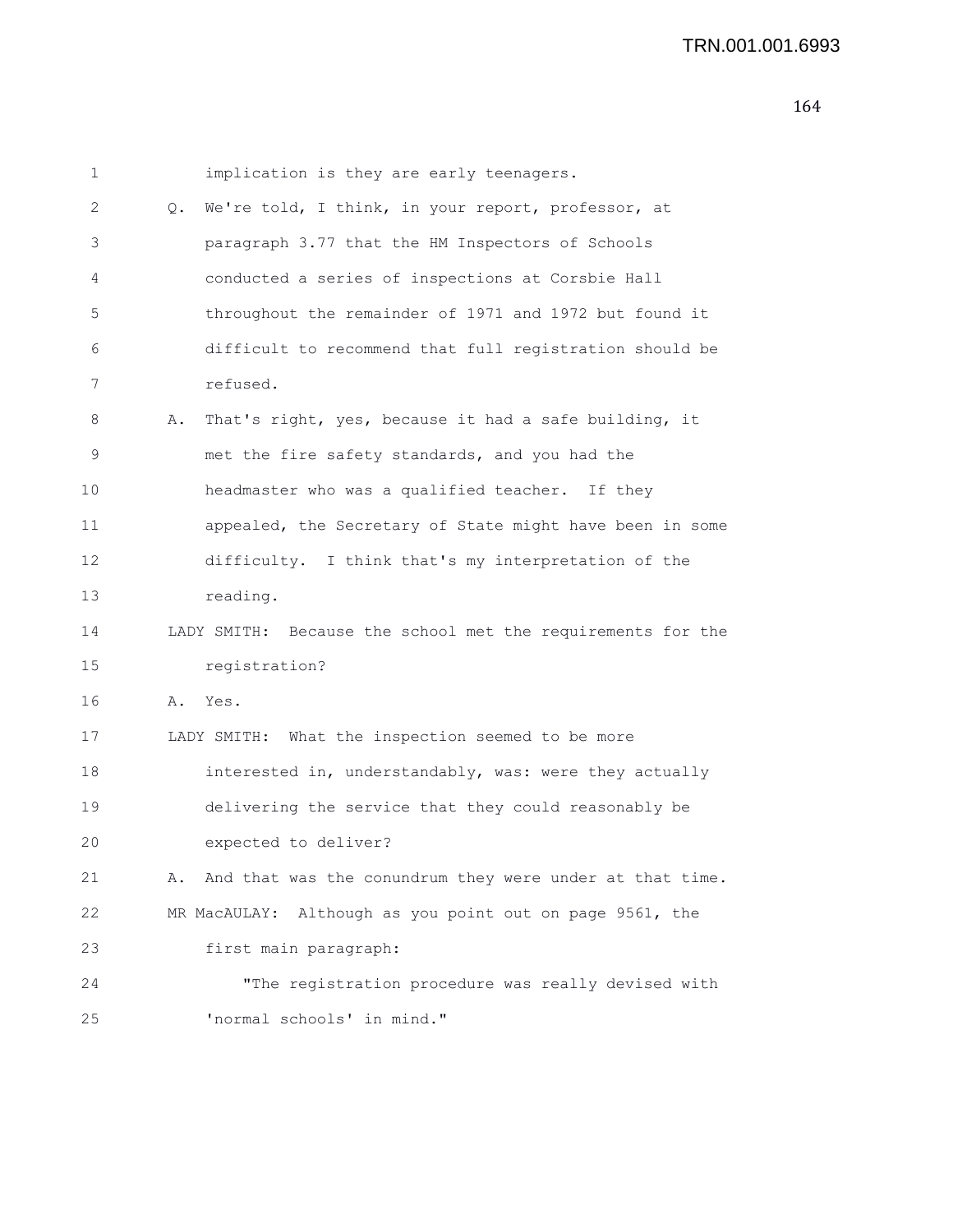| 1  | Α. | Yes.                                                     |
|----|----|----------------------------------------------------------|
| 2  | О. | Not this sort of establishment?                          |
| 3  | Α. | Not for the quasi-social work/Health Service school that |
| 4  |    | Corsbie Hall seemed to fill in terms of a gap.           |
| 5  | Q. | So was the end result here then that it was thought that |
| 6  |    | the 1962 Act should be amended $-$ -                     |
| 7  | Α. | Yes.                                                     |
| 8  | Q. | -- to deal with what was being seen as a problem?        |
| 9  | Α. | Yes.                                                     |
| 10 | Q. | But was the problem solved in a different way?           |
| 11 | Α. | The problem was solved because the school went bankrupt, |
| 12 |    | the owner of the school went bankrupt, and there was     |
| 13 |    | quite a lengthy discussion in the House of Commons from  |
| 14 |    | the local MP and others as to what had occurred and why  |
| 15 |    | it occurred in such a way.                               |
| 16 | Q. | I think that's one document we could probably see.       |
| 17 |    | If we put it on the screen, it's at SGV .001.008.6823.   |
| 18 |    | I think Mr Hamilton is quite well-known.                 |
| 19 | Α. | Extremely well-known.                                    |
| 20 | Q. | Can we just blow it up a little bit? It's not coming on  |
| 21 |    | any of the screens, unfortunately.                       |
| 22 |    | So these are comments made by Mr William Hamilton in     |
| 23 |    | the House of Commons on 2 August 1972.                   |
| 24 |    | A. Yes.                                                  |

25 Q. He begins by saying:

 $24$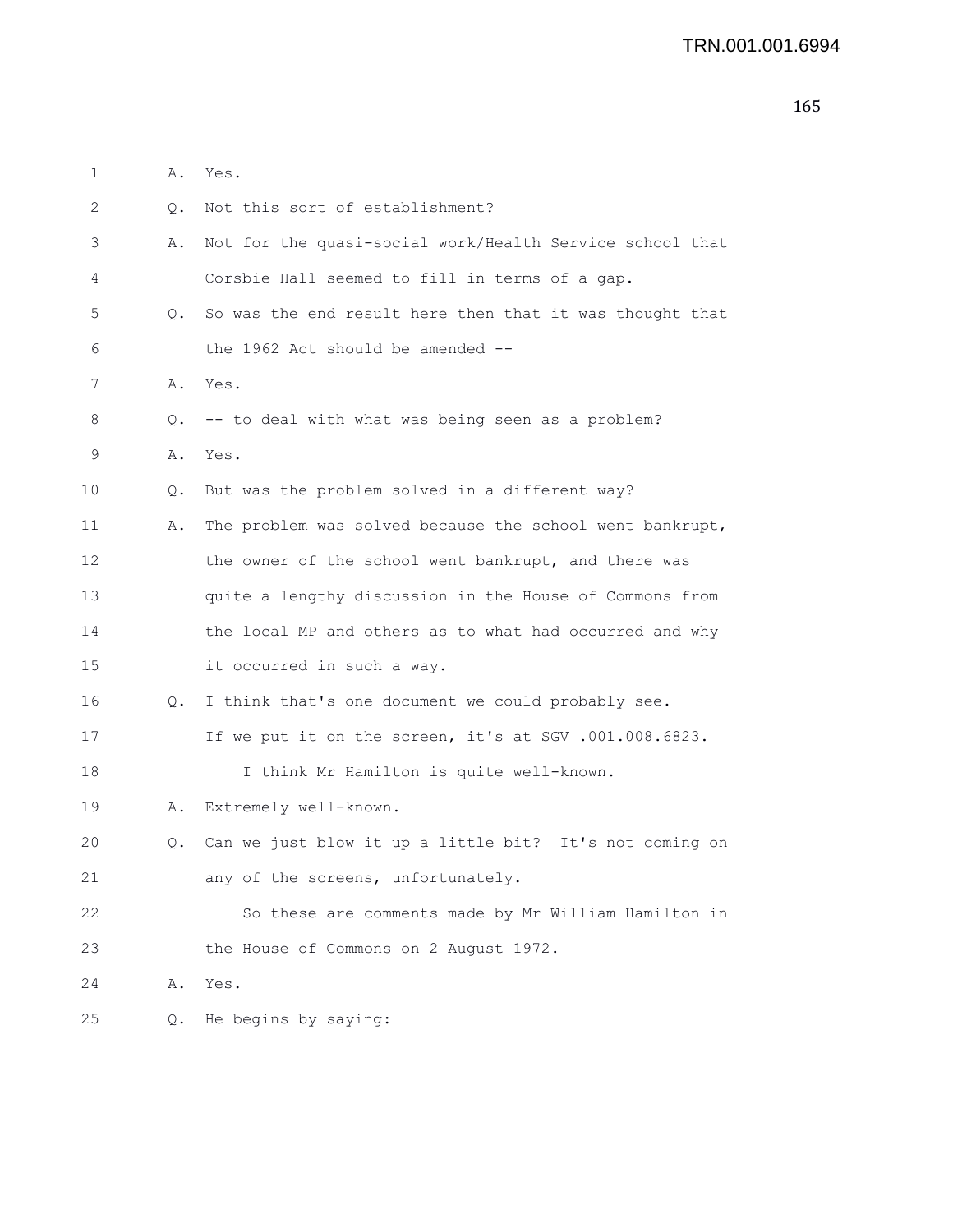```
1 "I wish to raise a quite different matter and,
2 I think, a much greater scandal than we've heard about
3 during the last hour."
4 He goes on to talk about Corsbie Hall School in
5 Fife, which of course was within his constituency. The
6 second main paragraph, he says:
7 "The last debate which I initiated on this subject
8 took place on 4 May of this year."
9 So clearly it had raised its head before in
10 Parliament?
11 A. Yes.
12 Q. "I then outlined what I can only describe as this
13 Dickensian scandal. I pointed out that the fees at this
14 school were higher than those at Fettes College in
15 Edinburgh, which was attended by Mr Speaker."
16 And he describes that as:
17 \ldots a top, snobby public school."
18 He goes on to say:
19 "The fee is £800 a year at a school which had been
20 a dilapidated, abandoned pre-National Health Service
21 fever-isolation hospital, for which Fife [and so on and
22 so forth] could find no use."
23 So he is quite strident in what he says?
24 A. Yes.
25 Q. The fees for Corsbie Hall were being paid by the local
```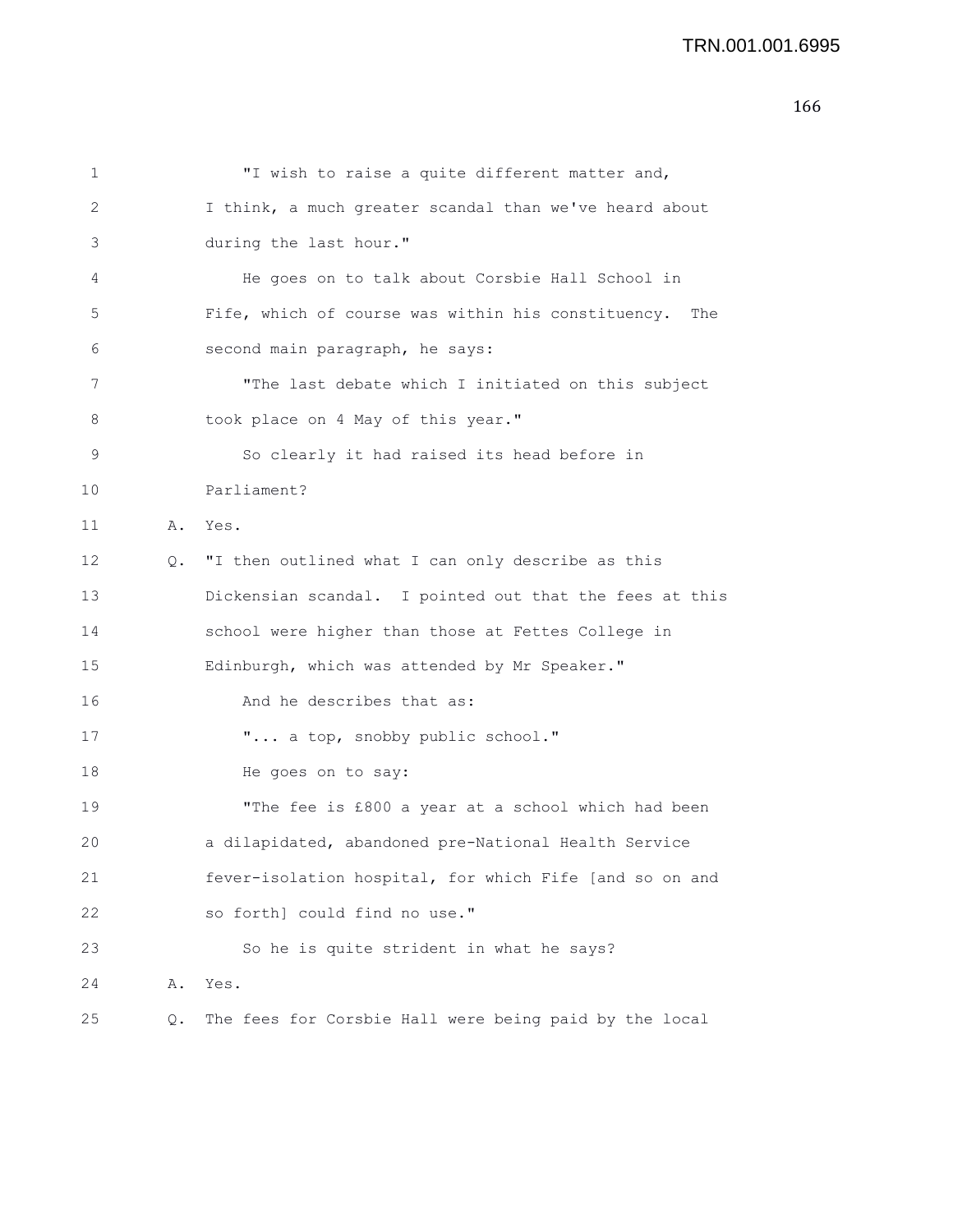| authority? |
|------------|
|            |

| 2  | Α. | From what I can understand, virtually all the fees were |
|----|----|---------------------------------------------------------|
| 3  |    | coming from local authorities north and south of the    |
| 4  |    | border.                                                 |
| 5  | Q. | And I think he goes on at some length to describe the   |
| 6  |    | set-up and the lack of qualifications of staff, but as  |
| 7  |    | is pointed out to him at the end, matters had been      |
| 8  |    | overtaken by the school having to close because the     |
| 9  |    | proprietor went bankrupt.                               |
| 10 | Α. | That's right, yes.                                      |
| 11 | Q. | So the proposed amendment then of the Education         |
| 12 |    | (Scotland) Act 1962 was not necessary because the       |
| 13 |    | problem had been resolved?                              |
| 14 | Α. | The immediate problem was resolved. At the same time,   |
| 15 |    | as I think I've noted, it was agreed that CAS advisers  |
| 16 |    | could also visit the school to complement the Inspector |
| 17 |    | of Schools' inspection of academic subjects to review   |
| 18 |    | the care side of the homes -- of these schools, sorry.  |
| 19 | Q. | You tell us on page 9562, professor, that the position  |
| 20 |    | of CAS's social work advisers in regard to special      |
| 21 |    | independent schools was clarified by SED on the         |
| 22 |    | impending closure of Corsbie Hall. What was that        |
| 23 |    | position then ultimately?                               |
| 24 | Α. | The Secretary of State, under, I think, the 1962 Act,   |
| 25 |    | could employ any of his employees to act as an          |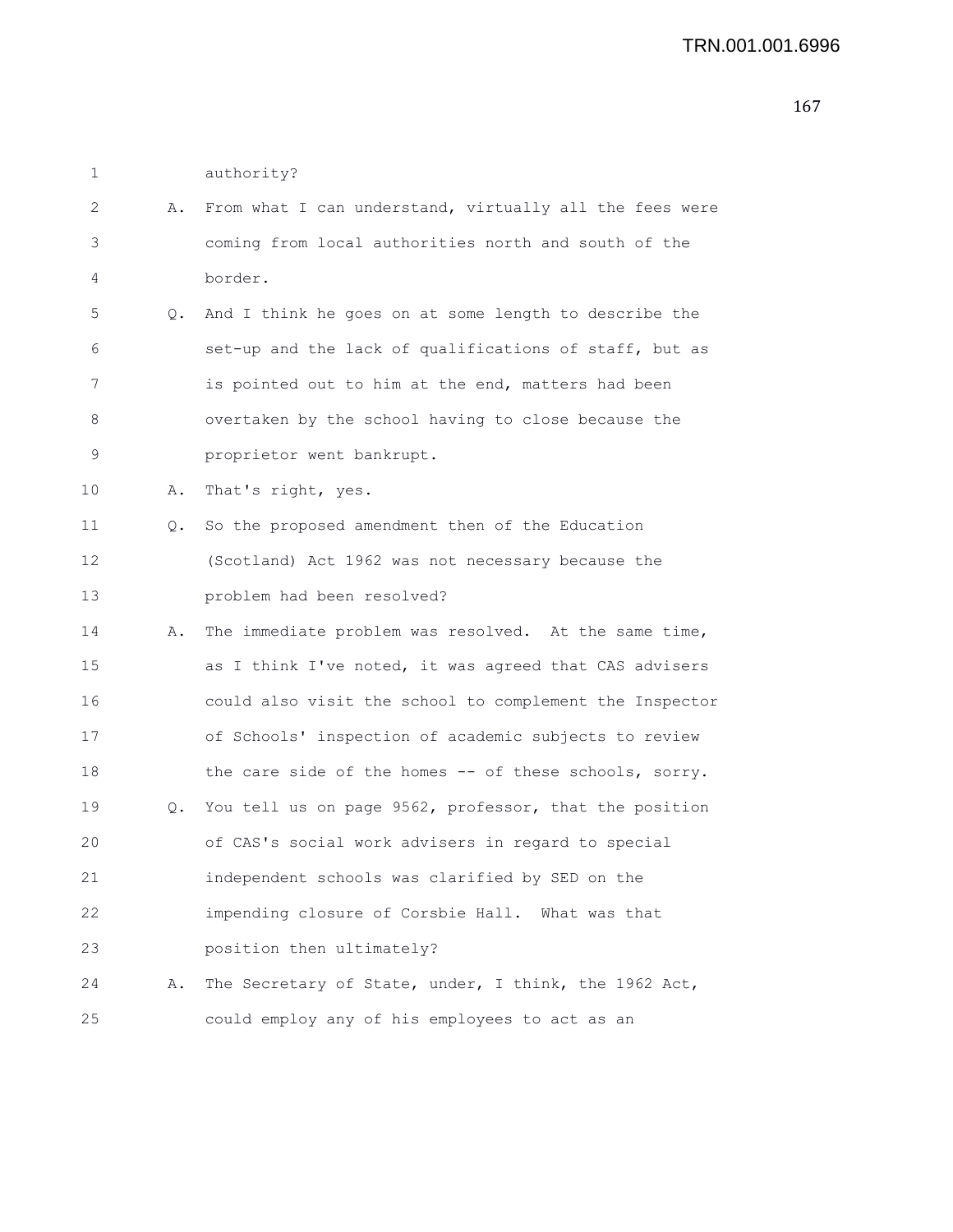1 inspector. The Act must have been phrased in such a way 2 that it wasn't just HM Inspector of Schools who could 3 inspect, it could be, if so desired, social work 4 advisers. 5 Q. You have the quote at the end there that: 6 "Our view is that the proper people to inspect and 7 advise on the residential and childcare aspect of 8 **a** boarding school, whoever runs it, are the social work 9 advisers because they are the experts in the field." 10 A. Right. Exactly the same set-up, as with approved 11 schools, was being established as a result of the 12 Corsbie Hall scandal. 13 Q. The other special residential school you mentioned is 14 Merton Hall in Newton Stewart. And again, that school 15 had been established by a former headteacher at the 16 original Corsbie Hall; is that right? 17 A. That's right, yes. 18 Q. The HM Inspector of Schools indicated satisfaction with 19 the staffing of that particular school? 20 A. Yes, as did the care advisers. 21 Q. So the regimes there were acceptable essentially? 22 A. Yes. 23 LADY SMITH: So when you say it was a former headteacher of 24 the original Corsbie Hall, that was not the same 25 person --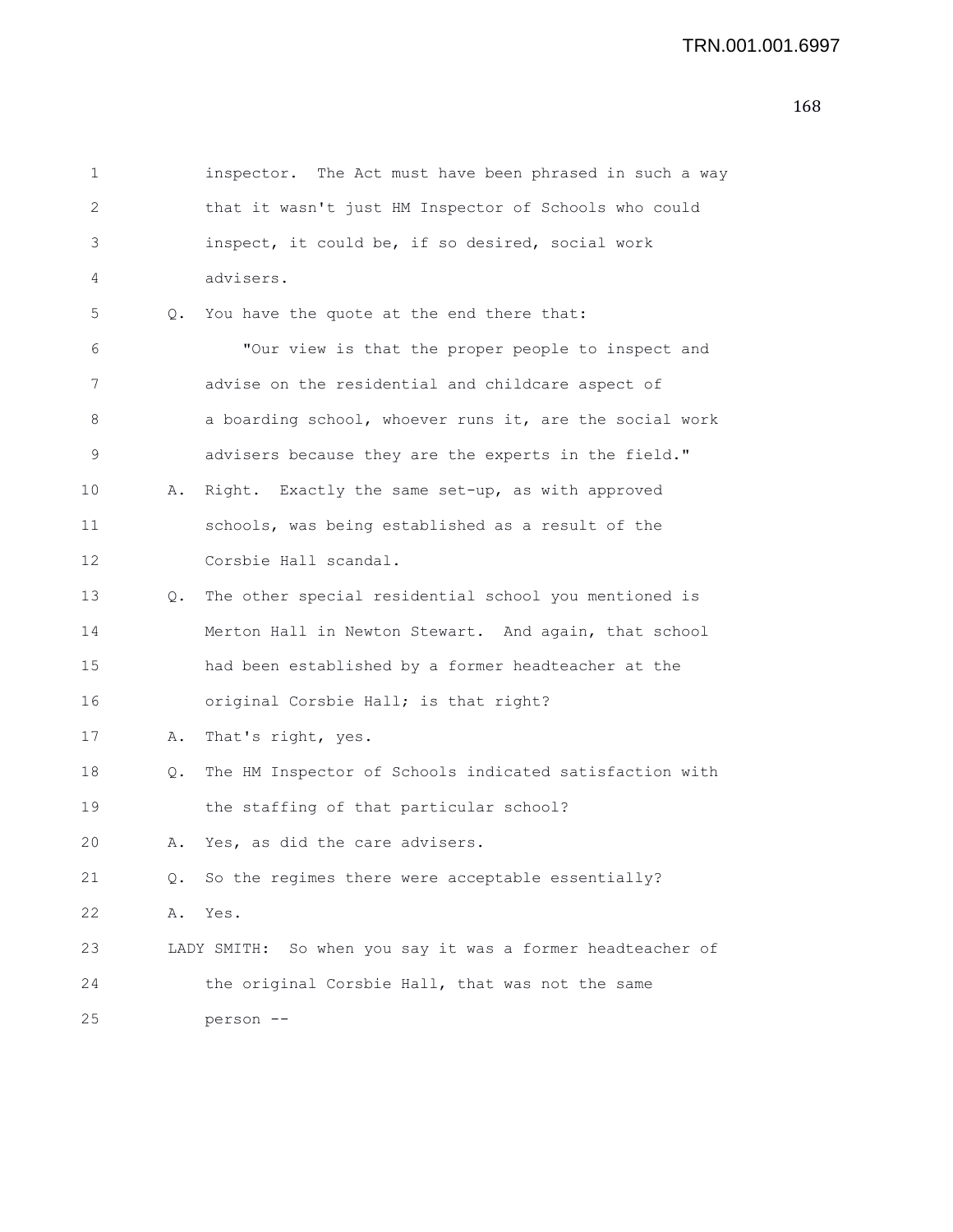```
1 A. No.
2 LADY SMITH: -- as was in charge at the time of the bad
3 inspection and the downfall of the school?
4 A. No.
5 LADY SMITH: Thank you.
6 MR MacAULAY: The original Corsbie Hall School, I think, as
7 you tell us on page 9563, became Monken Hadley School?
8 A. Yes.
9 Q. Was that also a special residential school?
10 A. That was another special residential school and you can
11 see here that I say it was a joint inspection between
12 CAS and HM Inspector of Schools.
13 Q. And what was the outcome of that inspection?
14 A. That there were certain issues about psychiatric
15 consultation for pupils, and again turnover of staff was
16 noted. There was a fairly lengthy report, a seven-page
17 report, by the social work adviser which indicated that
18 two teachers had been dismissed of suspected homosexual
19 practices.
20 Q. And that was with the boys?
21 A. That was with the boys, yes, but there were insufficient
22 grounds for prosecution. And that:
23 "Although the regime was traditional and
24 unimaginative in places, it was capable of providing an
25 acceptable level of education, caring for the children
```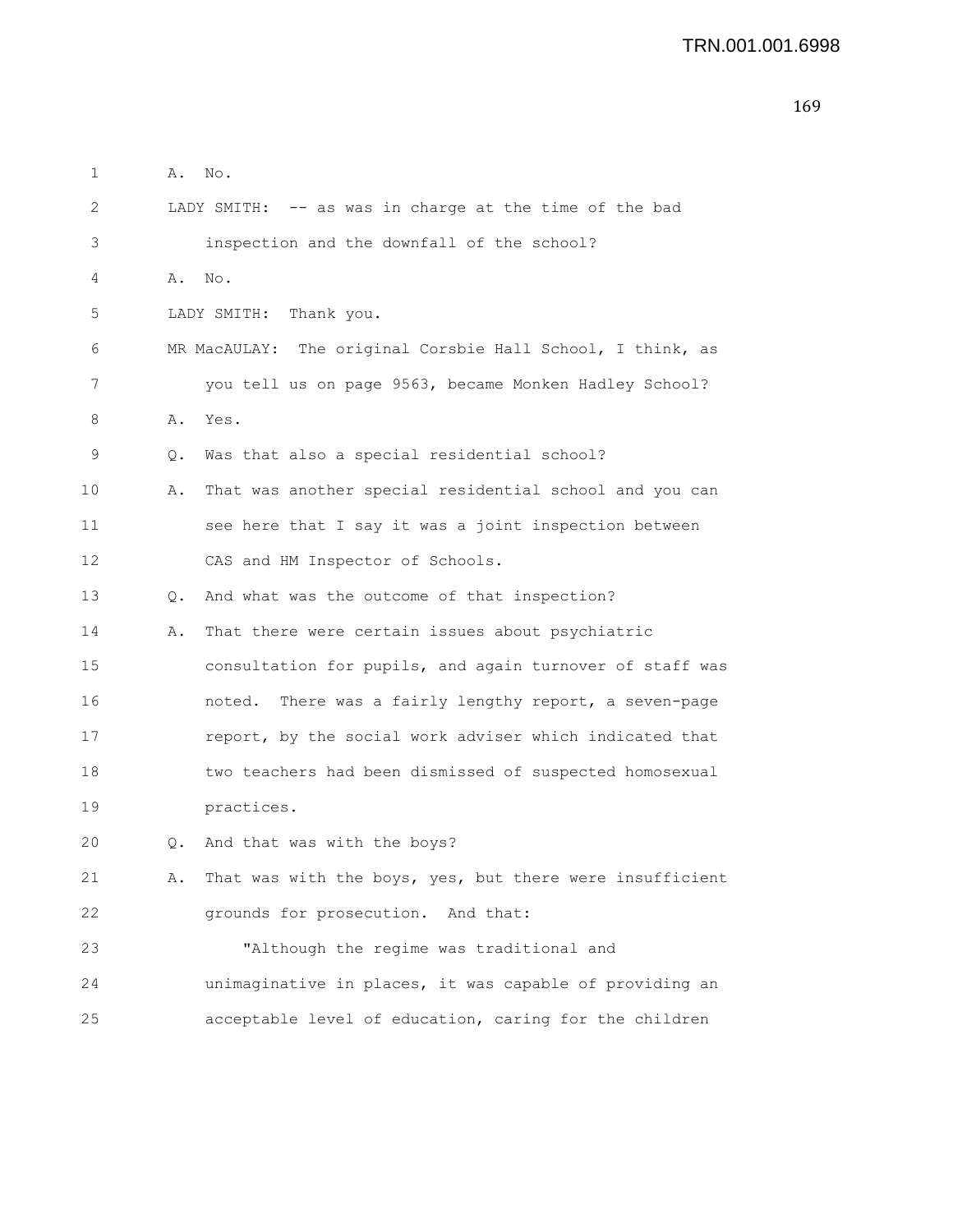1 entrusted with them."

| 2  |    | So obviously the CAS adviser and HM Inspector of         |
|----|----|----------------------------------------------------------|
| 3  |    | Schools was satisfied that it reached a particular       |
| 4  |    | standard of education and care.                          |
| 5  | Q. | Although there were these issues that arose in relation  |
| 6  |    | to, for example, sexual abuse?                           |
| 7  | Α. | That's right, but the teachers had been dismissed.       |
| 8  | Q. | Can we then take you, finally, as far as this section is |
| 9  |    | concerned, professor, to your overall review of this     |
| 10 |    | period that we've been looking at. Can you perhaps take  |
| 11 |    | us through that?                                         |
| 12 | Α. | Clearly, the 1968 Act and the Chief Social Worker        |
| 13 |    | Adviser recognised that there was considerable           |
| 14 |    | deficiency in professionally qualified provision within  |
| 15 |    | Scottish childcare services and indeed throughout        |
| 16 |    | social work services generally. There were also          |
| 17 |    | deficiencies in the provision of support for the         |
| 18 |    | assessment of children before they were allocated        |
| 19 |    | particular packages of care, whether it was a children's |
| 20 |    | home, an approved school, a List D school, whether it    |
| 21 |    | was an assessment centre, whether it was in foster care  |
| 22 |    | or whether the child should remain with the parents.     |
| 23 |    | They set in motion the terms under which the 1968 Act    |
| 24 |    | should operate by local authorities.                     |
| 25 |    | There was certainly some, if you like, teething          |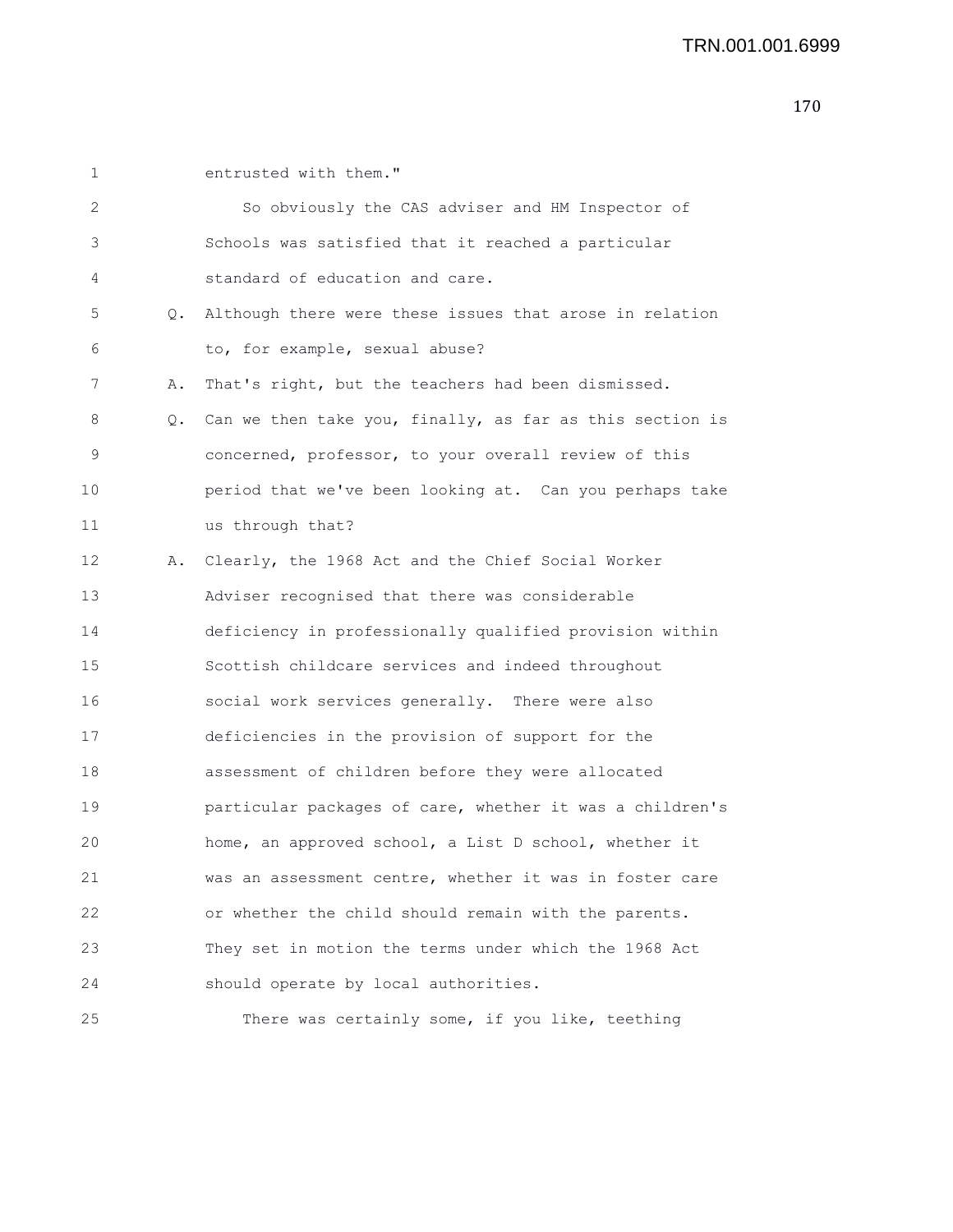| 1            |    | difficulties as the inspections worked their way         |
|--------------|----|----------------------------------------------------------|
| $\mathbf{2}$ |    | through, dealing with issues such as the Christie Home,  |
| 3            |    | Gryffe House, Larchgrove, Wellington, Balrossie, but     |
| 4            |    | I think by 1975 they felt that they had reached          |
| 5            |    | a particular level at which the emphasis of the 1968 Act |
| 6            |    | was well-known within local authorities, and given that  |
| 7            |    | they had a sufficient number of newly qualified          |
| 8            |    | social workers coming through, I think one can sense     |
| 9            |    | there was a more relaxed atmosphere within the advisory  |
| 10           |    | service and within the Social Work Services Group,       |
| 11           |    | generally speaking.                                      |
| 12           |    | So attitudes -- they realised that attitudes were        |
| 13           |    | changing on the ground.                                  |
| 14           | Q. | The final paragraph, I think, looks at corporal          |
| 15           |    | punishment.                                              |
| 16           | Α. | Yes.                                                     |
| 17           | Q. | I think you do conclude that perspectives of the use of  |
| 18           |    | corporal punishment were altering --                     |
| 19           | Α. | Yes.                                                     |
| 20           |    | Q. -- over this period --                                |
| 21           | Α. | Yes.                                                     |
| 22           | Q. | -- albeit that the minister did not take the final step  |
| 23           |    | to ban corporal punishment?                              |
| 24           | Α. | That's right. There was an emphasis, if you like, on     |
| 25           |    | their advisory meetings, if you like, with local         |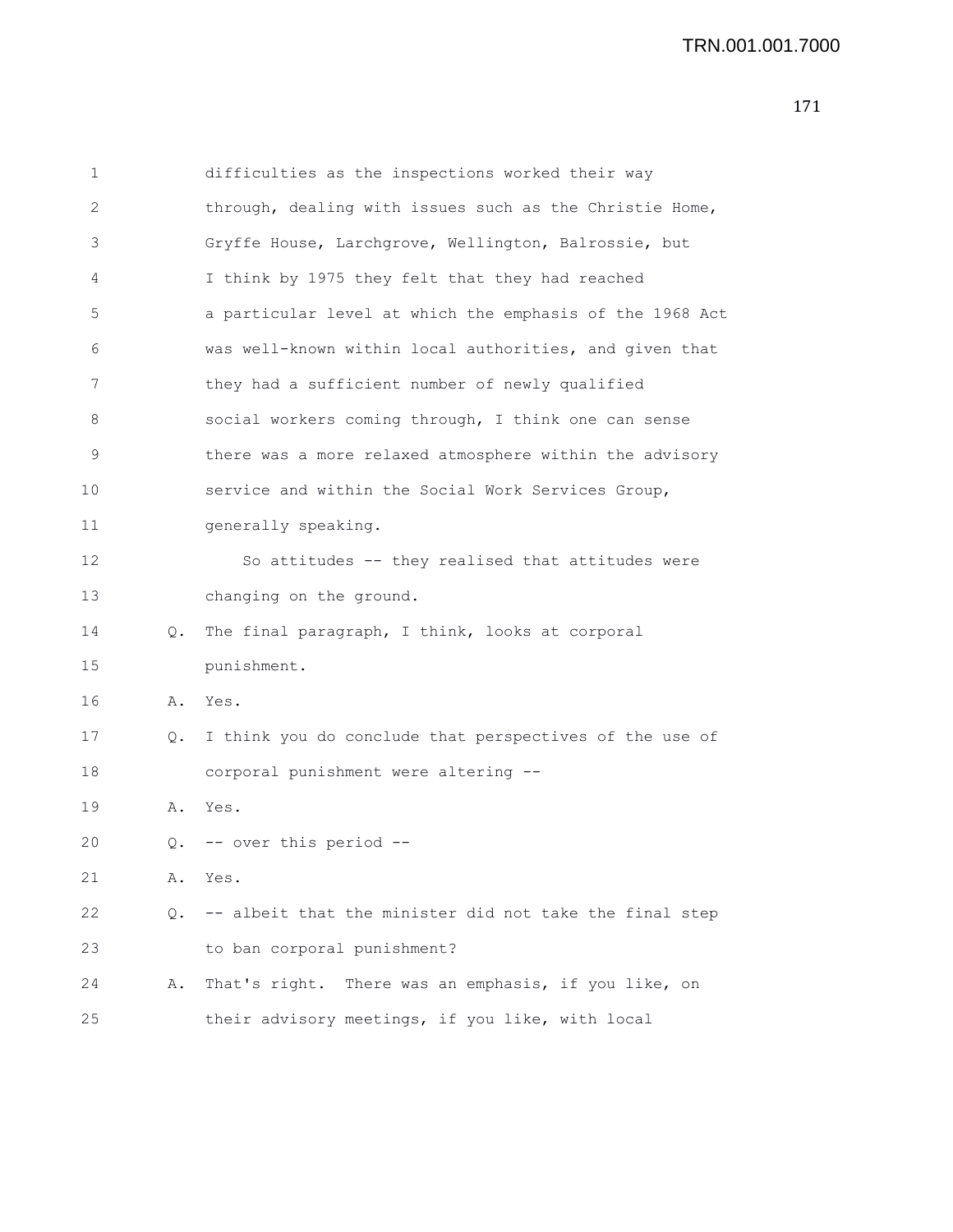```
1 authority social work services and in whatever homes
2 they visited and the approved schools that corporal
3 punishment should gradually be abolished through other
4 forms of care being instituted.
5 MR MacAULAY: Very well, professor, that neatly takes us up
6 to 3.59. Sadly, you're not finished. I think you are
7 programmed to come back next Wednesday for 10 o'clock.
8 A. Yes, that's right.
9 LADY SMITH: Yes.
10 MR MacAULAY: My Lady, I haven't received any questions so
11 far for the professor.
12 LADY SMITH: Thank you. Can I check: are there any
13 outstanding applications for questions of
14 Professor Levitt? No.
15 Professor Levitt, thank you very much for your
16 evidence today. That's been of enormous assistance but,
17 as Mr MacAulay has indicated and I think you know
18 because you were the author of your report, we haven't
19 finished yet. I gather you are available next Wednesday
20 and able to come back then to start at 10 o'clock?
21 A. Yes.
22 LADY SMITH: Thank you very much. We'll rise now and I will
23 sit again at 10 o'clock next Wednesday morning.
24 Thank you.
25 (4.00 pm)
```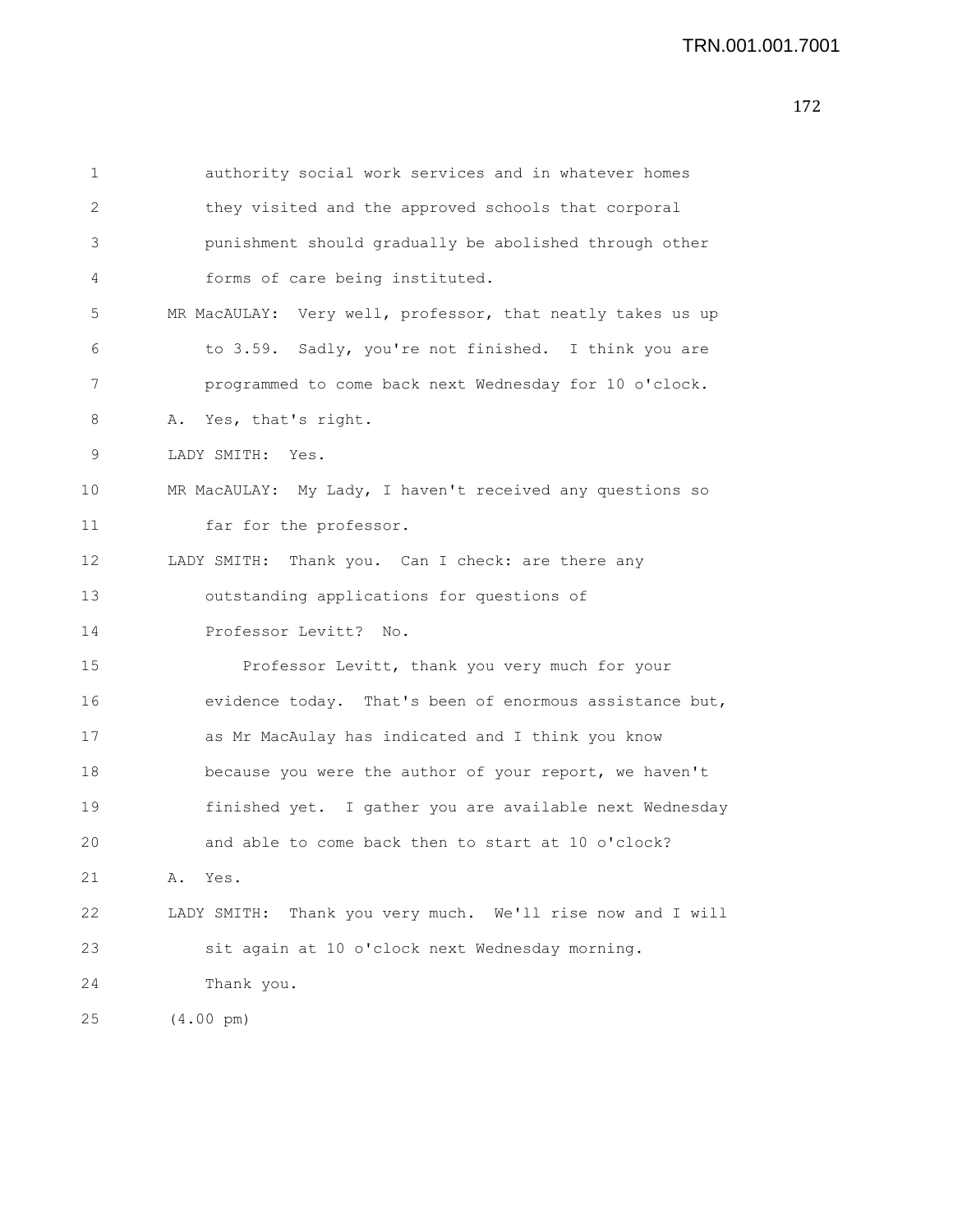| $\mathbbm{1}$    | (The inquiry adjourned until 10.00 am |
|------------------|---------------------------------------|
| $\sqrt{2}$       | on Wednesday 10 April 2019)           |
| $\mathsf 3$      |                                       |
| $\sqrt{4}$       |                                       |
| $\mathsf S$      |                                       |
| $\sqrt{6}$       |                                       |
| $\boldsymbol{7}$ |                                       |
| $\,8\,$          |                                       |
| $\mathsf 9$      |                                       |
| $10$             |                                       |
| $11\,$           |                                       |
| $12\,$           |                                       |
| $13\,$           |                                       |
| $1\,4$           |                                       |
| $15\,$           |                                       |
| $16\,$           |                                       |
| $17\,$           |                                       |
| $1\,8$           |                                       |
| 19               |                                       |
| $20$             |                                       |
| 21               |                                       |
| 22               |                                       |
| 23               |                                       |
| 24               |                                       |
| 25               |                                       |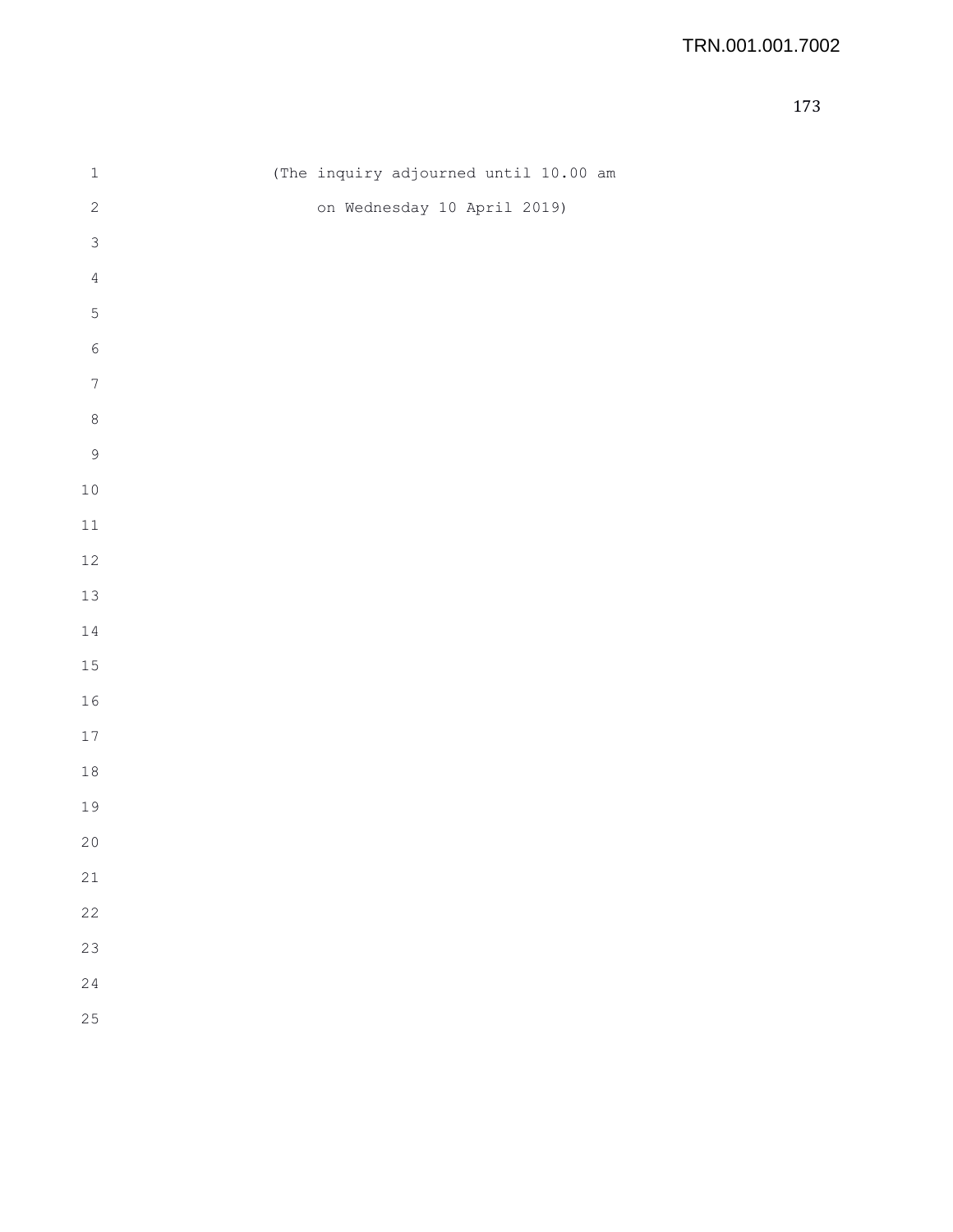| $\mathbf 1$      | INDEX                             |
|------------------|-----------------------------------|
| $\sqrt{2}$       |                                   |
| $\mathsf 3$      | PROFESSOR IAN LEVITT (recalled) 2 |
| $\sqrt{4}$       |                                   |
| $\mathsf S$      | Questions from MR MacAULAY 2      |
| $\epsilon$       |                                   |
| $\boldsymbol{7}$ |                                   |
| $\,8\,$          |                                   |
| $\mathcal{G}$    |                                   |
| $10$             |                                   |
| $11\,$           |                                   |
| 12               |                                   |
| 13               |                                   |
| 14               |                                   |
| 15               |                                   |
| 16               |                                   |
| $17$             |                                   |
| $18\,$           |                                   |
| 19               |                                   |
| 20               |                                   |
| 21               |                                   |
| 22               |                                   |
| 23               |                                   |
| 24               |                                   |